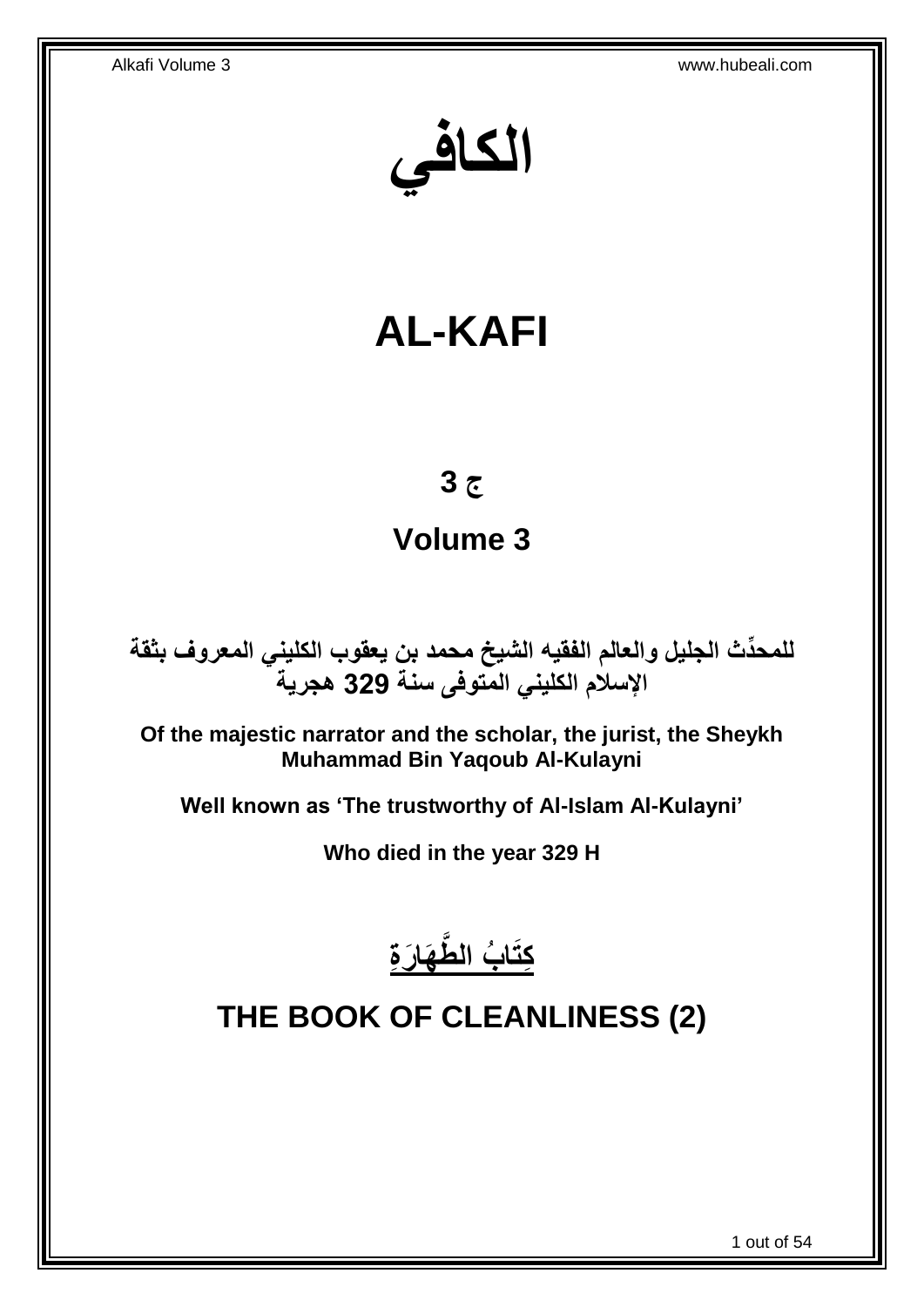## **TABLE OF CONTENTS**

| Chapter 23 - What breaks the Ablution (Wudhu) and what does not break it 4                                                                                                         |
|------------------------------------------------------------------------------------------------------------------------------------------------------------------------------------|
| Chapter 24 - The man treads upon the faeces or other than it, from the filth 8                                                                                                     |
|                                                                                                                                                                                    |
|                                                                                                                                                                                    |
| Chapter 27 - What the washing suffices from when (the matters) gather 12                                                                                                           |
|                                                                                                                                                                                    |
| Chapter 29 – Description of the washing, and the Ablution (Wudhu) before it and after it,<br>and the man washing in a place other than good, and what is to be said during the     |
| Chapter 30 - What Obligates the washing upon the man and the woman  19                                                                                                             |
|                                                                                                                                                                                    |
| Chapter $32$ – The man and the woman both wash from the sexual impurity, then                                                                                                      |
|                                                                                                                                                                                    |
| Chapter 33 - The one with sexual impurity eats and drinks, and recites (the Quran), and<br>enters the Masjid, and dyes (hair), and massages, and coats (with henna etc.), and gets |
| Chapter 34 - The one with sexual impurity sweats in the clothes, or his body touches his                                                                                           |
| Chapter 35 – The semen and the seminal fluid both hit the clothes and the body 28                                                                                                  |
|                                                                                                                                                                                    |
|                                                                                                                                                                                    |
|                                                                                                                                                                                    |
| Chapter $39$ – The dog hits the clothes, and the body, and something else from what is                                                                                             |
| Chapter 40 - Description of Tayammum (Performing Ablution (Wudhu) with dust in lieu of                                                                                             |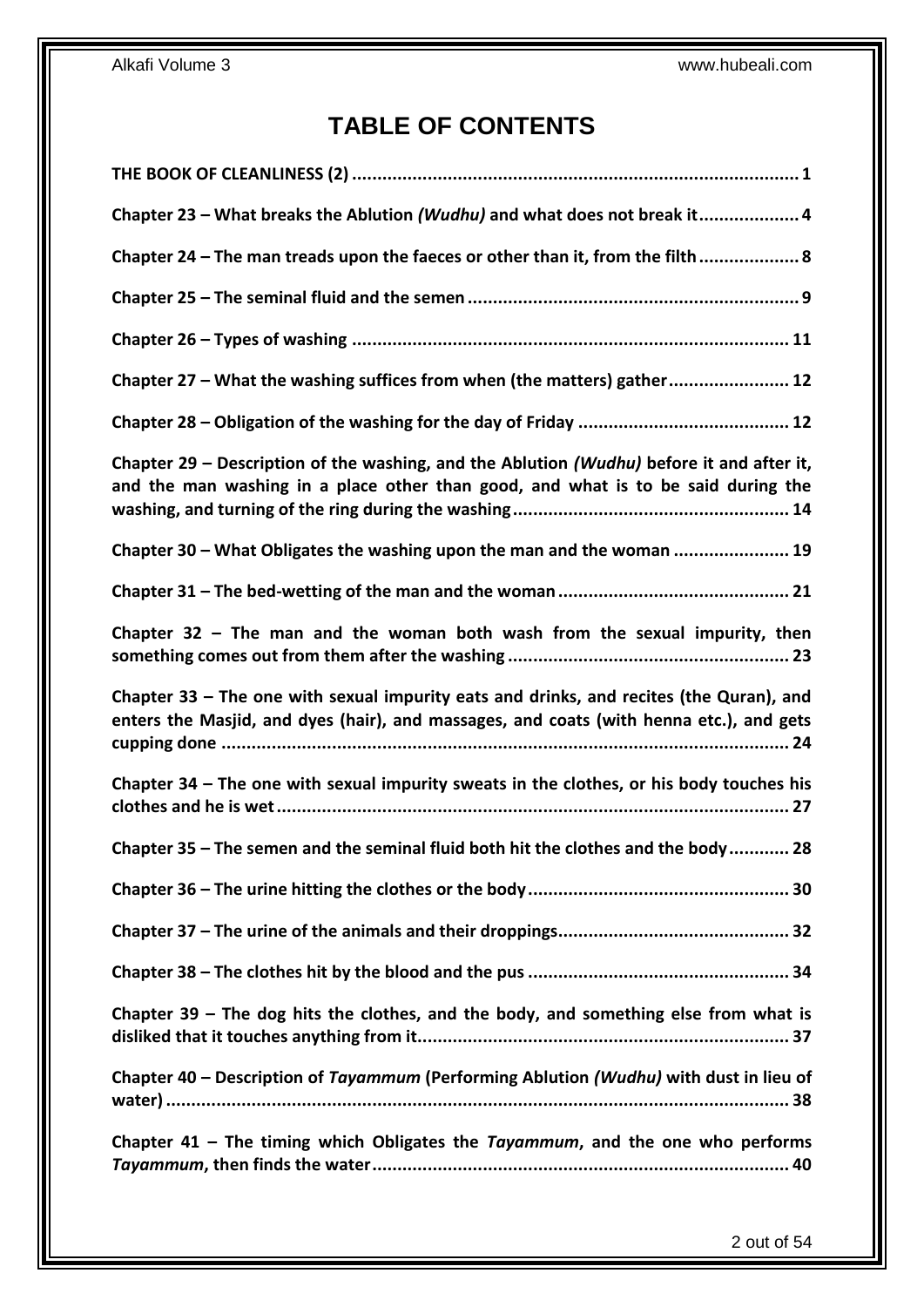| Chapter 42 - The man happens to have very little water with him during the journey and    |
|-------------------------------------------------------------------------------------------|
| Chapter 43 – The man is hit by the sexual impurity but he cannot find except for the snow |
|                                                                                           |
| Chapter 45 – The one with a broken (limb), and the one with pockmarks, and the one with   |
|                                                                                           |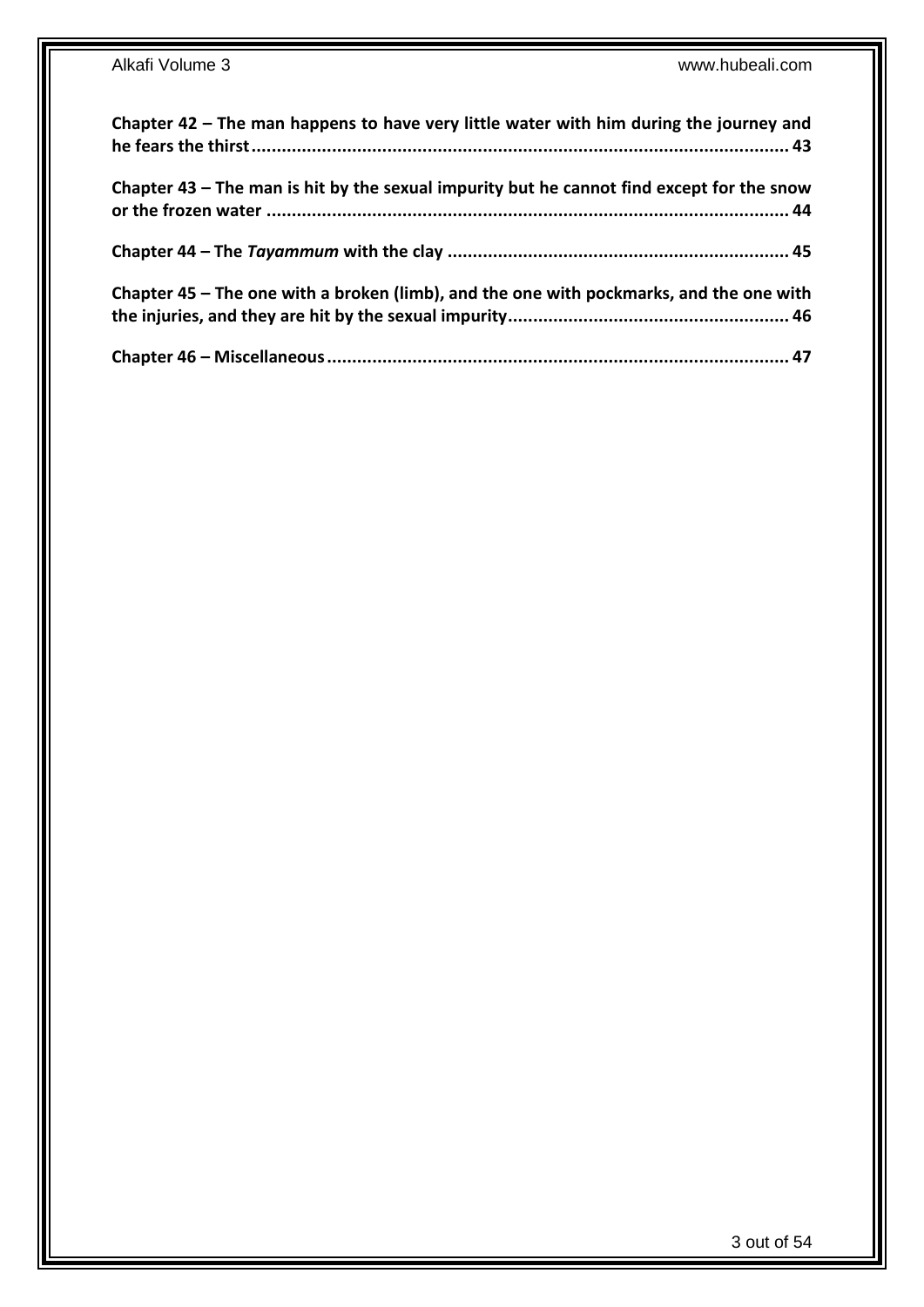**بسم هللا الرحمن الرحيم الحمد هلل رب العالمين، وصلى هللا على سيدنا محمد وآله الطاهرين، وسلم تسليما.**

In the Name of Allah<sup>azwj</sup> the Beneficent, the Merciful. The Praise is for Allah<sup>azwj</sup> Lord<sup>azwj</sup> of the Worlds, and Blessing be upon our Chief Muhammad<sup>saww</sup> and his<sup>saww</sup> Purified Progeny<sup>asws</sup>, and greetings with abundant greetings.

**ُض ُه ُو ُضو َء َو َما ََل َيْنقُ ُض الْ باب َما َيْنقُ**

### <span id="page-3-0"></span>**Chapter 23 – What breaks the Ablution** *(Wudhu)* **and what does not break it**

مُحَمَّدُ بْنُ إِسْمَاعِيلَ عَنِ الْفَضْلِ بْنِ شَاذَانَ وَ أَحْمَدُ بْنُ إِدْرِيسَ عَنْ مُحَمَّدِ بْنِ عَبْدِ الْجَبَّارِ جَمِيعاً عَنْ صَفْوَانَ بْنِ يَحْيَى عَنٍْ **∶** ْ ِ ِ َ ْ سَالِمٍ أَبِي الْفَضْلِ عَنْ أَبَى عَبْدِ اللَّهِ (َ عليه السلام ) قَالَ لَيْسَ يَنْفُضُ الْوُضُوءَ إِلَّا مَا خَرَجَ مِنْ طَرَفَيْكَ الْأَسْفَلَيْنِ اللَّذَيْنِ أَنْعَمَ اللَّهُ ْ َ ْ َ ٍ َ َّ ِ عَلَيْكَ بِهِمَا . ِ

Muhammad Bin Ismail, from Al Fazl Bin Shazaan, and Ahmad Bin Idrees, from Muhammad Bin Abdul Jabbar, altogether from Safwan Bin Yahya, from Salim Abu Al Fazl,

(It has been narrated) from Abu Abdullah<sup>asws</sup> having said: 'The Ablution *(Wudhu)* does not break except by what comes out from your two lower ends which Allah<sup>azwj</sup> has Favoured upon you by these two'.<sup>1</sup>

ِن ُم َح َّمٍد َع ْح َمَد ْب ُم َح َّمُد ْب ُن َي ْحَي َع ْن أ أ ا ُسور ُت ال ِّر َضا ) عليه السالم ( َع ِن النَّ ل ِن آَدَم َقا َل َسأ َّيا ْب ِن َس ْه ٍل َع ْن َز َكر ْن ُم َح َّمِد ْب َ َ ِ ْ ĺ ِ َنْقُضُ الْوُضُوءَ قَالَ إِنَّمَا يَنْقُضَٰ الْوُضُوءَ ثَلَاثٌ الْبَوْلُ وَ الْغَائِطُ وَ الرِّيخَ . ْ ْ ْ יִי י ْ

Muhammad Bin Yahya, from Ahmad Bin Muhammad,f rom Muhammad Bin Sahl, from Zakariyya Bin Adam who said,

'I asked Al-Rezaasws about the nose bleed, 'Does it break the Ablution *(Wudhu)*?' He<sup>asws</sup> said: 'But rather, three things break the Ablution *(Wudhu)* – the urine, and the faeces, and the wind'. $2$ 

عَلِيُّ بْنُ إِبْرَاهِيمَ عَنْ أَبِيهِ عَنِ ابْنِ أَبِي عُمَيْرٍ عَنْ مُعَاوِيَةَ بْنِ عَمَّارٍ قَالَ قَالٍَ أَبُو عَبْدِ اللَّهِ ( عليه السلام ) إنَّ الشَّيْطَانَ يَنْفُخُ َ ِ َ **!** َ ∣ٍ ِ فِي َدُبُرِ الْإِنْسَانِ حَتَّى يُخَيَّلَ إِلَيْهِ أَنَّهُ قَدّْ خَرَجَ مِنْهُ رِيحٌ فَلَا يَنْقُضُ الْوُضُوءَ إِلَّا رِيحٌ تَسْمَعُهَا أَوْ تَجِدُ رِيحَهَا ۚ ـ ِ َ لَ  $\frac{1}{2}$ ِ ِ َ ِ ِ ْ

Ali Bin Ibrahim, from his father, from Ibn Abu Umeyr, from Muawiya Bin Ammar who said,

'Abu Abdullah<sup>asws</sup> said: 'The Satan<sup>|a</sup> blows into the anus of the human being until it seems to him that a wind has come out from him. So, the Ablution *(Wudhu)* does not break except by wind which you hear, or find its smell'.<sup>3</sup>

عِدَّةٌ مِنْ أَصْحَابِنَا عَنْ أَحْمَدَ بْنِ مُحَمَّدٍ عَنْ مُحَمَّدِ بْنِ إِسْمَاعِيلَ عَنْ ظَرِيفٍ عَنْ ثَعْلَبَةَ بْنِ مَيْمُونٍ عَنْ عَبْدِ اللَّهِ بْنِ يَزِيدَ عَنْ أَبِي َ ِ  $\frac{1}{2}$ **∣** َ ِ َ ِ عَبْدِ اللَّهِ ( عليه السلام ) قَالَ لَيْسَ فِي حَبِّ الْقَرْعِ وَ الدِّيدَانَ الصِّغَارِ وُضْنُومٌ إِنَّمَا هُوَ بِمَنْزِلَةِ الْقَمْلِ . لَ ِ ِ ِ ِ ِ ْ ْ

A number of our companions, from Ahmad Bin Muhammad,f rom Muhammad Bin Ismail, from Zareyf, from Sa'alba Bin Maymoun, from Abdullah bin Yazeed,

 $1$  Al Kafi – V 3 – The Book of Cleanliness Ch 23 H 1

 $2$  Al Kafi – V 3 – The Book of Cleanliness Ch 23 H 2

 $3$  Al Kafi – V 3 – The Book of Cleanliness Ch 23 H 3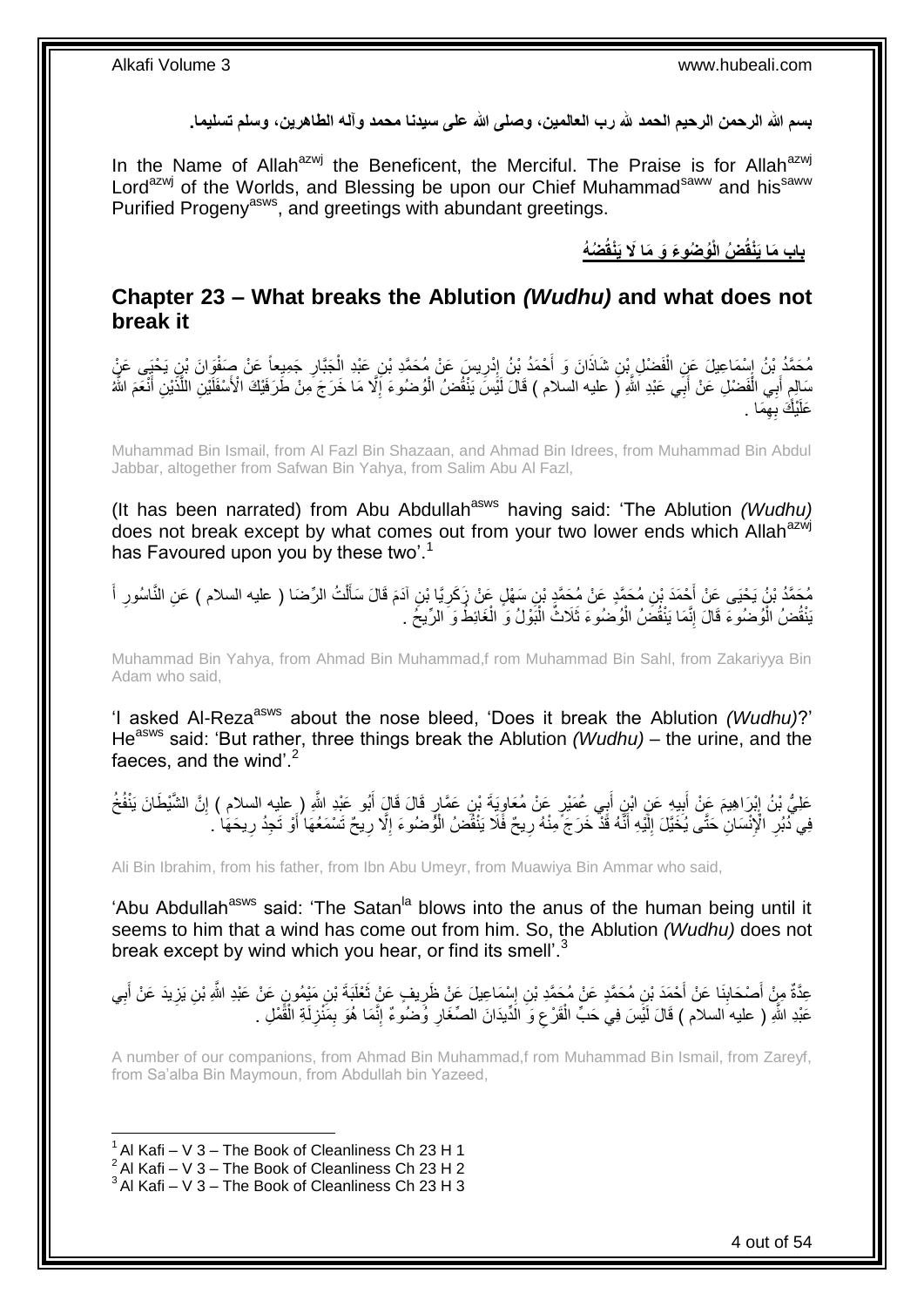(It has been narrated) from Abu Abdullah<sup>asws</sup> having said: 'There is not, with regards to a pumpkin seed and the small insects, an Ablution *(Wudhu)*. But rather, it is at the status of the lice'.<sup>4</sup>

عَلِيُّ بْنُ إِبْرَاهِيمَ عَنْ أَبِيهِ عَنِ ابْنِ أَبِي عُمَيْرٍ عَنِ الْحَسَنِ بْنِ أَخِي فُضَيْلٍ عَنْ فُضَيْلٍ عَنْ أَبِي عَبْدِ اللَّهِ ( عليه السلام ) فِي<br>حَفِيُّ بْنُ إِبْرَاهِيمَ عَنْ أَبِيهِ عَنِ ابْنِ أَبِي عُمَيْ َ َ ْ ِ َ <u>֖֓</u> الرَّجُلِ يَخْرُجُ مِنْهُ مِثْلُ حَبِّ الْقَرْعِ قَالَ لَيْسَ عَلَيْهِ وُضُوءٌ ۗ . ِ ْ **ٔ** 

Ali Bin Ibrahim, from his father, from Ibn Abu Umeyr, from Al Hassan Bin Akhay Fuzayl, from Fuzayl, from,

(It has been narrated) from Abu Abdullah<sup>asws</sup> regarding the man from whom comes out similar to a seed. He<sup>asws</sup> said: 'There is no Ablution *(Wudhu)* upon him'.

> وَ رُوِيَ إِذَا كَانَتْ مُلَطَّخَةً بِالْعَذِرَةِ أَعَادَ الْوُضُوءَ . **∶** ْ َ ْ **∶**

And it is reported that when (such things) are stained with the faeces, repeat the Ablution *(Wudhu)*'.<sup>5</sup>

عَلِيُّ بْنُ إِبْرَاهِيمَ عَنْ أَبِيهِ عَنْ حَمَّادٍ عَنْ ذَرَارَ وَقَالَ قُلْتُ لِأَبِي جَعْفَرٍ وَ لِأَبِي عَبْدِ اللَّهِ ( عليه السلام ) مَا يَنْقُضُ<br>فَيَقَالَ الْسَلَامِ الْسَلَامِ عَنْ حَمَّادٍ عَنْ جَمِيعَتِ الْعَلَ ِ  $\frac{1}{2}$ יִין<br>י ْ اْوُضُوِءَ فَقَالَا مَا يَخْرُجُ مِنْ طَرَفَيْكَ الْأَسْفَلَيْنِ مِنَ الذُّبُرِ وَ الذَّكَرِ غَائِظٌ أَوّْ بَوْلٌ أَوْ مَنِيٌّ أَوْ رِيحٌ وَ النَّوْمُ حَتَّى يُذْهِبَ الْعَقْلَ وَ َ َ ِ ِ ْ **ٔ ∶** اُ كُلُّ النَّوْمِ يُكْرَهُ إِلَّا أَنْ تَكُونَ تَسْمَعُ الصَّوْتَ . اً ِ ِ

Ali Bin Ibrahim, from his father, from Hammad, from Hareyz who said,

'I said to Abu Ja'far<sup>asws</sup> and Abu Abdullah<sup>asws</sup>, 'What breaks the Ablution *(Wudhu)*?' So they<sup>asws</sup> both said: 'Whatever comes out from your two lower ends, from the backside and the manhood, faeces or urine or semen or wind; and the sleep until the intellect goes (loose awareness). All sleep is disliked, except if you happens to hear the sounds' (in consciousness).<sup>6</sup>

مُحَمَّدُ بْنُ يَحْيَى عَنْ الْعَمْرَكِيِّ عَنْ عَلِيِّ بْنِ جَعْفَرٍ عَنْ أَخِيهِ مُوسَى (عليه السلام ) قَالَ سَأَأَيْتُهُ عَنِ الرَّجُلِ هَلْ يَصْلُحُ لَهُ أَنْ ْ ĺ َ َ ا<br>ا َسْتَدْخِلَ الدَّوَاءَ ثُمَّ يُصَلِّيَ وَ ۖ هُوَ مَعَهُ أَ يَنْْقُضَّ الْوُضِّوءَ قَالَ لَا يَنْقُضَّ الْوُضُوءَ وَ لَا يُصَلِّي حَتَّى يَطْرَحَهُ ۚ . ْ ْ َ ِّ ُ

Muhammad Bin Yahya, from Al Amraky,

(It has been narrated) from Ali son of Ja'far<sup>asws</sup>, from his brother<sup>asws</sup> Musa<sup>asws</sup>, said, 'I asked him<sup>asws</sup> about the man, 'Is it correct for him that he inserts the medicine, then he prays *Salaat* and it is with him. Would it break the Ablution *(Wudhu)*?' He<sup>asws</sup> said: 'It would not break the Ablution *(Wudhu)*, and he should not pray *Salaat* until he removes it<sup>'</sup>

عِدَّةٌ مِنْ أَصْحَابِنَإٍ عَنْ أَحْمَدَ بْنِ مُحَمَّدٍ عَنْ عَلِيٍّ بْنِ الْحَكَمِ عَنِ الْحُسَيْنِ بْنِ أَبِي الْعَلَاءِ قَالَ سَأَلْتُ أَبَا عَبْدِ اللَّهِ ( عليه السلام ) َ **∣** َ َ ْ ĺ ْ َ ْ **:** ْ عَنِ الرَّجُلِ يَتَجَشَّأَ فَيَخْرُجُ مِنْهُ شَيْءٌ أَ يُعِيدُ الْوُضْمُوءَ قَالَ لَا . ∫<br>∫ ْ َ

A number of our companions, from Ahmad Bin Muhammad, from Ali Bin Al Hakam, from Al Husayn Bin Abu Al'ala who said,

1  $4$  Al Kafi – V 3 – The Book of Cleanliness Ch 23 H 4

- $^5$  Al Kafi V 3 The Book of Cleanliness Ch 23 H 5
- $6$  Al Kafi V 3 The Book of Cleanliness Ch 23 H 6

 $^7$  Al Kafi – V 3 – The Book of Cleanliness Ch 23 H 7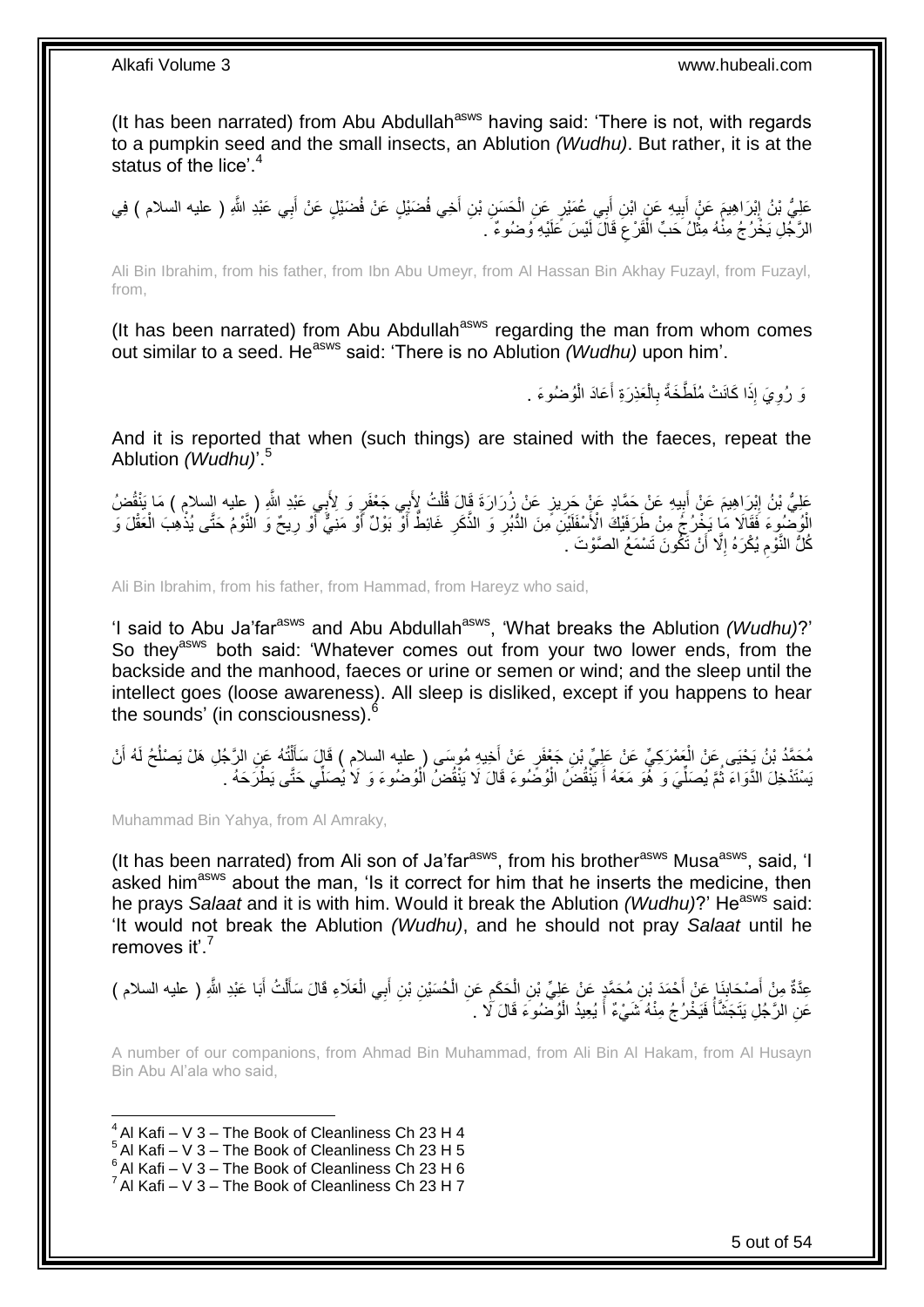'I asked Abu Abdullah<sup>asws</sup> about the man who belched, so something came out from him, 'Should he repeat the Ablution *(Wudhu)*?' He<sup>asws</sup> said: 'No'.<sup>8</sup>

عَلِيُّ بْنُ إِبْرَاهِيمَ عَنْ أَبِيهِ عَنِ ابْنِ أَبِي عُمَيْرٍ عَنِ ابْنِ أُذَيْنَةَ عَنْ أَبِي أُسَامَةَ قَالَ سَأَلْتُ أَبَا عَبْدِ اللَّهِ ( عليه السلام ) عَنِ الْقَيْءِ َ **!** َ ِ ْ َ ْ ĺ ا<br>أ َ :<br>ا هَلْ يَنْقُضَُ الْوُضُوءَ قَالَ لَا . ْ

Ali Bin Ibrahim, from his father, from Ibn Abu Umeyr, from Ibn Azina, from Abu Asama who said,

'I asked Abu Abdullah<sup>asws</sup> about the vomit, 'Would it break the Ablution *(Wudhu)*?' So he<sup>asws</sup> said: 'No'.<sup>9</sup>

عِدَّةٌ مِنْ أَصْحَابِنَا عَنْ أَحْمَدَ بْنِ مُحَمَّدٍ وَ أَبُو دَاوُدَ عَنِ الْحُسَيْنِ بْنِ سَعِيدٍ عَنْ فَضَالَةَ عَنْ أَبَانٍ عَنْ عُبَيْدِ بْنِ زُرَارَةَ عَنْ أَبِي َ ْ َ َ **∣** ِ َ عَبْدِ اللَّهِ ( عليه السلام ) قَالَ إِذَا قَاءَ الْرَّجُلُ وَ هُوَ عَلَىَ طُهْرٍ فَلْيَتَمَضَمَضُ . :<br>ا

A number of our companions, from Ahmad Bin Muhammad, and Abu Dawood, from Al Husayn Bin Saeed, from Fazalat, from Aban, from Ubeyd Bin Zurara,

(It has been narrated) from Abu Abdullah<sup>asws</sup> having said: 'When the man vomits and he is upon purity, so let him rinse his mouth'.<sup>10</sup>

ْ مُحَمَّدُ بْنُ إِسْمَاعِيلَ عَنِ الْفَضْلِ بْنِ شَاذَانَ عَنْ صَفْوَانَ بْنِ يَحْيَى عَنِ ابْنِ مُسْكَانَ عَنْ مُحَمَّدٍ الْخَلْبِيِّ قَالَ سَأَلْتُ أَبَا عَبْدٍ الثَّهِ ( ْ יִין<br>∶ َ ْ َ ِ عليه السلاَم ) عَلِ الرَّجُلِ يَكُونُ عَلَى طُهْرٍ فَيَأْخُذُ مِنْ أَظْفَارِهِ أَوْ شَعْرِهِ أَيُعِيدُ الْوُضُوءَ فَقَالَ لَا وَ لَكِنْ يَمْسَحُ رَأْسَهُ وَ أَظْفَارَهُ ْ َ ِ **∶** ا<br>المسلمان<br>المسلمان ْ َما ِء ْ ال **∶** ب

Muhammad Bin Ismail, from Al Fazl Bin Shazaan, from Safwan Bin Yahya, from Ibn Muskan, from Muhammad Al Halby who said,

'I asked Abu Abdullah<sup>asws</sup> about the man who happens to be upon purity, so he takes from his nails, or his hair, 'Should he repeat the Ablution *(Wudhu)*?' So he<sup>asws</sup> said: 'No, but he should wipe his head and his nails, with the water'.

> قَالَ قُلْتُ فَإِنَّهُمْ يَزْ عُمُونَ أَنَّ فِيهِ الْوُضُوءَ فَقَالَ إِنْ خَاصَمُوكُمْ فَلَا تُخَاصِمُوهُمْ وَ قُولُوا هَكَذَا السُّنَّةُ . ِ ْ ِ ْ

He (the narrator) said, 'I said, 'But they (people) are claiming that with regards to it is the Ablution *(Wudhu)*<sup>'</sup>. So he<sup>asws</sup> said: 'If they were to dispute with you, so do not dispute with them, and you should say, 'The Sunnah is like this'.<sup>11</sup>

عَلِيُّ بْنُ إِبْرَاهِيمَ عَنْ أَبِيهِ عَنِ ابْنِ أَبِي عُمَيْرٍ عَنْ جَمِيلٍ عَنْ زُرَارَةَ عَنْ أَبِي جَعْفَرٍ ( عليه السلام ) قَالَ لَيْسَ فِي الْقُبْلَةِ وَ لَا َ **!** َ ِ ْ مَسٌّ الْفَرْجَ وَ لَا الْمُبَاشَرَةِ وُضُوءٌ ۚ. ْ  $\zeta$ ْ

Ali Bin Ibrahim, from his father, from Ibn Abu Umeyr, from Jameel, from Zurara,

(It has been narrated) from Abu Ja'far<sup>asws</sup> having said: 'There is neither an Ablution *(Wudhu)* for the kissing, nor from touching the private parts, nor the contact (hugging etc.) $^{12}$ 

\_\_\_\_\_\_\_\_\_\_\_\_\_\_\_\_\_\_\_\_\_\_\_\_\_\_\_\_\_\_\_\_\_\_\_<br><sup>8</sup> Al Kafi – V 3 – The Book of Cleanliness Ch 23 H 8

 $9$  Al Kafi – V 3 – The Book of Cleanliness Ch 23 H 9

 $10$  Al Kafi – V 3 – The Book of Cleanliness Ch 23 H 10

<sup>&</sup>lt;sup>11</sup> Al Kafi – V  $3$  – The Book of Cleanliness Ch 23 H 11

 $12$  Al Kafi – V 3 – The Book of Cleanliness Ch 23 H 12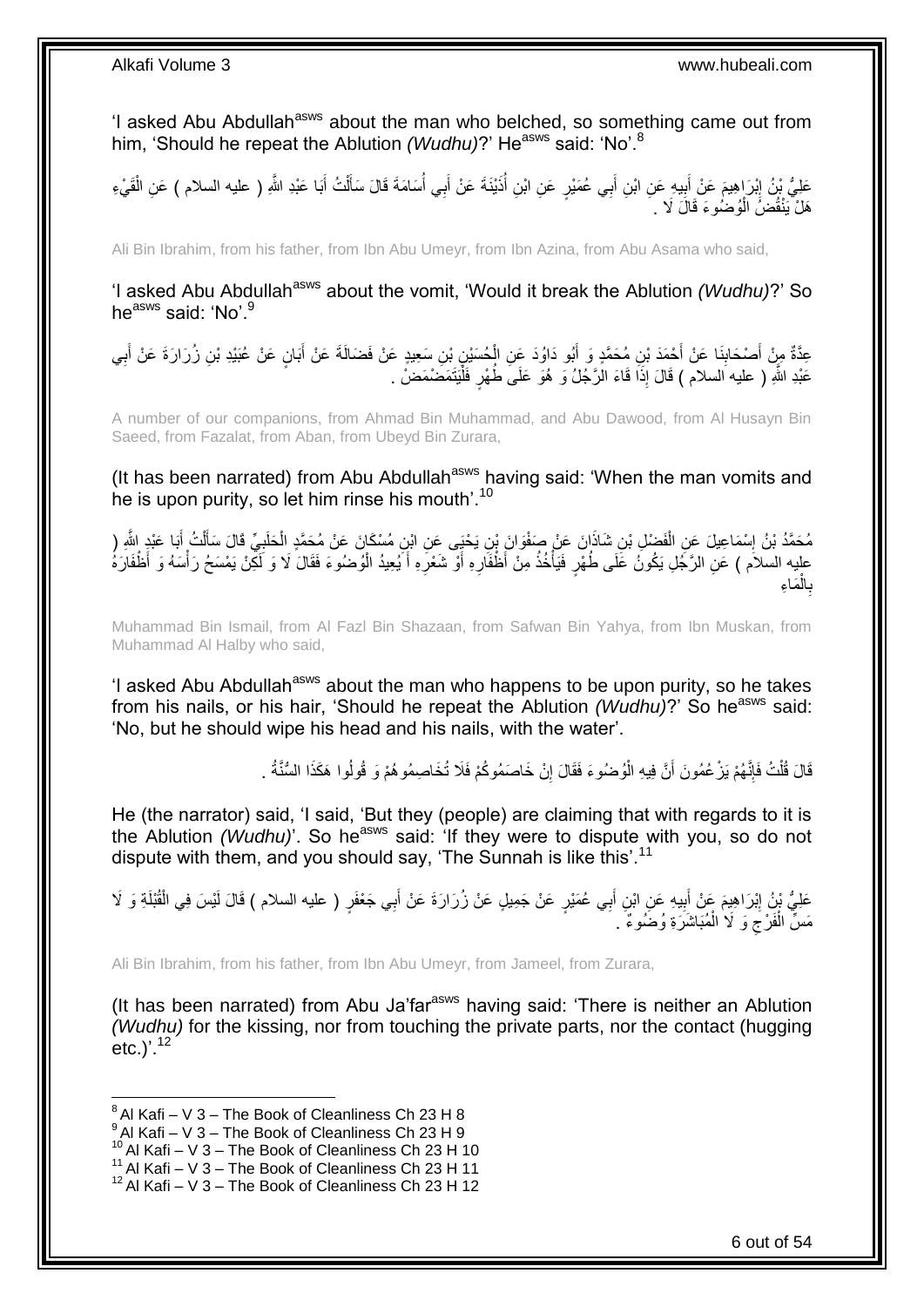َ مُحَمَّدُ بْنُ الْحَسَنِ عَنْ سَهْلٍ بْنِ زِيَادٍ عَنْ مُحَمَّدِ بْنِ سِنَانٍ عَنِ ابْنِ مُسْكَانَ عَنْ أَبِي بَصِبِيرٍ عَنْ أَبِي عَبْدِ الثَّهِ ( عِليه السلام )<br>مُنْ الْجَسَنِ فَيْنَ الْحَسَنِ عَنْ سَهْلٍ بْنِ زِيَادٍ عَ َ ِ قَالَ سَأَلْتُهُ عَنِ الَّرُّ عَافَ وَ الْحِجَامَّةِ وَ كُلَّ دَمِ سَائِلٍ فَقَالَ لَّيْسَ فِي هَذَا وُضُوءٌ إِنَّمَا أَلْوُضُوءُ مِنْ طَرَّفَيْكَ اللَّذَيْنِ أَنْعَمَ الثَّهُ تَعَالَٰى ْ ِ ֧֖֧֚֚֓֝֝֝ ْ ֺ֦֖֦֧֦֦֧֦֧֦֪֦֧֦֧֦֧֦֪ׅ֧֦֧֦֧֦֧֦֧֝֟֟֓֕֟֓֕֝֓֟֓֡֟֓֡֟֓֡֟֓֡֟֓֡֟֓֟֓֡֟֓֓֞֟֓֞֓֞֟֓֡֟֩֓֓֟֓֞֟֟֓֟֓֟֓֟֓֝<br>֧֧֧֪֧֪֝֩֘֝֬֞֟׆<br>֧֪֘ َ َّ بِهِمَا عَلَيْكَ . ِ

Muhammad Bin Al Hassan, from Sahl Bin Ziyad, from Muhammad Bin Sinan, from Ibn Muskan, from Abu Baseer,

(It has been narrated) from Abu Abdullah<sup>asws</sup>, said, 'I asked him<sup>asws</sup> about the nose bleed and the cupping, and every blood which flows. So he<sup>asws</sup> said: 'There is no Ablution *(Wudhu)* in this. But rather, the Ablution *(Wudhu)* is from your two lower ends which Allah<sup>azwj</sup> the Exalted has Favoured with these two upon you'.<sup>13</sup>

مُحَمَّدُ بْنُ يَحْيَى عَنْ أَحْمَدَ بْنِ مُحَمَّدٍ عَنْ مُعَمَّرٍ بْنِ خَلَّادٍ قَالَ سَأَلْتُ أَبَا الْحَسَنِ ( عليه السلامِ ) عَنْ رَجُلٍ بِهِ عِلَّةٌ لَا يَقْدِرُ ْ َ ْ اً<br>أ ِ َّ ِ عَلَى الاِضْطِجَاعِ وَ الْوُضُوءُ يَشْتَدُّ عَلَيْهِ وَ هُوَ قَاعِدٌ مُسْتَنِدٌ بِالْوَسَائِدِ فَرُبَّمَا أَغْفَى وَ هُوَ قَاعِدٌ عَلَى تِلْكَ الْحَالِ قَالَ يَتَوَضَّأَ قُلْتُ ْ ِ ْ ِ ْ المار<br>المسلمان<br>المسلمان ْ ْ َ لَهُ إِنَّ الْوُصُوءَ يَشْتَدُّ عَلَيْهِ لِحَالٍ عِلَّتِهِ فَقَالٍ إِذَا خَفِيَ عَلَيْهِ الصَّوْتُ فَقَدْ وَجَبَ الْوُصْنُوءُ عَلَيْهِ وَ قَالَ يُؤَخِّرُ الظُّهْرَ وَ يُصَلِّيهَا مَعَ ْ َّ ْ <u>֖֚֚֚֚֚֚֚֓</u> ِّ الْعَصَٰرِ يَجْمَعُ بَيْنَهُمَا وَ كَذَلِكَ الْمَغْرِبُ وَ الْعِشَاءُ <sub>.</sub> ْ ِ ْ ِ ْ

Muhammad Bin Yahya, from Ahmad Bin Muhammad, from Moammar Bin Khallad who said,

'I asked Abu Al-Hassan<sup>asws</sup> about a man with an illness, not be able upon the lying down, and the Ablution *(Wudhu)* is difficult upon him, and he sits leaning with the pillow. So sometimes he dozes off and he is seated upon that state. He<sup>asws</sup> said: 'When the sounds are concealed from him, the Ablution *(Wudhu)* is Obligated upon him'. And he<sup>asws</sup> said: 'He can delay Al-Zohr (Salaat) and pray with along with Al-Asr, gathering between the two, and similar to that is Al-Magrib and Al-Isha'.

مُحَمَّدُ بْنُ إِسْمَاعِيلَ عَنِ الْفَضْلِ بِنِ شَاذَانَ وَ مُحَمَّدُ بْنُ يَحْيَي عَنْ مُحَمَّدِ بْنِ الْحُسَيْنِ عَنْ صَفْوَانَ بْنِ يَحْيَي عَنْ عَبْدِ الرَّحْمَنِ ْ ْ יִין<br>∶ َنْنِ الْحَجَّاجَ قَالَ سَأَلْتُ أَبَا عَبْدِ اللَّهِ رِّ عليه السلام ) عَنِ الْخَفْقَةِ وَ الْخَفْقَتْيْنِ فَقَالَ مَا أَدْرِي مَا الْخَفْقَةُ وَ الْخَفْقَتَانِ إِنَّ اللَّهَ يَقُولُ<br>الْمَرْضَعَ الْجَمَاجَ قَالَ سَأَلْتُ ْ َ ْ َ ِ ْ ِ ْ ْ َ ْ َ بْلِِ الْإِنْسانِّ عَلى نَفْسِهِ بَصِيرَةٌ إِنَّ عَلِيّاً ( عليه السلام ) كَانَ يَقُولُ مَنْ وَجَدَ طَعْمَ النُّوْمِ قَائِماً أَوْ قَاعِداً فَقَدْ وَجَبَ عَلَيْهِ ِ ֧<u>׀</u> ْ الُوُضُوءُ .

Muhammad Bin Ismail, from Al Fazl Bin Shazaan, and Muhammad Bin Yahya, from Muhammad Bin Al Husayn, from Safwan Bin Yahya, from Abdul Rahman Bin Al Hakkan who said,

'I asked Abu Abdullah<sup>asws</sup> about the (sleeping for) a heartbeat or two heartbeats. So he<sup>asws</sup> said: 'I<sup>asws</sup> do not know what is (sleeping for) the heartbeat or two heartbeats. Allah<sup>azwj</sup> is Saying **[75:14] But! The human being has an insight unto himself.** Ali<sup>asws</sup> was saying: 'The one who finds the taste of sleep while standing, or sitting, so the Ablution *(Wudhu)* is Obligated upon him'.<sup>15</sup>

عَلِيُّ بْنُِ مُحَمَّدٍ عَنِ ابْنِ جُمْهُورٍ عَمَّنْ ذَكَرَهُ عَنْ أَحْمَدَ بْنِ مُحَمَّدٍ عَنْ سَعْدٍ عَنْ أَبِي عَبْدِ اللَّهِ ( عليه السلام ) قَالَ أُذُنَانِ وَ َ ُ عَيْنَانِ تَّنَامُ الْعَيّْنَانِ ۖ وَ ۚ لَا ۖ تَنَامُ الْأُذُّنَانِ وَ ۖ ذَلِكَ لَا يَنْقُضُ الْوُضُوءُ ۚ إِذَا نَامَتِ الْعَيْنَانِ ۖ وَ الْأُذُْنَانِ انْتَقَضُ الْوُضُوءُ ۚ إِ ْ ْ ْ ْ

Ali Bin Muhammad, from Ibn Jamhour, from the one who mentioned it, from Ahmad Bin Muhammad, from Sa'ad,

(It has been narrated) from Abu Abdullah<sup>asws</sup> having said: 'There are two ears and the two eyes – (if) the two eyes sleep and the two ears do not sleep, that does not

<sup>&</sup>lt;sup>13</sup> Al Kafi – V 3 – The Book of Cleanliness Ch 23 H 13

 $14$  Al Kafi – V 3 – The Book of Cleanliness Ch 23 H 14

 $15$  Al Kafi – V 3 – The Book of Cleanliness Ch 23 H 15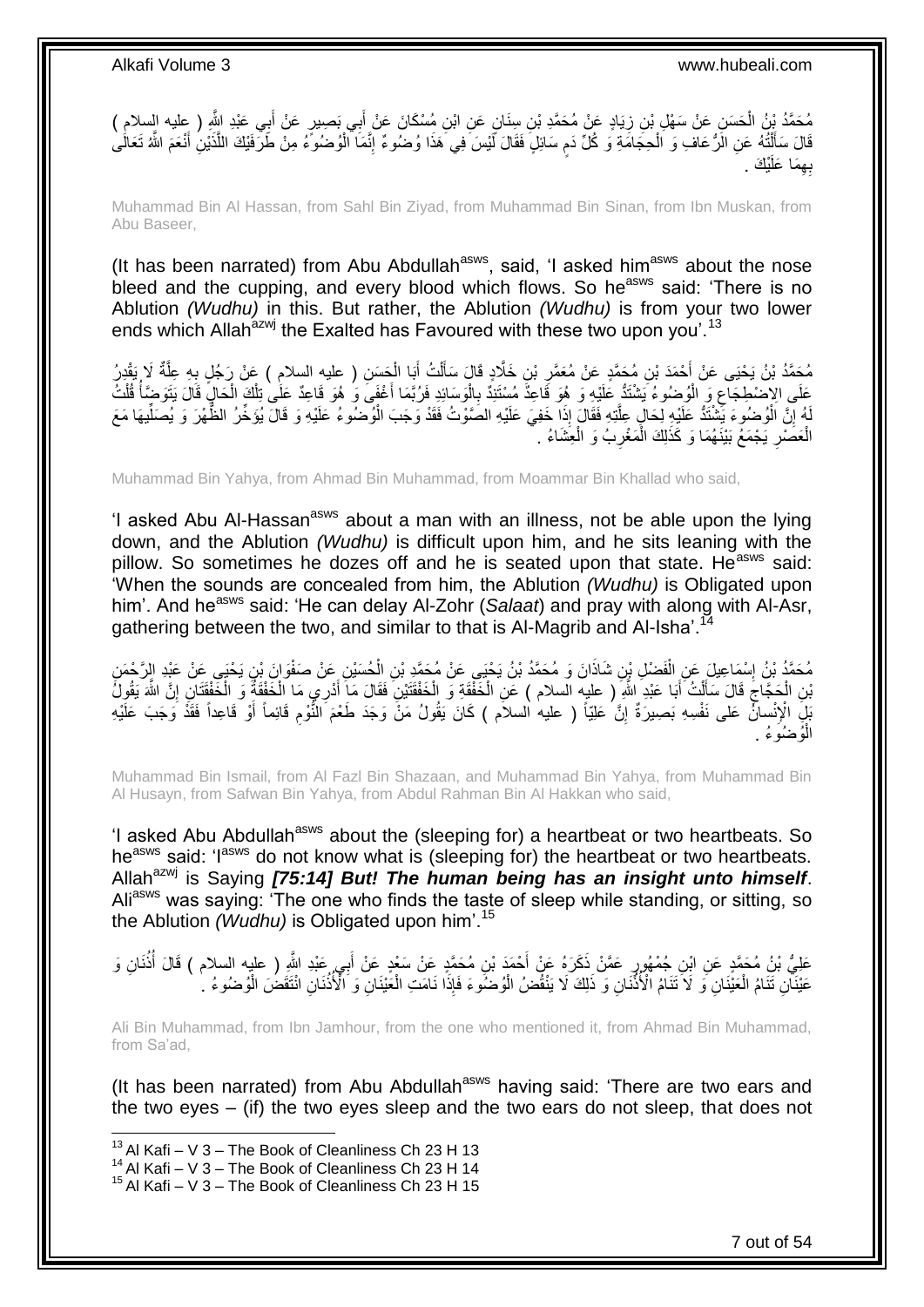break the Ablution *(Wudhu)*. So when the two eyes sleep and the two ears (sleep as well), the Ablution *(Wudhu)* breaks'.<sup>16</sup>

أَحْمَدُ بْنُ إِدْرِيسَ وَ مُجَمَّدُ بْنُ يَحْيَى عَنْ مُحَمَّدِ بْنِ أَحْمَدَ عَنْ أَحْمَدَ بْنِ الْحَسَنِ عَن<br>يَقَدَّدُ بَيْنَ إِدْرِيسَ وَ مُجَمَّدُ بْنُ يَحْيَى عَنْ مُحَمَّدِ بْنِ أَحْمَدَ عَنْ أَحْمَدَ عَنْ أَحْمَدَ **∶** ِ ْ َ َ عَمَّارٍ السَّاَبَاطِيِّ عَنْ أَبِي عَبْدِ اللَّهِ ( عليه السلام ) قَالَ الرَّجُلُ يَقْرِضُ مِنْ شَعْرِهِ بِأَسْنَانِهِ أَ يَمْسَكُهُ بِالْمَاءِ قَبْلَ أَنْ يُصَلِّيَ قَالَ َ اً ِ ِ ِ َ ْ ِ ِّ َ لَا بَأْسَ إِنَّمَا ذَلِكَ فِي الْخَدِيدِ . ْ יִי (ו ا<br>ا

Ahmad Bin Idrees, and Muhammad Bin Yahya, from Muhammad Bin Ahmad, from Ahmad Bin Al Hassan, from Amro Bin Saeed, from Musaddaq Bin Sadaqa, from Ammar Al Sabaty,

(It has been narrated) from Abu Abdullah<sup>asws</sup>, said: 'The man cuts his hair with his teeth, should he wipe it with the water before he prays Salaat?' He<sup>asws</sup> said: 'There is no problem. But rather, that is regarding (cutting it with) the iron'.<sup>17</sup>

> **َعلَى الْ باب ال َّر ُج ِل َي َطأ ذَر َها ِم َن الْقَ ْو َغْير َعِذَر ِة أ ِ ِ َ**

<span id="page-7-0"></span>**Chapter 24 – The man treads upon the faeces or other than it, from the filth**

مُحَمَّدُ بْنُ يَحْيَى عَنْ أَحْمَدَ بْنِ مُحَمَّدٍ عَنِ ابْنِ أَبِي عُمْيْرٍ عَنْ جَمِيلِ بْنِ صَالِحٍ عَنِ الْأَحْوَلِ عَنْ أَبِي عَبْدٍ اللَّهِ ( عليه السلام )<br>ر ٍ َ ِ َ قَالَ فِي الرَّجُلِ يَطَأُ عَلَى الْمَوْضِعِ الَّذِي لَيْسَ بِنَظِيفٍ ثُمَّ يَطَأُ بَعْدَهُ مَكَاناً نَظِيفاً قَالَ لَا بَأْسَ إِذَا كَانَ خَمْسَةَ عَشَرَ ذِرَاعاً أَوْ نَحْو **ٔ** اد المسلمان المسلمان المسلمان المسلمانية المسلمانية المسلمانية المسلمانية المسلمانية المسلمانية المسلمانية.<br>المسلمانية ُ ِ َّ  $\zeta$ ْ اب<br>ا َ .<br>اِك .

Muhammad Bin Yahya, from Ahmad Bin Muhammad, from Ibn Abu Umeyr, from Jameel Bin Salih, from Al Ahowl,

(It has been narrated) from Abu Abdullah<sup>asws</sup> having said regarding the man who trod upon the place which was not with cleanliness, then he trod after it in a clean place, he<sup>asws</sup> said: 'There is no problem when it was fifteen cubits away or approximate to that (i.e. sufficient walking would purify it)<sup>'.18</sup>

ِي َج ْعَف ب َقا َل ُكنْ ُت َمَع أ ِن ُم ْسلِم ٍز َع ْن ُم َح َّمِد ْب ي ي ِه َع ْن َح َّماٍد َع ْن َحر ب َم َع ْن أ ْب َرا ِهي َعلِ ُّي ْب ُن إ ِ َم َّر َعلَ ِذ ٍر ) عليه السالم ( إ َ ٍ ِ ِ َ **ٔ** عَذِرَةٍ يَابِسَةٍ فَوَطِٰئَ عَلَيْهَا فَأَصَابَتْ ثَوْبَهُ فَقُلْتُ جُعِلْتُ فِذَاكَ قَدْ وَطِئْتَّ عَلَى عَذِرَةٍ فَأَصَابَتْ ثَوْبَّكَ فَقَالَ أَ لَيْسَ هِيَ يَابِسَةً فَقُلْتُ ْ ْ ة<br>أ َ **∣** ْ ِ لَ َ َ َ َنَكَى فَقَالَ لَا بَأْسَ إِنَّ الْأَرْضَ تُطَهِّرُ بَعْضُهَا بَعْضاً . ِ .<br>أ

Ali Bin Ibrahim, from his father, from Hammad, from Hareyz, from Muhammad Bin Muslim who said,

'I was with Abu Ja'far<sup>asws</sup> when he<sup>asws</sup> passed upon a dry excrement, so he<sup>asws</sup> trod upon it, and it hit his<sup>asws</sup> cloth. So I said, 'May I be sacrificed for you<sup>asws</sup>! You have trod upon a filth and it hit yourasws clothes'. So heasws said: 'Was it not dry?' So I said, 'Yes'. So he<sup>asws</sup> said: 'There is no problem. Part of the ground (soil) cleans part of  $it'$ <sup>19</sup>

**∶** مُحَمَّدُ بْنُ إِسْمَاعِيلَ عَنِ الْفَضْلِ بْنِ شَإِذَانَ عَنْ صَفْوَانَ عَنْ إِسْحَاقَ بْنِ عَمَّارٍ عَنْ مُحَمَّدٍ الْحَلَبِيِّ قَالَ نَزَلْنَا فِي مَكَانٍ بَيْنَنَا وَ ْ ِ ْ ِ ْ بَيْنَ الْمَسْجِدِ زُفَاقٌ قَذَرٌ فَدَخَلْتُ عَلَى أَبِي عَبْدِ اللَّهِ ( عليه السلَام ) فَقَالَ أَيْنَ نَّرَلْنُمْ فَقُلْتُ نَزَلْنَا فِي دَارِ فُلَانٍ فَقَالَ إِنَّ بَيْنَكُمْ وَ َ ْ ِ ِ ْ ْ ْ َ

 $16$  Al Kafi – V 3 – The Book of Cleanliness Ch 23 H 16

 $17$  Al Kafi – V 3 – The Book of Cleanliness Ch 23 H 17

 $^{18}$  Al Kafi – V  $3$  – The Book of Cleanliness Ch 24 H 1

 $19$  Al Kafi – V 3 – The Book of Cleanliness Ch 24 H 2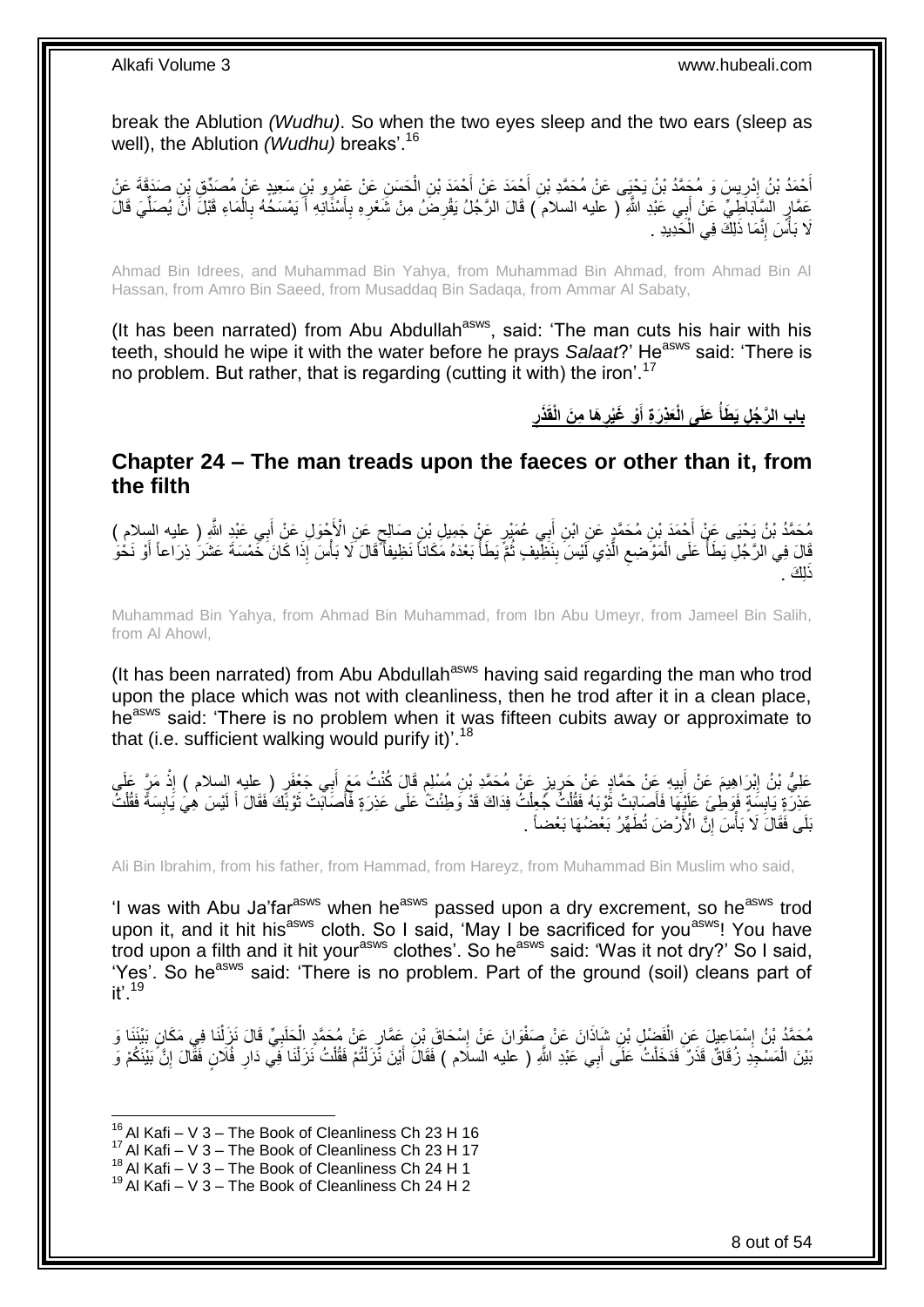ْ بَيْنَ الْمَسْجِدِ زُفَاقاً قَذَراً أَوْ قُلْنَا لَهُ إِنَّ بَيْنَنَا وَ بَيْنَ الْمَسْجِدِ زُفَاقاً قَذَراً فَقَالَ لَا بَأْسَ الْأَرْضُ تُطَهِّرُ بَعْضُهَا بَعْضاً قُلْتُ وَ ْ ا ْ َ ْ السَّرْقِينُ الْرَّطْبُ أَطَأُ عَلَيْهِ فَقَالَ لَا يَضَٰرُكَ مِثْلُهُ ۚ ا<br>ا **ٔ** المناطقي.<br>المناطقين

Muhammad Bin Ismail, from Al Fazl Bin Shazaan, from Safwan, from Is'haq Bin Ammar, from Muhammad Al Halby who said,

'We lodged in a place and between us and the Masjid was a dirty alleyway. So I went over to Abu Abdullah<sup>asws</sup>, and he<sup>asws</sup> said: 'Where are you encamped?' So I said, 'We are lodged in the house of so and so'. So he<sup>asws</sup> said: 'Between you and the Masjid there is a dirty alleyway', or we said to him<sup>asws</sup>, 'Between us and the Masjid is a dirty alleyway'. So he<sup>asws</sup> said: 'There is no problem. The earth (soil), parts of it purify the (other) parts'. I said, 'And (what about) the wet manure I tread upon?' So he<sup>asws</sup> said: 'The likes of that does not harm you'.<sup>20</sup>

عَلِيُّ بْنُ مُحَمَّدٍ عَنْ سَفْلٍ بْنِ زِيَادٍ عَنْ مُحَمَّدِ بْنِ سِنَانٍ عَنِ ابْنِ مُسْكَانٍَ عَنِ الْحَلَبِيِّ عَنْ أَبِي عَبْدِ اللَّهِ ( عليه السلام ) فِي<br>حَفِّي بَنُّ مُحَمَّدٍ عَنْ سَفْلٍ بْنِ زِيَادٍ عَنْ مُحَمَّ َ ِ ْ ِ الرَّجُلِ يَطَأَ فِي الْعَذِرَةِ أَوِ الْبَوْلِ أَ يُعِيدُ الْوُضُوءَ قَالَ لَا وَ لَكِنْ يَغْسِلُ مَا أَصَابَهُ . ْ َ ا.<br>ا ِ َ ْ المناطقي.<br>المناطقين َ

Ali Bin Muhammad, from Sahl Bin Ziyad, from Muhammad Bin Sinan, from Ibn Muskan, from Al Halby,

(It has been narrated) from Abu Abdullah<sup>asws</sup> regarding the man who treads upon the excrement, or the urine, should he be repeating the Ablution *(Wudhu)*?' He<sup>asws</sup> said: 'No, but he should wash whatever it hit'.

> وَ فِي رِوَايَةٍ أُخْرَى إِذَا كَانَ جَافّاً فَلَا يَغْسِلُهُ . ا<br>ا ا<br>ا ِ

And in another report, '(He<sup>asws</sup> said): 'When it was dehydrated, so he may not wash  $it'$ <sup>21</sup>

َ عَلِيُّ بْنُ إِبْرَاهِيمَ عَنْ أَبِيهِ عَنِ ابْنِ أَبِي عُمَيْرٍ عَنْ جَمِيلِ بْنِ دَرَّاجٍ عَنِ الْمُعَلَّي بْنِ خُنَيْسٍ قَالَ سَأَلْتُ أَبَا عَبْدِ اللَّهِ ( عليه السلام ِ َ ْ ĺ ْ ٍ َ **!** ) عَّنِ الْخَنْزِيرِ يَٰخْرُجُ مَنَ الْمَاءِ فَيَمُرُّ عَلَى اَلطَّرِيقِ فَيَسِيلُ مِنْهُ الْمَاءُ أَمُرُ عَلَيْهِ حَافِياً فَقَالَ أَ لَيْسَ وَرَاءَهُ شَيْءٌ جَافٌ قُلْتُ بَلَىٰ َ ا<br>ا **∶** ْ ِ ِ ْ َ ْ َّقَالَ فَأَلا بَأْسَ إِنَّ الْأَرْضَ تُطَهِّرُ بَعْضُهَا بَعْضاً ۚ ۚ ِ **ٔ** 

Ali Bin Ibrahim, from his father, from Ibn Abu Umeyr, from Jameel Bin Darraj, from Al Moalla Bin Khunay who said,

'I asked Abu Abdullah<sup>asws</sup> about the pig coming out from the water, so it passes upon the road, and the water flows from it, 'Can I pass upon it bare-footed?' So he<sup>asws</sup> said: 'Is there not something dry around it?' I said, 'Yes'. He<sup>asws</sup> said: 'So there is no problem. The earth (soil), parts of it purify the (other) parts'. $^{22}$ 

**َوْديِ َو الْ َمذْيِ باب الْ**

#### <span id="page-8-0"></span>**Chapter 25 – The seminal fluid and the semen**

عَلِيُّ بْنُ إِبْرَاهِيمَ عَنْ أَبِيهِ عَنْ حَمَّادٍ عَنْ حَرِيزٍ عَنْ زُِرَارَةَ عَنْ أَبِي عَبْدِ اللَّهِ (عليه السلام ) قَالَ إِنْ سَالَ مِنْ ذَكَرِكَ شَيْءٌ َ ِ **∣** َ ِ ِ ِ مِنْ مَذْيٍ أَوْ وَدْيٍ وَ أَنْتَ فِي الصَّلَاةِ فَلاَ تَغْسِّلْهُ ۖ وَ لَا تَقْطَعِ الصَّلَاةَ وَ لَا تَنْقُضْ لَهُ الْوُصْنُوءَ وَ إِنْ بَلَغَ عَقِيبَكَ فَإِنَّمَا ذَلِكَ بِمَنْزِ آَبَةِ َ ِ ْ ِ ْ َ ِ  $\ddot{\cdot}$ َّ ∣اٍ

 $20$  Al Kafi – V 3 – The Book of Cleanliness Ch 24 H 3

<sup>&</sup>lt;sup>21</sup> Al Kafi – V 3 – The Book of Cleanliness Ch 24 H 4

 $22$  Al Kafi – V 3 – The Book of Cleanliness Ch 24 H 5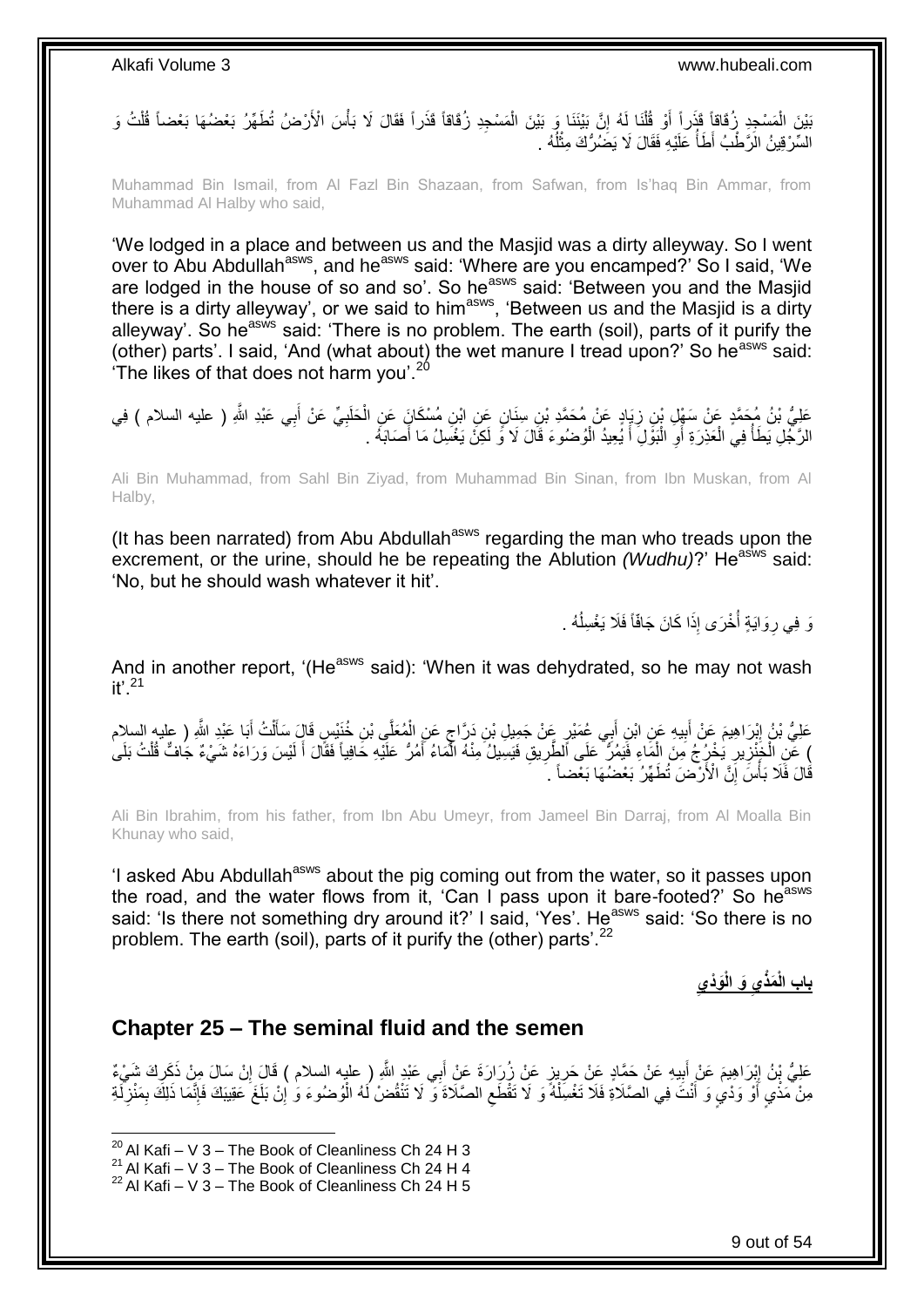النُّخَامَةِ وَ كُلُّ شَيْءٍ يَخْرُجُ مِنْكَ بَعْدَ الْوُصْنُوءِ فَإِنَّهُ مِنَ الْحَبَائِلِ أَوْ مِنَ الْبَوَاسِيرِ وَ لَيْسَ بِشَيْءٍ فَلَا تَغْسِلْهُ مِنْ ثَوْبِكَ إِلَّا أَنْ َ ْ ِ ْ ِ **∶** َ ا<br>ڊ ِ اً<br>ا ْ ِذ َرهُ . قْ تُ

Ali Bin Ibrahim, from his father, from Hammad, from Hareyz, from Zurara,

(It has been narrated) from Abu Abdullah<sup>asws</sup> having said: 'If something were to flow from your manhood, either from seminal fluid prostatic fluid, and you are in the *Salaat*, so do not wash it, and do not cut off your *Salaat*, nor would the Ablution *(Wudhu)* break for it, and even if it reaches your behind. So rather, that is with a status of the phlegm; and everything, which comes out from you after the Ablution *(Wudhu)*, so it is from the sexual veins, or from the haemorrhoids, and it is not with anything. Therefore, do not wash it from your clothes except if it dirties it'.<sup>23</sup>

مُحَمَّدُ بْنُ يَحْيَى عَنْ أَحْمَدَ بْنِ مُحَمَّدٍ عَنِ ابْنِ فَضَّالٍ عَنِ ابْنِ بُكَيْرٍ عَنْ عُمَرَ بْنِ حَنْظَلَةَ قَالَ سَأَلْتُ أَبَا عَبْدِ اللَّهِ ( عليه السلام ) َ ْ َ عَنِ الْمَذْيِ فَقَالَ مَا ۖ هُوَ وَ النُّخَامَةُ إِلَّا سَوَاءٌ ۚ ۖ ِ  $\ddot{\cdot}$ ْ

Muhammad Bin Yahya, from Ahmad Bin Muhammad, from Ibn Fazzal, from Ibn Bukeyr, from Umar Bin Hanzala who said,

'I asked Abu Abdullah<sup>asws</sup> about the seminal fluid, so he<sup>asws</sup> said: 'It and the phlegm is nothing but equal'. $24$ 

َ ِن أ ي ِه َع ِن اْب ب َم َع ْن أ ْب َرا ِهي َعلِ ُّي ْب ُن إ َحَد ُه َما ) عليهما السالم ( ُت أ ل َي َة َقا َل َسأ ِن ُمَعاو ْيَن َة َع ْن ُب َرْيِد ْب ذَ ِن أ ٍر َع ْن ُع َم َر ْب ِي ُع َمْي ب ِ َ **ֽ** َ ْ ĺ ِ ُ عَنِ ۖ الْمَذْيَ فَقَالَ لَا يَنْفُضَۢ الْوُضَوُءَ وَ ۚ لَا يُغْسَلِّ مِنْهُ ثَوْبٌ وَ ۚ لَا جَسَدٌ إِنَّمَا هُوَ بِمَنْزِلَةِ اَلْمُخَاطِ وَ الْبُزَاقِ . ْ لَ ِ ِ ِ َ ْ  $\ddot{\cdot}$ ْ ْ

Ali Bin Ibrahim, from his father, from Ibn Abu Umeyr, from Umar Bin Azina, from Bureyd Bin Muawiya who said,

'I asked one of the two  $(5<sup>th</sup>$  or the  $6<sup>th</sup>$  Imam<sup>asws</sup>) about the seminal fluid, so he<sup>asws</sup> said: 'It does not break the Ablution *(Wudhu)*, and one neither has to wash the clothes from it nor the body. But rather, it is at the status of the mucus and the saliva'.<sup>25</sup>

عَلِيُّ بْنُ اِبْرَاهِيمَ عَنْ أَبِيهِ عَنْ حَمَّادٍ عَنْ حَرِيزٍ عَنْ مُحَمَّدِ بْنِ مُسْلِمٍ قَالَ سَأَلْتُ أَبَا جَعْفَرٍ ( عِليه السلام ) عَنِ الْمَذْيِ يَسِيلُ َ ْ اً ا ֧֧֚֓֝֝֓֝֬ ِ **!** َ יִין<br>∶  $\frac{1}{2}$ ْ حَتَّى يُصِبِبَ الْفَخِذَ فَقَالَ لَا يَقْطَعُ صَلَاتَهُ وَ لَا يَغْسِلُهُ مِنْ فَخِذِهِ إِنَّهُ لَمْ يَخْرُجْ مِنْ مَخْرَجِ الْمََنِيُّ إِنَّمَا هُوَ بِمَنْزِلَةِ النُّخَامَةِ `َ ِ ِ ا<br>ا ْ لَ ِ ِ ِ ْ

Ali Bin Ibrahim, from his father, from Hammad, from Hareyz, from Muhammad Bin Muslim who said,

'I asked Abu Ja'far<sup>asws</sup> about the seminal fluid flowing until it hits the thigh. So he<sup>asws</sup> said: 'One would neither cut off the *Salaat* nor wash it from his thigh. It has not come out from the exit of the semen. It is at the status of the mucus'.<sup>26</sup>

 $^{23}$  Al Kafi – V 3 – The Book of Cleanliness Ch 25 H 1

 $^{24}$  Al Kafi – V 3 – The Book of Cleanliness Ch 25 H 2

 $^{25}$  Al Kafi – V 3 – The Book of Cleanliness Ch 25 H 3

 $^{26}$  Al Kafi – V 3 – The Book of Cleanliness Ch 25 H 4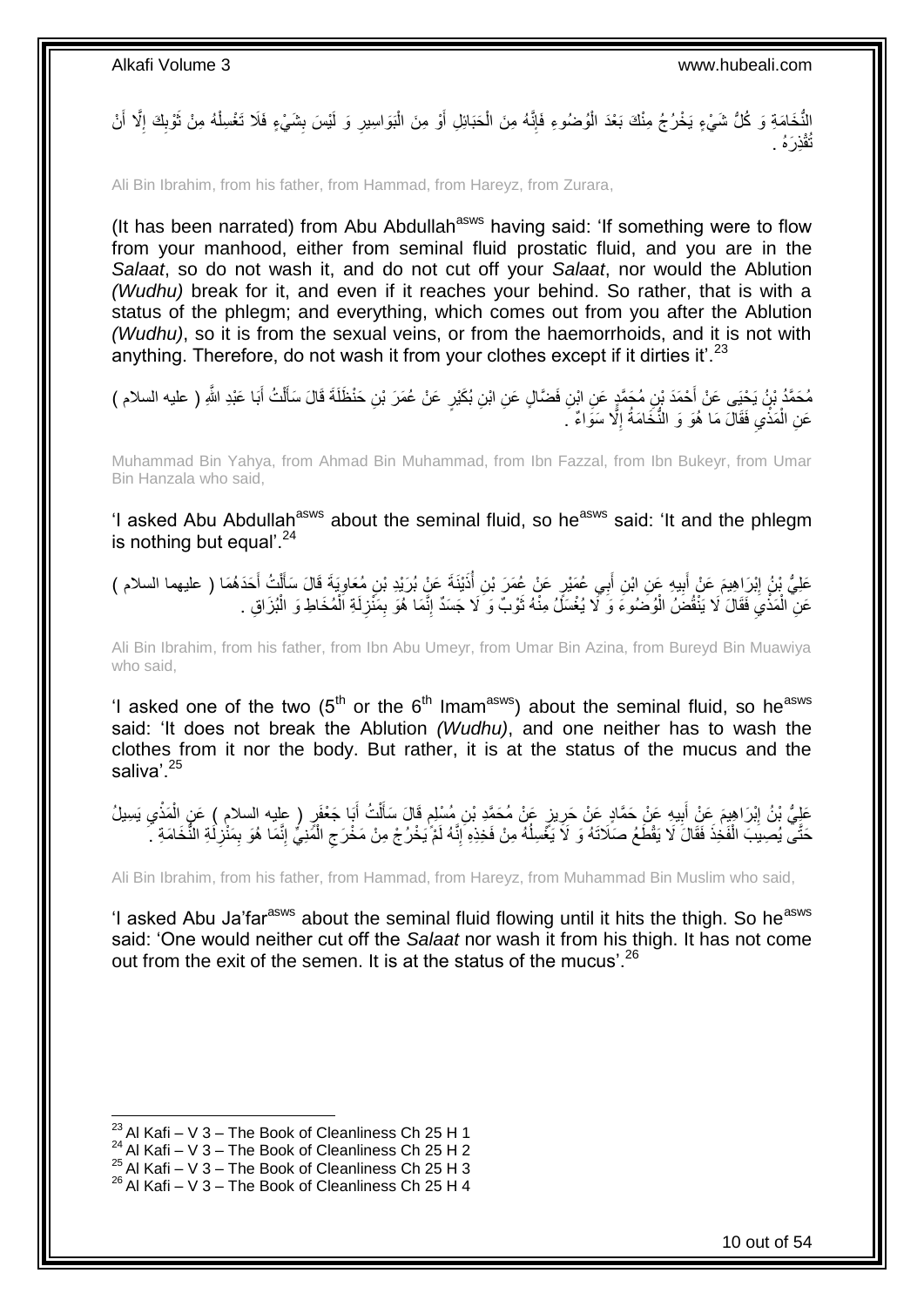**الْ ُغ ْس ِل ْنَواع باب أ ِ َ**

## <span id="page-10-0"></span>**Chapter 26 – Types of washing**

مُحَمَّدُ بْنُ إِسْمَاعِيلَ عَنِ الْفَضْلِ بْنِ شَاذَانَ عَنْ صَفْوَانَ بْنِ يَحْيَى وَ ابْنِ أَبِي عُمَيْرٍ عَنْ مُعَاوِيَةَ بْنِ عَمَّارٍ عَنْ أَبِي عَنْدِ الثَّهِ ( ِ َ ْ ِ َ عليه السلام ) قَالَ سَمِغْتُهُ يَقُولُ الْغُسْلُ مِنَ الْجَنَابَةِ وَ يَوْمَ الْجُمُعَةِ وَ الْعِيَدَيْنِ وَ حِينً تُدْرِمُ وَ حِينَ تَدْخُلُ مَكَّةَ وَ الْمَدِينَةَ وَ يَوْمَ<br>مِدَيَةِ بِلِمِدِينَ وَلِمَّا الْجَمْعَةُ وَا ْ ْ ْ ْ ْ عَرَفَةَ وَ يَوْمُ تَزُورُ الْبَيْتَ وَ حِينَ تَدْخُلُ الْكَعْبَةَ وَ فِي لَيْلَةِ تِسْعَ عَشْرَةَ وَ إِحْدَى وَ عِشْرِينَ وَ تَلَاثٍ وَ عِشْرِينَ مِنْ شَهْرِ ا.<br>\* ْ ْ ِ ِ ِ رَمَضَانَ وَ مَنْ غَسَّلَ مَيِّتاً .

Muhammad Bin Ismail, from Al Fazl Bin Shazaan, from Safwan Bin Yahya and Ibn Abu Umeyr, from Muawiya Bin Ammar,

(It has been narrated) from Abu Abdullah<sup>asws</sup>, said, 'I heard him<sup>asws</sup> saying: 'The washing is from the sexual impurity, and the day of Friday, and the two Eids, and when you wear Ihraam to enter Makkah and Al-Medina, and the day of Arafaat, and the day you perform *Ziyarat* of the House (Kabah), and when you enter the Kabah, and during the night of the nineteenth and twenty first, and twenty third of a Month of Ramazaan, and the one who washes a deceased<sup>".27</sup>

مُحَمَّدُ بْنُ يَحْيَى عَنْ أَحْمَدَ بْنِ مُجَمَّدٍ عَنْ عُثْمَانَ بْنِ عِيسَى عَنْ سَمَاعَةَ قَالَ سَأَلْتُ أَبَا عَبْدِ اللَّهِ ( عليه السلام ) عَنْ غُسْلِ<br>\*\*\*\* َ ْ َ ْ َ الْجُمُعَةِ فَقَالَ وَاجِبٌ فِي السَّفَرِ ۖ وَ الْحَضَرِ ۚ إِلَّا أَنَّهُ رُخِّصَ لِلنِّسَاءِ فِي السَّفَرِ لِقِلَّةِ الْمَاءِ َ ِ ِ ْ ِ ْ َّ **∶** 

Muhammad Bin Yahya, from Ahmad Biin Muhammad, from Usman Bin Isa, from Sama'at who said,

'I asked Abu Abdullah<sup>asws</sup> about the Friday washing, so he<sup>asws</sup> said: 'It is Obligatory during the journey and during residing, except that it is exempted for the women during the journey due to the scarcity of the water'.

وَ قَالَ غُسْلُ الْجَنَابَةِ وَاجِبٌ وَ غُسْلُ الْحَائِضِ إِذَا طَهُرَتْ وَاجِبٌ وَ غُسْلُ الْمُسْتَحَاضَةِ وَاجِبٌ إِذَا احْتَشَتْ بِالْكُرْسُفِ فَجَازَ الدَّمُ<br>وَمُدِينٍ الْمَسْلُ الْجَنَابِيِّ وَيُمِيِّدِ وَغَسِّلُ الْ ْ ْ ْ ِ الْمُرْسُفَ فَعَلَيْهَا الْغُسْلُ لَكُلِّ صَلَاتَيْنِ وَ لِلْفَجْرِ غُسْلٌ وَ إِنْ لَمْ يَجُزِ الدَّمُ الْكُرْسُفَ فَعَلَيْهَا الْغُسْلُ كُلَّ يَوْمٍ مَرَّةً وَ الْوُضُوءُ لِكُلِّ<br>وُمِينِهِ مَا الْجُسْلُ لِكُلِّ صَلاَتَيْن ْ **∶** ِ ِ ْ ْ ْ ֧֖֧֦֧֦֧֦֧֚֚֝֝֝֝֬֝֓֝֓֝֓**֓** صَلَاةٍ وَ غُسْلُ النُّفَسَاءِ وَاجِبٌ وَ غُسْلُ الْمَوْلُودِ وَاجِبٌ ْ

And he<sup>asws</sup> said: 'The major Ablution *(Wudhu)* (from sexual impurity) is an Obligation, and the washing of the menstruating woman when she is clean is an Obligation, and the washing of the woman with inter-period bleeding is an Obligation when she inserts with the rag, and the blood exceeds the rag, so upon her is the washing for every two *Salaat*s, and for (*Salaat*) Al-Fajr, a washing. And if the rag suffices for the blood, so upon her is the washing once every day, and the Ablution *(Wudhu)* for every *Salaat*; and the washing for post childbirth bleeding is an Obligation, and washing for the child birth is an Obligation;

وَ غُسْلُ الْمَيِّتِ وَاجِبٌ وَ غُسْلُ الزِّيَارَةِ وَاجِبٌ وَ غُسْلُ دُخُولِ الْبَيْتِ وَاجِبٌ وَ غُسْلُ الِإِسْتِسْقَاءِ وَاجِبٌ وَ غُسْلُ أَوَّلِ لَيْلَةٍ مِنْ ا<br>ا ْ َ نَّمَهِر رَمَضَانَ يُسْتَحَبُّ وَ غُسْلُ لَيْلَةِ إِحْدَى َو ِعِشْرِينَ وَ غُسْلُ لَيْلَةِ ثَلَاثٍ وَ عِشْرِينَ سُنَّةٌ لَا تَتْرُكْهَا فَإِنَّهُ يُرْجَى فِي إِحْدَاهُنَّ ِ ِ ·<br>∶ ِ ا.<br>: اا لَيْلَةُ الْقَدْرِ وَ غَسْلُ يَوْمِ الْفِطْرِ وَ غُسْلُ يَوْمِ الْأَصْحَى سُنَّةٌ لَا أُحِبُّ تَرْكَهَا وَ غُسْلُ الآستِخَارَةِ يُسْتَحَبُّ الْغَمَلُ فِي غُسْلِ الثَّلاثِ ِ ِ ْ ِ **∶** ْ َّ ْ اللَّذِالِي مِنْ شَهْرِ رَمَضَانَ لَيْلَةَ تِسْعَةَ عَشْرَةُ وَ إِحْدَى وَ عِشْرِينَ وَ ثَلَاثٍ وَ عِشْرِينَ . ِ ِ **∶ ∶** َّ

And washing of the deceased is an Obligation, and washing for *Ziyarat* is an Obligation, and washing for entering the House (Kabah) is an Obligation, and washing for the (Supplication) for the rain is an Obligation, and washing in the first

 $^{27}$  Al Kafi – V 3 – The Book of Cleanliness Ch 26 H 1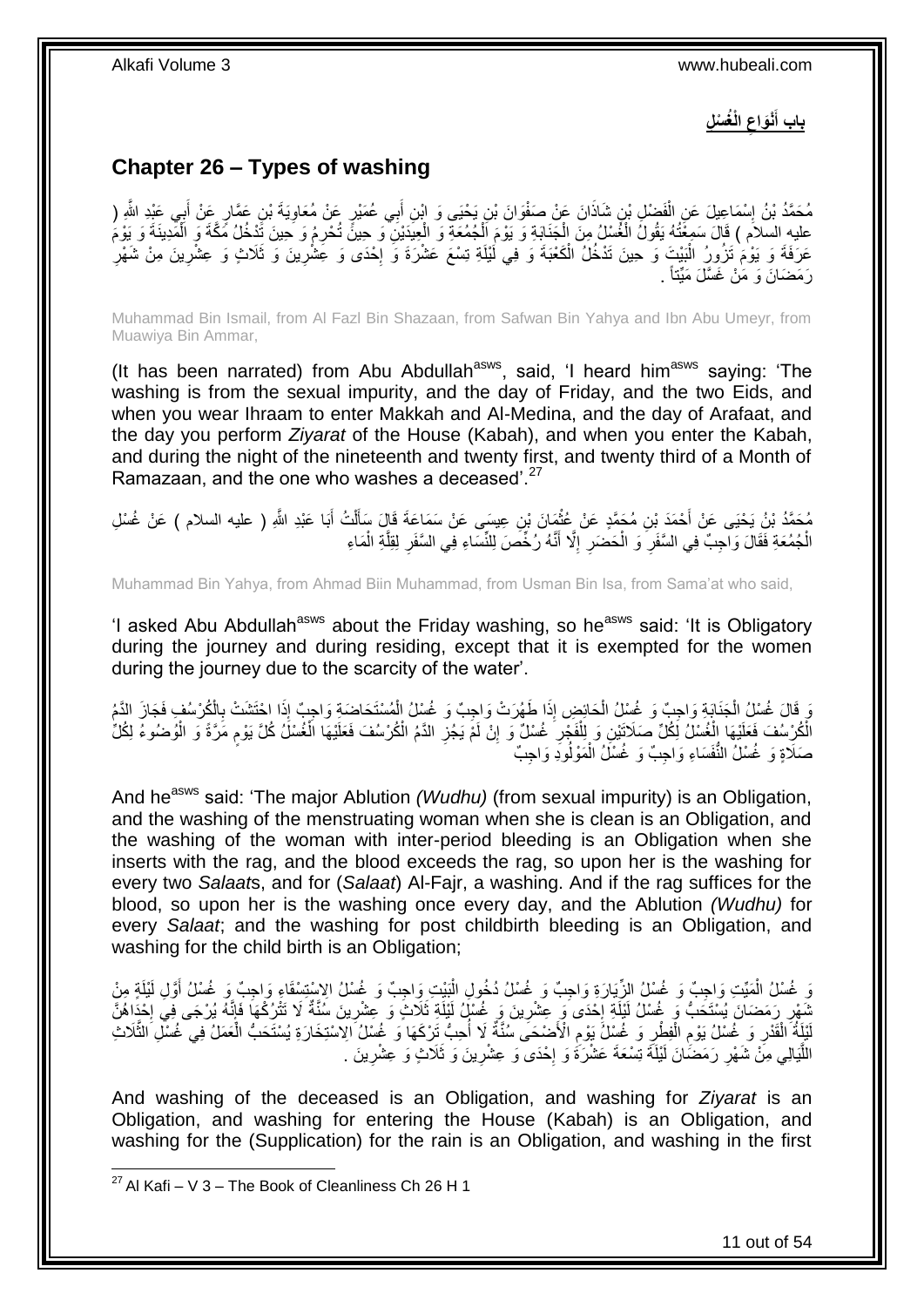night of a Month of Ramazaan is recommended, and the washing of the night of the twenty-first, and the washing of the night of the twenty-third is a Sunnah, do not neglect these. For the Night of Pre-determination is hoped for in one of these; and washing for the day of (Eid) Al-Fitr and washing for the day of the Sacrifice (Al-Azha) is a Sunnah, l<sup>asws</sup> do not like it to be neglected, and washing for the Istikhara. It is the recommended deed regarding the washing of the three nights from a Month of Ramazaan – the night of the nineteenth, and twenty-first, and the twenty-third'.<sup>28</sup>

> **ا ا ْجَت َم َع ِذَ ِمْن ُه إ ُئ الْ ُغ ْسلُ باب َما ُي ْجز ِ**

### <span id="page-11-0"></span>**Chapter 27 – What the washing suffices from when (the matters) gather**

عَلِيُّ بْنُ اِبْرَاهِيمَ عَنْ أَبِيهِ عَنْ جَمَّادِ بْنِ عِيسَى عَنْ حَرِيزٍ عَنْ زُرَارَةَ قَالَ إِذَا اغْتَسَلْتَ بَعْدَ طُلُوعِ الْفَجْرِ أَجْزَأَكَ غُسْلُكَ ذَلِكَ ْ ِ **!** ِ ْ ِ اُ َ َ ِ لِلْجَنَّابَةِ وَ الْجُمُعَةِ وَ عَرَفَةَ وَ النَّحْرِ وَ الْحَلْقِ وَ الذُّبْحِ وَ الزُّيَارَةِ وَ إِذَا اجْتَمَعَتَّ عَلَيْكَ حُقُوقٌ أَجْزَأَهَا عَنْكَ غُسْلٌ وَاحِدٌ ِ ْ ْ ِ ْ َ َ

Ali Bin Ibrahim, from his father, from Hammad Bin Isa, from Hareyz, from Zurara,

He<sup>asws</sup>: 'When you wash after the emergence of the dawn, that washing of yours would suffice for the sexual impurity, and the Friday, and Arafaat, and the shaving (of the head), and the sacrifice, and the *Ziyarat*; and whenever the rights gather upon you, one washing would suffice you from these'.

> قَالَ ثُمَّ قَالَ وَ كَذَلِكَ الْمَرْأَةُ يُجْزِئُهَا غُسْلٌ وَاحِدٌ لِجَذَابَتِهَا وَ إِحْرَامِهَا وَ جُمُعَتِهَا وَ غُسْلِهَا مِنْ حَيْضِهَا وَ عِيدِهَا . יֲ<br>י ِ َ ْ ا ماہ<br>سال

He (the narrator) said, 'Then he<sup>asws</sup> said: 'And similar to that is the woman, one washing would suffice her for her sexual impurity, and her Friday, and the washing from her menstruation, and her Eid'.<sup>29</sup>

ِ مُحَمَّدُ بْنُ يَحْيَى عَنْ أَحْمَدَ بْنِ مُحَمَّدٍ عَنْ عَلِيِّ بِنِ حَدِيدٍ عَنْ جَمِيلٍ بْنِ دَرَّاجٍ عَنْ بَعْضٍ أَصْحَابِنَا عَنْ أَحَدِهِمَا ( عليهما السلام<br>مُحَمَّدُ بْنُ يَحْيَى عَنْ أَحْمَدَ بِنِ مِئْهِ َ ٍ َ ) أَنَّهُ قَالَ إِذَا الْخُتَسَلَ الْجُنُبُ بَعْدَ طُلُوعِ الْفَجْرِ ۖ أَجْزَأَ عَنْهُ ذَلِكَ الْغُسُلُ مِنْ كُلِّ غُسْلٍ يَلْزَمُهُ فِي ذَلِكَ الْيَوْمِ . ْ ْ َ ِ ْ ِ ْ َ ِ ْ

Muhammad Bin Yahya, from Ahmad Bin Muhammad, from Ali Bin Hadeed, from Jameel Bin Darraj, from one of our companions,

(It has been narrated) from one of the two  $(5<sup>th</sup>$  or  $6<sup>th</sup>$  Imam<sup>asws</sup>) having said: 'When the one with sexual impurity wash after the emergence of the dawn, that washing of his would suffice him from every washing necessitated upon him during that day'.<sup>30</sup>

**ُج ُمَع ِة باب ُو ُجو ِب الْ ُغ ْس ِل َيْو َم الْ**

### <span id="page-11-1"></span>**Chapter 28 – Obligation of the washing for the day of Friday**

عَلِيُّ بْنُ إِبْرَاهِيمَ عَنْ أَبِيهِ عَنْ عَبْدِ اللَّهِ بِنِ الْمُغِيرَةِ عَنْ أَبِي الْحَسَنِ الرِّضَا ( عليه السلام ) قَالَ سَأَلْتُهُ عَنِ الْغُسْلِ يَوْمَ الْجُمُعَةِ ْ ْ ¦ َ ِ ْ ْ ْ فَقَالَ وَاجِبٌ عَلَىٰ كُلِّ ذَكَرٍ وَ أَنْثَى عَبْدٍ أَوْ حُرٍّ . ز<br>ا ا<br>ا

Ali Bin Ibrahim, from his father, from Abdullah Bin Al Mugheira,

1  $^{28}$  Al Kafi – V 3 – The Book of Cleanliness Ch 26 H 2

 $^{29}$  Al Kafi – V 3 – The Book of Cleanliness Ch 27 H 1

 $30$  Al Kafi – V 3 – The Book of Cleanliness Ch 27 H 2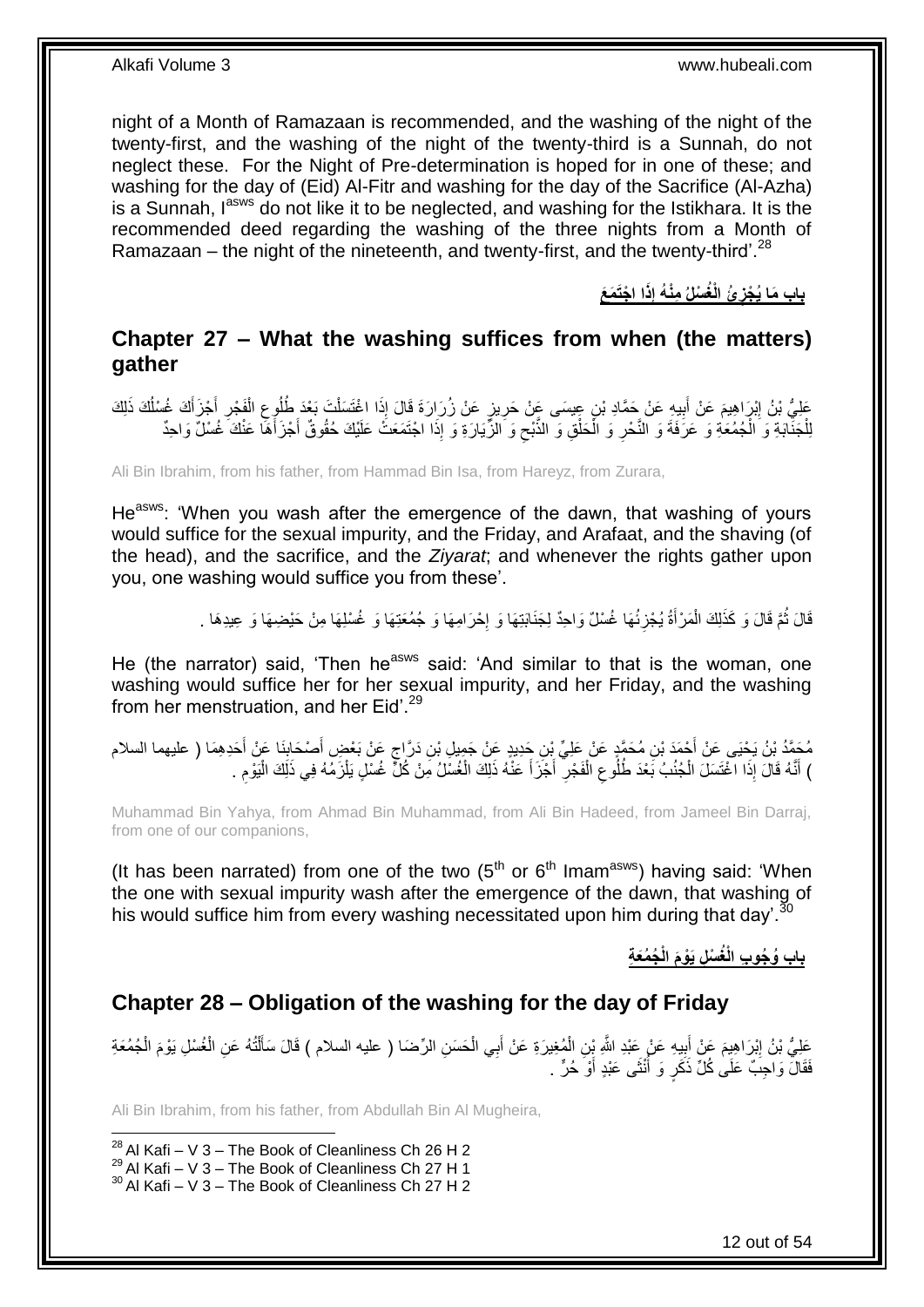(It has been narrated) from Abu Al-Hassan Al-Reza<sup>asws</sup>, said, 'I asked him<sup>asws</sup> about the washing for the day of Friday, so he<sup>asws</sup> said: 'It is an Obligation upon every male and female, whether a slave or free'.<sup>31</sup>

عَلِيُّ بْنُ مُحَمَّدٍ عَنْ سَهْلِ بْنِ زِيَادٍ وَ مُحَمَّدُ بْنُ يَحْيَى عَنْ أَحْمَدَ بْنِ مُحَمَّدٍ عَنِ ابْنِ أَبِي نَصْرٍ عَنْ مُحَمَّدِ بْنِ عَبْدِ اللَّهِ قَالَ سَأَلْتُ<br>جَمِيعَ اللَّهُ عَبْدِ اللَّهِ قَالَ سَأَلْت َ َ .<br>; ْ َ الرِّضَا ( عليه السلام ) عَنْ غُسْلِ يَوْمِ الْجُمُعَةِ فَقَالَ وَاجِبٌ عَلَى كُلِّ ذَكَرٍ وَ أَنْثَى عَنْدٍ أَوْ حُرٍّ . َ ا<br>ا ْ ِ

Ali Bin Muhammad, from Sahl Bin Ziyad and Muhammad Bin Yahya, from Ahmad Bin Muhammad, from Ibn Abu Nasr, from Muhammad Bin Abdullah who said,

'I asked Al-Reza<sup>asws</sup> about washing for the day of Friday, so he<sup>asws</sup> said: 'An Obligation upon every male and female, whether a slave or free'.<sup>32</sup>

مُحَمَّدُ بْنُ يَحْيَى عَنْ مُحَمَّدٍ بْنِ الْحُسَنِينِ عَنْ صَفْوَانَ عَنْ مَنْصُورِ بِْنِ حَازِمٍ عَنْ أَبِي عَبْدِ اللَّهِ ( عِليه السلام ) قَالَ الْغُسْلُ يَوْمَ ْ ْ َ ֧֧֚֓֝֝֓֝ ِ ِ الْجُمُعَةِ عَلَى الرِّجَالِ وَ النِّسَاءِ فِي الْحَضَرِ وَ عَلَى الرِّجَالِ فِي السَّفَرِ وَ لَيْسَ عَلَى النِّسَاءِ فِي السَّفَرِ . **∶** ِ ْ ْ ِ

Muhammad Bin Yahya, from Muhammad Bin Al Husayn, from Safwan, from Mansour Bin Hazim,

(It has been narrated) from Abu Abdullah<sup>asws</sup> having said: 'The washing for the day of Friday is upon the man and the woman during the staying (not travelling), and upon the man during the journey, and it is not upon the women during the journey'.

> وَ فِي رِوَايَةٍ أَخْرَى أَنَّهُ رُخِّصَ لِلنِّسَاءِ فِي السَّفَرِ لِقِلَّةِ الْمَاءِ . ْ َّ ِ َ .<br>ا ِ

And in another report, (He<sup>asws</sup> said): 'It is exempted for the women during the journey due to the scarcity of the water'.<sup>33</sup>

عِدَّةٌ مِنْ أَصْحَابِذَا عَنْ أَحْمَدَ بْنِ مُحَمَّدٍ عَنْ عَلِيٍّ بْنِ سَيْفٍ عَنْ أَبِيهِ سَيْفِ بْنِ عَمِيرَةَ عَنِ الْحُسَيْنِ بْنِ خَالِدٍ قَالَ سَأَلْتُ أِبَا **∣** َ َ ْ ĺ ْ **!** َ الْجَسَنِ الْأَوَّلَ ( عليهِ السلام ) كَيْفَ صَارَ غُسْلٌ يَوْمِ الْجُمُعَةِ وَاحِبَاً فَقَالَ إِنَّ اللَّهَ تَبَارَكَ وَ تَعَالَى أَثَمَّ صَلَاةَ الْفَرِيضَةِ بِصَلَاةِ ِ ْ ِ َ ِ ِ ْ النَّافِلَةِ ۖ وَإِنَّمَّ صِنِيَامَ الْفَرِيضَةِ بِصِيَامِ النَّافِلَةِ وَ أَتَمَّ وُضُوءَ الْفَرِيضَةِ بِغُسْلِ يَوْمِ الْجُمُعَةِ مَا كَانَ فِي ذَلِكَ مِنْ سَهْوٍ أَوْ تَقْصِيرٍ أَوْ ْ ِ ِ **∶** ْ **∶** ِ **∶** ْ َ َ نِسْيَانٍ أَوْ نُقْصَدَانٍ ۚ. ا<br>ا

A number of our companions, from Ahmad Bin Muhammad, from Ali Bin Sayf, from his father Sayf Bin Ameyra, from Al Husayn Bin Khalid who said,

'I asked Abu Al-Hassan<sup>asws</sup> the first, 'How did the washing for the day of Friday come to be an Obligation?' So he<sup>asws</sup> said: 'Allah<sup>azwj</sup> Blessed and High Completed the Obligatory *Salaat*s with the optional *Salaat*s, and Completed the Obligatory Fasts with the optional Fasts, and Completed the Obligatory Ablution *(Wudhu)* with the washing of the day of Friday, whatever was during that from the mistake, or shortening, or forgetfulness, or deficiency'.<sup>34</sup>

عِدَّةٌ مِنْ أَصْحَابِنَا عَنْ إِبْرَاهِيمَ بْنِ إِسْحَاقَ الْأَحْمَرِ عَنْ عَبْدِ الثَّهِ بْنِ حَمَّادٍ الْأَنْصَارِيِّي عَنْ صَبَّاحٍ الْمُزَنِيِّ عَنِ الْحَارِثِ بْنِ ِ ِ ِ ِ **∣** َ ِ ْ ْ ٍ ْْلَ َت َح َِي َرَة َع ِن ا نْ َْلَ ْن ُيَوِّب َ ُ ال َّر ُج َل َيقُو ُل َو ََّّللاِ َراَد أ ا أ ِذَ ُمَْ ِمِني َن ) عليه السالم ( إ ِمي ُر ال َقا َل َكا َن أ ََْبغ ِك ار ْع َج ُز ِم َن التَّ أ َ َ ْ َ ِ ِ َ الْغُسْلَ يَوْمَ الْجُمُعَةِ وَ إِنَّهُ لَا يَزَالُ فِي طُهْرٍ إِلَى الْجُمْعَةِ الْأُخْرَىٰ َ. ْ ِ ِ ْ ْ

1

 $33$  Al Kafi – V  $3$  – The Book of Cleanliness Ch 28 H 3

 $31$  Al Kafi – V 3 – The Book of Cleanliness Ch 28 H 1

 $32$  Al Kafi – V 3 – The Book of Cleanliness Ch 28 H 2

 $34$  Al Kafi – V 3 – The Book of Cleanliness Ch 28 H 4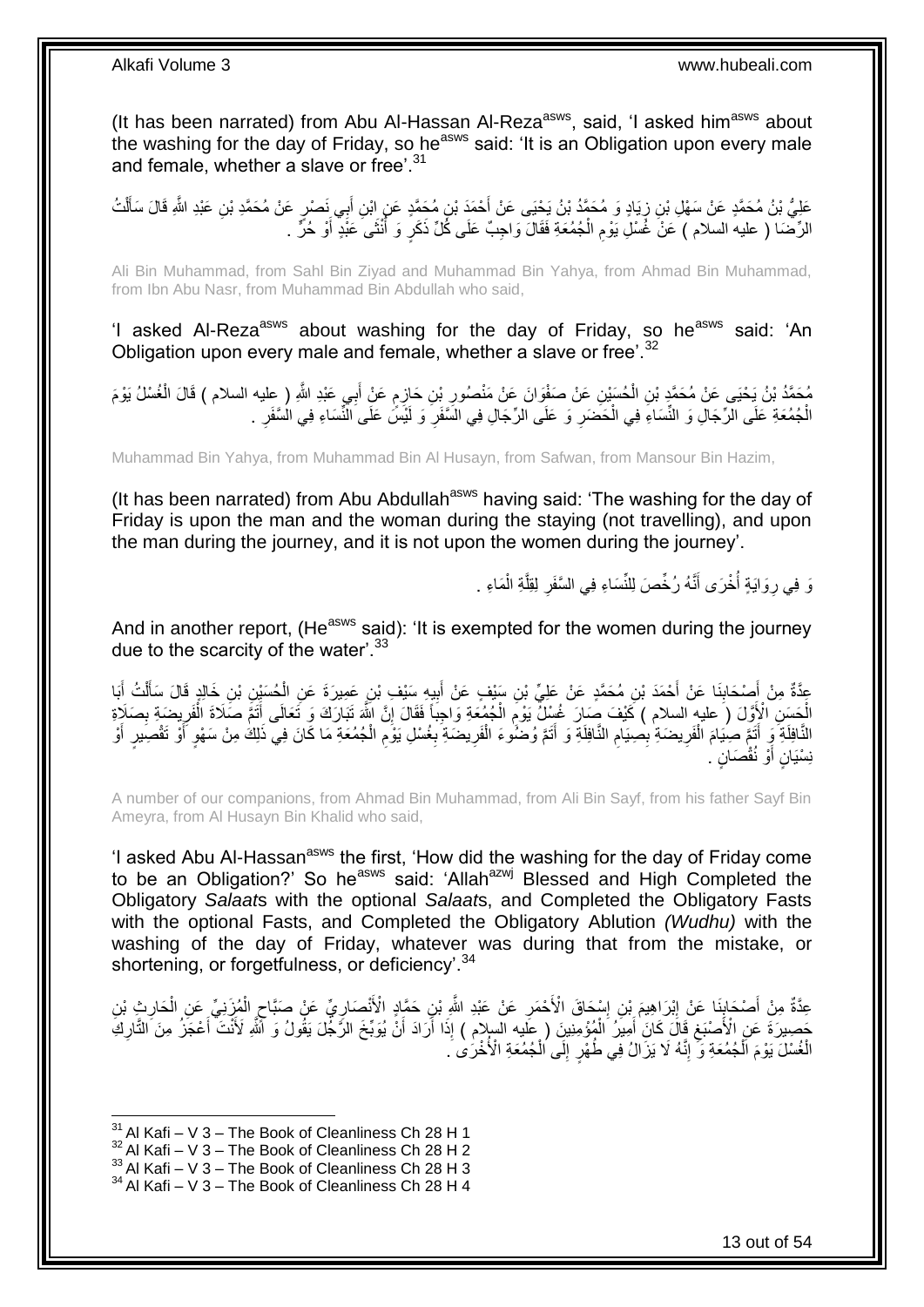A numner of our companions, from Ibrahim Bin Is'haq Al Ahmar, from Abdullah Bin Hammad Al Ansary, from Sabbah Al Muzanny, from Al Haris Bin Haseyra, from Al Asbagh who said,

'Whenever Amir Al-Momineen<sup>asws</sup> wanted to rebuke the man, he<sup>asws</sup> was saying: 'By Allah<sup>azwj</sup>! You are even more frustrated than the neglecter of the washing of the day of Friday, and one does not cease to be in purity up to the other (next) Friday'.  $35$ 

عِدَّةٌ مِنْ أُصْحَابِنَا عَنْ أَحْمَدَ بْنِ مُحَمَّدٍ عَنِ الْحُسَيْنِ بْنِ مُوسَى عَنْ أُمِّهِ وَ أُمِّ أَحْمَدَ بِنْتِ مُوسَى قَالَتَا كُنَّا مَعَ أَبِي الْحَسَنِ ( عليه ِ َ ُ ْ َ ِ ْ َ السِلام ) بِالْبَادِيَةَ وَ نَحْنُ نُرِيدُ بَغْدَادَ فَقَالَ لَذَا يَوْمَ اَلْخَمِيسِ اغْتَسِلَا الْيَوْمَ لِغَدٍ يَوْمِ الْجُمُعَةِ فَإِنَّ الْمَاءَ بِهَا غَداً قَلِيلٌ فَاغْتَسَلْنَا يَوْمَ ْ **∶** ْ **∶** ْ **∶** ْ ِ ْ ِ ْ الْخَمِيسِ لِيَوْمِ الْجُمُعَةِ . ْ ِ ْ

A number of our companions, from Ahmad Bin Muhammad, from Al Husayn Bin Musa, from his mother and mother of Ahmad daughter of Musa, both said,

'We were with Abu Al-Hassan<sup>asws</sup> in the wilderness, and we intended to go to Baghdad. So he<sup>asws</sup> said to us on the day of Thursday: 'Wash for the day of tomorrow, the day of Friday, for the water would be scarce tomorrow'. So we both washed on the day of Thursday for the day of Friday'.<sup>36</sup>

عَلِيُّ بْنُ إِبْرَاهِيمَ عَنْ أُبِيهِ عَنْ حَمَّادٍ عَنْ جَرِيزٍ عَنْ بَعْضِ أَصْحَابِنَا عَنْ أَبِي جَعْفَرٍ ( عليه السلام ) قَالَ لَا بُدَّ مِنْ غُسْلِ يَوْمِ َ  $\frac{1}{2}$ َ ِ **!** َ ِ **∶** الْجُمُعَةِ فِي السَّفَرِ وَ الْحَضَرِ فَمَنْ نَسِيَ فَلَيُعِذُ مِنَ الْغَدِ ْ :<br>إ ِ ْ ِ ْ

Ali Bin Ibrahim, from his father, from Hammad, from Hareyz, from one of our companions,

(It has been narrated) from Abu Ja'far $a<sup>asws</sup>$  having said: 'There is no avoiding from the washing of the day of Friday during the journey and the staying. So the one who forgets, so let him repeat the next day'.

> وَ رُوِيَ فِيهِ رُخْصَةٌ لِلْعَلِيلِ . ْ ِ

And it is reported that there is an exemption for the sick ones.<sup>37</sup>

بِابِ صِفَةِ الْغُسْلِ وَ الْوُصْوعِ قَبْلَهُ وَ بَعْدَهُ وَ الرَّجُلِ يَغْتَسِلُ فِى مَكَانٍ غَيْرِ طَيِّبٍ وَ مَا يُقَالُ عِنْدَ الْغُسْلِ وَ تَحْوِيلِ الْخَاتَمِ عِنْدَ **ِ ِ الْ ُغ ْس ِل**

<span id="page-13-0"></span>**Chapter 29 – Description of the washing, and the Ablution** *(Wudhu)* **before it and after it, and the man washing in a place other than good, and what is to be said during the washing, and turning of the ring during the washing**

مُحَمَّدُ بْنُ يَحْيَى عَنِّ مُحَمَّدِ بْنِ الْحُسَيْنِ وَ مُحَمَّدُ بْنُ إِسْمَاعِيلَ عَنِ الْفَضْلِ بْنِ شَاذَانَ جَمِيعاً عَنْ صَفْوَانَ بْنِ يَحْيَى عَنِ الْعَلَاءِ<br>. ْ ∣l<br>∶ ْ ْ َ َّنِنِ رَزِينٍ عَنْ مُحَمَّدِ بْنِ مُسْلِمٍ عَنْ أَحَدِهِمَا ( عليهما السلامِ ) قَالَ سَأَلْتُهُ عَنْ غُسْلِ الْجَذَابَةِ فَقَالَ تَبْدَأَ بِكَفَّيْكَ فَتَغْسِلُهُمَا ثُمَّ تَغْسِلُ َ ٍ **∶** ُ ُ ِ ُ ْ ْ فَرُّجَكَ ثُمَّ تَصُبُّ الْمَاءَ كَلَى رِّأْسِكَ ثَلَاثاً ثُمَّ تَصُبُّ الْمَاءَ عَلَى سَائِرِ جَسَدِكَ مَرَّتَيْنِ فَمَا جَرَى عَلَيْهِ الْمَاءُ فَقَدْ طَهُرَ . **∶** ْ ُ :<br>أ ْ ان<br>سا ْ

Muhammad Bin Yahya, from Muhammad Bin Al Husayn and Muhammad Bin Ismail, from Al Fazl Bin Shazaan, altogether from Safwan Bin Yahya, from Al A'ala Bin Razeyn, from Muhammad Bin Muslim,

 $35$  Al Kafi – V 3 – The Book of Cleanliness Ch 28 H 5

 $^{36}_{-2}$ Al Kafi – V  $3$  – The Book of Cleanliness Ch 28 H 6

 $37$  Al Kafi – V 3 – The Book of Cleanliness Ch 28 H 7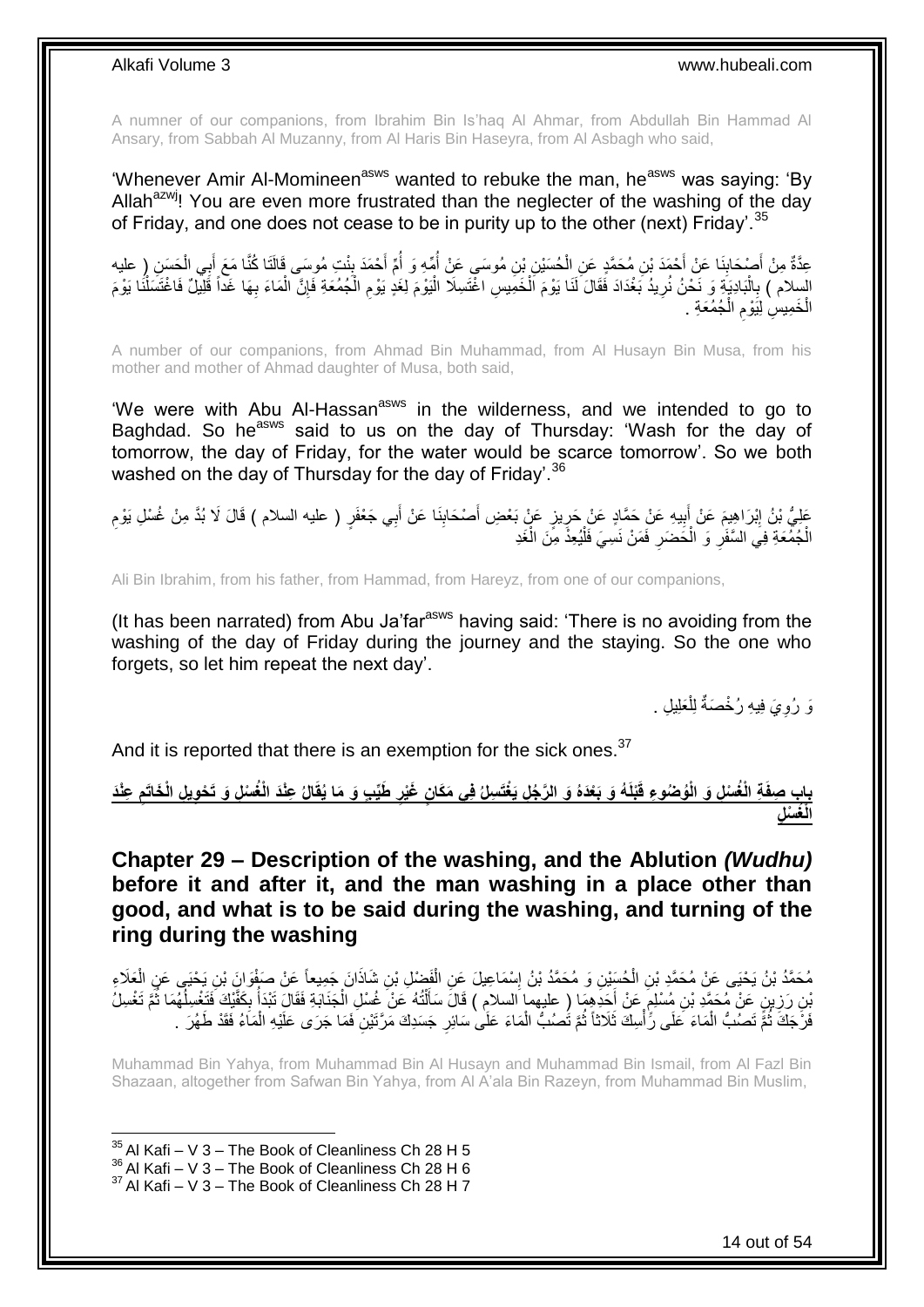(It has been narrated) from one of the two  $(5<sup>th</sup>$  or  $6<sup>th</sup>$  Imam<sup>asws</sup>) who said, 'I asked him<sup>asws</sup> about washing for the sexual impurity, so he<sup>asws</sup> said: 'Begin with your two palms, then wash your private part. Then pour water upon your head three times, then pour the water upon the rest of your body, twice. So whatever the water flows upon, so it has been purified<sup>'38</sup>

َ مُحَمَّدُ بْنُ إِسْمَاعِيلَ عَنِ الْفَضْلِ بْنِ شَاذَانَ عَنْ حَمَّادِ بْنِ عِيسَى عَنْ رِبْعِيٍّ بْنِ عَبْدِ اللَّهِ عَنْ أَبِي عَبْدِ اللَّهِ ( عليه السلام ) قَالَ **∶** ْ يُفِيضُ الْجُنُبُ عَلَى رَأْسِهِ الْمَاءَ ثَلَاثَاً لَا يُجْزِئُهُ أَقَلُّ مِنْ ذَلِكَ . ْ ا<br>أ ْ َ ِ

Muhammad Bin Ismail, from Al Fazl Bin Shazaan, from Hammad Bin Isa, from Rabi'e Bin Abdullah,

(It has been narrated) from Abu Abdullah $a<sup>asws</sup>$  having said: 'The one with sexual impurity should pour the water upon his head, three times, any less than that would not suffice him'.<sup>39</sup>

عَلِيُّ بِنُ إِبْرَاهِيمَ عَنْ أَبِيهِ عَنْ حَمَّادِ بْنِ عِيسَى عَنْ حَرِيزٍ عَنْ زُرَارَةَ قَالَ قُلْتُ كَيْفَ بَغْتَسِلُ الْجُنُبُ فَقَالَ إِنْ لَمْ يَكُنْ أُصِبَابَ ْ ِ **!** َ ِ َ ِ ْ كَفَّهُ ۖ شَيْءٌ غَمَسَهَا فِي إِلَٰمَاءِ ثُمَّ بَذَأَ بِفَرْجِهِ فَأَنْقَاهُ بِثَلَاثٍ ۖ غُرَفٍ ثُمَّ صَبَّ عَلَى رَأْسِهِ ثَلَاثٌ أَكُفِّ ثُمَّ صَبَّ عَلَى مُنْكِبِهِ الْأَيْمَنِ ْ ِ ا<br>المقام َ ة<br>أ ُ َ ِ َ ۔<br>۔<br>۔ مَرَّتَيْنِ فَّى عَلَى مَنْكِبِهِ ۗالْأَيْسَرِ مَرَّتَيْنِ فَمَا جَرَى عَلَيْهِ الْمَاءُ فَقَدْ أَجْزَأَهُ . َ َ ْ ِ ِ

Ali Bin Ibrahim, from his father, from Hammad Bin Isa, from Hareyz, from Zurara who said,

'I said, 'How should the one with sexual impurity, wash?' So he<sup>asws</sup> said: 'If nothing happens to have hit his palm, he should immerse it into the water, then begin with his private part. So he should clean it with three scoops. Then he should pour upon his head three handfuls, then pour upon his right shoulder twice, and upon his left shoulder twice. So whatever the water flows upon, so it would suffice him'.<sup>40</sup>

عِدَّةٌ مِنْ أَصْحَابِذَا عَنْ أَحْمَدَ بْنِ مُحَمَّدٍ عَنْ عَلِيِّ بْنِ الْحَكَمِ عَنْ بَعْضٍ أَصْحَابِذَا قَالَ قَالَ تَقُولُ فِي غُسْلِ الْجُمُعَةِ اللَّهُمَّ طَهِّرْ<br>عَمَّدَةٌ مِنْ أَصْحَابِذَا عَنْ أَحْمَدَ بْنِ مُحَ  $\frac{1}{2}$ َ **∶** ْ **↓**<br>; َ َّ ْ قَلْبِي مِنْ كُلِّ آفَةٍ تَمْحَقُ بِهَا دِينِيَ وَ تُبْطِلُ بِهَا عَمَلِيَ وَ تَقُولُ فِي غُسْلِ الْجَذَابَةِ اللَّهُمَّ طَهِّرْ قَلْبِي وَ زَكِّ عَمَلِي وَ تَقَبَّلْ سَعْيِي وَ ِ **∶** ْ ْ َّ ْ اجُعَلْ مَا عِنْدَكَ خَيْرٍ أَ لِيَ .

A number of our companions, from Ahmad Bin Muhammad, form Ali Bin Al Hakam, from one of our companions who said,

'He<sup>asws</sup> said: 'You should be saying during the washing for Friday, 'O Allah<sup>azwj</sup>! Purify my heart from every scourge by which my Religion could get obliterated, and my deeds could get invalidated'; and you should be saying during the washing for the sexual impurity, 'O Allah<sup>azwj</sup>! Clean my heart, and Purify my deeds, and Accept my striving and Make what is with You<sup>azwj</sup> to be good for me<sup> $141$ </sup>

عَلِيُّ بْنُ إِبْرَاهِيمَ عَنْ أَبِيهٍ عَنِ ابْنِ أَبِي عُمَيْرٍ عَنْ حَمَّادٍ عَنِ الْحَلَبِيِّ قَالَ سَمِعْتُ أَبَا عَبْدِ اللَّهِ ( عليه السلام ) يَقُولُ إِذَا ارْتَمَسَ َ **∶** ْ َ ِ َ ِ الْجُنُّبُ فِيَ الْمَاءِ ارْتِمَاسَةً وَاحَِدَةً أَجْزَأَهُ ذَلِكَ مِنْ غُسْلِهِ ۚ َ َ ْ ْ

Ali Bin Ibrahim, from his father, from Ibn Abu Umeyr, from Hammad, from Al Halby who said,

<sup>1</sup>  $38$  Al Kafi – V 3 – The Book of Cleanliness Ch 29 H 1

 $39$  Al Kafi – V 3 – The Book of Cleanliness Ch 29 H 2

<sup>40</sup> Al Kafi – V 3 – The Book of Cleanliness Ch 29 H 3

 $41$  Al Kafi – V 3 – The Book of Cleanliness Ch 29 H 4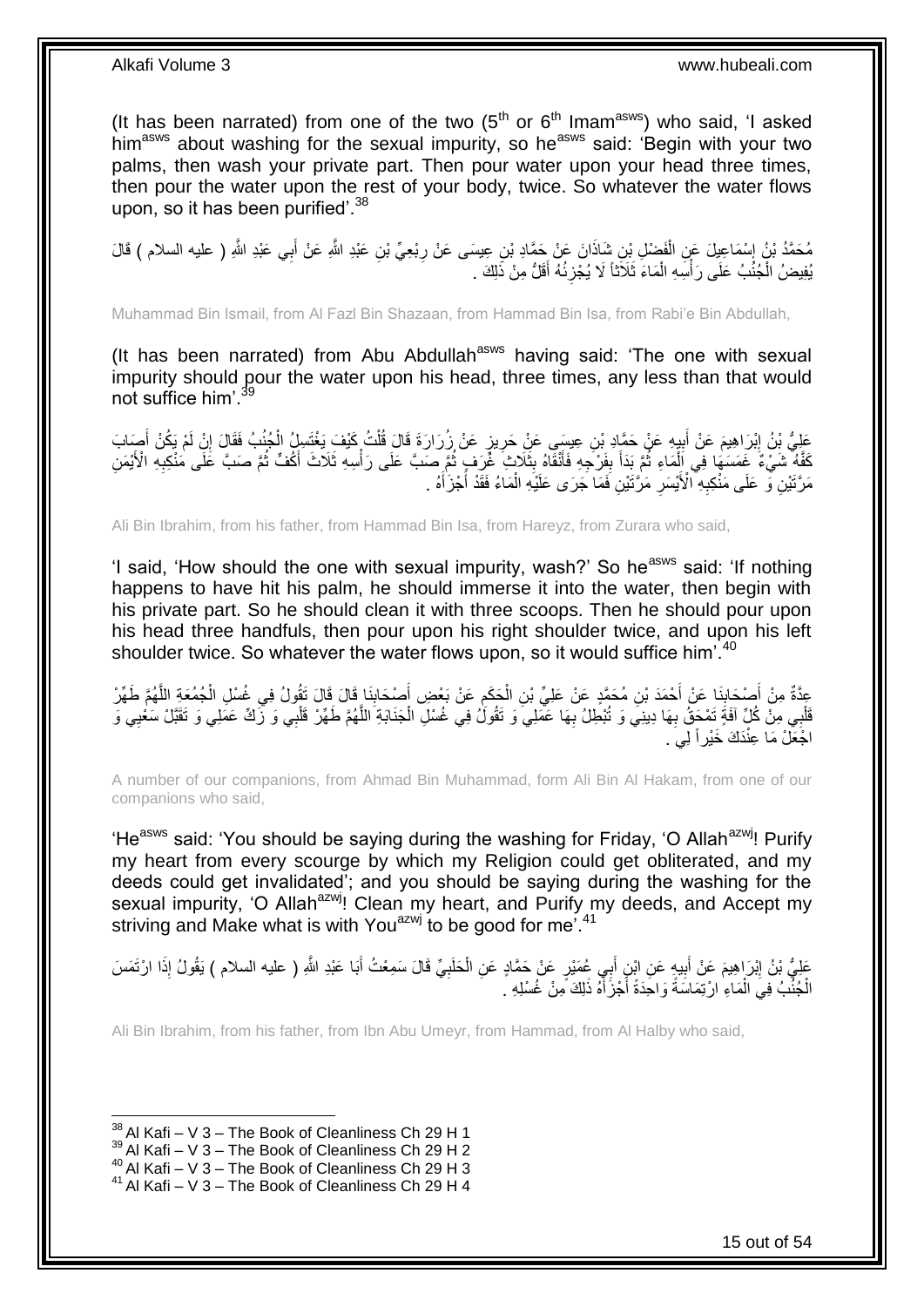'I heard Abu Abdullah<sup>asws</sup> saying: 'When the one with sexual impurity immerses himself into the water with one immersion that would suffice him from his washing'.<sup>42</sup>

مُحَمَّدُ بْنُ يَحْيَى عَنِ الْعَمْرَكِيِّ عَنْ عَلِيِّ بْنِ جَعْفَرٍ عَنْ أُخِيهِ مُوسَى بْنِ جَعْفَرٍ ( عليه السلام ) قَالَ سَأَلْتُهُ عَنِ الْمَرْأَةِ عَلَيْهَا<br>مَسَمَّدُ بْنُ يَحْيَى عَنِ الْعَمْرَكِيِّ عَنْ عَلِيِّ بْ َ َ ْ َ ْ ْ السِّوَارُ وَ الدُّمْلُجُ فِيَ بَعْضٍ ذِرَاعِهَا لَا تَٰذْرِي يَجْرِي الْمَاءُ تَحْتَهُ أَمْ لَا كََيْفَ تَصَنْغُ إِذَا تَوَضَّأَتْ أَوِ اغْتَسَلَتْ قَالَ تُحَرِّكُهُ حَتَّى<br>وُمُن نُو النَّصْلُغُ فِي بَعْضٍ نَبِّل َ ْ **∶** َ َ بَدْخُلَ الْمَاءُ تَحْتَهُ أَوْ تَتْزِعُهُ ِ َ ْ

Muhammad Bin Yahya, from Al-Amraky, from Ali son of Ja'far<sup>asws</sup>, from his brother<sup>asws</sup> Musa Bin Ja'far<sup>asws</sup>, said, 'I asked him<sup>asws</sup> about the woman, upper her are bracelets, and the bracelets in one of her forearms is such that she does not know whether the water flows beneath it or not. How should she deal with it when she performs Ablution *(Wudhu)* or washes?' He<sup>asws</sup> said: 'She should move it around until the water enters under it, or she should remove it'.

وَ عَنٍ الْخَاتَمِ الضَّيِّقِ لَا يَدْرِي هَلْ يَجْرِي الْمَاءُ تَحْتَهُ إِذَا تَوَضَّأَ أَمْ لَا كَيْفَ يَصْنَعُ قَالَ إِنْ عَلِمَ أَنَّ الْمَاءَ لَا يَدْخُلُهُ فَلْيُخْرِجْهُ إِذَا ِ ا<br>ا **∫** ْ ِ ْ ِ ْ ا<br>ا ْ َ . َتَو َّضأ َ

And about the tight ring, one does not know whether the water flows beneath it or not, how should one deal with it, he<sup>asws</sup> said: 'If he knows that the water does not enter (under it), so let him take it out when he performs Ablution *(Wudhu)*<sup>'.43</sup>

عِدَّةٌ مِنْ أَصْحَابِنَا عَنْ أَحْمَدَ بْنِ مُحَمَّدِ بْنِ عِبِسَى وَ أَبُو دَاوُدَ جَمِيعاً عَنِ الْحُسَيْنِ بْنِ سَعِيدٍ عَنْ مُحَمَّدٍ بْنِ أَبِي حَمْزَةَ عَنْ رَجُلٍ َ ِ َ َ ْ ِّعَنْ أَبِي عَبْدِ اللَّهِ ( عليه السلامَ ) فِي رَجُلٍ أَصَابَتْهُ جَنَابَةٌ فَقَامَ فِي الْمَطَرِ حَتَّىَ سَالَ عَلَى جَسَدِهِ أَ يُجْزِئُهُ ذَلِّكَ مِنَ الْغُسْلِ قَالَّ ِ ْ َ ْ ِ نَعَمْ .

A number of our companions, from Ahmad Bin Muhammad Bin Isa, and Abu Dawood, altogether from Al Husayn Bin Saeed, from Muhammad Bin Abu Hamza, from a man,

(It has been narrated) from Abu Abdullah<sup>asws</sup> regarding a man who is hit by a sexual impurity, so he stands in the rain until it flows upon his body, 'Would that suffice him from the washing?' He<sup>asws</sup> said: 'Yes'.<sup>44</sup>

عَلِيُّ بْنُ إِبْرَاهِيمَ عَنْ أَبِيهِ وَ مُحَمَّدُ بْنُ إِسْمَاعِيلَ عَنِ الْفَضْلِ بْنِ شَاذَانَ جَمِيعاً عَنْ جَمَّادِ بْنِ عِيسَى عَنْ إِبْرَاهِيمَ بْنِ عُمَرَ ْ ِ ا<br>پ َ ِ الْيَمَانِيِّ عَنْ أَبِي عَبْدٍ اللَّهِ ( عليه السلام ) قَالَ إِنَّ عَلِيّاً ( عليه السلام ) لَمْ يَرَ بَأْساً أَنْ يَغْسِلَ الْجُنُبَ رَأْسَهَ غُدْوَةً وَ يَغْسِلَ َ ْ ِ َ ْ ْ سَائِرَ جَسَدِهِ عِنَّذَ الصَّلَاةِ .

Ali Bin Ibrahim, from his father, and Muhammad Bin Ismail, from Al Fazl Bin Shazaan, altogether from Hammad Bin Isa, from Ibrahim Bin Umar Al Yamani,

(It has been narrated) from Abu Abdullah<sup>asws</sup> having said that: 'Ali<sup>asws</sup> did not see any problem if the one with the sexual impurity were to wash his head early in the morning and washing the rest of his body during the *Salaat*'.<sup>45</sup>

عَلِيُّ بْنُ إِبْرَاهِيمَ عَنْ أَبِيهِ عَنْ حَمَّادٍ عَنْ حَرِيزٍ عَنْ زُرَارَةَ عَنْ أَبِي عَبْدِ اللَّهِ ( عليه السلام ) قَالَ مَنِ اغْتَسَلَ مِنْ جَنَابَةٍ فَلَمْ َ **∶ ∣** َ ِ يَغْسِلْ رَأْسَهُ ثُمَّ بَدَا لَهُ أَنَّ يَغْسِلَ رَأْسَهُ لَمْ يَجِذُ بُدًّاً مِنْ إِعَادَةِ الْغُسْلِ ۗ. ِ ،<br>ا ا<br>ا ُ :<br>ا ْ

 $42$  Al Kafi – V 3 – The Book of Cleanliness Ch 29 H 5

<sup>43</sup> Al Kafi – V 3 – The Book of Cleanliness Ch 29 H 6

<sup>44</sup> Al Kafi – V 3 – The Book of Cleanliness Ch 29 H 7

 $45$  Al Kafi – V 3 – The Book of Cleanliness Ch 29 H 8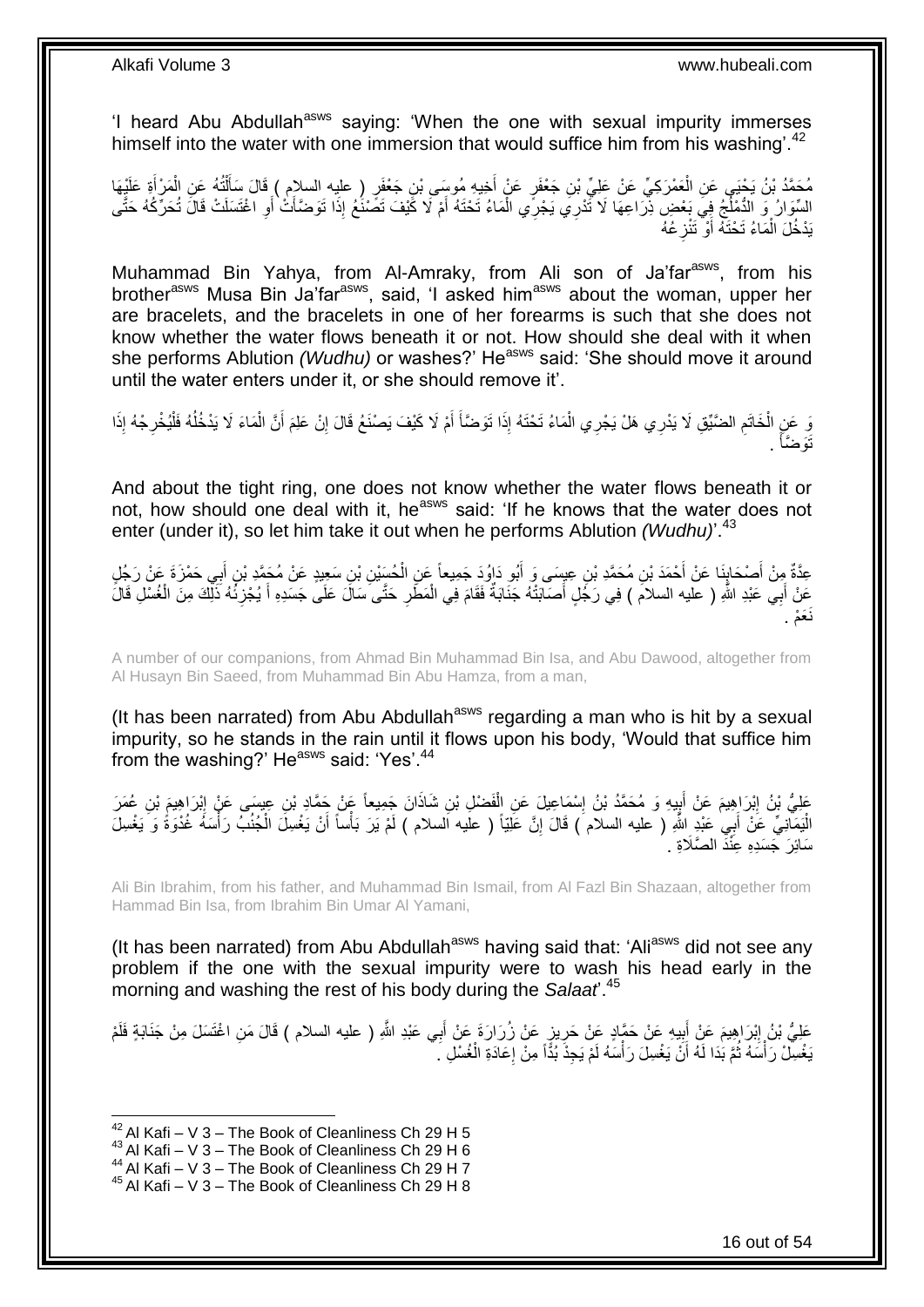Ali Bin Ibrahim, from his father, from Hammad, from Hareyz, from Zurara,

(It has been narrated) from Abu Abdullah<sup>asws</sup> having said: 'The one who washes from the sexual impurity but does not wash his head, then it appears to him that she should have washed his head, would not find an alternative from repeating the washing'.<sup>46</sup>

مُحَمَّدُ بْنُ يَحْيَى عَنْ مُحَمَّدٍ بْنِ الْحُسَيْنِ عَنْ حَمَّادٍ عَنْ بَكْرِ بْنِ كَرِبٍ قَالَ سَأَلْتُ أَبَا عَبْدِ اللَّهِ ( عليه السلام ) عَنِ الرَّجُلِ يَغْتَسِلُ<br>. َ ْ َ ِ ِ ْ **∶** مِنَ اِلْجَذَابَةِ أَ يَغْسِلُ رِجْلَيْهِ بَعْدَ الْغُسْلِ فَقَالَ إِنْ كَانَ يَغْتَسِلُ فِيَ مَكَانٍ يَسِيلُ الْمَاءُ عَلَى رِجْلَيْهِ بَعْدَ الْغُسْلِ فَلَا عَلَيْهِ أَنْ لَا ْ ِ ْ ِ َ ْ َ ْ ْ يَغْسِلَهُمَا وَ إِنْ كَانَ يَغْتََسِلُ فِي مَكَانٍ يَسْتَنْقِعُ رِجُلَاهُ فِي الْمَاءِ فَلْيَغْسِلْهُمَا ً. ِ ِ ْ ْ

Muhammad Bin Yahya, from Muhammad Bin Al Husayn, from Hammad, from Bakr Bin Karb who said,

'I asked Abu Abdullah<sup>asws</sup> about the man washing from the sexual impurity, 'Can he wash his legs before the washing?' So he<sup>asws</sup> said: 'If he was washing in a place where the water flows upon his feet after the washing, so it would not be upon him that he washes them both; and if it was such that he is washing in a place where his feet are in stagnant water, so let him wash both of them'.<sup>47</sup>

مُحَمَّدُ بْنُ يَحْيَى عَنْ أَحْمَدَ بْنِ مُحَمَّدٍ عَنْ أَبِي يَحْيَى الْوَاسِطِيِّ عَنْ هِشَامِ بْنِ سَالِمٍ عَنْ أَبِي عَبْدِ اللَّهِ ( عليه السلام ) قَالَ قُلْتُ<br>يَمْسَمَّدُ بْنُ يَحْيَى ءَنْ أَحْمَدَ بْنِ مُحَمَّدٍ ع ِ َ ٍ ِ ا.<br>ا َ ْ لَهُ جُعِلْتُ فِدَاكَ أَغْتَسِلُ فِي الْكَنِيفِ الَّذِي يُبَالٌ فِيهِ وَ عَلَيَّ نَعْلٌ سِنْدِيَّةٌ فَقَالَ إِنْ كَانً الْمَاءُ الَّذِي يَسِيلُ مِنْ جَسَدِكَ يُصِيبُ أَسْفَلَ َّ ْ اً<br>ا ْ َ َّ ْ ِ .<br>قَدَمَنْكَ فَلَا تَغْسِلْ قَدَمَنْكَ <sup>.</sup>

Muhammad Bin Yahya, from Ahmad Bin Muhammad, from Abu Yahya Al Wasity, from Hisham Bin Salim,

(It has been narrated) from Abu Abdullah<sup>asws</sup>, said, 'I said to him<sup>asws</sup>, 'May I be sacrificed for you<sup>asws</sup>! Can I wash in the bathroom which I urinate in and upon me are slippers (made in) Sind?' So he<sup>asws</sup> said: 'If it was such that the water which flowed from your body hits the bottom of your feet, so do not wash your feet'.<sup>48</sup>

عِدَّةٌ مِنْ أَصْدَابِذَا عَنْ أَحْمَدَ بْنِ مُحَمَّدٍ عَنْ شَاذَانَ بْنِ الْخَلِيلِ عَنْ يُونُسَ عَنْ يَحْيَى بْنِ طَلْحَةَ عَنْ أَبِيهِ عَنْ عَبْدِ اللَّهِ بْنِ سُلَيْمَانَ ْ ْ َ ِ َ ِ َ ْ قَالَ سَمِعْتُ أَبَا عَبْدِ اللَّهِ ( عليه السلام ) يَقُولُ الْوُضُوَءُ بَعْدَ الْغُسْلِ بِدْعَةٌ . ْ َ **!** 

A number of our companions, from Ahmad Bin Muhammad, from Shazaan Bin Al Khaleel, from Yunus, from Yahya Bin Talha, from his brother,

(It has been narrated) from Abdullah Bin Suleyman who said, 'I hear Abu Abdullah<sup>asws</sup> saying: 'The Ablution *(Wudhu)* after the washing is an innovation'.<sup>49</sup>

مُحَمَّدُ بْنُ يَحْيَى وَ غَيْرُهُ عَنْ مُحَمَّدِ بْنِ أَحْمَدَ عَنْ يَعْقُوبَ بْنِ يَزِيدَ عَنِ ابْنِ أَبِي عُمَيْرٍ عَنْ رَجُلٍ عَنْ أَبِي عَبْدِ اللَّهِ ( عليه َ ِ َ السلام ) قَالَ كُلُّ غُسْلٍ قَبْلَهُ وُضُوءٌ إِلَّا خُسْلَ الْجَنَابَةِ . ْ ِ

Muhammad Bin Yahya, and someone else, from Muhammad Bin Ahmad, from Yaqoub Bin Yazeed, from Ibn Abu Umeyr, from a man,

 $^{46}$  Al Kafi – V 3 – The Book of Cleanliness Ch 29 H 9

 $47$  Al Kafi – V 3 – The Book of Cleanliness Ch 29 H 10

<sup>48</sup> Al Kafi – V 3 – The Book of Cleanliness Ch 29 H 11

 $49$  Al Kafi – V 3 – The Book of Cleanliness Ch 29 H 12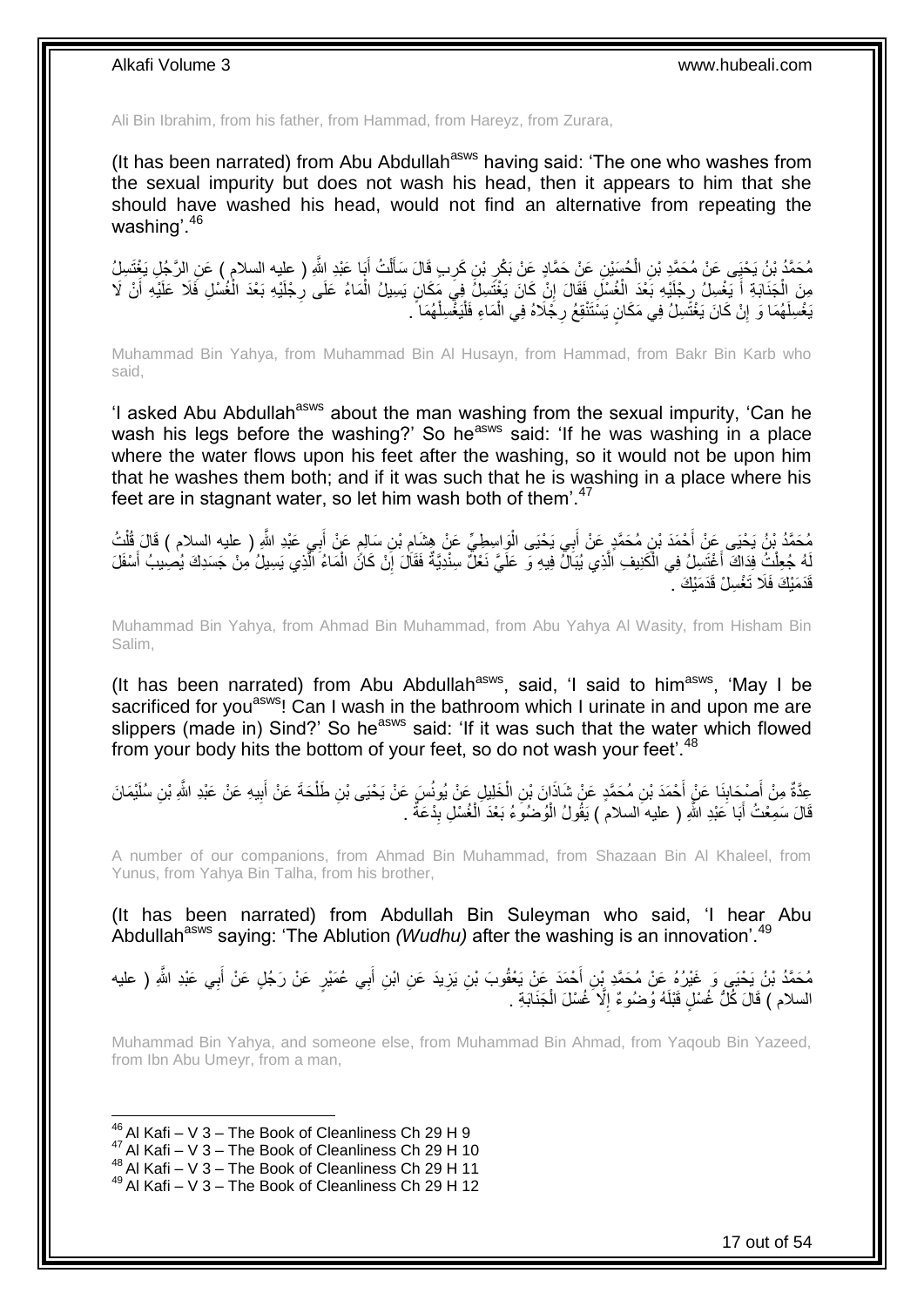(It has been narrated) from Abu Abdullah<sup>asws</sup> having said: 'Every washing, before it is an Ablution *(Wudhu)*, except for the washing for the sexual impurity'.

> وَ رُوِيَ أَنَّهُ لَيْسَ شَيْءٌ مِنَ الْغُسْلِ فِيهِ وُضُوءٌ إِلَّا غُسْلُ يَوْمِ الْجُمُعَةِ فَإِنَّ قَبْلَهُ وُضُوءاً <sub>.</sub> َ **∶** ∣ļ ْ ِ ِ ْ

And it is reported: 'There is nothing from the washing wherein is an Ablution *(Wudhu)* except for the washing for the day of Friday, for before it is an Ablution *(Wudhu)*'.

> وَ رُوِيَ أَيُّ وُضُوءٍ أَطْهَرُ مِنَ الْغُسْلِ . ْ اً.<br>ا ِ

And it is reported, 'Which Ablution *(Wudhu)* is more cleansing that the washing?'<sup>50</sup>

عِدَّةٌ مِنْ أَصْدَابِنَا عَنْ أَحْمَدَ بْنِ مُحَمَّدٍ عَنْ عَلِيِّ بْنِ الْحَكَمِ عَنِ الْحُسَيْنِ بْنِ أَبِي الْعَلَاءِ قَالَ سَأَلْتُ أَبَا عَيْدِ الثَّهِ ( عليه السلام )<br>- يَحَدُّهُ مِنْ أَصْدِدَابِنَا عَنْ أَحْمَدَ بْ **∣** َ َ ْ ĺ ْ َ ْ ِ ْ َ عَنِ الْخَاتَمِ إِذَا اَغْتَسَلْتُ قَالَ حَوَّلْهُ مِنْ مَكَانِهِ وَ قَالَ فِي الْوُصْنُوَ ءِ تُدِيرُهُ وَ إِنْ نَسِيتَ حَتَّى تَقُومَ فِي الصَّلَاةِ فَلَا أَمْرُكَ أَنْ تُعِيدَ ِ ْ ْ ْ ِ ْ َ الصَّلَاةَ .

A number of our companions, from Ahmad Bin Muhammad, from Ali Bin Al Hakam, from Al Husayn Bin Abu Al A'ala who said,

'I asked Abu Abdullah<sup>asws</sup> about the ring when I wash. He<sup>asws</sup> said: 'Turn it around from its place'. And he<sup>asws</sup> said: 'With regards to the Ablution *(Wudhu)*, turn it around, and if you forget until you are standing in the Salaat, so lasws do not order you that you should repeat the *Salaat*'.<sup>51</sup>

عِدَّةٌ مِنْ أَصْحَابِنَا عَنْ أَحْمَدَ بْنِ مُحَمَّدٍ عَنِ الْحُسَيْنِ بْنِ سَعِيدٍ عَنْ فَضَالَةَ عَنْ عَبْدِ الثَّهِ بْنِ سِنَانٍ عَنْ أَبِي عَبْدِ الثَّهِ ( عليه السلام<br>حَدَّةٌ مِنْ أَصْحَابِنَا عَنْ أَحْمَدَ بْنِ مُحَ **∣** َ َ ْ ) قَالَ اغْتَسَلَ أَبَي مِنَ الْجَذَابَةِ فَقِيلَ لَهُ قَدْ أَبْقَيْتَ لُمُعَةً فِي ظَهْرِكَ لَمْ يُصِبْهَا الْمَاءُ فَقَالَ لَهُ مَا كَانَ عَلَيْكَ لَوْ سَكَتَّ ثُمَّ مَسَحَ تِلْكَ ْ ِ ُ َ ْ َ ْ ُ اللَّمْعَةَ بِيَدِهِ . **!** ُّ

A number of our companions, from Ahmad Bin Muhammad, from Al Husayn Bin Saeed, from Fazalat, from Abdullah Bin Sinan,

(It has been narrated) from Abu Abdullah<sup>asws</sup> having said: 'My<sup>asws</sup> father (says) wash from the sexual impurity (first), and it was said to him<sup>asws</sup>, 'If there remains a spot in the back which has not been hit by the water'. So he<sup>asws</sup> said to him: 'That was not upon you (to point out), if only you had remained silent'. Then one can wipe that spot with the hand'.<sup>52</sup>

عَلِيُّ بْنُ إِبْرَاهِيمَ عَنْ أَبِيهِ عَنْ عَبْدِ اللَّهِ بْنِ الْمُغِيرَةِ عَنِ ابْنِ مُسْكَانَ عَنْ مُحَمَّدٍ الْحَلَبِيِّ عَنْ أَبِي عَبْدِ اللَّهِ ( عليه السلام ) قَالَ لَا<br>وَفَي اللَّهُ الصلاة عَلَي اللَّهُ عَنْ عَبْ **∶** ْ ْ **!** َ ِ َ َنْقُضُ الْمََرْأَةُ شَعْرَهَا إِذَا اغْتَسَلَتْ مِنَ الْجَذَابَةِ . ْ َ ْ

Ali Bin Ibrahim, from his father, from Abdullah Bin Al Mugheira, from Ibn Muskan, from Muhammad Al Halby,

(It has been narrated) from Abu Abdullah<sup>asws</sup> having said: 'The woman may not let down her hair when she washes from the sexual impurity'.<sup>53</sup>

 $50$  Al Kafi – V 3 – The Book of Cleanliness Ch 29 H 13

 $51$  Al Kafi – V 3 – The Book of Cleanliness Ch 29 H 14

 $^{52}$  Al Kafi – V 3 – The Book of Cleanliness Ch 29 H 15

 $53$  Al Kafi – V 3 – The Book of Cleanliness Ch 29 H 16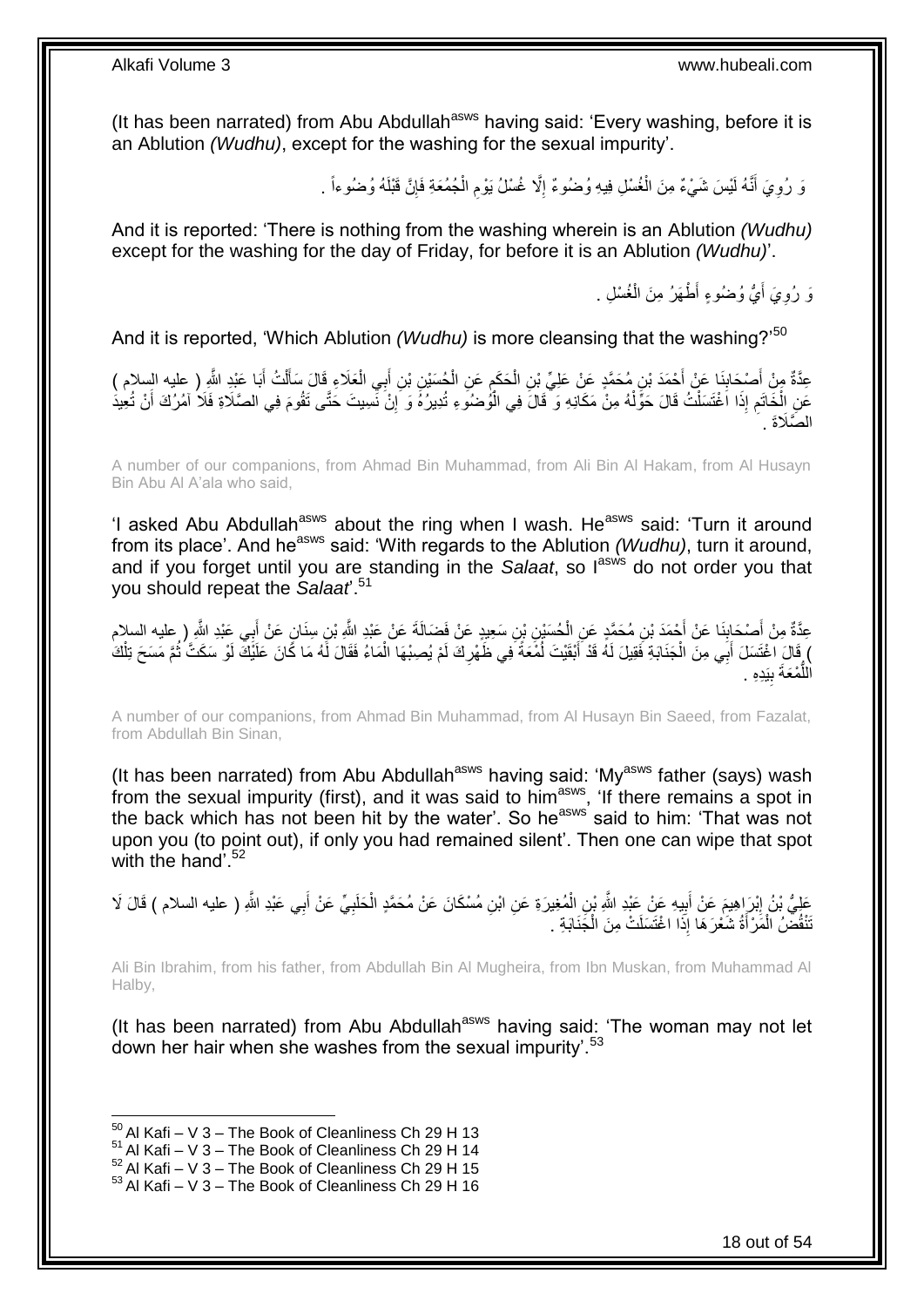عَلِيُّ بْنُ إِبْرَاهِيمَ عَنْ أَبِيهِ عَنِ ابْنِ أَبِي عُمَيْرٍ عَنْ جَمِيلٍ قَالَ سَأَلْتُ أَبَا عَبْدِ اللَّهِ ( عليه السلام ) عَمَّا تَصنْغُ النِّسَاءُ فِي الشَّعْرِ ِ َ ْ َ َ **!** ِ وَ الْقُرُونِ فَقَالَ لَمْ تَكُنْ هَذِهِ الْمَشْطَةُ إِنَّمَا كُنَّ يَجْمَعْنَهُ ثُمَّ وَصَفَ أَرْبَعَةَ أُمْكِنَةٍ ثُمَّ قَالَ يُبَالِغْنَ فِي الْغَسْلِ . َ ُ ِ ْ ْ ْ ا پایا<br>سال َ

Ali Bin Ibrahim, from his father, from Ibn Abu Umeyr, from Jameel who said,

'I asked Abu Abdullah<sup>asws</sup> about what the woman should do regarding the hair and the plaits (curls). So heasws said: 'She did not happened to have combed these. But rather she happened to have gathered it'. Then he<sup>asws</sup> described four possibilities, then said: 'They should put more effort in the washing'.<sup>54</sup>

> **ِة َم ْرأ باب َما ُيو ِج ُب الْ ُغ ْسلَ َعلَى ال َّر ُج ِل َو الْ َ**

### <span id="page-18-0"></span>**Chapter 30 – What Obligates the washing upon the man and the woman**

مُحَمَّدُ بْنُ يَحْيَى عَنْ مُحَمَّدِ بْنِ الْحُسَيْنِ عَنْ صَفْوَانَ بْنِ يَجْيَى عَنِ الْعَلَاءِ بْنِ رَزِينٍ عَنْ مُحَمَّدِ بْنِ مُسْلِمٍ عَنْ أَحَدِهِمَا ( عليهما<br>. **ٍ** ْ ْ َ ہ<br>پا السلام ) قَالَ سَأَلْتُهُ مَتَى يَجِبُّ الْغُسْلُ عَلَى الرَّجُلِ وَ الْمَرْ أَةِ فَقَالَ إِذَا أَدْخَلَهُ فَقَدْ وَجَبَّ الْغُسْلُ وَ الْمَهْرُ وَ ّالرَّجْمُ . ֦֧֦֧֦֦֧֦֦֦֦֦֦֦֦֦֦֦֦֦֦֦֦֦֦֦֧֦֧֦֦֧֦֪֪֦֪֪֦֧֦֪֦֦֧֦֦֧֦֧֦֪֪֦֧֦֧֦֧֦֧֦֪֪֪֦֟֟֟֟֟֟֟֟֟֟֟֟֟֟֓֕֟֟֓֕֟֓֟֓֞֟֝֟֓֟֓֞֓֞֟֓֞֟֟֓֞֟֟֟֓֞֟֟ َ ْ ْ َ َ ْ ْ

Muhammad Bin Yahya, from Muhammad Bin Al Husayn, from Safwan Bin Yahya, from Al A'ala Bin Razeyn, from Muhammad Bin Muslim,

(It has been narrated) from one of the two  $(5<sup>th</sup>$  or  $6<sup>th</sup>$  Imam<sup>asws</sup>), said, 'I asked him<sup>asws</sup>, 'When is the washing Obligated upon the man and the woman?' So he<sup>asws</sup> said: 'When he enters it (into her), so it would Obligated the washing, and the dower, and the stoning'.<sup>55</sup>

عِدَّةٌ مِنْ أَصْدَانِنَا عَنْ أَجْمَدَ بْنِ مُحَمَّدِ بْنِ عِيسَى عَنْ مُحَمَّدِ بْنِ إِسْهَاعِيلَ قَالَ سَأَلْتُ الرِّضَا ( عليه السلام ) عَنِ الرَّجُلِ<br>- يَسْتَمَّذُ مِنْ أَجْبَهَ مَنْ أَجْمَدَ بْنِ مُحَمَّدِ بْنِ عِيسَ ْ َ ِ َ **∣** َ يُجَامِعُ الْمَرْ أَةَ قَرَيباً مِنَ الْفَرْجِ فَلَا يُنْزِلَانِ مَتَى يَجِبُ الْغُسْلُ فَقَالَ إِذَا الْتَقَى الْخِتَانَانِ فَقَدْ وَجَبَ الْغُسْلُ فَقُلْتُ الْتِقَاءُ الْخَتَانَيْنِ هُوَ ْ ِ  $\zeta$ ْ ِ َ ْ ْ ْ ْ ْ ْ غَيْبُوبَّةُ الْحَشَفَةِ قَالَ نَعَمْ . ْ

A number of our companions, from Ahmad Bin Muhammad Bin Isa, from Muhammad Bin Ismail who said,

'I asked AI-Reza<sup>asws</sup> about the man who copulates with a woman nearby the private part but they both do not discharge, 'When is the washing Obligated?' So he<sup>asws</sup> said: 'When the two circumcised parts meet, so the washing is Obligated'. So I said, 'The meeting of the two circumcised part, it is the tip of the manhood?' He<sup>asws</sup> said: 'Yes'.<sup>56</sup>

ِيَ بِهَذَا الْإِسْنَادِ عَنْ أَحْمَدَ بْنِ مُحَمَّدٍ عَنِ الْحَسَنِ بْنِ عَلِّيٍّ بْنِ يَقْطِينِ عَنْ أَجَدِهِ الْحُسَيْنِ عَنْ عَلِيٍّ بِّنِ يَقْطِينِ مَنْ أَجَدِيدِ الْجَسَيْنِ عَنْ عَلِيٍّ بِّنِ يَقْطِينِ مَنْ الْجَسَن ْ َ ْ َ **∶** َ ْ ĺ ∣∣<br>∶ الْجَسَنِ ( عليه السلام ) عَنِ الرَّجُلِ يُصِيبُ الْجَارِيَةِ الْبِكْرَ لَإَ يُفْضِيَ إِلَيْهَا وَ لَا يُنْزِلُ عَلَيْهَا أَ عَلَيْهَا غُسْلٌ وَ إِنْ كَانَتْ لَيْسَ ِ ْ ِ ْ  $\frac{1}{2}$ َ **ٍ** لَ بِدِكْرٍ ثُمَّ أَصَابَهَا وَ لَمْ يُفْضِ إِلَيْهَا أَ عَلَيْهَا غُسْلٌ قَالَ إِذَا وَقَعَ الْخِتَانُ عَلَى الْخِتَانِ فَقَدْ وَجَبَ الْغُسْلُ الْبِكْرُ وَ غَيْرُ الْبِكْرِ . ْ ْ َ لَ ِ َ بر ہے<br>ا ِ **∣** ِ ِ ْ ِ ْ ْ

And by this chain, from Ahmad Bin Muhammad, from Al Hassan Bin Ali Bin Yaqteen, from his brother Al Husayn, from Ali Bin Yaqteen who said,

 $54$  Al Kafi – V 3 – The Book of Cleanliness Ch 29 H 17

 $55$  Al Kafi – V  $3$  – The Book of Cleanliness Ch 30 H 1

 $56$  Al Kafi – V 3 – The Book of Cleanliness Ch 30 H 2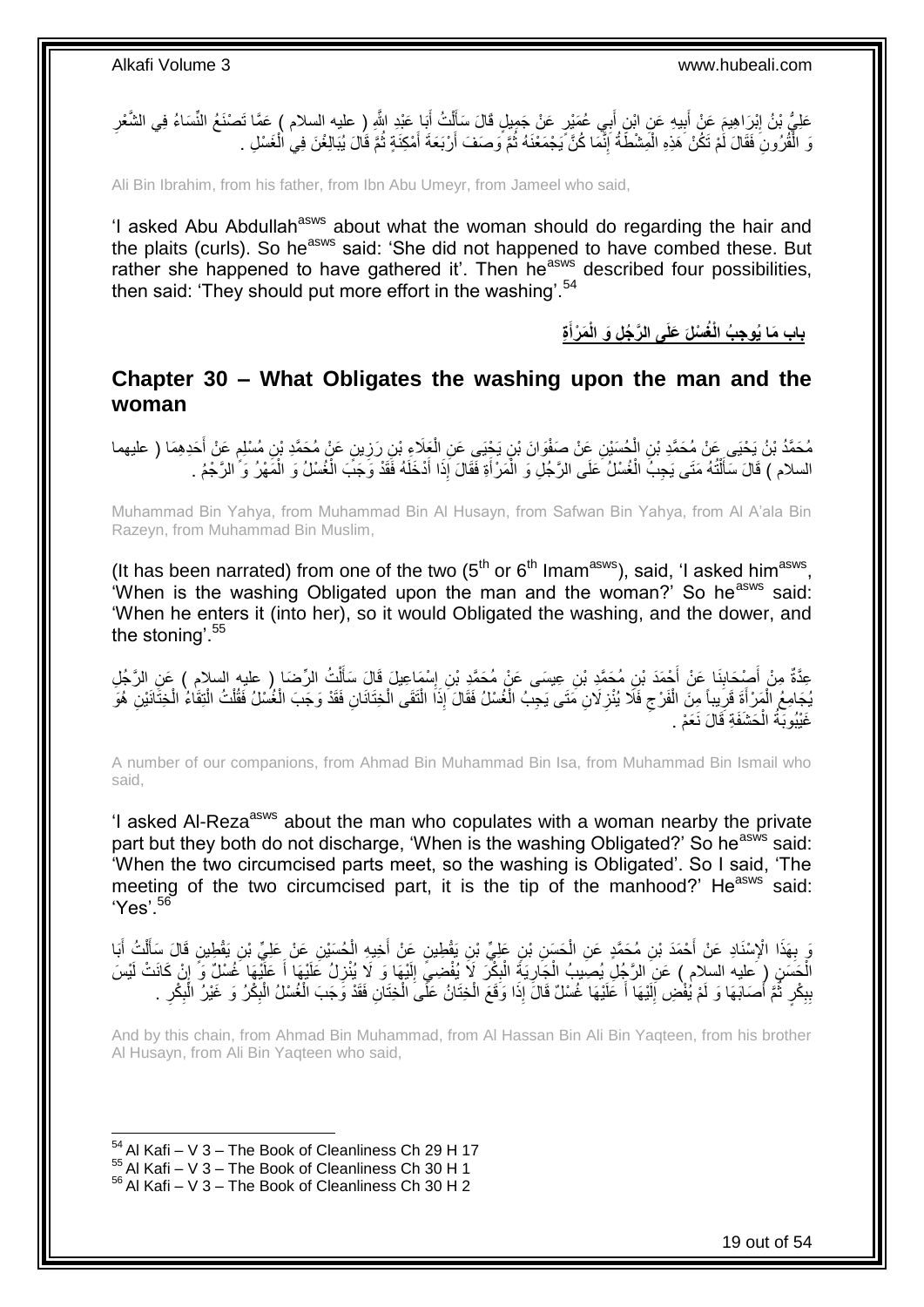'I asked Abu Al-Hassan<sup>asws</sup> about the man who overwhelms the virgin girl, neither deflowering her nor discharging upon her, would there be a washing upon her; and if she was not with virginity, then he overwhelms her and does not deflower her, would there be a washing upon her?' He<sup>asws</sup> said: 'When the circumcised part falls upon the circumcised part, so the washing is Obligated, whether she was with the virginity or without the virginity'.<sup>57</sup>

**∶** عَلِيُّ بْنُ إِبْرَاهِيمَ عَنْ أَبِيهِ عَنِ ابْنِ أَبِي عُمَيْرٍ عَنْ حَمَّادِ بْنِ عُثْمَانَ عَنْ عُبَيْدِ اللَّهِ الْحَلَبِيِّ قَالَ سَأَلْتُ أَبَا عَبْدِ اللَّهِ ( عليه السلام ْ ْ َ  $\frac{1}{2}$ َ ِ َ ْ ĺ ْ ) عَنِ الْمُفَخِّذِ عَلَٰيْهِ غُسْلٌ قَالَ نَعَمْ إِذَاَ أَنْزَلَ . ٰ َ

Ali Bin Ibrahim, from his father, from Ibn Abu Umeyr, from Hammad Bin Usman, from Ubeydullah Al Halby who said,

'I asked Abu Abdullah<sup>asws</sup> about the man indulging in foreplay, is there a washing upon him?' He<sup>asws</sup> said: 'Yes, when he discharges'.<sup>58</sup>

عِدَّةٌ مِنْ أَصْحَابِنَا عَنْ أَحْمَدَ بْنِ مُحَمَّدٍ عَنْ إِسْمَاعِيلَ بْنِ سَعْدٍ الْأَشْعَرِيِّ قَالَ سَأَلْتُ الرِّضَا ( عليه السلام ) عَنِ الرَّجُلِ يَلْمِسُ<br>ِ ْ َ ِ ِ َ ِ َ ْ فَرْجَ جَارِيَتِهِ حَتَّى تُنْزِلَ الْمَاءَ مِنْ غَيْرِ أَنْ يُبَاشِرَ يَعْبَثُ بِهَا بِيَدِهِ حَتَّىَ تُنْزِلَ قَالَ إِذَا أَنْزَلَتْ مِنْ شَهْوَةٍ فَعَلَيْهَا الْغُسَلُ . ْ ِ ِ ْ َ ِ ِ ِ َ ِ

A number of our companions, from Ahmad Bin Muhammad, from Ismail Bin Sa'ad Al Ashary who said,

'I asked AI-Reza<sup>asws</sup> about the man who touches the private part of a girl until the water descends from without him (any other) physical contact, (just) playing with her by his hand until he discharges'. He<sup>asws</sup> said: 'When she discharges from the excitement, so the washing is upon her'.<sup>59</sup>

مُحَمَّدُ بْنُ يَحْيَى عَنْ أَحْمَدَ بْنِ مُحَمَّدٍ عَنْ مُحَمَّدٍ بْنِ إِسْمَاعِيلَ بْنِ بَزِيعٍ قَالَ سَأَلْتُ الرِّضَا ( عليه السلام ) عَنِ الرَّجُلِ يُجَامِعُ ْ َ **∶** ِ ِ الْمَرْأَةَ فِيمَا دُونَ الْفَرْجِ وَ تُنْزِلُ الْمَرْأَةُ عَلَيْهَا غُسْلٌ قَالَ نَعَمْ . َ ْ ِ  $\zeta$ ْ َ ْ

Muhammad Bin Yahya, from Ahmad Bin Muhammad, from Muhammad Bin Ismail Bin Bazi'e who said,

'I asked Al-Reza<sup>asws</sup> about the man who get together with the woman in what is besides the private part, and the woman discharges, upon her is the washing' He<sup>asws</sup> said: 'Yes'.<sup>60</sup>

الْحُسَيْنُ بْنُ مُحَمَّدٍ عَنْ عَبْدِ اللَّهِ بْنِ عَامِرٍ عَنْ عَلِيِّ بْنِ مَهْزِيَارَ عَنِ الْحُسَيْنِ بْنِ سَعِيدٍ عَنْ مُحَمَّدِ بْنِ الْفُضَيْلِ قَالَ سَأَلْتُ أَبَا<br>الْحُسَيْنُ بْنُ مُحَمَّدٍ عَنْ عَبْدِ اللَّهِ بْ ْ ِ ْ َ ْ َ ْ الْحَسَنِ (ِ عليه السّلام ) عَنِ الْمَرْأَةِ تُعَانِقُ زَوْجِهَا مِنْ خَلْفِهِ فَتَحَرَّكُ عَلَى ظَهْرِهِ فَتَأْتِيهَا الشَّهْوَةُ فَتُنْزِلُ اَلْمَاءَ عَلَيْهَا الْغُسْلُ أَوْ لَا ْ َ ْ ْ َ ْ ْ **ٍ** ْ **∶** يَجِبُ عَلَيْهَا الْغُسْلُ قَالَ ٰإِذَا جَاءَتْهَا الشَّهْوَةُ فَأَنْزَلَتِ الْمَاءَ وَجَبَ عَلَيْهِ الْغُسْلُ ْ ْ َ ْ

Al Husayn Bin Muhammad, from Abdullah Bin Aamir, from Ali Bin Mahziyar, from Al Husayn Bin Saeed, from Muhammad Bin Al Fuzayl who said,

'I asked Abu Al-Hassan<sup>asws</sup> about the woman embracing her husband from his behind, so she moves upon his back, and the desires comes to her, so the water discharges, is the washing upon her, or the washing is not Obligated upon her?'

 $57$  Al Kafi – V 3 – The Book of Cleanliness Ch 30 H 3

 $58$  Al Kafi – V 3 – The Book of Cleanliness Ch 30 H 4

 $^{59}$  Al Kafi – V 3 – The Book of Cleanliness Ch 30 H 5

 $60$  Al Kafi – V 3 – The Book of Cleanliness Ch 30 H 6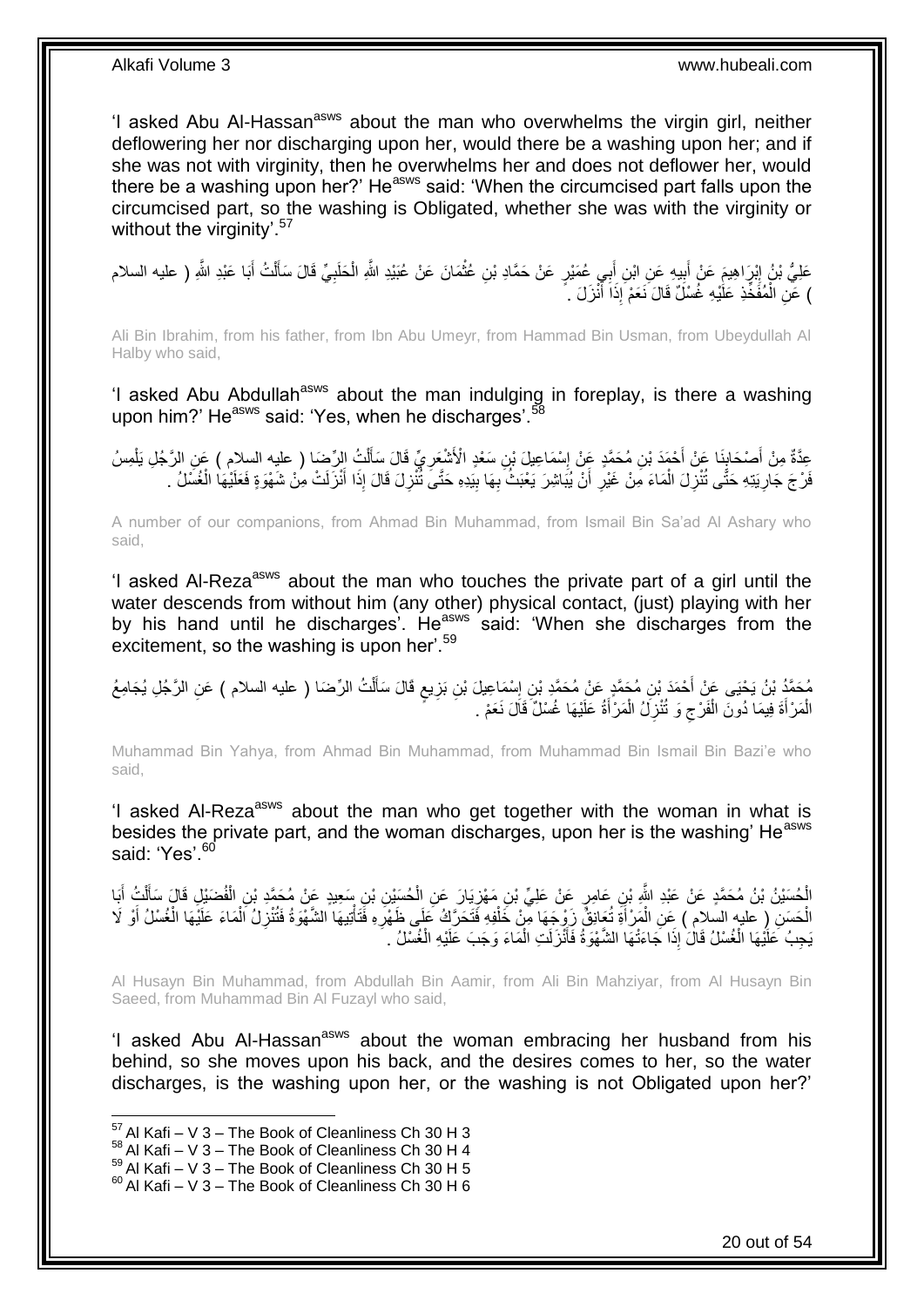He<sup>asws</sup> said: 'When the desires comes to her and the water discharges, the washing is Obligated upon her'.<sup>61</sup>

مُحَمَّدُ بْنُ يَحْيَى عَنْ أَحْمَدَ بْنِ مُحَمَّدٍ عَنِ الْبَرْقِيِّ رَفَعَهُ عَنْ أَبِي عَبْدِ اللَّهِ ( عليه السلام ) قَالَ إِذَا أَتَى الرَّجُلُ الْمَرْأَةَ فِي دُبُرِ هَا<br>يَمْ يَمْسُلُ بِجُنْبِي عَنْ أَحْمَدَ بْنِ مُح َ ْ ِ َ ْ َ فَلَمْ يُنْزِلْ فَلَا غُسْلَ عَلَيْهِمَا وَ إِنْ أَنْزَلَ فَعَلَيْهِ الْغُسْلُ وَ لَا غُسْلَ عَلَيْهَا . ْ َ ِ ِ ِ

Muhammad Bin Yahya, from Ahmad Bin Muhammad, from Al Barqy,

(It has been narrated) raising it from Abu Abullah<sup>asws</sup> having said: 'The man goes to the woman into her behind, but does not discharge, so there is no washing upon the two of them, and if he does discharges, so upon him is the washing, and there is no washing upon her'.<sup>62</sup>

> **ِة َم ْرأ ال َّر ُج ِل َو الْ َالم باب ا ْحتِ َ ِ**

## <span id="page-20-0"></span>**Chapter 31 – The bed-wetting of the man and the woman**

مُحَمَّدُ بْنُ يَحْيَى عَنْ أَحْمَدَ بْنِ مُحَمَّدِ بْنٍ عِيسَى عَنْ عَلِيِّ بْنِ الْحَكِمِ عَنِ الْجُسَيْنِ بْنِ أَبِي الْعَلَاءِ قَالَ سَأَلْتُ أَبَا عَبْدِ اللَّهِ ( عليه َ ْ َ ْ َ ْ ِ ْ السلام ) عَنِ الرَّجُلِ يَرَى فِيَ الْمَنَامِ حَتَّى يَجِدَ الشَّهْوَةَ فَهُوَ يَرَى أَنَّهُ قَدِ احْتَلَمَ فَإِذَا اسْتَيْقَظَ لَمْ يَرَ فِي ثَوْبِهِ الْمَاءَ وَ لَا فِي جَسَدِهِ َ **∶** ْ ْ ِ َ قَالَ لَيْسَٰ عَلَيْهِ الْغُسْلُ ْ

Muhammad Bin Yahya, from Ahmad Bin Muhammad Bin Isa, from Ali Bin Al Hakam, from Al Husayn Bin Abu Al A'ala who said,

'I asked Abu Abdullah<sup>asws</sup> about the man who sees (a dream) during the sleep until he finds the excitement, so he feels that he has bed-wet. But, when he does wake up, he neither sees the water upon his clothes, nor upon his body. He<sup>asws</sup> said: 'The washing is not upon him'.

وْ قَالَ كَانَ عَلِيٌّ ( عليه السلام ) يَقُولُ إِنَّمَا الْغُسْلُ مِنَ الْمَاءِ الْأَكْبَرِ فَإِذَا رَأَى فِي مَنَامِهِ وَ لَمْ يَرَ الْمَاءَ الْأَكْبَرَ فَلَيْس عَلَيْهِ ْ **ٍ** ْ ْ ِ غُسْلٌ .

And he<sup>asws</sup> said: 'Ali<sup>asws</sup> was saying: 'But rather, the washing is due to the great water (discharge). So when he sees in his dream, and does not see the great water (discharge), so a washing is not upon him'. $63$ 

مُحَمَّدُ بْنُ إِسْمَاعِيلَ عَنِ الْفَضْلِ بْنِ شَاذَانَ عَنِ ابْنِ أَبِي عُمَيْرٍ عَنْ مُعَاوِيَةَ بْنِ عَمَّارٍ عَنْ أَبِي عَبْدِ اللَّهِ ( عليه السلام ) قَالَ<br>مُعْلمُ بِّنُ إِسْمَاعِيلَ عَنِ الْفَضْلِ بْنِ شَاذَانَ عَن َ ِ َ ْ ֘<u>֓</u> سَأَلْتُهُ عَنْ رَجُلٍ احْتَلَمَ فََلَمًا انْتَبَهَ وَجَّدَ بَلَلًا فَقَالَ لَيْسَ بِشَيِّيْءٍ إِلَّا ۖ أَنْ يَكُونَ مَرِيضًاً فَعَلَيْهِ الْغُسْلُ ۖ **!** ֦֧֦֧֦֦֧֦֦֦֦֦֦֦֦֦֦֦֦֦֦֦֦֦֦֦֧֦֧֦֦֧֦֪֪֦֪֪֦֧֦֪֦֦֧֦֦֧֦֧֦֪֪֦֧֦֧֦֧֦֧֦֪֪֪֦֟֟֟֟֟֟֟֟֟֟֟֟֟֟֓֕֟֟֓֕֟֓֟֓֞֟֝֟֓֟֓֞֓֞֟֓֞֟֟֓֞֟֟֟֓֞֟֟ ْ ِ اُ ِ

Muhammad Bin Ismail, from Al Fazl Bin Shazaan, from Ibn Abu Umeyr, from Muawiya Bin Ammar,

(It has been narrated) from Abu Abdullah<sup>asws</sup>, said, 'I asked him<sup>asws</sup> about the man who bed-wetted. So, when he paid attention, he found wetness. So he<sup>asws</sup> said: 'It is not with anything except if he happens to be sick, then upon him would be the washing'.<sup>64</sup>

 $61$  Al Kafi – V 3 – The Book of Cleanliness Ch 30 H 7

 $62$  Al Kafi – V 3 – The Book of Cleanliness Ch 30 H 8

 $^{63}$  Al Kafi – V 3 – The Book of Cleanliness Ch 31 H 1

 $64$  Al Kafi – V 3 – The Book of Cleanliness Ch 31 H 2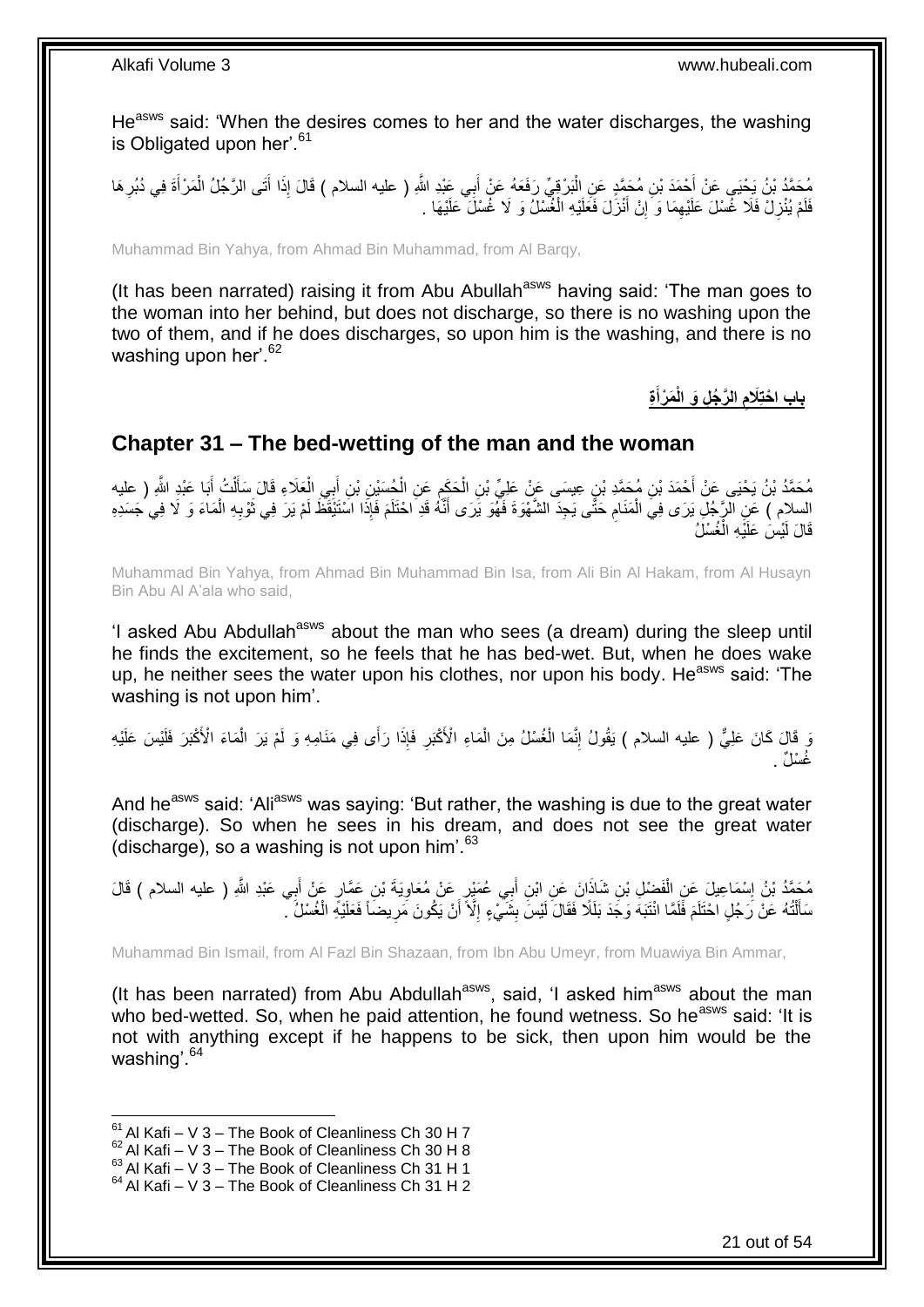عَلِيُّ بِنُ إِبْرَاهِيمَ عَنْ أَبِيهِ عَنْ حَمَّادٍ بْنِ عِيسَى عَنْ حَرِيزٍ عَنْ زُرَارٍةَ قَالَ إِذَا كُنْتَ مَرِيضِاً فَأَصَابَتْكَ شَهْوَةٌ فَإِنَّهُ رُبَّمَا كَانَ **ֽוּ** َ ِ ِ **!** َ  $\frac{1}{2}$ هُوَ ٱلذَّافِقَ لَكِنَّهُ يَٰجِيءُ مََجِيئاً ضَعِيفاً لَيْسَ لَهُ قُوَّةٌ لِمَكَانِ مَرَّضِكَ سَاعَةً بَعْدَ سَاعَةٍ قَلِيلًا قَلِيلًا فَاغْتَسِلْ مِنْهُ . لَ

Ali Bin Ibrahim, from his father, from Hammad Bin Isa, from Hareyz, from Zurara who said,

'When you were sick and are hit by desire, so sometimes it was the ejaculation, but it comes weakly, not having strength to it due to your illness, time after time, little by little, so wash from it'.  $65$ 

ِي َي ْعفُ ب ِن أ ٍز َع ِن اْب ي ُمِغي َرِة َع ْن َحر ِن ال ٍر َع ِن اْب ِي ُع َمْي ب ِن أ ي ِه َع ِن اْب ب َم َع ْن أ ْب َرا ِهي ِي َعْبِد ََّّللا َعلِ ُّي ْب ُن <sup>إ</sup> ِ ) علي ب ُت ِْلَ ل ٍر َقا َل قُ و هُ َ ِ ْ ِ َ <u>֖֓</u> ْ السِلِّامِ ﴾ اَللَّ جُلُّ يَرَى فِي الْمَنَامِ وَ يَجِّدُ الشَّهْوَةَ فَيَسْتَيْقِظُ وَ يَنْظُلُ فَلَا يَجِّدُ شَيْئاً ثُمَّ يَمْكُثُ بَغُّدُ فَلَلَّ إِنْ كَانَ مَرِيضاً ُ ِ ْ ِ ِ فَلْيَغْتَسِلْ وَ إِنْ لَمْ يَكُنْ مَرِيضماً فَلَا شَيْءَ عَلَيْهِ ِ ِ :<br>ا

Ali Bin Ibrahim, from his father, from Ibn Abu Umeyr, from Ibn Al Mugheira, from Hareyz, from Ibn Abu Yafour who said,

'I said to Abu Abdullah<sup>asws</sup>, 'The man sees (a dream) in the sleep and finds the excitement, but (when) he wakes up and looks, he does not find anything. Then he waits afterwards, so it (discharge) comes out'. He<sup>asws</sup> said: 'If he was sick so let him wash, and if he does not happen to be sick, then there is nothing upon him'.

ِ قَالَ فَقُلْتُ لَهُ فَمَا فَرْقٌ بَيْنَهُمَا فَقَالَ لِأَنَّ الرَّجُلَ إِذَا كَانَ صَحِيحاً جَاءَ بِدُفْقَةٍ وَ قُوَّةٍ وَ إِذَا كَانَ مَرِيضاً لَمْ يَجِئْ إِلَّا بَعْدُ . ِ ْ ِ لَ ِ

He (the narrator) said, 'So I said to him<sup>asws</sup>, 'So what is the difference between the two?' So heasws said: 'Because the man, when he was healthy, it would come with ejaculation (spurts) and strength, and when he was sick, it would not come except afterwards'.<sup>66</sup>

عِدَّةٌ مِنْ أَصْحَابِنَا عَنْ أَحْمَدَ بْنِ مُحَمَّدٍ عَنِ ابْنِ أَبِي عُمَيْرٍ عَنْ حَمَّادِ بْنِ عُثْمَانَ عَنِ الْحَلَبِيِّ عَنْ أَبِي عَبْدِ اللَّهِ ( عليه السلام )<br>ِ َ َ ِ َ َ ِ ْ **ٔ** ِ قَالَ سَأَلْتُهُ عَنِ الْمَرْأَةِ تَرَى فِي الْمَنَامِ مَا يَرَى الرَّجْلُ قَالَ إِذَا أَنْزَلَتْ فَعَلَيْهَا الْغُسْلُ وَ إِنْ لَمَّ تُنْزِلْ فَلَيْسَ عَلَيْهَا الْغُسْلُ مَا يَرَى الرَّجْلُ قَالَ إِذَا أَنْزَلَتْ فَعَلَي ْ َ ِ ْ َ ْ ֺ֦֧֦֦֧֦֦֦֦֦֪֦֦֦֦֦֦֦֦֦֦֧֦֦֧֦֧֝֟֟֓֕֓֕֓֕֓֕֓֕֓֓֡֟֓֡֟֓֡֟֓֓֞֓֞֓֞֓֞֓֞֓֡֓֓֡֓֓֡֟֓֡֟֟֓֡<br>֧֧֧֪֪֧֦֧֦֧֦֧֦֪֦֧֦֪֦֧֦֧֦֦֖֪֦֧֝֘֘֝֞֟֟֟֞֞֟֘ َ ِ ْ

A number of our companions, from Ahmad Bin Muhammad, from Ibn Abu Umeyr, from Hammad Bin Usman, from Al Halby,

(It has been narrated) from Abu Abdullah $a<sup>asws</sup>$ , said, 'I asked him $a<sup>asws</sup>$  about the woman who saw (a dream) in the sleep what the man sees'. He<sup>asws</sup> said: 'When she discharges, so upon her would be the washing, and if she does not discharge, so the washing is not upon her'.<sup>67</sup>

ْ مُحَمَّدُ بِنُ يَحْيَى عَنْ أَحْمَدَ بْنِ مُحَمَّدٍ عَنِ ابْنِ مَحْيُوبٍ عَنْ عَبْدِ اللَّهِ بْنِ سِنَانٍ قَالَ سَأَلْتُ أَبَا عَبْدِ اللَّهِ ( عليه السلام ) عَنِ الْمَرْ أَةِ َ َ ْ َ نَرَى أَنَّ الرَّجُلَ يُجَامِعُهَا فِي الْمَنَامِ فِي فَرْجِهَا حَتَّى تُنْزِلَ قَالَ تَغْتَسِلُ ۚ . ِ ِ ْ

Muhammad Bin Yahya, from Ahmad Bin Muhammad, from Ibn Mahboub, from Abdullah Bin Sinan who said,

'I asked Abu Abdullah<sup>asws</sup> about the woman who sees during the sleep that the man is copulating with her in her private part, until she discharges. He<sup>asws</sup> said: 'She should wash'.

 $65$  Al Kafi – V 3 – The Book of Cleanliness Ch 31 H 3

 $^{66}_{-2}$ Al Kafi – V 3 – The Book of Cleanliness Ch 31 H 4

 $67$  Al Kafi – V 3 – The Book of Cleanliness Ch 31 H 5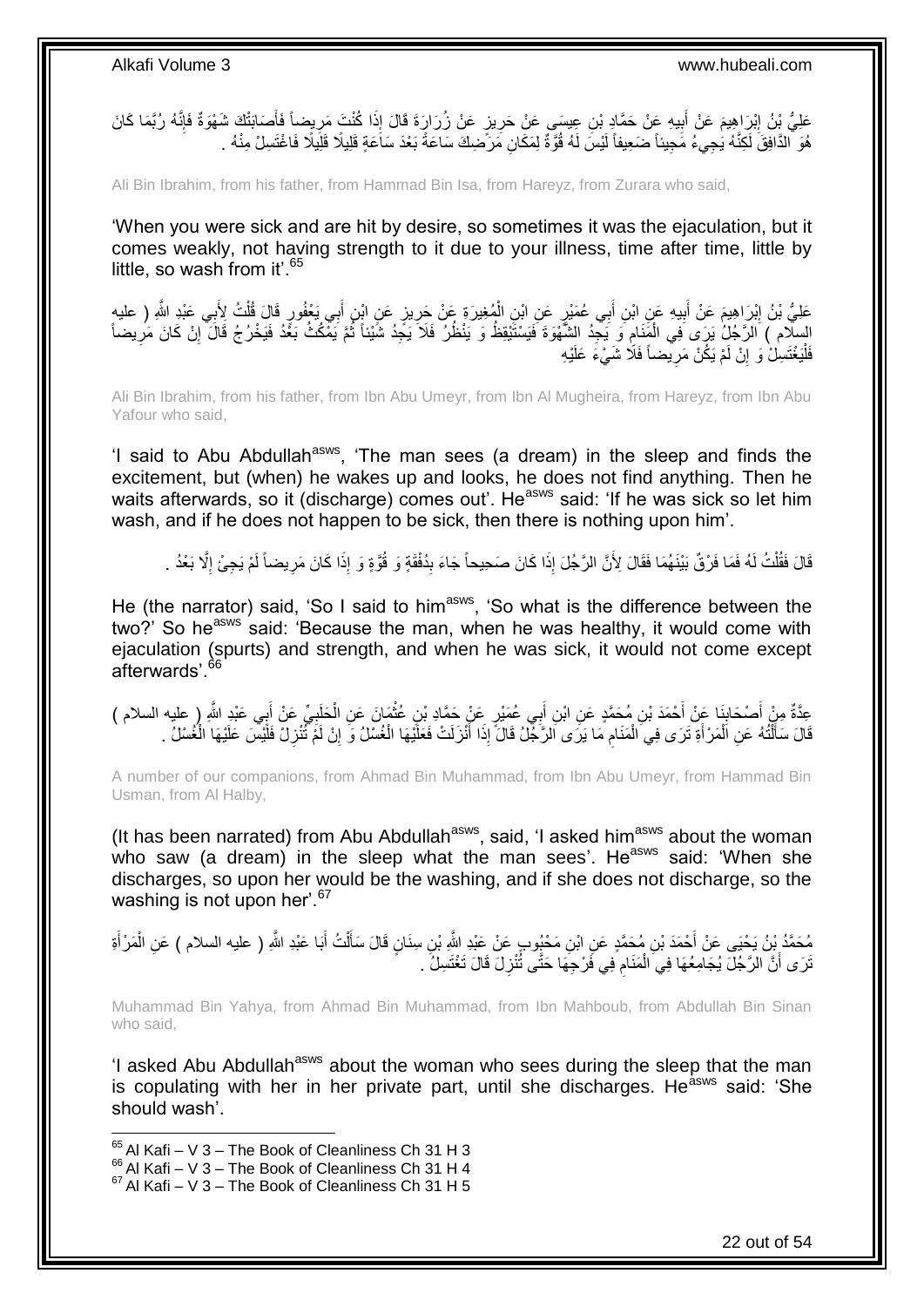وَ فِي رِوَايَةٍ أُخْرَى قَالَ عَلَيْهَا غُسْلٌ وَ لَكِنْ لَا تُحَذِّثُوهُنَّ بِهَذَا فَيَتَّخِذْنَهُ عِلَّةً . ان<br>سال 11 ا<br>ا ِ َّ **ٔ:** ِ

And in another report, 'He<sup>asws</sup> said: 'Upon her is a washing, but she should not narrate with this (to others), so she would be seized by trouble<sup>'.68</sup>

مُحَمَّدُ بْنُ يَحْيَى عَنٍْ أَحْمَدَ بْنِ مُحَمَّدٍ عَنْ عُثْمَانَ بْنِ عِيسَى عَنْ سَمَاعَةَ قَالَ سَأَلْتُ أَبَا عَبْدِ اللَّهِ ( عليه السلام ) عَنِ الرَّجُلِ يَنَامُ ْ َ ْ َ وَ لَمْ يَرَ فِي نَوْمِهِ أَنَّهُ احْتَلَمَ فَيَجِدُ فِي ثَوْبِهِ وَ عَلَى فَخِذِهِ الْمَاءَ هَلْ عَلَيْهِ غُسْلٌ قَالَ نَعَمْ . ْ ِ َ َ

Muhammad Bin Yahya, from Ahmad Bin Muhammad, from Usman Bin Isa, from Sama'at who said,

'I asked Abu Abdullah<sup>asws</sup> about the man who sleeps and does not sense in his sleep that he has bed-wet, but he finds the water to be in his clothes and upon his thigh, is there a washing upon him?' He<sup>asws</sup> said: 'Yes'.<sup>69</sup>

> باب الرَّجُلِ وَ الْمَرْأَةِ يَغْتَسِلَانِ مِنَ الْجَنَابَةِ ثُمَّ يَخْرُجُ مِنْهُمَا شَىْءٌ بَعْدَ الْغُسْلِ **َ**

<span id="page-22-0"></span>**Chapter 32 – The man and the woman both wash from the sexual impurity, then something comes out from them after the washing**

ِن ُم َح َّمُد ْب ُن َي ْحَي َخالِ ٍد َع ْي َما َن ْب ِن ُم ْس َكا َن َع ْن ُسلَ ِن ِعي َس َع ْن َعْبِد ََّّللاِ ْب َما َن ْب ِن ُم َح َّمٍد َع ْن ُعث ْح َمَد ْب َِّللا ) بي َعْبِد َّ َع ْن أ ْن أ ْ َ ِ َ عليه السلام ) قَالَ سَأَلْتُهُ عَنْ رَجُلٍ أَجْنَبَ فَاغْتَسَلِّ قَبْلَ أَنْ يَبُولَ فَخَرَجَ مِنْهُ شَيْءٌ قَالَ يُعِيدُ الْغُسْلَ قُلْتُ فَالْمَرْأَةُ يَخْرُجُ مِنْهَا اُ َ ْ Í َ ْ ْ بَعْدَ الْغُسْلِ قُالَ لَا تُعِيدُ قُلْتُ فَمَا فَرْقٌ بَيْنَهُمَا قَالَ لِأَنَّ مَا يَخْرُجُ مِنَ الْمَرْأَةِ إِنَّمَا هُوَ مِنْ مَاءِ الْرَجُلِ . ِ َ ْ ْ ْ

Muhammad Bin Yahya, from Ahmad Bin Muhammad, from Usman Bin Isa, from Abdullah Bin Muskan, from Suleyman Bin Khalid,

(It has been narrated) from Abu Abdullah $a_{\text{sws}}$ , said, 'I asked him $a_{\text{sws}}$  about a man who comes to be with sexual impurity. So he washes before he urinates, and something comes out from him'. He<sup>asws</sup> said: 'He should repeat the washing'. I said, 'So (what about) the woman, something comes out from her after the washing?' He<sup>asws</sup> said: 'She would not repeat'. I said, 'So what is the difference between the two?' He<sup>asws</sup> said: 'Because what comes out from the woman, rather it is from the water of the man' 70

عَلِيُّ بْنُ إِبْرَاهِيمَ عَنْ أَبِيهِ عَنِ ابْنِ أَبِي عُمَيْرٍ عَنْ حَمَّادٍ عَنِ الْحَلَبِيِّ عَنْ أَبِي عَبْدِ اللَّهِ ( عِليه السلام ) قَالَ سُئِلَ عَنِ الرَّجُلِ<br>وَجَنِّ بِنُ إِبْرَاهِيمَ عَنْ أَبِيهِ عَنِ ابْنِ أَبِ َ ِ ْ َ **!** َ ِ يَغْتَسِلُ ثُمَّ يَجِدُ بَعْدَ ذَلِكَ بَلَلًا وَ قَدْ كَانَ بَالَ قَبْلَ أَنْ يَغْتَسِلَ قَالَ إِنْ كَانَ بَالَ قَبْلَ أَنْ يَغْتَسِلَ فَلَا يُعِيدُ الْغُسْلُ . ُ َ ِ اُ ْ

Ali Bin Ibrahim, from his father, from Ibn Abu Umeyr, from Hammad, from Al Halby,

(It has been narrated) from Abu Abdullah<sup>asws</sup> having been asked about the man who washes, then he finds wetness after that, and he had already urinated before he had washed. He<sup>asws</sup> said: 'If he had urinated before he washed, so he would not repeat the washing'.<sup>71</sup>

الْجُسَيْنُ بْنُ مُحَمَّدٍ عَنْ مُعَلِّي بِنِ مُحَمَّدٍ عَنِ الْوَشَاعِ عَنْ أَبَانٍ بِنِ عُثْمَانَ عَنْ عَبْدِ الرَّحْمَنِ بْنِ أَبِي عَبْدِ اللَّهِ قَالَ سَأَلْتُ أَبَا عَبْدِ ْ َ ْ َ ْ َ ْ َ اللَّهِ ( عَليه السلام ) عَنِ الْمَرْ أَةِ تَغْتَسِلُ مِنَ الْجَنَّابَةِ ثُمَّ تَرَى نُظَّفَةً الرَّجُلِ بَعْدَ ذَلِكَ هَلْ عَلَيْهَا غُسْلٌ فَقَالَ لَا يَ ُ ْ َ ْ

<sup>1</sup>  $68$  Al Kafi – V 3 – The Book of Cleanliness Ch 31 H 6

 $^{69}$  Al Kafi – V 3 – The Book of Cleanliness Ch 31 H 7

 $^{70}$  Al Kafi – V 3 – The Book of Cleanliness Ch 32 H 1

 $71$  Al Kafi – V 3 – The Book of Cleanliness Ch 32 H 2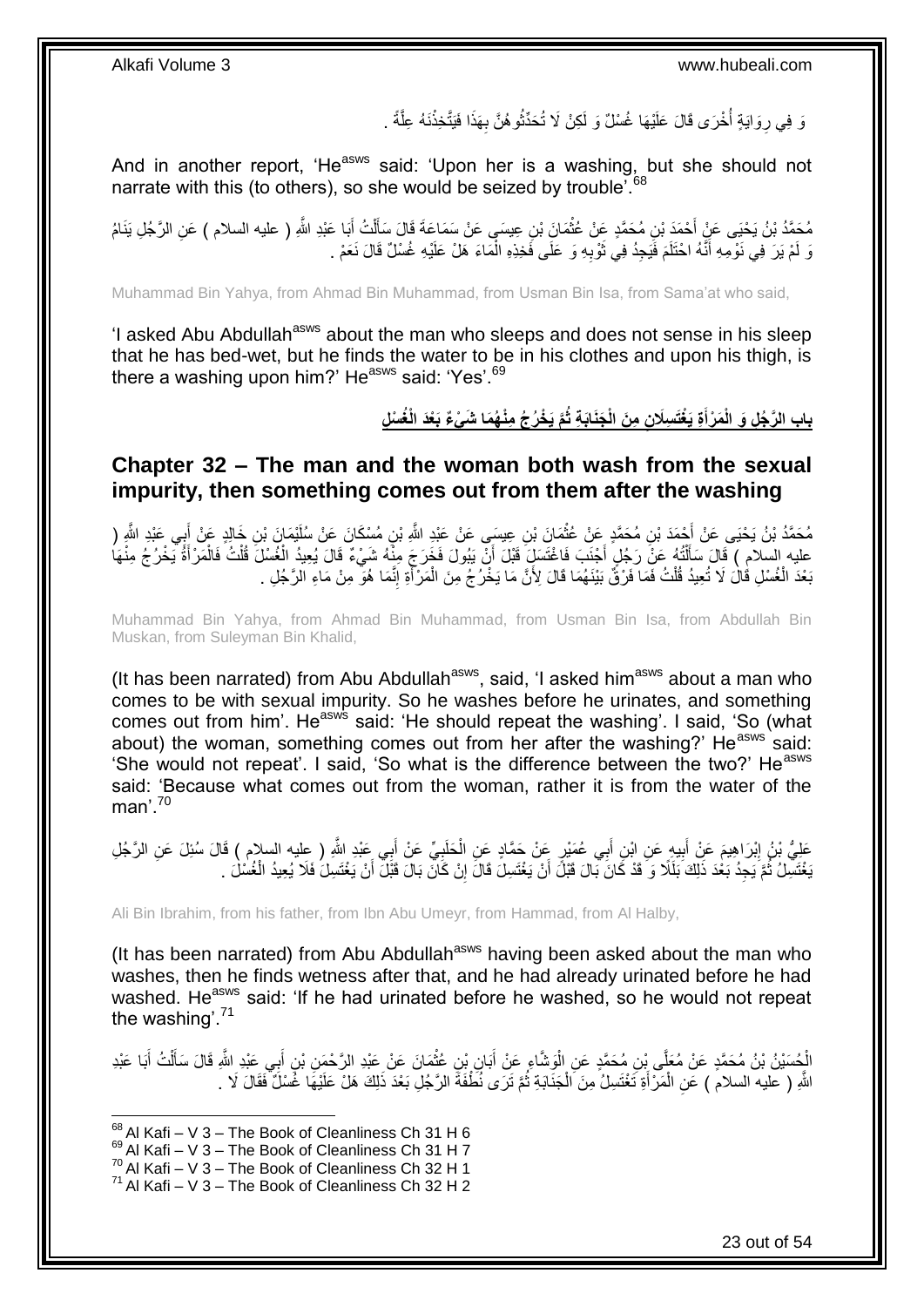Al Husayn Bin Muhammad, from Moalla Bin Muhammad, from Al Washa, from Aban Bin Usman, from Abdul Al Rahman Bin Abu Abdullah who said,

'I asked Abu Abdullah<sup>asws</sup> about the woman washing from the sexual impurity, then she sees a drop from the man after that, is a washing upon her?' So he<sup>asws</sup> said: 'No'.<sup>72</sup>

أَبُو دَاوُدَ عَنِ الْحُسَيْنِ بْنِ سَعِيدٍ عَنْ أَخِيهِ الْحَسَنِ عَنْ زُرْعَةَ عَنْ سَمَاعَةَ قَالَ سَأَلْتُهُ عَنِ الرَّجُلِ يُجْنِبُ ثُمَّ يَغْتَسِلُ قَبْلَ أَنْ يَبُولَ ْ َ ْ َ ْ َ ا<br>:<br>: َ فَيَجِدُ بَلَلًا بَعْدَ مَا يَغْتَسِلُ قَالَ يُعِيدُ الْغُسْلَ وَ إِنْ كَانَ بَالَ قَبْلَ أَنْ يَغْتَسِلَ فَلَا يُعِيدُ غُسْلَهُ وَ لَكِنْ يَتَوضَأُ وَ يَسْتَنْجِي . اُ ِ ْ ُ

Abu Dawood, from Al Husayn Bin Saeed, from his brother Al Hassan, from Zur'at, from Sama'at who said,

'I asked him<sup>asws</sup> about the man who comes to be with a sexual impurity, then he washes before he urinates, so he finds wetness after having washed'. He<sup>asws</sup> said: 'He would repeat the washing; and if he had urinated before he washed, so he would not repeat his washing, but he would perform Ablution *(Wudhu)*, and he would clean his private part'.<sup>73</sup>

> **ِج ُم** باب الْجُنُبِ يَأْكُلُ وَ يَشْرَبُ وَ يَقْرَأَ وَ يَدْخُلُ الْمَسْجِدَ وَ يَخْتَضِبُ وَ يَدَّهِنُ وَ يَطْلِى وَ يَحْتَ **ْ**

<span id="page-23-0"></span>**Chapter 33 – The one with sexual impurity eats and drinks, and recites (the Quran), and enters the Masjid, and dyes (hair), and massages, and coats (with henna etc.), and gets cupping done**

َعَلِّيُّ بْنُ إِبْرَاهِيمَ عَنْ أَبِيهِ وَ مُحَمَّدُ بْنُ إِسْمَاعِيلَ عَنِ الْفَضْلِ بْنِ شَاذَانَ جَمِيعاً عَنْ حَمَّادِ بْنِ عِيسَى عَنْ حَرِينٍ عَنْ زُرَارَةَ عَنْ<br>. ْ ِ **!** َ ِ أَبِي جَعْفَرٍ ( عليه السلام ) قَالَ الْجُنُبُ إِذَا أَرَادَ أَنْ يَأْكُلَ وَ يَشْرَبَ غَسَلَ يَدَهُ وَ تَمَصْمَضَ وَ غَسَلَ وَجْهَهُ وَ أَكَلَ وَ شَرِبَ . َ ِ َ ْ َ َ ْ

Ali Bin Ibrahim, from his father, and Muhammad Bin Ismail, from Al Fazl Bin Shazaan, altogether from Hammad Bin Isa, from Hareyz, from Zurara,

(It has been narrated) from Abu Ja'far<sup>asws</sup> having said: 'The one with sexual impurity, when he wants to eat and drink, should wash his hands, and he should rinse his mouth, and wash his face, and (then) eat and drink'.<sup>74</sup>

¦ٍ عِدَّةٌ مِنْ أَصْحَابِنَا عَنْ أَحْمَدَ بْنِ مُحَمَّدٍ عَنِ ابْنِ فَضَّالٍ عَنٍ ابْنِ بُكَيْرٍ قَالَ سَأَلْتُ أَبَا عَبْدِ اللَّهِ ( عليه السلام ) عَنِ الْجُنُبِ يَأْكُلُ َ َ ْ ĺ ْ ْ وَ يَشْرَبُ وَ يَقْرَأُ قَالَ نَعَمْ يَأْكُلُ وَ يَشْرَبُ وَ يَقْرَأُ وَ يَذْكُرُ اللَّهَ عَزَّ وَ جَلَّ مَا شَاءَ . ْ ْ المناطقي.<br>أحداث المناطقين المناطقين المناطقين المناطقين المناطقين المناطقين المناطقين المناطقين المناطقين المناطقين المناطقين<br>المناطقين المناطقين المناطقين المناطقين المناطقين المناطقين المناطقين المناطقين المناطقين المنا

A number of our companions, from Ahmad Bin Muhammad, from Ibn Fazzal, from Ibn Bukeyr who said,

'I asked Abu Abdullah<sup>asws</sup> about the one with sexual impurity eating and drinking and reciting (the Quran)'. He<sup>asws</sup> said: 'Yes, he can eat and drink and recite (the Quran), and mentioned Allah<sup>azwj</sup> Mighty and Majestic whatever he so desires to'.<sup>75</sup>

 $72$  Al Kafi – V 3 – The Book of Cleanliness Ch 32 H 3

 $73$  Al Kafi – V 3 – The Book of Cleanliness Ch 32 H 4

 $^{74}$  Al Kafi – V 3 – The Book of Cleanliness Ch 33 H 1

 $75$  Al Kafi – V 3 – The Book of Cleanliness Ch 33 H 2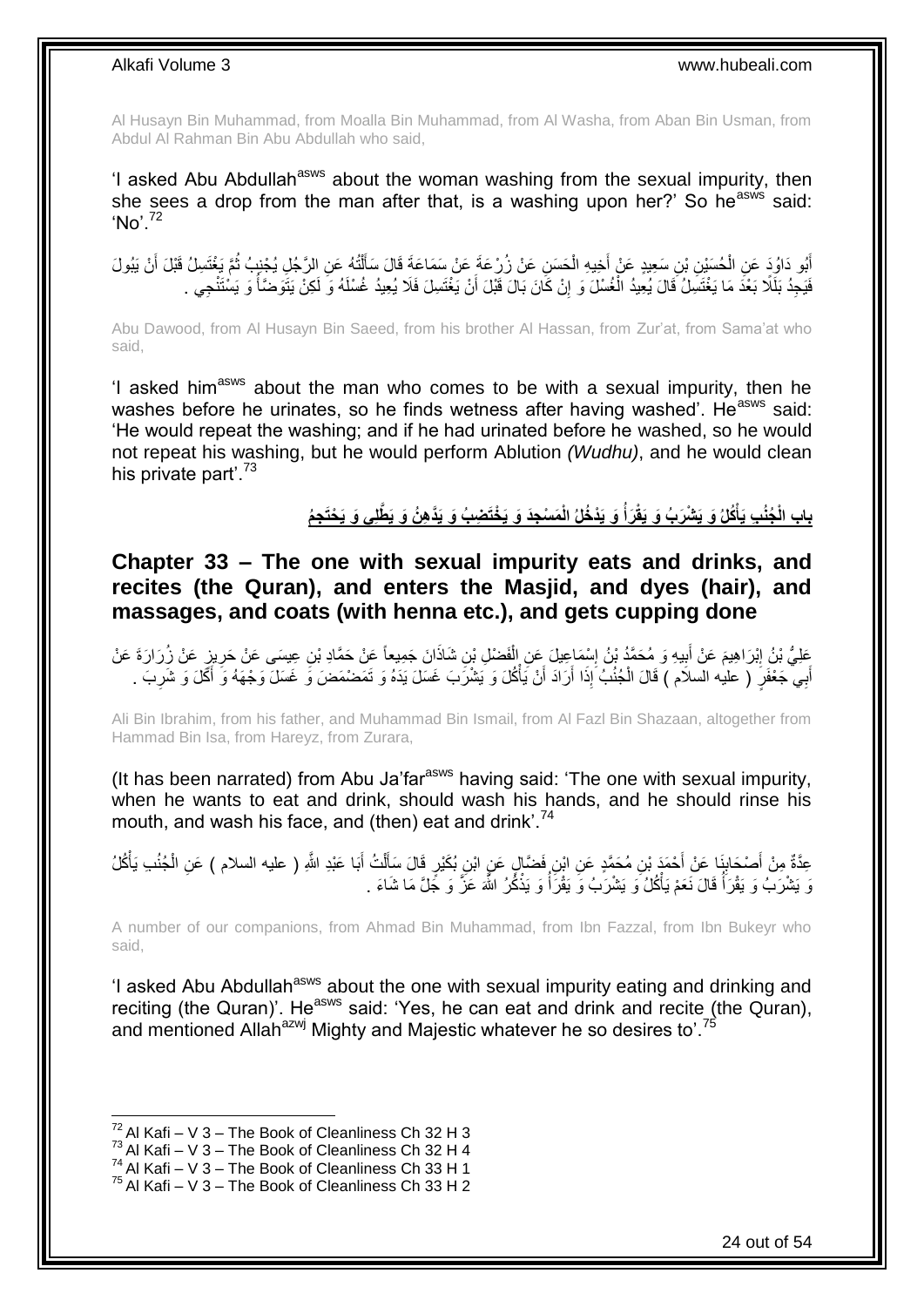ٍ عَلِيُّ بْنُ مُحَمَّدٍ وَ مُحَمَّدُ بْنُ الْحَسَنِ عَنْ سَهْلِ بْنِ زِيَادٍ عَنِ ابْنِ أَبِي نَصْرٍ عَنْ جَمِيلِ بْنِ دَرَّاجٍ عَنْ أَبِي عَبْدِ اللَّهِ ( عليه السلام َ **∶** ْ َ ) قَالَ لِلْجُنُدِ أَنْ يَمْشِيَ فِي الْمَسَاجِدِ كُلِّهَا وَ لَا يَجْلِسُ فِيهَاَ إِلَّا الْمَسْجِدَ الْحَرَامَ وَ مَسْجِدَ الرَّسُوِّلِ ( صَلَّى الله عليه وآله ) . ْ ْ ِ ِّ ْ ْ

Ali Bin Muhammad, and Muhammad Bin Al Hassan, from Sahl Bin Ziyad, from Ibn Abu Nasr, from Jameel Bin Darraj,

(It has been narrated) from Abu Abdullah<sup>asws</sup> having said: 'For the one with sexual impurity is that he can walk into the Masjids, all of them and he cannot sit in them, except for the Sacred Masjid, and Masjid of Rasool-Allah<sup>saww</sup> (where he can neither walk into nor sit in them)'.<sup>76</sup>

عَلِيُّ بْنُ إِبْرَاهِيمَ عَنْ أَبِيهٍ عَنِ ابْنٍ أَبِي عُمَيْرٍ عَنْ جَمِيلٍ قَالَ سَأَلْتُ أَبَا عَبْدِ اللَّهِ ( عليه السلام ) عَنِ الْجُنُبِ يَجْلِسُ فِي َ ْ َ َ ِ َ **ֽו** ْ الْمَسَاجِدِ قَالَ لَا وَ لَكِنْ بَمُرٌ فِيهَا كُلِّهَا إِلَّا الْمَسْجَدَ الْحَرَامَ وَ مَسْجِدَ الرَّسُولِ ( صلى الله عليه وأله ) . ْ ْ ِ ِّ ْ

Ali Bin Ibrahim, from his father, from Ibn Abu Umeyr, from Jameel who said,

'I asked Abu Abdullah<sup>asws</sup> about the one with sexual impurity sitting in the Masjids. He<sup>asws</sup> said: 'No, but he can pass in them, except for the Sacred Masjid and Masjid of the Rasoolsaww, 77

مُحَمَّدُ بِنُ يَحْيَى عَنْ أَحْمَدَ بْنِ مُحَمَّدٍ عَنِ الْجُسَيْنِ بْنِ سَعِيدٍ عَنْ حَمَّادِ بْنِ عِيسَى عَنِ الْحُسِيْنِ بْنِ الْمُخْتَارِ عَنْ أَبِي بَصِيرٍ قَالَ ْ ْ َ ِ ْ سَأَلْتُ أَبَا عَبْدِ اللّهِ ( عليه السلام ) عَمَّنْ قَرَأَ فِي الْمُصَىْحَفِۚ وَ هُوَ عَلَى غَيْرِ وُضُّوءٍ قَالَ لَا بَأْسَ وَ لَا يَمَسَّ الْكِتَابَ ۚ . َ ْ َ ْ ا<br>ا ِ ْ َ

Muhammad Bin Yahya, from Ahmad Bin Muhammad, from Al Husayn Bin Saeed, from Hammad Bin Isa, from Al Husayn Bin Mukhtar, from Abu Baseer who said,

'I asked Abu Abdullah<sup>asws</sup> about the one who recites the Parchment and he is without an Ablution *(Wudhu)*. He<sup>asws</sup> said: 'There is no problem, but he should not touch the Book (Quran)<sup>'78</sup>

مُحَمَّدُ بْنُ يَحْيَى عَنْ أَجْمَدَ بْنِ مُحَمَّدٍ عَنِ الْحُسَيْنِ بْنِ سَعِيدٍ عَنْ عَبْدِ اللَّهِ بْنِ بَحْرٍ عَنْ حَرِيزٍ قَالَ قُلْتُ لِأَبِي عَبْدِ اللَّهِ ( عليه<br>. ْ ْ ِ السلام ) الْجُنُبُ يَدَّهِنُ ثُمَّ يَغْتَسِلُ قَالَ لَا  $\,$ ُ ْ

Muhammad Bin Yahya, from Ahmad Bin Muhammad, from Al Husayn Bin Saeed, from Abdullah Bin Bahr, from Hareyz who said,

'I said to Abu Abdullah<sup>asws</sup>, 'The one with sexual impurity massages (with oil), then washes'. He<sup>asws</sup> said: 'No'.<sup>79</sup>

مُحَمَّدُ بْنُ يَحْبَى عَنْ أَحْمَدَ بْنِ مُحَمَّدٍ عَنْ إِبْرَاهِيمَ بْنِ أَبِي مَحْمُودٍ قَالَ قُلْتُ لِلرِّضَارِ ( عليه السلام ) الرَّجُلُ يُجْنِبُ فَيُصِيبُ ْ َ ِ جَسَدَهُ وَ رَأْسَهُ اِلْخَلْوِقُ وَ الطَّيِّبِ وَ الشَّيِءُ الْلَكِدُ مِثْلُ عِلْكِ الرُّومِ وَ الطَّرَارِ وَ مَا أَشْبَهَهُ فَيَغْتَسِلُ فَإِذَا فَرَغَ وَجَدَ شَيْئاً قَدْ بَقِيَ ْ َ **∶** ِ ْ ْ َّ فِي جَسَدِهِ مِنْ أَثَرِ الْخَلُوقِ وَ الطِّيبِ وَ غَيْرِهِ قَالَ لَا بَأْسَ . ْ ِ َ **∶** 

Muhammad Bin Yahya, from Ahmad Bin Muhammad, from Ibrahim Bin Abu Mahmoud who said,

'I said to Al-Reza<sup>asws</sup>. 'The man comes to be with sexual impurity, so he applies his body and his head with the oil, and the perfume, and something chewy like the

 $^{76}$  Al Kafi – V 3 – The Book of Cleanliness Ch 33 H 3

 $77$  Al Kafi – V  $3$  – The Book of Cleanliness Ch 33 H 4

 $^{78}$  Al Kafi – V 3 – The Book of Cleanliness Ch 33 H 5

 $79$  Al Kafi – V 3 – The Book of Cleanliness Ch 33 H 6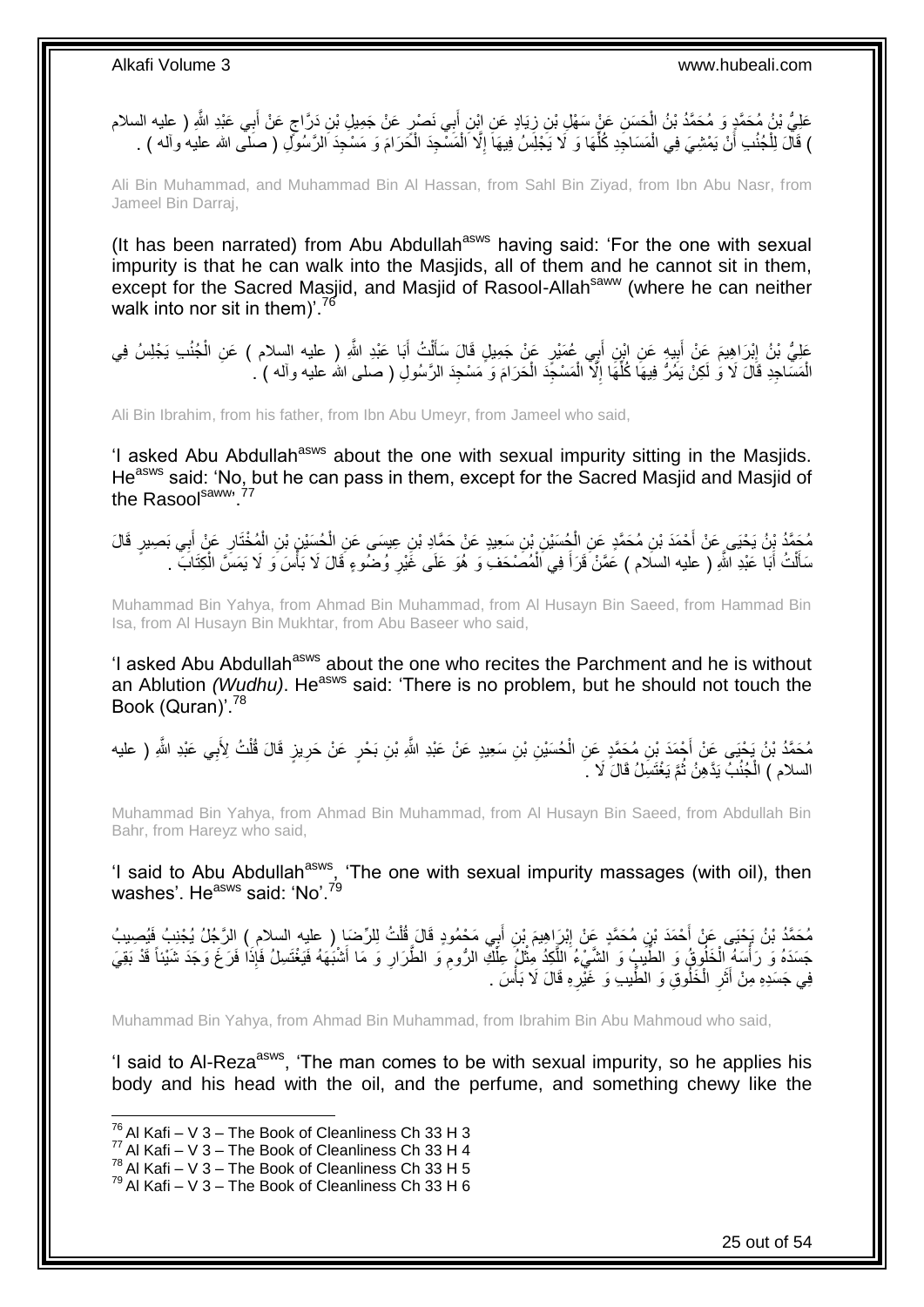roman gum and the (mouth) freshener, and what resembles it, and he washes. So when he is free, he find something to have remained in his body, from the traces of the oil, and the perfume, and other<sup>7</sup>. He<sup>asws</sup> said: 'There is no problem'.<sup>80</sup>

أَبُو دَاوُدَ عَنِ الْحُسَيْنِ بْنِ سَعِيدٍ عَنْ فَضَالَةَ بْنِ أَيُّوبَ عَنْ عَبْدِ اللَّهِ بْنِ سِنَانٍ قَالَ سَأَلْتُ أَبَا عَنْدٍ اللَّهِ ( عليه السلام ) عَنِ الْجُنُدِ َ ْ ĺ َ ْ ْ يَ الْحَائِضِ يَتَنَاوَ لَانِ مِنَ الْمَسْجِدِ الْمَتَاعَ يَكُونُ فِيهِ قَالَ نَعَمْ وَ لَكِنْ لَا يَضَعَأَنِ فِي الْمَسْجِدِ شَيْئاً . ْ ْ ْ ْ

Abu Dawood, from Al Husayn Bin Saeed, from Fazalat Bin Ayoub, from Abdullah Bin Sinan who said,

'I asked Abu Abdullah<sup>asws</sup> about the one with sexual impurity and the menstruating woman both taking the chattel from the Masjid which happens to be in it. He<sup>asws</sup> said: 'Yes, but they should not place anything in the Masjid'.<sup>81</sup>

مُحَمَّدُ بْنُ يَحْيَي عَنْ أَحْمَدَ بْنِ مُحَمَّدٍ عَنِ ابْنِ أَبِي نَصْرٍ عَنْ أَبِي جَمِيلَةَ عَنْ أَبِي الْحَسَنِ الْأَوَّلِ ( عليه السلام ) قَالَ لَا بَأْسَ<br>. ْ َ َ َ ْ أَنْ يَخْتَضِبَ الْجُنُبُ وَ يُجْنِبَ اَلْمُخْتَضِبُ وَ يَطَّلِيَ بِالنُّورَةِ . **∶** ْ ْ اً

Muhammad Bin Yahya, from Ahmad Bin Muhammad, from Ibn Abu Nasr, from Abu Jameela,

(It has been narrated) from Abu Al-Hassan $^{asws}$  the 1 $^{st}$  having said: 'There is no problem if the one with sexual impurity were to apply dye, and the one with sexual impurity applies the dye and follows it up with the waxing'.

> نَّ رُوِيَ أَيْضاً أَنَّ الْمُخْتَضِبَ لَا يُجْنِبُ حَتَّى يَأْخُذَ الْخِضَابُ وَ أَمَّا فِي أَوَّلِ الْخِضَابِ فَلَا َ َ ْ ا<br>المسلمان<br>المسلمان ْ َ َ ِ ْ

And it is reported as well that the one with the dye should not come to be with sexual impurity until he takes off the dye, and as for the beginning of the dye, so no. $82$ 

عِدَّةٌ مِنْ أَصْحَابِذَا عَنْ أَحْمَدَ بْنِ مُحَمَّدٍ عَنِ الْجُسَيْنِ بْنِ سَعِيدٍ عَنْ أَخِيهِ الْحَسَنِ عَنْ زُرْعَةَ عَلْ سَمَاعَةَ قَالَ سَأَلْتُهُ عَنِ الرَّجُلِ<br>يَمْنُ نَّ يَسْمَلُ الْمَسْمَلِنَا عَنْ أَحْمَدَ بْنِ ْ **ِ** َ ْ َ ْ َ يُجْنِبُ ثُمَّ يُرِيدُ النَّوْمَ قَالَ إِنْ أَحَبَّ أَنُ يَتَوَصَّنَاً فَلْيَفْعَلْ َوَ الْغُسْلُ أَحَبُّ إِلَيَّ وَ أَفْضَلُ مِنْ ذَلِكَ فَإِنْ هُوَ نَامَ وَ لَمْ يَتَوَضَّنَاْ وَ لَمْ َ لَ ِ َ ْ :<br>ا **∫** ֺ<u>֓</u>֖֚֚֚֚֚֚֚֓֘֩֩ **׀ ∶** ∣ļ ْ لَ يَغْتَسِلْ فَلَٰيْسَ عَلَيْهِ شَٰيْءٌ إِنَّ شَاءَ اللَّهُ تَعَالَى . **׀** 

A number of our companions, from Ahmad Bin Muhammad, from Al Husayn Bin Saeed, from his brother Al Hassan, from Zur'at, from Sama'at who said,

'I asked him<sup>asws</sup> about the man who comes to be with sexual impurity, then he wants to sleep. He<sup>asws</sup> said: 'I<sup>asws</sup> would love it if he were to perform Ablution *(Wudhu)*, so let him do so, and the washing is more beloved to me<sup>dsws</sup>, the superior than that. So if he were to sleep and does not perform Ablution *(Wudhu)* and does not wash, so there would be nothing upon him, Allah<sup>azwj</sup> Willing'.<sup>83</sup>

عَلِيُّ بْنُ إِبْرَاهِيمَ عَنْ أَبِيهِ عَنِ ابْنِ أَبِي عُمَيْرٍ عَنْ حَمَّادٍ عَنِ الْحَلَبِيِّ عَنْ أَبِي عَبْدِ اللَّهِ ( عليه السلام ) قَالَ لَا بَأْسَ بِأَنْ يَحْتَجِمَ َ **∶** ْ ِ َ ِ أ **∶** ْ الرَّجُلُ وَ ُهُوَ جُنُبٌ .

Ali Bin Ibrahim, from his father, from Ibn Abu Umeyr, from hammad, from Al Halby,

 $80$  Al Kafi – V 3 – The Book of Cleanliness Ch 33 H 7

 $81$  Al Kafi – V 3 – The Book of Cleanliness Ch 33 H 8

 $^{82}$  Al Kafi – V 3 – The Book of Cleanliness Ch 33 H 9

 $83$  Al Kafi – V 3 – The Book of Cleanliness Ch 33 H 10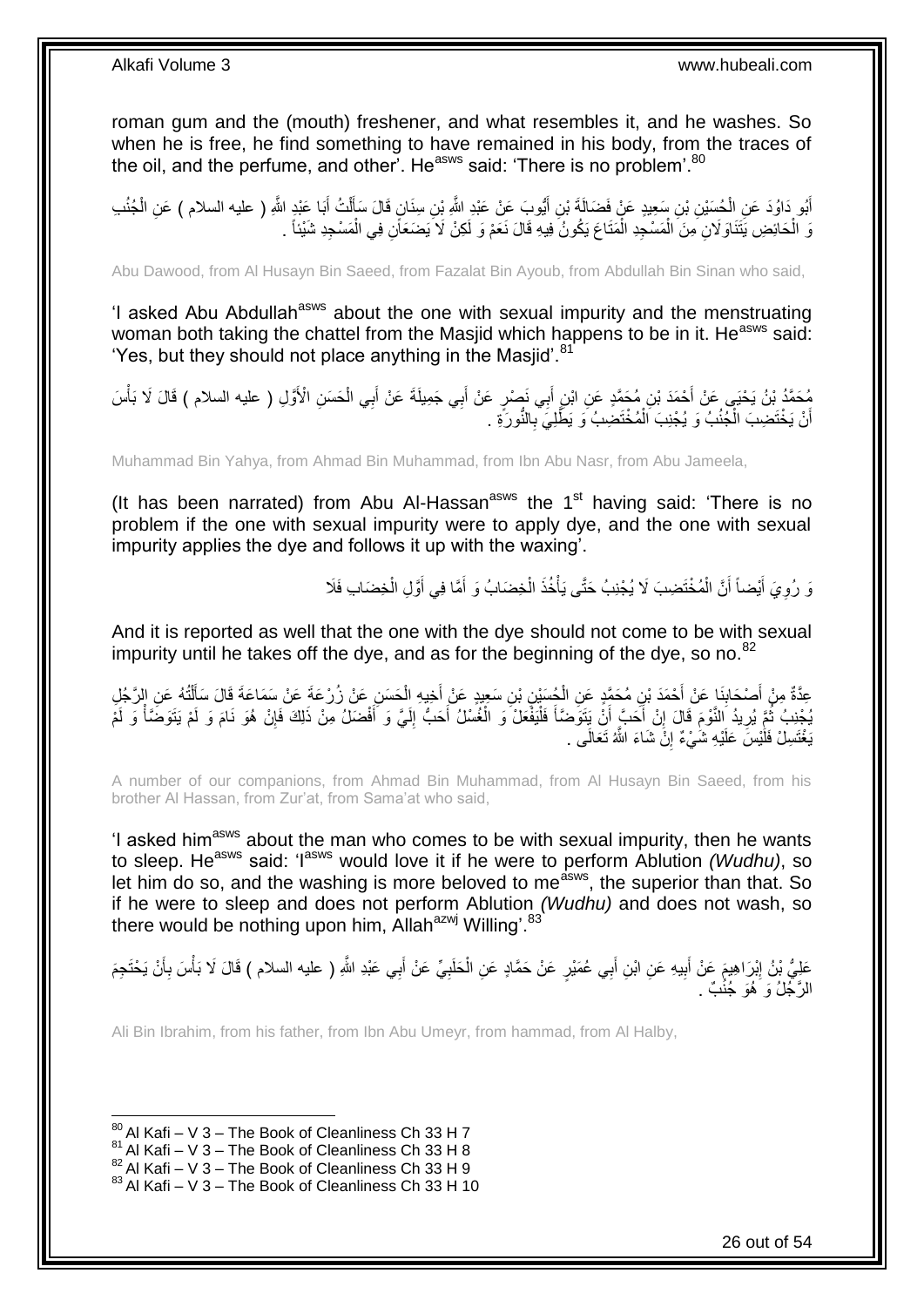(It has been narrated) from Abu Abdullah<sup>asws</sup> having said: 'There is no problem with, if a man were to get cupping done and he was with sexual impurity'.<sup>84</sup>

عَلِيُّ بْنُ إِبْرَاهِيمَ عَنْ أَبِيهِ عَنِ النَّوْفَلِيِّ عَنِ السَّكُونِيِّ عَنْ أَبِي عَبْدٍ اللَّهِ ( عليه السلام ) قَالَ لَا بَأْسَ أَنْ يَخْتَضِبَ الرَّجُلُ وَ **! ֽוּ** َ ْ َ يُجْنِبَ وَ ۗ هُوَ مُخْتَضِبٌ وَ لَا بَأْسَ ۖ أَنْ يَتَنَوَّرَ الْجُنُبُ ۖ وَ يَخْتَجِمْٓ وَ يَذْبَحَ وَ ُلَا يَذُوقُ شَيْئاً حَتَّى يَغْسِلَ يَدَيْهِ وَ يَتَمَضْمَضَ فَإِنَّهُ **ٔ** ْ َ **ٔ**  $\frac{1}{2}$ يُخَافُ مِنْهُ الْوَضَحُ . ْ

Ali Bin Ibrahim, from his father, from Al Nowfaly, from Al Sakuny,

(It has been narrated) from Abu Abdullah<sup>asws</sup> having said: 'There is no problem if a man were to apply dye and he comes to be with sexual impurity while he is with the dye. (similarly) there is no problem if the one with sexual impurity were to apply waxing and he gets cupping done, and he slaughters, and he should not taste anything until he washes his hands, and he rinses his mouth, for fear of the vitiligo from it' $^{85}$ 

> باب الْجُنُبِ يَعْرَقُ فِى النَّوْبِ أَوْ يُصِيبُ جَسَدُهُ ثَوْبَهُ وَ هُوَ رَطْبٌ **َ**

### <span id="page-26-0"></span>**Chapter 34 – The one with sexual impurity sweats in the clothes, or his body touches his clothes and he is wet**

عَلِيُّ بْنُ إِبْرَاهِيمَ عَنْ أَبِيهِ عَنِ ابْنِ أَبِي عُمَيْرٍ عَنِ ابْنِ أُذَيْنَةَ عَنْ أَبِي أُسَامَةَ قَالَ سَأَلْتُ أَبَا عَبْدِ اللَّهِ ( عليه السلام ) عَنِ الْجُنُبِ َ ِ َ ِ ْ َ ْ ĺ َ ُ بَعْرَقُ فِيَ ثَوْبِهِ أَوْ يَغْتَسِلُ فَيُعَانِقُ امْرَأَتَهُ وَ يُضَاجِعُهَا وَ هِيَ حَائِضٌ أَوْ جُنُبٌ فَيُصِيبُ جَسَدُهُ مِنْ عَرَقِهَا قَالَ هَذَا كُلُّهُ لَيْسَ َ َ َ **∶** َ ُّ ش<br>تنسي **ِ** بِشَيْءٍ .

Ali Bin Ibrahim, from his father, from Ibn Abu Umeyr, from Ibn Azina, from Abu Asama who said,

'I asked Abu Abdullah<sup>asws</sup> about the one with sexual impurity sweating in his clothes, or he washes and he embraces his wife and he copulates with her and she is menstruating, or he is with sexual impurity and his body is hit from her sweat. He<sup>asws</sup> said: 'All of this is not with anything'.<sup>86</sup>

عَلِيُّ بْنُ إِبْرَاهِيمَ عَنْ أَبِيهِ عَنِ إِبْنِ أَبِي عُمَيْرٍ عَنْ جَمِيلِ بْنِ دَرَّإِجٍ عَنْ أَبِي أُسَامَةَ قَالَ قُلْتُ لِأَبِي عَبْدِ اللَّهِ ( عليه السلام ) َ **!** َ ِ ْ اُ، َ ٍ يُصِيْبُنِي الَسَّمَاءُ وَ عَلَيَّ ثَوْبٌ فَتَبُلُّهُ وَ أَنَّا جُنُبٌّ فَيُصِيبُ بَعْضَ مَا أَصَّابَ جَسَدِي مِنَ الْمَنِيِّ أَ فَأَصَلِّي فِيهِ قَالَ نَعُمْ . َ ْ َ َ ُّ ة<br>أ ُ

Ali Bin Ibrahim, from his father, from Ibn Abu Umeyr, from Jameel Bin Darraj, from Abu Asama who said,

'I said to Abu Abdullah<sup>asws</sup>, 'I am exposed to the (open) sky and upon me are clothes, and I am with sexual impurity, so part of it hits that part of my body which has semen, can I pray *Salaat* in these?' He<sup>asws</sup> said: 'Yes'.<sup>87</sup>

عِدَّةٌ مِنْ أَصْحَابِنَا عَنْ إِحْمَدَ بْنِ مُحَمَّدٍ عَنِ الْجُسَيْنِ بْنِ سَعِيدٍ عَنِ الْقَاسِمِ بْنِ مُحَمَّدٍ عَنْ عَلَيٍّ بْنِ أَبِي حَمْزَةَ قَالَ سُئِلَ أَبُو عَبْدِ ِ ْ ْ ِ َ َ َ اللَّهِ ( عليه السلاَم ) وَ أَنَا حَاضِرٌ عَنْ رَجُلٍ أَجْنَبَ فِي تُوْبِهِ فَيَعْرَقُ فِيهِ فَقَالَ مَا أَرَى بِهِ بَأْسًا فَقِيلَ إِنَّهُ يَعْرَقُ حَتَّى لَوْ شَاءَ أَنْ ِ َ َ َ َ ِ ة<br>أا ِ َ يَعْصِرَهُ عَصَرَهُ قَالَ فَقَطَّبَ أَبُو عَبْدِ اللَّهِ ( عَليه السلام ) فِي وَجْهِ الرَّجُلِ وَ قَالَ إِنَّ أَبَيْتُمْ فَشَيْءٌ مِنْ مَاءٍ يَنْضَحُهُ بِهِ . َ ِ َ ِ

 $84$  Al Kafi – V 3 – The Book of Cleanliness Ch 33 H 11

 $85$  Al Kafi – V 3 – The Book of Cleanliness Ch 33 H 12

 $^{86}_{-2}$ Al Kafi – V 3 – The Book of Cleanliness Ch 34 H 1

 $87$  Al Kafi – V 3 – The Book of Cleanliness Ch 34 H 2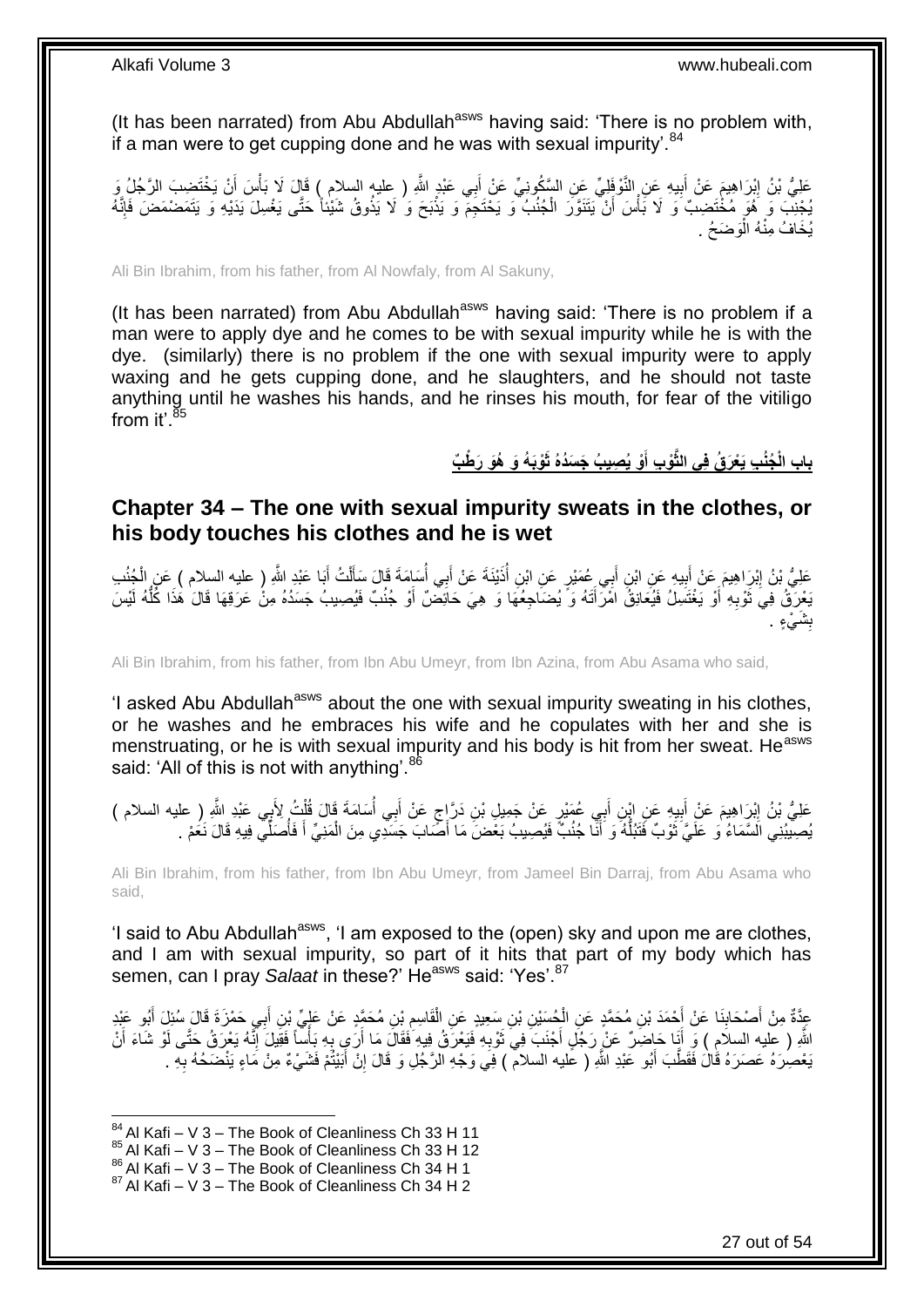A number of our companions, from Ahmad Bin Muhammad, from Al Husayn Bin Saeed, from Al Qasim Bin Muhammad, from Ali Bin Abu Hamza who said,

'Abu Abdullah<sup>asws</sup> was asked, and I was presence, about a man who came to be with sexual impurity in his clothes, and he sweated in it. So he<sup>asws</sup> said: 'I<sup>asws</sup> do not see a problem with it'. So it was said, 'He sweated to such an extent that had he so desired to wring it, would have wrung it (and sweat would have dripped from it)'. He (the narrator) said: 'Abu Abdullah<sup>asws</sup> frowned in the face of the man and said: 'If you refuse, so (he should take) something from the water to sprinkle with it'. $88$ 

مُحَمَّدُ بْنُ يَحْيَي عَنْ أَحْمَدَ بْنِ مُحَمَّدٍ عَنِ ابْنِ فَضَّالٍ عَنِ ابْنِ بُكَيْرٍ عَنْ حَمْزَةَ بْنِ حُمْرَانَ عَنْ أَبِي عَبْدِ اللَّهِ ( عليه السلام )<br>. ِ َ قَالَ لَا يُجْنِبُ الثَّوْبُ الرَّجُلَ وَ لَا يُجْنِبُ الرَّجُلُ الثَّوْبَ . َّ َّ

Muhammad Bin Yahya, from Ahmad Bin Muhammad, from Ibn Fazzal, from Ibn Bukeyyr, from Hamza Bin Humran,

(It has been narrated) from Abu Abdullah<sup>asws</sup> having said: 'Neither does the man cause the clothes to be with sexual impurity nor do the clothes cause the man to be with sexual impurity'.<sup>89</sup>

مُحَمَّدُ بْنُ أَحْمَدَ عَنْ أَحْمَدَ بْنِ مُحَمَّدٍ عَنِ ابْنِ فَضَّالٍ عَنِ ابْنِ بُكَيْرٍ عَنْ أَبِي أُسَامَةَ قَالَ سَأَلْتُ أَبَا عَبْدِ اللَّهِ ( عليه السلام ) عَنِ<br>تَقْصَدُ بَنُ أَحْمَدَ عَنْ أَحْمَدَ بِأَسْمَعُهُم َ َ ْ ĺ الثَّوْبِ تَكُونُ فِيهِ الْجَذَابَةُ فَتُصِيبُنِي السَّمَاءُ حَتَّى يَبْتَلُّ عَلَيَّ قَالَ لَا بَأْسَ . ْ ْ ن<br>أ

Muhammad Bin Ahmad, from Ahmad Bin Muhammad, from Ibn Fazzal, from Ibn Bukeyr, from Abu Asama who said,

'I asked Abu Abdullah<sup>asws</sup> about the clothes wherein happen to be the sexual impurity, so the sky hits me (rain) to the extent that it drenches me. He $a<sub>sws</sub>$  said: 'There is no problem'.<sup>90</sup>

عَلِيُّ بْنُ إِبْرَاهِيمَ عَنْ مُحَمَّدِ بْنِ عِيسَى عَنْ يُونُسَ عَنْ مُعَاوِيَةَ بْنِ عَمَّارٍ قَالَ قُلْتُ لِأَبِي عَبْدِ اللَّهِ ( عليه السلام ) الرَّجُلُ يَبُولُ<br>. ْ ِ نَ هُوَ جُنُبً ثُمَّ يَسْتَنْجِي فَيُصِيبُ ثَوْبُهُ جَسَدَهُ وَ هُوَ رَطْبٌ قَالَ لَا بَأْسَ . ْ َ ُ

Ali Bin Ibrahim, from Muhammad Bin Isa, from Yunus, from Muawiya Bin Ammar who said,

'I said to Abu Abdullah<sup>asws</sup>, 'The man urinates and he is with sexual impurity. Then he cleans his private part, and his clothes hit his body and he is wet'. He<sup>asws</sup> said: 'There is no problem'.<sup>91</sup>

**َمذْ َمنِ ِّي َو الْ باب ال َج َسَد ْ ْو َب َو الْ ِن الثَّ ُي ِصيَبا يِ**

### <span id="page-27-0"></span>**Chapter 35 – The semen and the seminal fluid both hit the clothes and the body**

الْحُسَنُيْنُ بْنُ مُحَمَّدٍ عَنْ مُعَلَّى بْنِ مُحَمَّدٍ عَنِ الْوَشَّاءِ عَنْ حَمَّادٍ بْنِ عُثْمَانَ عَنِ ابْنِ أَبِي يَعْفُورٍ عَنْ أَبِي عَبْدِ اللَّهِ ( عليه السلام ) َ ْ :<br>ا ْ ِ َ قَالَ سَأَلْتُهُ عَنِ الْمَنِيِّ يُصِيبُ النَّوْبَ قَالَ إِنَّ عَرَفْتَ مَكَانَهُ فَاغْسِلْهُ وَ إِنْ خَفِيَ عَلَيْكَ مَكَانُهُ فَأَغْسِلْهُ كُلِّهُ . ِ ْ ِ ة<br>الم≉ا ْ ֦֧֦֧֧֦֧֦֧֦֧֦֧֦֧֦֧֧֦֧֦֪֧֪֦֪֦֧֧֧֧֧֧֧֟֟֟֓֕֟֓֕֝֓֟֓֡֟֓֡֟֓֡֟֓֡֟֓֡֟֟֓֡֟֓֡֟֟֩֓֞֟֓֞֟֓֡֟֓֞֟֓֟֓֝֬֝֓֟֝֓֟֝֬֝֬֝֬֝֬֝֬֝֬֝֬<br>֧֪֪֧֪֧֪֪֪֪֦֧֪֧֪֪֪֪֪֦֧֝֝֝֬֝֝֬֝ َ َّ ْ

 $88$  Al Kafi – V 3 – The Book of Cleanliness Ch 34 H 3

 $89$  Al Kafi – V 3 – The Book of Cleanliness Ch 34 H 4

 $^{90}$  Al Kafi – V 3 – The Book of Cleanliness Ch 34 H 5

 $91$  Al Kafi – V 3 – The Book of Cleanliness Ch 34 H 6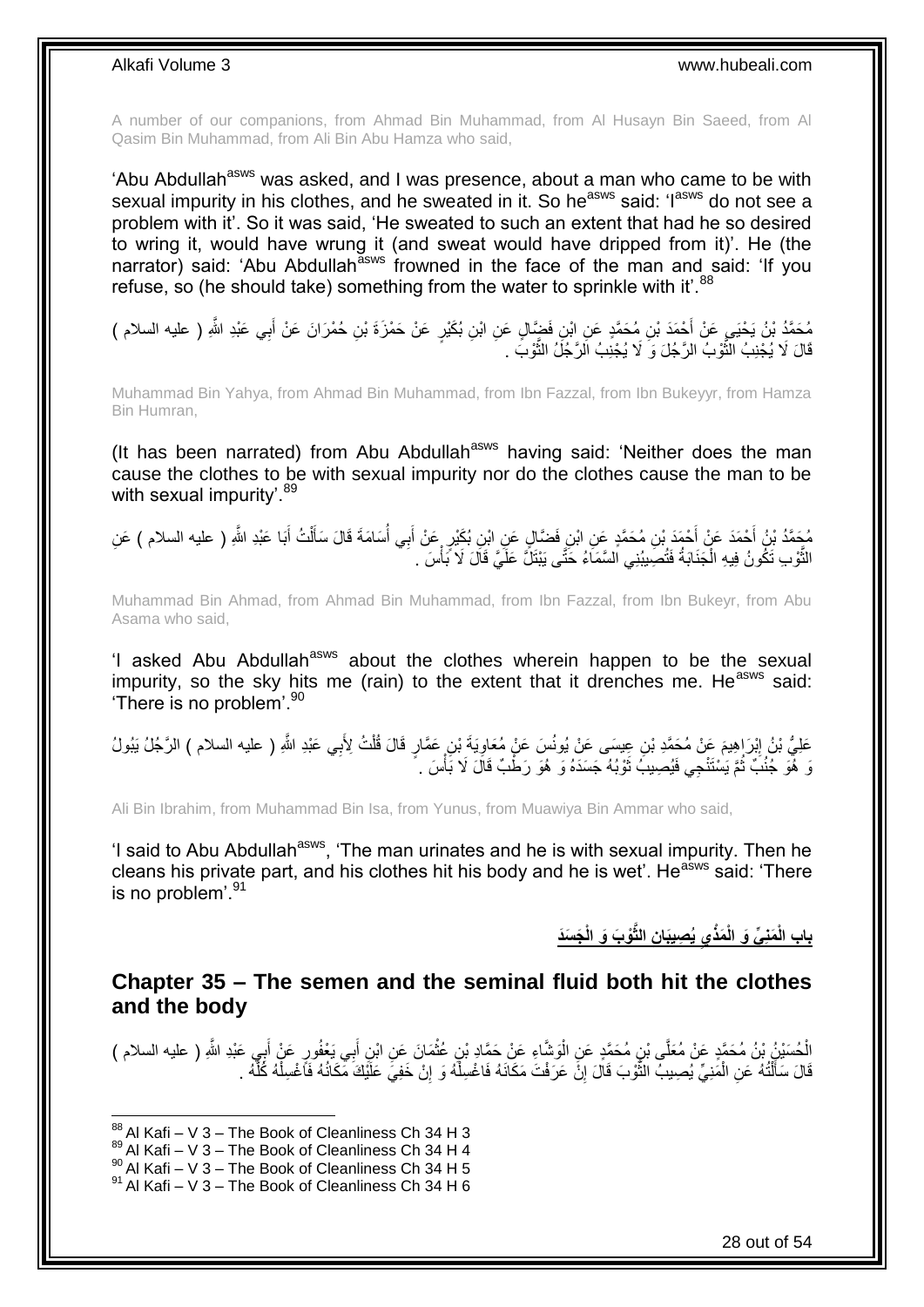Al Husayn Bin Muhammad, from Moalla Bin Muhammad, from Al Washa, from Hammad Bin Usman, from Ibn Abu Yafour,

(It has been narrated) from Abu Abdullah<sup>asws</sup>, said, 'I asked him<sup>asws</sup> about the semen hitting the clothes. He<sup>asws</sup> said: 'If you recognise its place, so wash it, and if it's place is hidden upon you, so wash all of it'. $92$ 

عَلِيُّ بْنُ إِبْرَاهِيمَ عَنْ أَبِيهِ عَنِ ابْنِ أَبِي عُمَيْرٍ عَنْ مُعَاوِيَةَ بْنِ عَمَّارٍ عَنْ مُيَسِّرٍ قَالَ قُلْتُ لِأَبِي عَبْدٍ اللَّهِ ( عليه السلام ) آمُرُ ْ ِ ِ َ الْجَارِيَةَ فَتَغْسِلُ ثَوْبِي مِنَ الْمَنِيِّ فَلَا ثُبَالِغُ غَسَّلَهُ فَأُصَلِّيَ فِيهِ فَإِذَا هُوً يَابِسٌ قَالَ أَعِدْ صَلَاتَكَ أَمَّا إِنَّكَ لَوْ كُنْتَ غَسَلْتَ أَنْتَ لَمْ ان<br>المستقبل ْ َ ِ َ ْ ِ َ َ ِ يَكُنْ َعَلَيْكَ شَيْءٌ .

Ali Bin Ibrahim, from his father, from IBn Abu Umeyr, from Muawiya Bin Ammar, from Muyassar who said,

I said to Abu Abdullah<sup>asws</sup>, 'I ordered my slave girl so she washed my clothes from the semen but its washing is not properly done, can I pray *Salaat* in it and it is dry?' He<sup>asws</sup> said: 'Repeat your *Salaat*. As for you, had you washed it yourself, there would not have been anything upon you'.<sup>93</sup>

مُحَمَّدُ بْنُ يَحْيَى عَنْ أَحْمَدَ بْنِ مُحَمَّدٍ عَنْ عُثْمَانَ بْنِ عِيسَى عَنْ سَمَاعَةَ قَالَ سَأَلْتُهُ عَنِ الْمَنِيِّ يُصِيبُ الثَّوْبَ قَالَ اغْسِلِ الثَّوْبَ<br>نُعَمَّدُ بْنُ يَحْيَى عَنْ أَمُرُ نَبِّ مَحَمَّدٍ م ْ ْ َ **ٔ** َّ َّ كُلَّهُ إِذَا خَفِيَ عَلَيْكَ مَكَانُهُ قَلِيلًا كَانَ أَوْ كَثِيراً . َ َّ

Muhammad Bin Yahya, from Ahmad Bin Muhammad, from Usman Bin Isa, from Sama'at who said,

'I asked him<sup>asws</sup> about the semen hitting the clothes. He<sup>asws</sup> said: 'Wash the clothes, all of it, when its place is hidden upon you, whether it was a little or a lot'.<sup>94</sup>

ِ عَلِيُّ بْنُ إِبْرَاهِيمَ عَنْ أَبِيهِ عَنِ ابْنِ أَبِي عُمَيْرٍ عَنْ جَمَّادٍ عَنِ الْحَلَبِيِّ عَنْ أَبِي عَبْدِ اللَّهِ ( عليه السلام ) قَالَ إِذَا اخْتَلَمَ الرَّجُلُ َ ِ ْ ِ َ فَأَصَّابَ ثَوْبَهُ شَيْءٌ فَلْيَغْسِلِ الَّذِي أَصَابَهُ وَ إِنَّ ظَنَّ أَنَّهُ أَصَابَهُ شَيْءٌ وَ لَمْ يَسْتَيْقِنْ وَ لَمْ يَرْ مَكَانَهُ فَلْيَنْضُحْهُ بِالْمَاءِ وَ إِنْ يَسْتَيْقِنْ َ َ َ ِ َ َّ ِ ْ ِ ْ لَ أَنَّهُ قَدْ أَصَابَهُ وَ لَّمْ يَرَ مَكَانَهُ فَلْيَغْسِلْ ثَوْبَهُ كُلُّهُ فَإِنَّهُ أَحْسَنُ . َ ِ َّ َ :<br>ا َ َ

Ali Bin Ibrahim, from his father, from Ibn Abu Umeyr, from Hammad, from Al Halby,

(It has been narrated) from Abu Abdullah<sup>asws</sup> having said: 'When the man bed-wets, so something hits his clothes, then let him wash (that part) which has been hit; and if he thinks that something has hit is and is not certain and cannot see its place, so let him sprinkle it with the water; and if he is certain that it has hit it and cannot see its place, so let him wash his clothes, all of it, for it is better'.<sup>95</sup>

مُحَمَّدُ بْنُ يَحْيَى عَنْ أَحْمَدَ بْنِ مُحَمَّدِ بْنِ خَالِدٍ عَنِ الْجُسَيْنِ بْنِ سَعِيْدٍ عَنِ الْقَاسِمِ بْنِ مُحَمَّدٍ عَنْ عَلِيٍّ بْنِ أَبِي حَمْزَةَ عَنْ أَبِي ِ ْ ْ ِ َ َ َّ بَصِيرٍ قَالَ سَأَلَتُ أَبَا عَبْدِ اللَّهِ ( عليه السلَّام ) عَنِ الْمَذْيِ يُصِيبُ الثَّوْبَ قَالَ لَيْسَ بِهِ بَأْسٌ .  $\ddot{\phantom{0}}$ ْ َ ْ َ ْ ِ

Muhammad Bin Yahya, from Ahmad Bin Muhammad Bin Khalid, from al Husayn Bin Saeed, from Al Qasim Bin Muhammad, from Ali Bin Abu Hamza, from Abu Baseer who said,

 $92$  Al Kafi – V 3 – The Book of Cleanliness Ch 35 H 1

 $93$  Al Kafi – V 3 – The Book of Cleanliness Ch 35 H 2

 $^{94}$  Al Kafi – V 3 – The Book of Cleanliness Ch 35 H 3

 $95$  Al Kafi – V 3 – The Book of Cleanliness Ch 35 H 4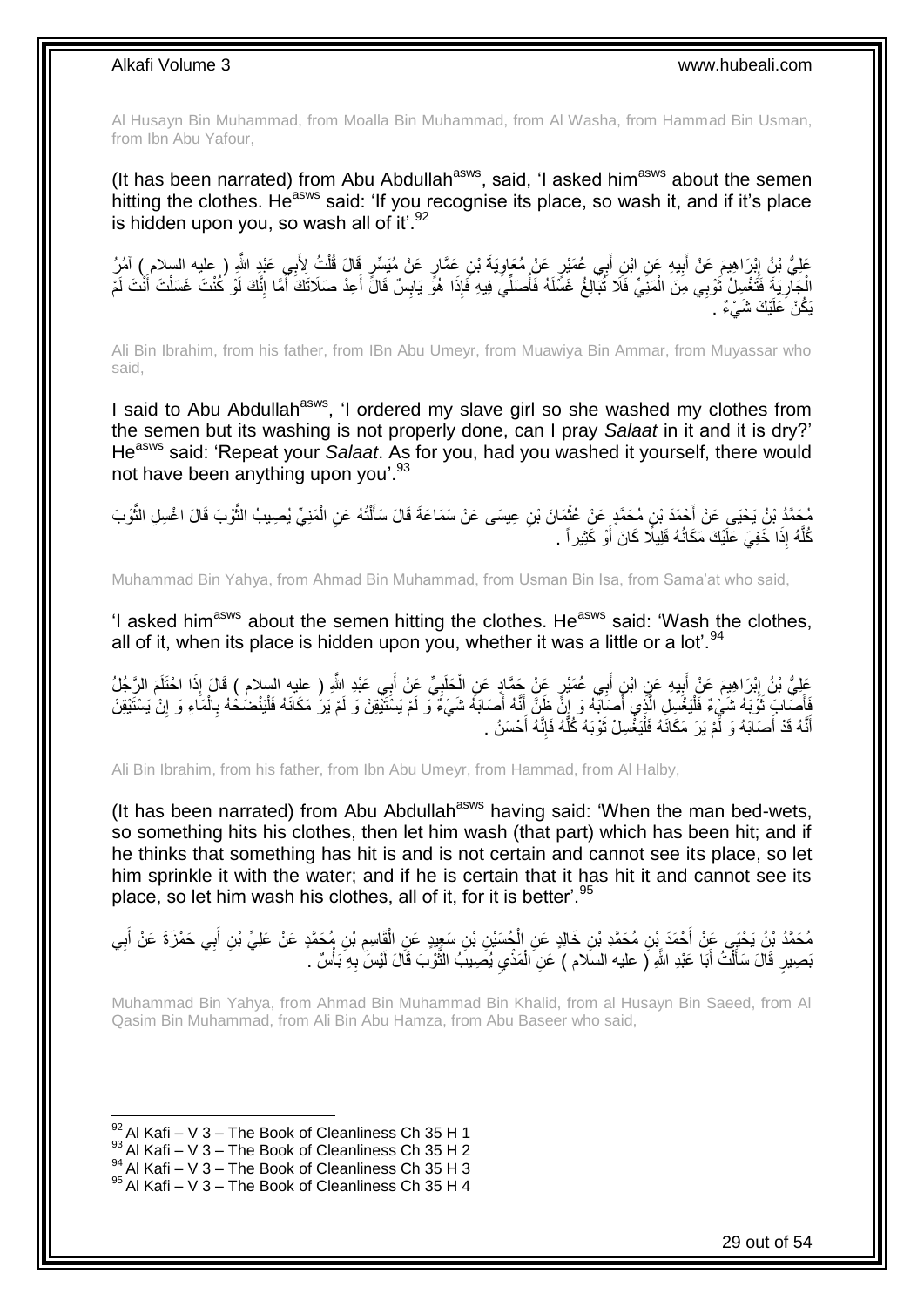'I asked Abu Abdullah<sup>asws</sup> about the seminal fluid hitting the clothes. He<sup>asws</sup> said: 'There is no problem with it'.<sup>96</sup>

الْحُسَيْنُ بْنُ مُحَمَّدٍ عَنْ مُعَلَّى بْنِ مُحَمَّدٍ عَنِ الْوَشَاءِ عَنْ أَيَانٍ عَنْ عَنْبَسَةَ بْنٍ مُصْعَبٍ قَالَ سَمِعْتُ أَبَا عَبْدِ اللَّهِ ( عليه السلام ) َ ْ َ  $\ddot{\cdot}$ نِقُولُ لَا نَرَى فِي الْمَذْيِ وُضُّوءًا وَ لَا غَسْلًا مَا أَصَابَ النُّوْبَ مِنّْهُ إِلَّا فِي الْمَاءِ الْأَكْبَرِ . ْ ِ ْ ِ َّ َ

Al Husayn Bin Muhammad, from Moalla Bin Muhammad, from Al Washa, from Aban, from Anbasa Bin Mus'ab who said,

'I heard Abu Abdullah<sup>asws</sup> saying: 'We<sup>asws</sup> do not view an Ablution *(Wudhu)* to be regarding the seminal fluid, nor a washing in whatever hits the clothes from it, except regarding the great water (semen)'.<sup>97</sup>

> **َج َسَد ِو الْ ْو َب أ َبْو ِل ُي ِصي ُب الثَّ باب الْ َ**

## <span id="page-29-0"></span>**Chapter 36 – The urine hitting the clothes or the body**

مُحَمَّدُ بْنُ يَحْيَى عَنْ أَحْمَدَ بْنِ مُحَمَّدٍ عَنْ عَلِيِّ بْنِ الْحَكَمِ عَنِ الْحُسَيْنِ بْنِ أَبِي الْعَلَاءِ قَالَ سَأَلْتُ أَبَا عَبْدِ اللَّهِ ( عليه السلام ) اً ا ْ َ ْ ِ ْ َ َ ْ عَنِ الْبَوْلِ يُصِيبُ الْجَسَدَ قَالَ صُنُبَّ عَلَيْهِ الْمَاءَ مَرَّتَيْنِ فَإِنَّمَا هُوَ مَاءٌ ِ ْ ْ ْ

Muhammad Bin Yahya, from Ahmad Bin Muhammad, from Ali Bin Al Hakam, from Al Husayn Bin Abu Al A'ala who said,

'I asked Abu Abdullah<sup>asws</sup> about the urine hitting the body. He<sup>asws</sup> said: 'Pour the water upon it, twice, for rather, it is water'.

> وَ سَأَلْتُهُ عَنِ الثَّوْبِ يُصِيبُهُ الْبَوْلُ قَالَ اغْسِلْهُ مَرَّتَيْنِ ْ :<br>ا ة<br>ا ْ َ

And I asked him<sup>asws</sup> about the clothes hit by the urine. He<sup>asws</sup> said: 'Wash it twice'.

وَ سَأَلْتُهُ عَنِ الصَّبِيِّ يَبُولُ عَلَى الثَّوْبِ قَالَ يَصُبُّ عَلَيْهِ الْمَاءَ قَلِيلًا ثُمَّ يَعْصِرُهُ . ْ ة<br>أ ِ ֺ֧֦֧֦֧֦֦֦֦֖֦֪֦֪֦֧֦֪֦֪֦֪֪֦֪֪֦֪֪֦֪֦֪֪֦֝֟֟֟֟֟֟֟֟֟֟֟֟֟֟֟֟֟֟֟֟֟֟֓֕֟֓֟֓֟֓֟֓֟֓֟֓֟֓֟֓֟֓֟֓֟֟֟֝֟֟֟֟֟֟֟֝֟ َ ُ

And I asked him<sup>asws</sup> about the child urinating upon the clothes. He<sup>asws</sup> said: 'Pour a little water upon it, then wring it'. $98$ 

أَحْمَدُ بْنُ مُحَمَّدٍ عَنْ إِبْرَاهِيمَ بْنِ أَبِي مَحْمُودٍ قَالَ قُلْتُ لِلرِّضَا ( عليه السلام ) الطِّنْفِسَةُ وَ الْفِرَاشُ يُصِيبُهُمَا الْبَوْلُ كَيْفَ يُصنْعَ ْ َ ِ ْ ْ بِهِمَا وَ هُوَ ثَخِينٌ كَثِيرُ الْحَشْوِ قَالَ يُغْسَلُ مَا ظَهَرَ مِنْهُ فِي وَجْهِهِ . ِ ِ ْ  $\ddot{\phantom{0}}$ ِ

Ahmad Bin Muhammad, from Ibrahim Bin Abu Mahmoud who said,

'I said to Al-Reza<sup>asws</sup>, 'The carpet and the bedding both being hit by the urine, how to deal with these two and it is bulky with a lot of padding'. He<sup>asws</sup> said: 'Wash whatever is apparent from it regarding its surface'.<sup>99</sup>

 $96$  Al Kafi – V 3 – The Book of Cleanliness Ch 35 H 5

 $97$  Al Kafi – V 3 – The Book of Cleanliness Ch 35 H 6

 $^{98}$  Al Kafi – V 3 – The Book of Cleanliness Ch 36 H 1

 $99$  Al Kafi – V 3 – The Book of Cleanliness Ch 36 H 2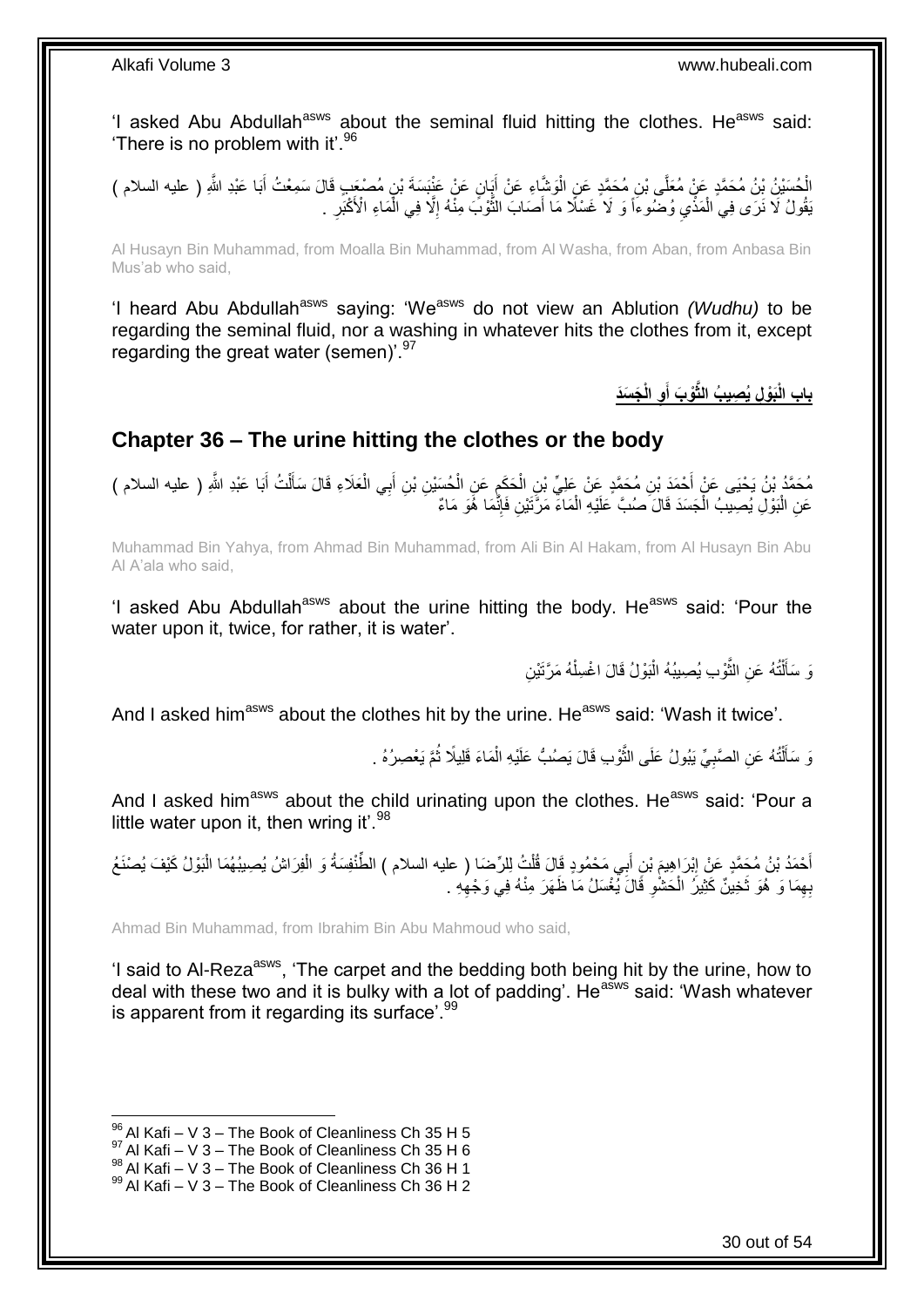أَحْمَدُ عَنْ مُوسَىِ بْنِ الْقَاسِمِ عَنْ إِبْرَاهِيمَ بْنِ عَبْدٍ الْحَمِيدِ قَالَ سَأَلْتُ أَبَا الْحَسَنِ ( عليه السلام ) عَنِ الثَّوْبِ يُصِيبُهُ الْبَوْلُ فَيَنْفُذُ ْ ِ ِ ْ َ ْ َّ ْ َ ْ َ إِلَى الْجَانِبِ الْأَخْرِ وَ عَنِ اَلْفَرْوِ وَ مَا فِيهِ مِنَ الْحَشْوِ قَالَ اغْسِلْ مَا أَصَابَ مِنْهُ وَ مَسَّ الْجَانِبُ الْأَخَرَ فَإِنْ أَصَبْتَ مَسَّ شَيْءٍ ْ َ ِ ْ ِ ْ ِ ْ ِ َ ∣ٍ إ مَِنْهُ فَاغْسِلْهُ وَ إِلَّا فَانْضَخَهُ بِالْمَاءِ <sub>.</sub> ْ ِ ِ ْ

Ahmad, from Musa Bin Al Qasim, from Ibrahim Bin Abdul Hameed who said,

'I asked Abu Al-Hassan<sup>asws</sup> about the clothes hit by the urine so it permeates to the other side, and about the fur and whatever is therein from the padding. He<sup>asws</sup> said: 'Wash whatever is hit from it, and touch the other side, so if the touch senses that something has from it has hit it, so wash it, or else sprinkle with the water'.<sup>100</sup>

َ عَلِيُّ بْنُ إِبْرَاهِيمَ عَنْ أَبِيهِ عَنِ ابْنِ أَبِي عُمَيْرٍ عَنْ هِشَامٍ بْنِ سَالِمٍ عَنْ حَكَمٍ بْنِ حُكَيْمٍ الصَّبْرِرَفِيِّ قَالَ قُلْتُ لِأَبِي عَبْدٍ اللَّهِ ( عليه **!** ِ ْ ֧֧֚֝֝֟֝֟֓֝֬ ֺ֖֧֧֧֧֧ׅ֧ׅ֧֧֧ׅ֧֧ׅ֧֧֧֧֚֚֚֚֚֚֚֚֚֚֚֚֚֚֚֚֚֚֚֚֚֚֚֚֚֚֚֘֝֝֓֝֓֝֓֝֓֜֓֡֜֓֡֝֓֡֜֓֡֝֬֜֓֝֬֜֡֝֬ ֧֖֖֧֧֧֧֧֧֧֧֧֚֚֚֚֚֚֚֚֚֚֚֚֚֝֝֝֝֝֝֓֝֓֝֓֝֓֟֓֟֓֡֟֓֟֓֡֟֓֝֬֝֓֝֬֜֝ ;<br>∤ السلّام ) أَبُولُ فَلَا أُصِيبُ الْمَاءَ وَ قَدْ أَصَابٍ ً يَدِي شَيْءٌ مِنَ الْبَوّْلِ فَأَمْسَكُهُ بِالْحَائِطُ أَوِ الثُّرَاتِ ثُمَّ تَعْرَقُ يَدِي فَأَمْسَحُ وَجْهِي َ ْ ابل<br>ا ُ ِ َ ْ **∶** َ ِ َ أَوْ بَعْضُ جَسَدِي أَوْ يُصِيبُ ثَوْبِي قَالَ لَا بَأْسَ بِهِ ۚ. ِ ْ ان<br>ا َ َ

Ali Bin Ibrahim, from his father, from Ibn Abu Umeyr, from Hisham Bin Salim, from Hakam Bin Hukeym Al Sayrafi who said,

'I said to Abu Abdullah<sup>asws</sup>, 'I urinate but I do not pour the water, and something from the urine hits my hand, so I wipe it with the wall or the dust, then my hand sweats, so I wipe my face or part of my body, or touch my clothes'. He<sup>asws</sup> said: 'There is no problem with it'.<sup>101</sup>

عَلِيُّ بْنُ إِبْرَاهِيمَ عَنْ أَبِيهِ عَنْ عَبْدِ اللَّهِ بْنِ الْمُغِيرَةِ أَنَّهُ قَالَ فِي كِتَابٍ سَمَاعَةَ رَفَعَهُ إِلَى أَبِي عَبْدِ اللَّهِ ( عليه السلام ) إِنْ ِ َ ِ َ ْ ِ َ **֓**֧֦֧֦֦֦֦֧֦֧֦֓֝֝ ِ أَصَالَبَ النُّؤُلِّبَ شَيْءٌ مِنْ بَوْلِ الْسِّنَّوْرِ فَلَا تَصِّحُّ الصَّلَاةُ فِيهِ حَتَّى تَغْسِلَهُ . َّ ِ

Ali Bin Ibrahim, from his father, from Abdullah Bin Al Mugheira who said, 'In a book of Sama'at,

(It has been narrated) raising it to Abu Abdullah<sup>asws</sup>: 'If something from cat urine hits the clothes, so the *Salaat* would not be correct until you wash it (first)<sup>'.102</sup>

عَلِيُّ بْنُ إِبْرَاهِيمَ عَنْ أَبِيهِ عَنِ ابْنِ أَبِي عُمَيْرٍ عَنْ جَمَّادٍ عَنِ الْحَلَبِيِّ قَالَ سَأَلْتُ أَبَا عَبْدِ اللَّهِ ( عليه السلام ) عَنْ بَوْلِ الصَّبِيِّ َ ْ ĺ **∶** ْ ِ َ ِ ِ قَالَ تَصُدُّ عَلَيْهِ الْمَاءَ وَ إِنْ كَانَ قَدْ أَكَلَ فَاغْسِّلْهُ غَسْلًا وَ الْغُلَامُ وَ الْجَارِيَةُ فِي ذَلِكَ شَرَعٌ سَوَاءٌ . ْ َ اٍ ْ ِ ْ ْ

Ali Bin Ibrahim, from his father, form Ibn Abu Umeyr, from Hammad, from Al Halby who said,

'I asked Abu Abdullah<sup>asws</sup> about the urine of the child. He<sup>asws</sup> said: 'Pour the water over it, and if he had eaten, so wash it with a washing; and the boy and the girl with regards to that, in Law, are equal'.<sup>103</sup>

عِدَّةٌ مِنْ أَصْحَابِنَا عَنْ أَجْمَدَ بْنِ مُحَمَّدٍ عَنْ عَلِيِّ بْنِ الْحَكَمِ عَنِ الْفَضْلِ بْنِ غَزْوَانَ عَنِ الْحَكَمِ بْنِ الْحُكَيْمِ قَالَ قُلْتُ لِأَبِي عَبْدِ ْ ْ ِ ْ **∣** َ ِ ْ **∶** ْ اللَّهِ ( عِليه السِلاَم ) إِنِّي أَغْدُو إِلَي السُّوقِ فَأَجْنَآجُ إِلَى الْبَوْلِ وَ لَيْسَ عِنْدِيَ مَاءٌ ثُمَّ أَتَمَسَّحُ وَ أَتَنتَشَفُ بِيَدِي ثُمَّ أَمْسَحُهَا بِالْحَائِطِ َ ا<br>المقام ْ  $\frac{1}{2}$ ا<br>است ِ َ ِ ْ **∶** َ ا<br>ا ِ َ وَ بِالْأَرْضِ ثُمَّ أَخُكُّ جَسَّدِي بَعْدَ ذَلِّكَ قَالَ لَا بَأْسَ ٔ.<br>ـ **∶** ْ

A number of our companions, from Ahmad Bin Muhammad, from Ali Bin Al Hakam, from Al Fazal Bin Gazwaan, from Al Hakam Bin Al Hukeym who said,

 $100$  Al Kafi – V 3 – The Book of Cleanliness Ch 36 H 3

1

- $101$  Al Kafi V 3 The Book of Cleanliness Ch 36 H 4
- $102$  Al Kafi V 3 The Book of Cleanliness Ch 36 H 5

 $103$  Al Kafi – V 3 – The Book of Cleanliness Ch 36 H 6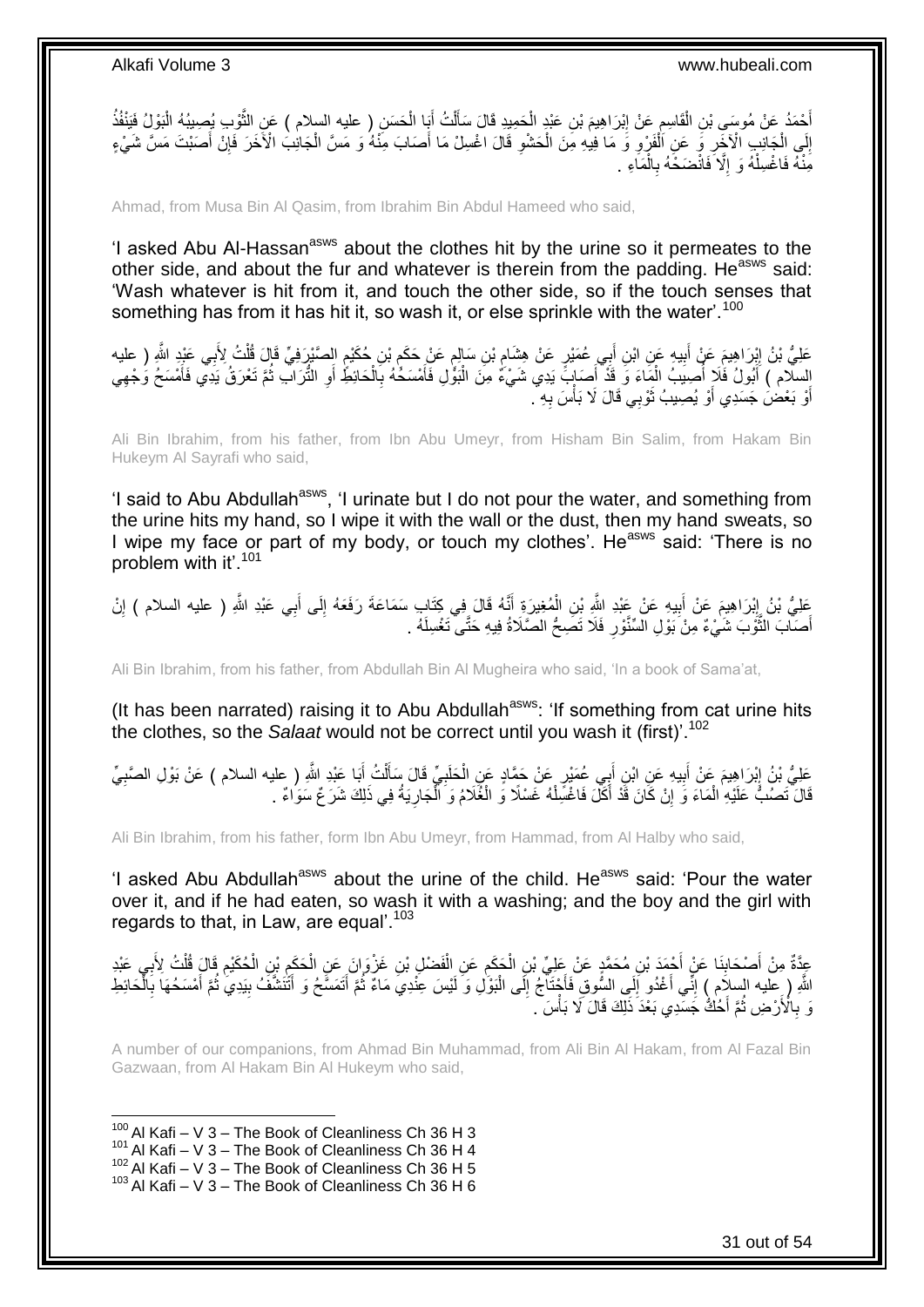'I said to Abu Abdullah<sup>asws</sup>, 'I go to the market, so I become needy to urinate, and there is no water with me. Then I wipe it, and dry it by my hand. Then I wipe it (my hand) with the wall and with the earth. Then I scratch my body after that'. He<sup>asws</sup> said: 'There is no problem'.<sup>104</sup>

عِدَّةٌ مِنْ أَصِدْحَابِذَا عَنْ أَحْمَدَ بْنِ مُحَمَّدٍ عَنِ ابْنِ فَضَالٍ عَنِ الْمُثَنَّى عَنْ أَبِي أَيُّوبَ قَالَ قُلْتُ لِأَبِي عَبْدِ اللَّهِ ( عليه السلام )<br>أَوْ مُرْجَعَةٌ مِنْ أَحْمَدَ بِنَّ مُحَمَّدٍ عَنِ ابْنِ **∣** َ ْ َ َ َ ْ أَدْخُلُ الْخَلَاءَ وَ فِي يَدِي خَاتَمٌ فِيَهِ اسْمٌ مِنْ أَسْمَاءِ اللَّهِ تَعَالَى قَالَ لَا وَ لَا تُجَامِعْ فِيهِ . َ ْ َ

A number of our companions, from Ahmad Bin Muhammad, from Ibn Fazzal, from Al Musna, from Abu Ayoub who said,

'I said to Abu Abdullah<sup>asws</sup>, 'I enter the toilet and in my hand is a ring wherein is a Name from the Names of Allah<sup>azwj</sup> the Exalted'. He<sup>asws</sup> said: 'No, and do not copulate while wearing it'.

> ِ يَ رُوِيَ أَيْضاً أَنَّهُ إِذَا أَرَادَ أَنْ يَسْتَنْجِيَ مِنَ الْخَلَاءِ فَلْيُحَوِّلْهُ مِنَ الْيَدِ الَّتِي يَسْتَنْجِي بِهَا . َّ ْ ْ ْ ْ اُ َ َ َ ِ

And it is reported as well that whenever one wants to clean himself from the toilet, so let him transfer it from the hand which he is cleaning himself with.<sup>105</sup>

> **ْرَواثِ َها ِل الَّدَوا ِّب َو أ ْبَوا باب أ َ َ**

### <span id="page-31-0"></span>**Chapter 37 – The urine of the animals and their droppings**

عَلِيُّ بْنُ إِبْرَاهِيمَ عَنْ أَبِيهِ عَنْ حَمَّادِ بْنِ عِيسَى عَنْ حَرِيزٍ عَنْ زُرَارَةَ أَنَّهُمَا قَالَا لَا تَغْسِلْ ثَوْبَكَ مِنْ بَوْلِ شَيْءٍ يُؤْكَلُ لَحْمُهُ . َ **∶** ِ َ

Ali Bin Ibrahim, from his father, from Hammad Bin Isa, from Hareyz, from Zurara,

Both,  $(5<sup>th</sup>$  and  $6<sup>th</sup>$  Imam<sup>asws</sup>) said: 'There is no need to wash your clothes from the urine of something that you can eat - its flesh'.<sup>106</sup>

ِ حَمَّادٌ عَنْ حَرِيزٍ عَنْ مُحَمَّدِ بْنِ مُسْلِمٍ قَالَ سَأَلْتُ أَبَا عَبْدِ اللَّهِ ( عليه السلام ) عَنْ أَلْبَانِ الْإِبِلِ وَ الْغَنَمِ وَ الْبَقَرِ وَ أَبْوَالِهَا وَ<br>المسموع المُحَمَّدِ مَّنْ أَمْسَ اللَّهُ وَالِيَ ْ َ َ ْ َ ֧֖֧֚֚֓֝֝֝ ِ َ ِ ْ ِ ْ لْحُومِهَا فَقَالَ لَا تَّوَضَّأْ مِنْهُ إِنْ أَصَابَكَ ٰمِنْهُ شَيْءٌ أَوْ ثَوْباً لَكَ فَلاُ تَغْسِلْهُ إِلَّا أَنْ تَٰتَنَظَّفَ َ ِ ْ :<br>ا ة<br>أ َ ِ ْ لَ

Hammad, from Hareyz, from Muhammad Bin Muslim who said,

'I asked Abu Abdullah<sup>asws</sup> about the milk of the camel, and the sheep, and the cow, and their urines and their flesh. So he<sup>asws</sup> said: 'You don't have to perform Ablution *(Wudhu)* from it if anything were to hit you from it, or your clothes, therefore do not wash it unless you want to clean'.

قَالَ وَ سَأَلْتُهُ عَنْ أَبْوَالِ الدَّوَابِّ وَ الْمِغَالِ وَ الْحَمِيرِ فَقَالَ اغْسِلْهُ فَإِنْ لَمْ تَعْلَمْ مَكَانَهُ فَاغْسِلِ النَّوْبَ كُلَّهُ وَ إِنْ شَكَكْتَ فَانْضَحْهُ . ِ ْ ِ ْ **∶** ْ َ ֦֧֦֧֧֦֧֦֧֦֧֦֧֦֧֦֧֧֦֧֦֪֧֪֦֪֦֧֧֧֧֧֧֧֟֟֟֓֕֟֓֕֝֓֟֓֡֟֓֡֟֓֡֟֓֡֟֓֡֟֟֓֡֟֓֡֟֟֩֓֞֟֓֞֟֓֡֟֓֞֟֓֟֓֝֬֝֓֟֝֓֟֝֬֝֬֝֬֝֬֝֬֝֬֝֬<br>֧֪֪֧֪֧֪֪֪֪֦֧֪֧֪֪֪֪֪֦֧֝֝֝֬֝֝֬֝ َ ِ َّ َّ

He (the narrator) said, 'And I asked him<sup>asws</sup> about the urines of the animal, and the mules, and the donkeys. So he<sup>asws</sup> said: 'Wash it, but if you do not know its place, then wash the cloth, all of it, and if you doubt, so sprinkle it (with water)<sup>'.107</sup>

<sup>1</sup>  $104$  Al Kafi – V 3 – The Book of Cleanliness Ch 36 H 7

 $105$  Al Kafi – V 3 – The Book of Cleanliness Ch 36 H 8

 $106$  Al Kafi – V 3 – The Book of Cleanliness Ch 37 H 1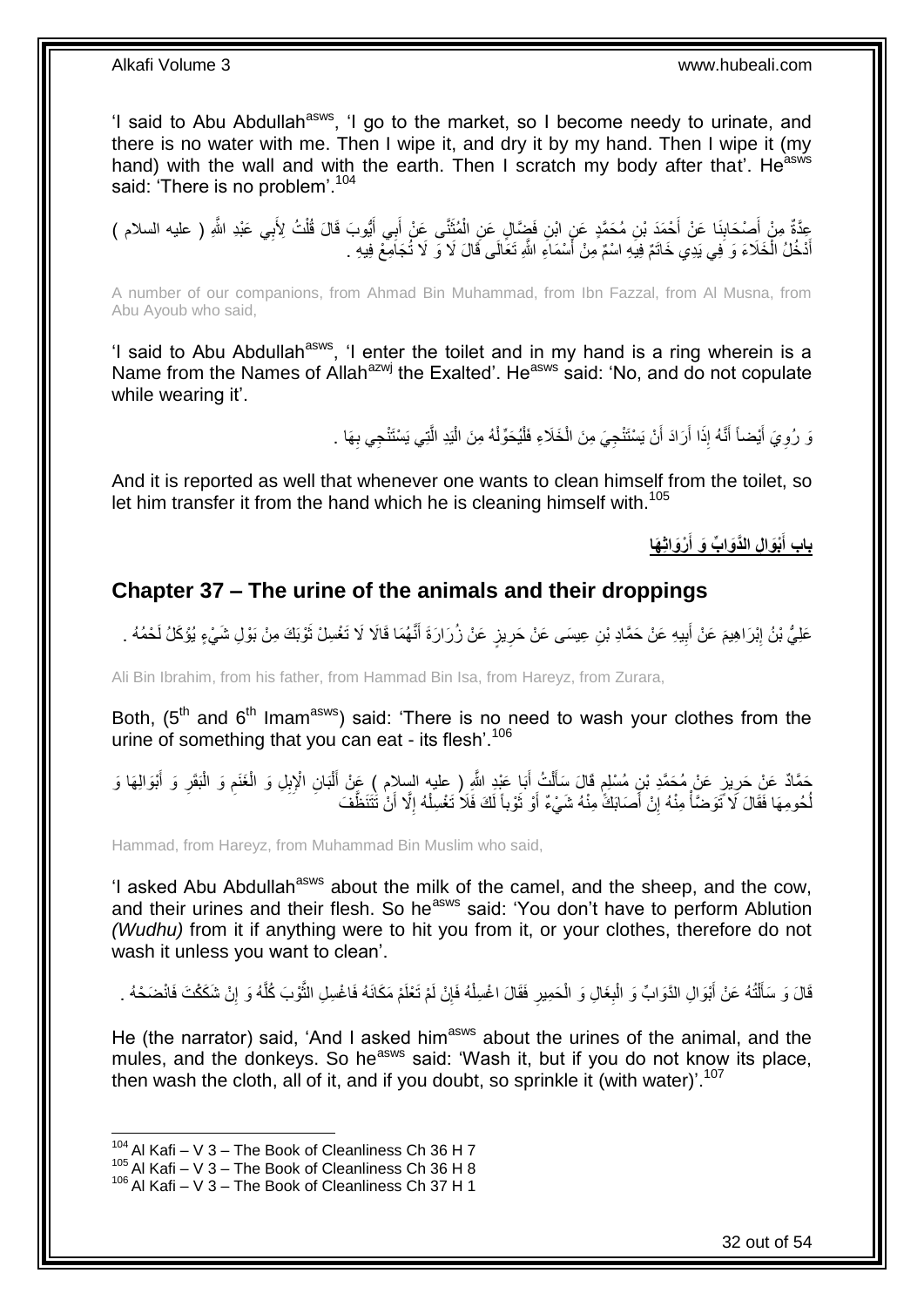عَلِيُّ بْنُ إِبْرَاهِيمَ عَنْ أَبِيهِ عَنْ عَبْدِ اللَّهِ بْنِ الْمُغِيرَةِ عَنْ عَبْدِ اللَّهِ بْنِ سِنَانٍ قَالَ قَالَ أَبُو عَبْدِ اللَّهِ ( عليه السلام ) اغْسِلْ ثَوْبَكَ َ ْ **!** َ ِ َ مِنْ أَبْوَالِ مَا لَا يُؤْكَلُ لَحْمُهُ . َ

Ali Bin Ibrahim, from his father, from Abdullah Bin Al Mugheira, from Abdullah Bin Sinan who said,

'Abu Abdullah<sup>asws</sup> said: 'Wash your clothes from the urines for that whose flesh cannot be eaten'.<sup>108</sup>

مُحَمَّدُ بْنُ يَحْيَى عَنْ أَحْمَدَ بْنِ مُحَمَّدٍ عَنْ مُحَمَّدٍ بْنِ خَالِدٍ عَنِ الْقَاسِمِ بْنِ عُرْوَةَ عَنْ بُكَيْرٍ بْنِ أَعْيَنَ عَنْ زُرَارَةَ عَنْ أَحَدِهِمَا إِرْ َ ِ ِ ْ َ عليهما السلام ۖ) فِي أَبْوَالِ الذَّوَابِّ تُصِيبُ النُّوْبَ فَكَرِ هَٰهُ فَقُلْتُ لَهُ ٰأَ لَيْسَ لُحُومُهَا حَلَالًا قَالَ بَلَى وَ لَكِنْ لَيْسَ مِمَّا جَعَلَهُ اللَّهُ ا<br>ا لَ َ ْ ِ َّ َ ڭلِ . **لأَ** لِ

Muhammad Bin Yahya, from Ahmad Bin Muhammad, from Muhammad Bin Khalid, from Al Qasim Bin Urwat, from Bukeyr Bin Ayn, from Zurara,

(It has been narrated) from one of the two  $(5<sup>th</sup>$  or  $6<sup>th</sup>$  Imam<sup>asws</sup>) regarding the urines of the animals hitting the clothes. So he<sup>asws</sup> disliked it. So I said to him<sup>asws</sup>, 'Is not their flesh Permissible (to eat)?' He<sup>asws</sup> said: 'Yes, but it is not from what Allah<sup>azwj</sup> Made for the eating'.<sup>109</sup>

الْحُسَيْنُ بْنُ مُحَمَّدٍ عَنْ مُعَلَّى بِْنِ مُحَمَّدٍ عَنِ الْوَشَاءِ عَنْ أَبَانِ بْنِ عُثْمَانَ عَنْ أَبِي مَرْيَمَ قَالَ قُلْتُ لِأَبِي عَبْدِ اللَّهِ ( عليه السلام )<br>. ْ ْ َ **ٔ** َ ْ مَا تَقُولُ فِي أَبْوَالِ الدَّوَابِّ وَ أَرْوَاثِهَا قَالَ أَمَّا أَبْوَالُهَا فَاغْسِلْ إِنْ أَصَابَكَ وَ أَمَّا أَرْوَاثُهَا فَهِيَ أَكْثَرُ مِنْ ذَلِكَ . َ ِ ُ َ َ َ َ َ َ ِ ُ َ

Al Husayn Bin Muhammad, from Moalla Bin Muhammad, from Al Washa, from Aban Bin usman, from Abu Maryam who said,

'I said to Abu Abdullah<sup>asws</sup>, 'What are you<sup>asws</sup> saying regarding the urines of the animal and their droppings?' He<sup>asws</sup> said: 'As for their urines, so wash if it hits you, and as for their droppings, so it is more than that'.<sup>110</sup>

مُحَمَّدُ بْنُ يَحْيَى عِنْ أَحْمَدَ بْنِ مُحَمَّدٍ عَنِ الْبَرْقِيِّ عَنْ أَبَانٍ عَنِ الْحَلَبِيِّ عَنْ أَبِي عَبْدِ اللَّهِ ( عليه السلام ) قَالَ لَا بَأْسَ بِرَوْثِ َ ِ ْ َ :<br>ا ِ ْ الْحَمِيرِ وَ اغْسِلْ أَبْوَالَـهَا . َ **∶** ْ

Muhammad Bin yahya, from Ahmad Bin Muhammad, from Al Barqy, from Aban, from Al Halby,

(It has been narrated) from Abu Abdullah<sup>asws</sup> having said: 'There is no problem with the dropping of the donkeys, but wash its urine'.<sup>111</sup>

مُحَمَّدُ بْنُ يَحْيَى عَنْ أَحْمَدَ بْنِ مُحَمَّدٍ عَنْ مُحَمَّدِ بْنِ سِنَانٍ عَنِ ابْنِ مُسْكَانَ عَنْ مَالِكٍ الْجُهَنِيِّ قَالَ سَأَلْتُ أَبَا عَبْدِ اللَّهِ ( عليه ْ َ ْ َ ِ السلام ) عَمَّا يَخْرُجُ مِنْ مَنْخِرِ الدَّابَّةِ يُصِيبُنِي قَالَ لَا بَأْسَّ بِهِ ـَ ِ **ٔ** 

Muhammad Bin yahya, from Ahmad Bin Muhammad, from Muhammad Bin Sinan, from Ibn Muskan, from malik Al Jahny who said,

'I asked Abu Abdullah<sup>asws</sup> about what comes out from the nostrils of the animals, hitting me. He<sup>asws</sup> said: 'There is no problem with it'.<sup>112</sup>

1  $107$  Al Kafi – V 3 – The Book of Cleanliness Ch 37 H 2  $^{108}$  Al Kafi – V 3 – The Book of Cleanliness Ch 37 H 3 <sup>109</sup> Al Kafi – V 3 – The Book of Cleanliness Ch 37 H 4 110 Al Kafi – V  $3$  – The Book of Cleanliness Ch 37 H 5  $111$  Al Kafi – V 3 – The Book of Cleanliness Ch 37 H 6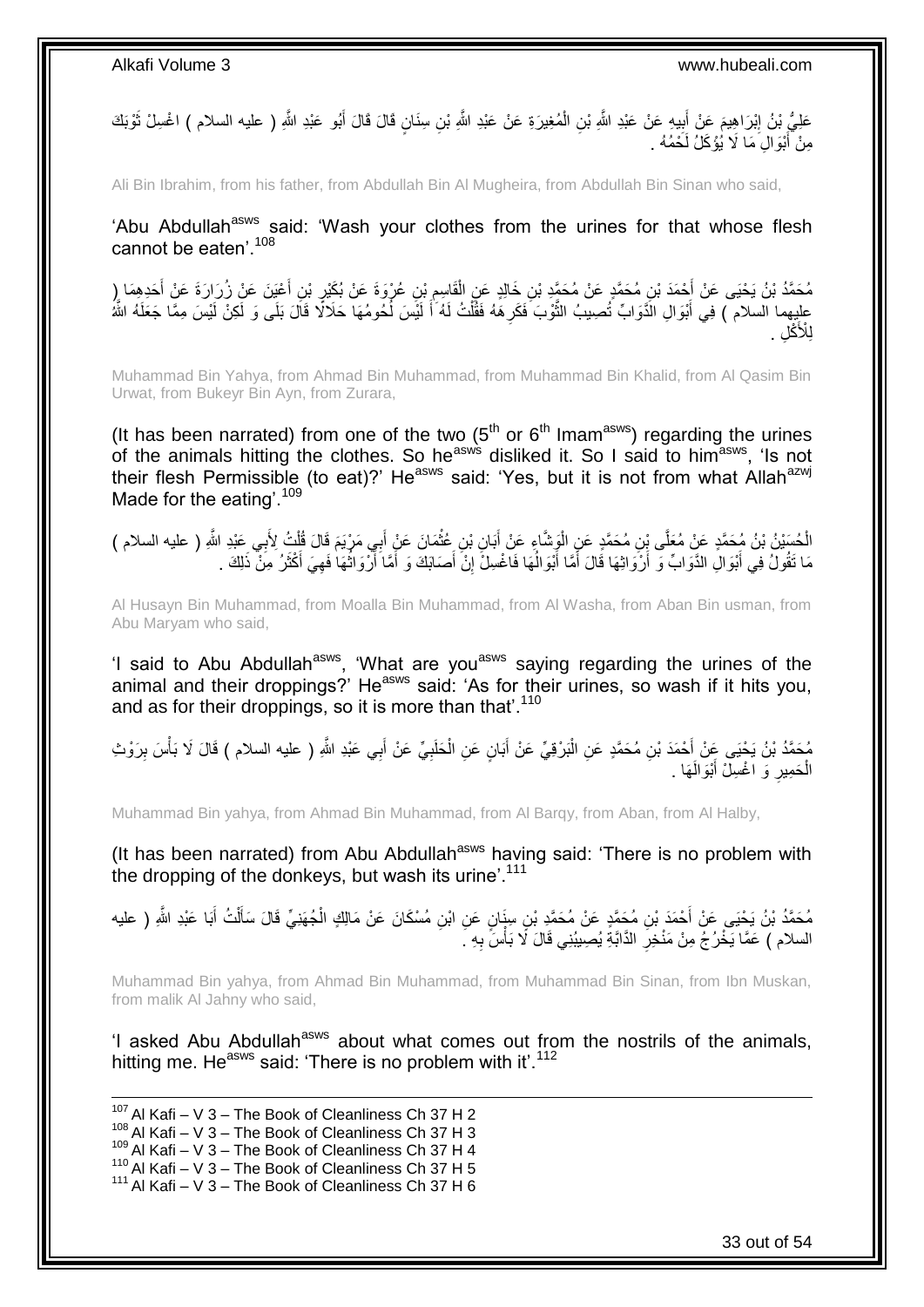عَلِيُّ بْنُ إِبْرَاهِيمَ عِنْ أَبِيهٍ عَنْ عَبْدِ اللَّهِ بْنِ الْمُغِيرَةِ عَنْ سَمَاعَةَ عَنْ أَبِي عَبْدِ اللَّهِ ( عليه السلام ) قَالَ إِنْ أَصَابَ الثَّوْبَ شَيْءٌ ْ ِ َ ِ َّ َ ِ ُ مِنْ بَوْلِ الْسِّنَّوْرِ فَلَا يَصْلُحُ الصَّلَاةُ فِيهِ حَتَّى تَغْسِلَهُ . ِ

Ali Bin Ibrahim, from his father, from Abdullah Bin Al Mugheira, from Sama'at,

(It has been narrated) from Abu Abdullah $^{asws}$  having said: 'If something from the urine of a cat were to hit the clothes, so the *Salaat* would not be correct in it, until you wash it' $113$ 

عَلِيُّ بْنُ إِبْرَاهِيمَ عَنْ أَبِيهِ عَنْ عَبْدِ اللَّهِ بْنِ الْمُغِيرَةِ عَنْ جَمِيلِ بْنِ دَرَّاجٍ عَنْ أَبِي بَصِيرٍ عَنْ أَبِي عَبْدِ اللَّهِ ( عليه السلام ) قَالَ<br>مُسْمَعُ َ ٍ ْ **!** َ َ كُلُّ شَيْءٍ يَطِيرُ ۖ فَلَا بَأْسَ بِبَوْلِهِ وَ خُرْئِهِ ۚ ۚ **ٔ ∣** 

Ali Bin Ibrahim, from his father, from Abdullah Bin Al Mugheira, from Jameel Bin Darraj, from Abu Baseer,

(It has been narrated) from Abu Abdullah<sup>asws</sup> having said: 'Everything which flies, so there is no problem with its urine and its droppings'.<sup>114</sup>

مُحَمَّدُ بْنُ يَحْيَى عَنْ مُحَمَّدِ بْنِ الْحُسَيْنِ عَنْ عَلِيِّ بْنِ الْحَكَمِ عَنْ أَبِي الْإِخَرِّ النَّخَاسِ قَالَ قُلْتُ لِأَبِي عَبْدِ اللَّهِ ( عِلْيه السلام ) َ ِ ْ ْ ْ إِنِّي أَعَالِجُ الذَّوَابَّ فَرُبَّمَا خَرَجَتُ بِاللَّيْلَ وَ قَدْ بَالْتُ وَ رَاثَتُ فَيَضْرِبُ أَحَدُهَا بِرِجْلِهِ أَوْ يَدِهِ فَيَنْضِخُ عَلَى ثِيَابِي فَأُصْبِحُ فَأَرَىٰ َّ ِ ِ أ ِ ُ َ **ٍ** َ ِ أَثَرَ هُ فِيهِ فَقَالَ لَيْسَ عَلَيْكَ شَيْءٌ . َ َ

Muhammad Bin Yahya, from Muhammad Bin Al Husayn, from Ali Bin Al Hakam, from Abu Al Azza Al Nakhhas who said,

'I said to Abu Abdullah<sup>asws</sup>, 'I treat the animal, so sometimes I go out at night and they have urinated or excreted, so one of them strikes it with its feet or its forelegs, so it splashes upon my clothes. So I wake up in the morning and I see its traces in it'. So he<sup>asws</sup> said: 'There is nothing upon you'.<sup>115</sup>

**ِمَّدُة ْو ِب ُي ِصيُب ُه الَّدُم َو الْ باب الثَّ**

### <span id="page-33-0"></span>**Chapter 38 – The clothes hit by the blood and the pus**

مُحَمَّدُ بْنُ يَحْيَى عَنْ أَحْمَدَ بِنِ مُحَمَّدٍ عَنْ مُعَاوِيَةَ بْنِ جُكْيْمٍ عَنِ الْمُعَلَّى أَبِي غُثْمَانَ عَنْ أَبِي بَصِبِيرٍ قَالَ دَخَلْتُ عَلَى أَبِي جَعْفَرٍ ٍ ِ َ ْ َ ْ ْ ( عليه السلام ) وَ هُوَ يُصَلِّيَ فَقَالَ لِي قَائِدِي ۭاِنَّ فِي ثَوْبِهِۖ دَماً فَلَمَّا انْصَرَفَ قُلْتُ لَهُ إِنَّ قَانِّدِي أَنْ بَثَرْنِنِي أَنَّ بِثَوْبِكَ دَماً فَقَالَ لِيً ِ ْ ِ ٔ, ِ َ ِ َ َ إِنَّ بِي دَمَامِيلَ وَ لَسْتُ أَغْسِلُ ثَوْبِي خَتَّى نَبْرَأَ ۚ. َ  $\ddot{\phantom{0}}$ اً<br>ا اٍ

Muhammad Bin Yahya, from Ahmad Bin Muhammad, from Muawiya Bin Hukeym, from Al Moalla Abu Usman, from Abu Baseer who said,

'I went over to Abu Ja'far<sup>asws</sup> and he<sup>asws</sup> was praying *Salaat*. So my guide said to me, 'There is blood in his<sup>asws</sup> clothes'. So when he<sup>asws</sup> finished, I said to him<sup>asws</sup>, 'My guide informs me that there is blood in your<sup>asws</sup> clothes'. So he<sup>asws</sup> said to me: 'I have pimples, and l<sup>asws</sup> will not wash my<sup>asws</sup> clothes until l<sup>asws</sup> am cured'.<sup>116</sup>

1  $112$  Al Kafi – V 3 – The Book of Cleanliness Ch 37 H 7  $^{113}$  Al Kafi – V 3 – The Book of Cleanliness Ch 37 H 8 <sup>114</sup> Al Kafi – V 3 – The Book of Cleanliness Ch 37 H 9 115 Al Kafi – V  $3$  – The Book of Cleanliness Ch 37 H 10 <sup>116</sup> Al Kafi – V 3 – The Book of Cleanliness Ch 38 H 1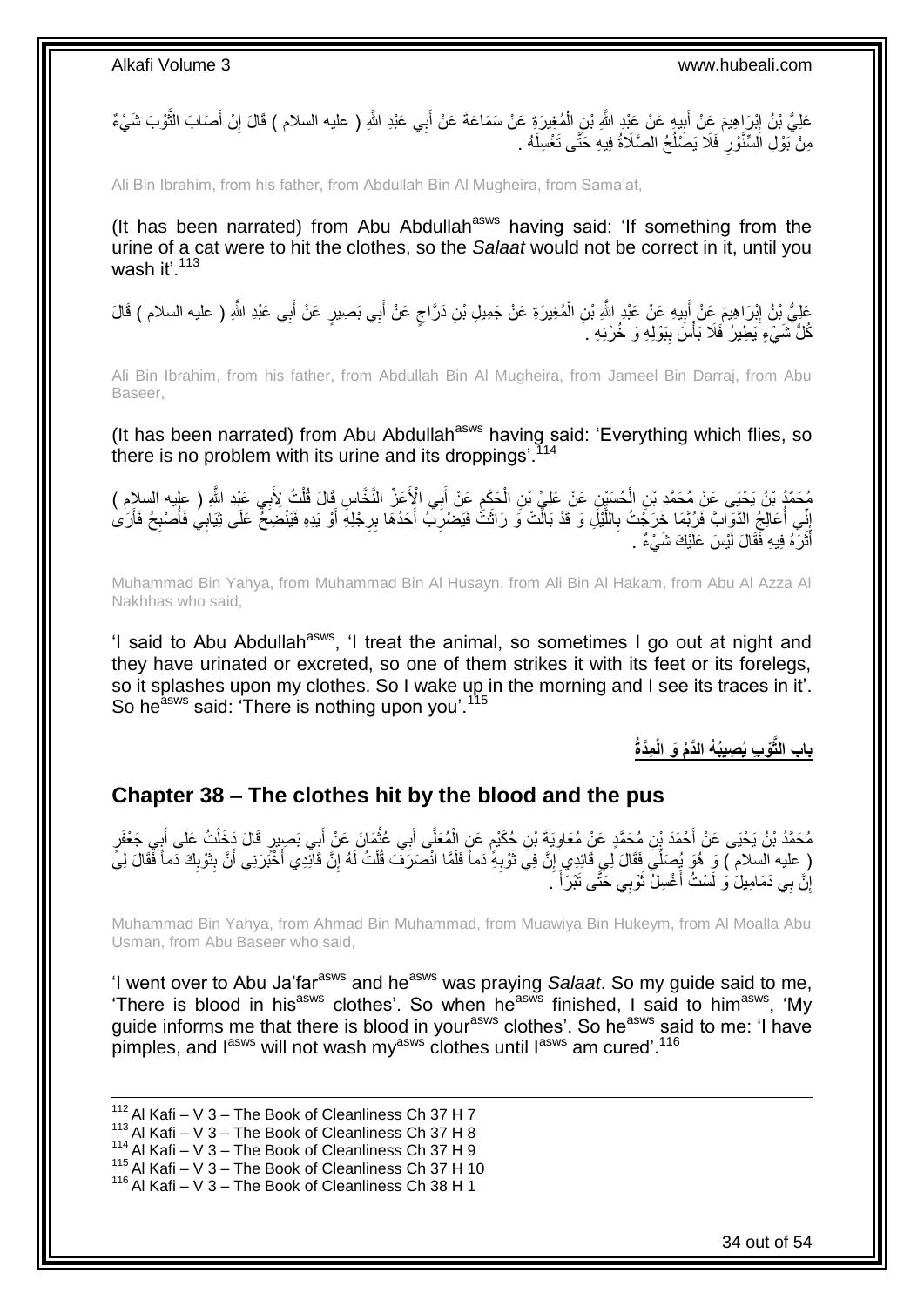أَحْمَدُ عَنْ عُثْمَانَ بْنِ عِيسَى عَنْ سَمَاعَةَ قَالَ سَأَلْتُهُ عَنِ الرَّجُلِ بِهِ الْقَرْحُ أَوِ الْجُرْحُ وَ لَا يَسْتَطِيعُ أَنْ يَرْبِطَهُ وَ لَا يَغْسِلَ دَمَهُ<br>ِ ْ ِ اً ْ ِ ْ َ ْ ِ َ ∣اٍ<br>∶ قَالَ يُصَلِّي وَ لَا يَغْسِلُ ثَوْبَهُ كُلَّ يَوْم إِلَّا مَرَّةً فَإِنَّهُ لَا يَسْتَطِيعُ أَنْ يَغْسِلَ ثَوْبَهُ كُلَّ سَاعَةٍ . ِ م رو<br>ا  $\ddot{\phantom{a}}$ اُ

Ahmad, from Usman Bin Isa, from Sama'at who said,

'I asked about the man with the sore and the wound, and he is not able upon bandaging it nor washing his blood away. He<sup>asws</sup> said: 'He should pray Salaat and would not (have to) wash his clothes every day except for once, if he was not able upon washing his clothes every hour'.<sup>117</sup>

عَلِيُّ بْنُ إِبْرَاهِيمَ عَنْ أَبِيهِ عَنْ حَمَّادٍ عَنْ حَرِيزٍ عَنْ مُحَمَّدٍ بْنِ مُسْلِمٍ قَالَ قُلْتُ لَهُ الذَّمْ يَكُونُ فِي الثَّوْبِ عَلَيَّ وَ أَنَا فِي الصَّلَاةِ<br>حَفِّيُّ بَنُّ إِبْرَاهِيمَ عَنْ أَبِيهِ عَنْ ْ ֧֧֚֚֝֝֝֓֝ ِ ِ َ ।।<br>इ َ َّ قَالَ ۚ إِنْ رَأَيْتَ وَ ٰ عَلَيْكَ ثَوْبٌ غَيْرُهُ فَاطْرَحْهُ وَ مَّمَلٌ وَ إِنْ لَمْ يَكُنْ عَلَيْكَ غَيْرُهُ فَاسْضِ فِي صَلِاّتِكَ وَ لَا إِعَادَةَ عَلَيْكَ مَّا لَمْ يَزِدْ ِ  $\ddot{\phantom{0}}$ َ ِ ِ  $\frac{1}{5}$ عَلَى مِقْدَارِ الدِّرْهَمِ وَ مَا كَانَ أَقَلَّ مِنْ ذَلِكَ فَلَيْسَ بِشَيْءٍ رَأَيْتَهُ قَبْلُ أَوْ لَمْ تَرَهُ وَ إِذَا كُنْتَ قَدْ رَأَيْتَهُ وَ هُوَ أَكَثَرُ مِنْ مِقْدَارِ الدُّرْهَمِ ِ ِ **!** َ ِ ِ َ َ َ َ َ فَضَيَّعْتَ غَسْلَهُ وَ صَلَّيْتَ فِيهِ صَلَاةً كَثِيرَةً فَأَعِدْ مَا صَلَّيْتَ فِيهِ . َّ َ َّ

Ali Bin Ibrahim, from his father, from Hammad, from Hareyz, from Muhammad Bin Muslim who said,

I said to him<sup>asws</sup>, 'The blood which happens to be in the clothes which are upon me, and I am in the *Salaat*. He<sup>asws</sup> said: 'If you can see it and upon you is a cloth other than it, so remove it and pray *Salaat*; and if there does not happen to be (any cloth) other than it, so continue to be in your *Salaat* and there is no repeating upon you for as long as it (the blood) does not increase upon a measurement of the Dirham (coin); and whatever was less than that, so it is not with anything, whether you had seen it beforehand or not seen it; and when it was such that you had seen it and it is more than a measurement of the Dirham (coin), and you had missed washing it and prayed *Salaat* in it, many *Salaat*s, so repeat whatever you had prayed in it'.<sup>118</sup>

عَلِيُّ نِنُ إِبْرَاهِيمَ عَنْ أَبِيهِ عَنِ النَّوْفَلِيِّ عَنِ السَّكُونِيِّ عَنْ أَبِي عَبْدِ اللَّهِ ( عليه السلام ) قَالَ إِنَّ عَلِيّاً ( عليه السلام ) كَانَ لَا َ ِ َ ِ ِ يَرَى بَأْساً بِدَمٍ مَا لَمْ يُذَكَّ يَكُونَۢ فِي الثَّوْبِ فَيُصَلِّي فِيهِ الرَّجُلُ يَعْنِي دَمَ السَّمَكِ .<br>ا َّ ٍ **∣** 

Ali Bin Ibrahim, from his father, from Al Nowfaly, from Al Sakuny,

(It has been narrated) from Abu Abdullah<sup>asws</sup> having said that Ali<sup>asws</sup> did not see any problem with blood what does not get slaughtered, if it happens to be in the clothes, so the man prays *Salaat* in it – meaning the blood of the fish'.<sup>119</sup>

ِ أَحْمَدُ بْنُ إِدْرِيسَ عَنْ مُحَمَّدِ بْنِ أَحْمَدَ عَنْ أَحْمَدَ بْنِ الْحَسَنِ بْنِ عَلِيٍّ عَنْ عَمْرِو بْنِ سَعِيدٍ عَنْ مُصَدِّقٍ بْنِ صَدَقَةَ عَنْ عَمَّارٍ<br>. ْ َ َ ِ ِ َ السَّابَاطِِيِّ ۚ قَالَ سِّئِلَ أَبُو عَبْدِ اللَّهِ ( عليه السلام ) عََنْ رَجُلٍّ يَسِّيلُ مِنّْ أَنْفِهِ الذَّمَ هَلْ عَلَيْهِ أَنْ يَغْسِلَ بَاطِّنَهُ يَعْنِي جَوْفَ الْأَنْفَ َ فَقَالَ إِنَّمَا عَلَيْهِ أَنْ يَغْسِلَ مَا ظَهَرَ مِنْهُ . ֺ֧֖ׅ֧ׅ֧֧֚֚֚֚֚֚֚֚֚֚֚֚֚֚֝֝֬֓֡֡֓֡֟֡֡֡֡֡֡֬֓֡֟֓֡֟֓֡֟֓֡֡֡֬֩֓֓֩ ْ

Ahmad Bin Idrees, from Muhammad Bin Ahmad, from Ahmad Bin Al Hassan Bin Ali, from Amro Bin Saeed, from Musaddaq Bin Sadaqa, from Ammar Al Sabaty who said,

'Abu Abdullah<sup>asws</sup> was asked about a man from whose nose the blood flowed, 'Is it upon him that he washes its inside, meaning the inside of the nose?' So he<sup>asws</sup> said: 'But rather, upon him is that he washes what is apparent from it'.<sup>120</sup>

 $117$  Al Kafi – V 3 – The Book of Cleanliness Ch 38 H 2

<sup>118</sup> Al Kafi – V  $3 -$  The Book of Cleanliness Ch 38 H 3

 $119$  Al Kafi – V 3 – The Book of Cleanliness Ch 38 H 4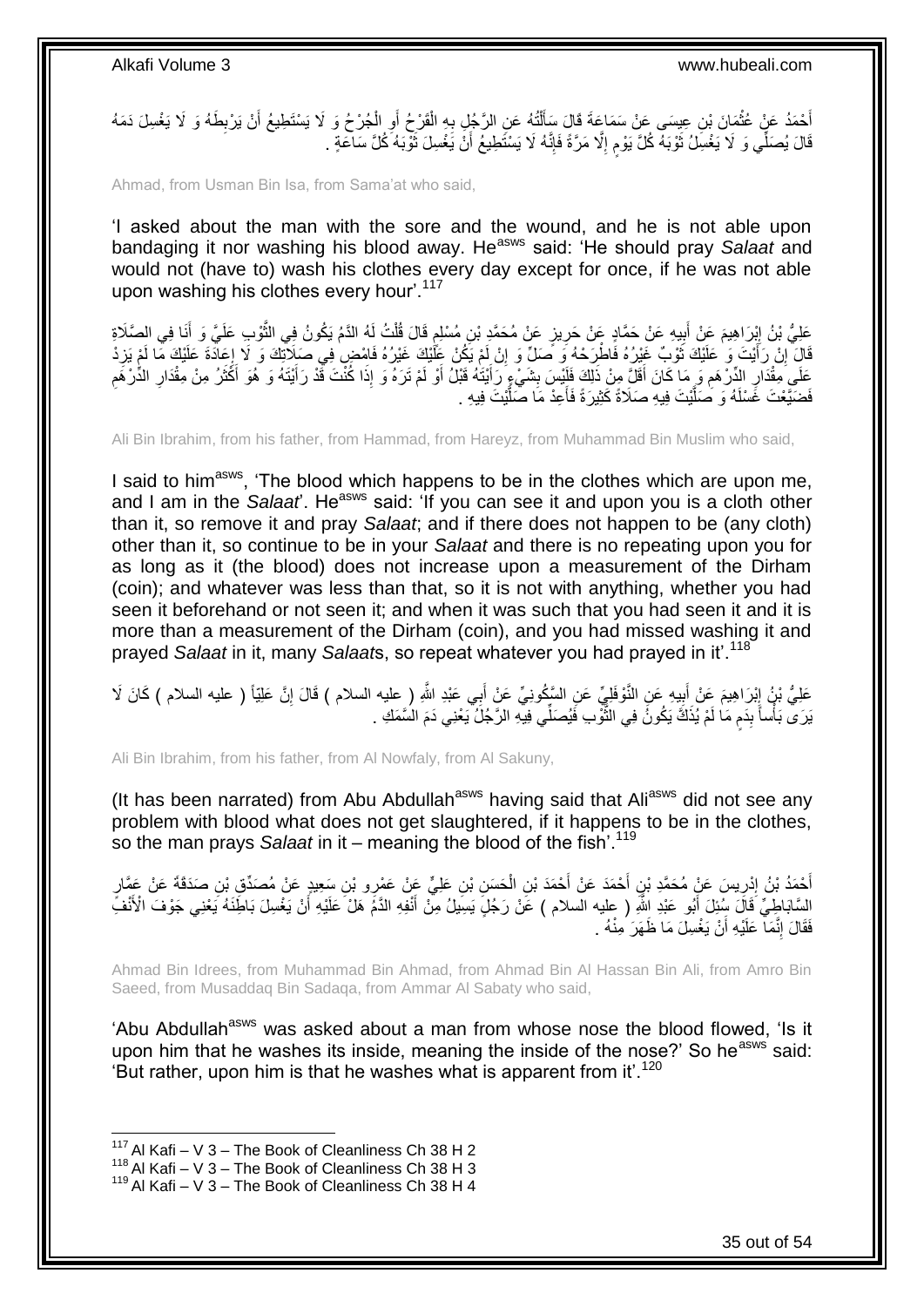ْ مُحَمَّدُ بْنُ يَحْيَى عَنْ أَجْمَدَ بْنِ مُحَمَّدٍ عَنِ الْحُسَيْنِ بْنِ سَعِيدٍ عَنِ الْقَاسِمِ بْنِ مُحَمَّدٍ عَنْ عَلِيٍّ بْنِ إِبِي حَمْزَةَ عَنِ الْعَبْدِ الصَّالِحِ (<br>- يَمْ يَجْمَعُ بَنُ يَحْيَى عَنْ أَمْثَهُ بِّي ْ َ ِ ْ َ ِ عليه السلام ) فَالَ سَأَلَتْهُ أُمُّ وَلَدٍ لِأُبِيهِ فَقَالَتْ جُعِلْتُ فِدَاكَ إِنِّي أُرِيدُ أَنْ أَسْأَلَكَ عَنْ شَيْءٍ وَ أَنَا أَسْتَحْيِي مِنْهُ قَالَ سَلِي وَ َكُمُ لَ Í َ اُ ِ ֦֦֦֦֦֦֦֦֦֦֦֦֦֦֦֦֦֦֦֦֧֦֧֚֚֚֚֝֟֝֝֝֝֝֝֝֬֝֝֝֝֝֟֓֡֟֟֟֟֟֟֓֡֟֓ ْ **!** ैं لَ َ َ تَسْتَحْيِي قَالَتْ أَصَابَ ثَوْبِي دَمُ الْحَيْضَِ فَغَسَلْتُهُ فَلَمْ يَذْهَبْ أَثَرُهُ فَقَالَ اصْبَغِيهِ بِمِثْنْقٍ حَتَّى يَخْتَلِطَ وَ يَذْهَبَ ِ َ َ **ٔ** ْ ْ رو<br>ا َ **ٔ** 

Muhammad Bin Yahya, from Ahmad Bin Muhammad, from Al Husayn Bin Saeed, from Al Qasim Bin Muhammad, from Ali Bin Abu Hamza,

(It has been narrated) from Al-Abd Al-Salih<sup>asws</sup> ( $7<sup>th</sup>$  Imam<sup>asws</sup>), said, 'A mother of a child of his<sup>asws</sup> son asked him<sup>asws</sup> saying, 'May I be sacrificed for you<sup>asws</sup>! I would like to ask you<sup>asws</sup> about something but I am too embarrassed from it'. He<sup>asws</sup> said: 'Ask me<sup>asws</sup> and do not be embarrassed'. She said, 'My clothes were hit by blood of the menstruation, so I washed it but it's trace did not go away'. So he<sup>asws</sup> said: 'Dve it with red pigment until it mixes and goes away'.<sup>121</sup>

عَلِيُّ بْنُ إِبْرِاهِيمَ عَنْ أَحْمَدَ بْنِ أَبِي عَبْدِ اللَّهِ عَنِْ أَبِيهِ رَفَعَهُ عَنْ أَبِي عَبْدِ اللَّهِ ( عليه السلام ) قَالَ ذَمُكَ أَنْظَفُ مِنْ دَمِ َ ِ َ َ ِ َ غَيْرِكَ إِذَا كَانَ فِي ثَوْبِكَ شِبْهُ الْنَّصَٰنِّعِ مِنْ دَمِكَ فَلَا بَأْسَ وَ إِنْ كَانَ دَمْ غَيْرِكَ قَلِيلًا أَوْ كَثِيراً فَاغْسِلْهُ . ِ ِ ِ  $\frac{1}{2}$ َ **∶** ْ َ

Ali Bin Ibrahim, from Ahmad Bin Abu Abdullah, from his father, raising it,

(It has been narrated) from Abu Abdullah<sup>asws</sup> having said: 'Your blood is cleaner than the blood of someone else. When it was in your clothes, like a drop from you own blood, so there is no problem, and if it was the blood of someone else, whether it was little or more, so wash it'.<sup>122</sup>

مُحَمَّدُ بْنُ يَحْيَى عَنْ أَجْمَدَ بْنِ مُحَمَّدٍ عَنِ ابْنِ سِنَانٍ عِنِ ابْنِ مُسْكَانَ عَنِ الْجَلَبِيِّ قَالٍَ سَأَلْتُ أَبَا عَبْدِ اللَّهِ ( عليه السلام ) عَنْ دَمِ **∶** ْ ِ َ ْ ĺ الْبَرَ اِغِيثِ يَكُونُ فِي الثَّوْبِ هَلْ يَمْنَعُهُ ذَلِّكَ مِنَ الصَّلَاةِ فِيهِ قَالَ لَا وَ إِنَّ كَثُرَ فَلَا بَأْسَ أَيْضاً بِشِبْهِهِ مِنَ الرُّعَافِ يَنْضُحُهُ وَ لَأَ َ ْ ان<br>سالات ا ِ ة<br>ا ْ ِ ِ ُه . ا<br>ا يَغْسِلُ

Muhammad Bin Yahya, from Ahmad Bin Muhammad, from Ibn Sinan, from Ibn Muskan, from Al Halby who said,

'I asked Abu Abdullah<sup>asws</sup> about the blood of fleas which happens to be in the clothes, 'Would that prevent him from praying *Salaat* in them?' He<sup>asws</sup> said: 'No, and even if there were many. So, there is no problem as well with its like from the nosebleed. One would sprinkle it (with water) and would not wash it'.

> وَ رُوِيَ أَيْضاً أَنَّهُ لَا يُغْسَلُ بِالرِّيقِ شَيْءٌ إِلَّا الذَّمُ . **∶** َ َ ِ ِ

And it is reported that nothing would be washed from the saliva except for the blood. $123$ 

عَلِيُّ بْنُ مُحَمَّدٍ عَنْ سَهْلِ بِّنِ زِيَادٍ عَنْ مُحَمَّدٍ بْنِ الرِّيَّانِ قَالَ كَتَبْتُ إِلَي الرَّجُلِ زِ عليه السلام ) هَلْ يَجْرِي دَمُ الْبَقِّ مَجْرَى دَمِ ِ ∫ ِ ْ الْبَرَآخِيتَ وَ هَلْ يَجُوزُ لِأَخَدٍ أَنْ يَقِيسَ بِدَمِ الْبَقِّ عَلَى الْبَرَاغِيثِ فَيُصَلِّيَ فِيهِ وَ أَنْ يَقِيسَ عَلَى نُحْوِ هَذَا فَيَغْمَلَ بِهِ فَوَقَعَ ( عليه ِ ِ َ ِّ ْ :<br>ا ِ **ِ** السلام ) يَجُوزُ الصَّلَاةُ وَ الطَّهْرُ مِنْهُ أَفْضَلْ . َ

Ali Bin Muhammad, from Sahl Bin Ziyad, from Muhammad Bin Al rayyan who said,

1 Al Kafi – V 3 – The Book of Cleanliness Ch 38 H 5 Al Kafi – V 3 – The Book of Cleanliness Ch 38 H 6 Al Kafi – V 3 – The Book of Cleanliness Ch 38 H 7 Al Kafi – V 3 – The Book of Cleanliness Ch 38 H 8

36 out of 54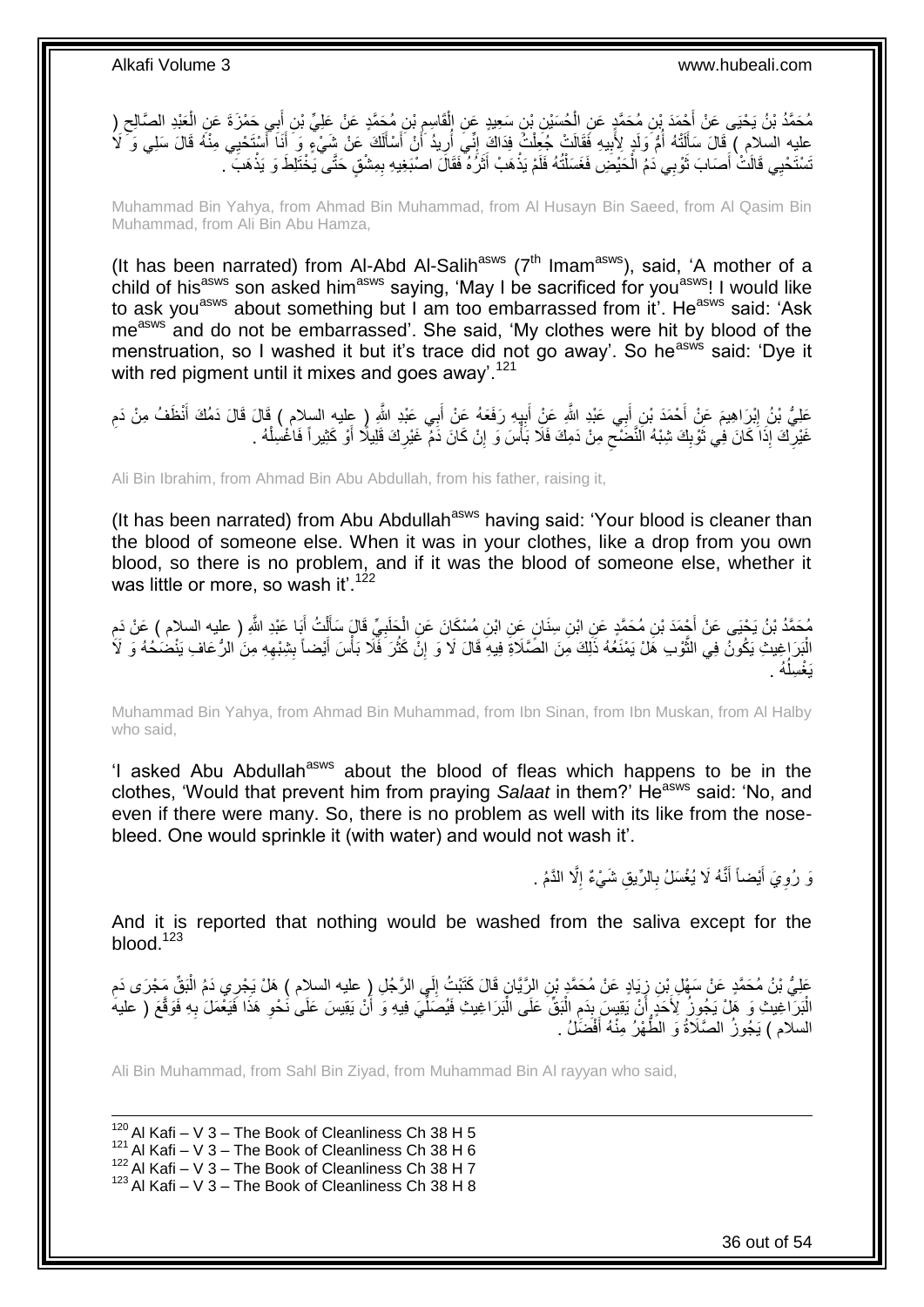'I wrote to the man<sup>asws</sup>, 'Would (the same Law) flow for the blood of the bugs what flows for the blood of the fleas, and it is allowed for anyone that he analogises by the blood of the bugs upon the fleas, so he prays *Salaat* in it, and if he does analogise upon the approximate of this, so can he act upon it?' So he<sup>asws</sup> signed: 'The *Salaat* is allowed, and the purification from it is superior<sup>'.124</sup>

> باب الْكَلْبِ يُصِيبُ الثَّوْبَ وَ الْجَسَدَ وَ غَيْرَهُ مِمَّا يُكْرَهُ أَنْ يُمَسَّ شَىْءٌ مِنْهُ **َ**

<span id="page-36-0"></span>**Chapter 39 – The dog hits the clothes, and the body, and something else from what is disliked that it touches anything from it**

ِ عَلِيُّ بِنُ إِبْرَاهِيمَ عَنْ أَبِيهِ عَنْ جَمَّادِ بْنِ عِيسَى عَنْ حَرِيزٍ عَنْ مُحَمَّدٍ عَمَّنْ أَخْبَرَهُ عَنْ أَبِي عَبْدِ اللَّهِ ( عليه السلام ) قَالَ إِذَا َ َ ِ **!** َ ِ مَسَّ ثَوْبَكَ الْكَلْبُ فَإِنْ كَانَ يَابِساً فَانْضَخَّهُ وَ ۚ إِنّْ كَانَ رَطْباً ۖ فَاغْسِلْهُ ۚ ـ ْ ِ ِ ْ ْ ٔ,

Ali Bin Ibrahim, from his father, from Hammad Bin Isa, from Hareyz, from Muhammad, from the one who informed him,

(It has been narrated) from Abu Abdullah<sup>asws</sup> having said: 'When the dog touches your clothes, so if it was dry then sprinkle it, and if it was wet then wash it'.<sup>12</sup>

حَمَّادُ بْنُ عِيسَى عَنْ حَرِيزٍ عَنٍْ مُحَمَّدِ بْنِ مُسْلِمٍ قَالَ سَأَلْتُ أَبَا عَبْدِ اللَّهِ ( عليه السلام ) عَنِ الْكَلْبِ يُصِيبُ شَيْئاً مِنْ جَسَدِ َ ْ Í ٍ ِ ْ ْ الرَّجُلِ قَالَ يَغْسِلُ الْمَكَانَ الَّذِي أَصَابَهُ . َ َّ ْ

Hammad Bin Isa, from Hareyz, from Muhammad Bin Muslim who said,

'I asked Abu Abdullah<sup>asws</sup> about the dog hitting something from the body of the man. He<sup>asws</sup> said: 'He should wash the place which it hit him'.<sup>126</sup>

مُحَمَّدُ بْنُ يَحْيَى عَنِ الْعَمْرَكِيِّ بْنِ عَلِيٍّ النَّنْسِلُورِيِّ عَنٍْ عَلِيٍّ بْنِ جَعْفَرٍ عَنْ أَخِيهِ مُوسَى ( عليه السلام ) قَالَ سَأَلْتُهُ عَنِ<br>مُؤْمِنات َ ِ ْ ْ ĺ الْفَأْرَةِ الرَّطْبَةِ قَدْ وَقَعَتْ فِي الْمَاءِ تَمْشِي عَلَى النَّيَابِ أَ يُصَلِّى فِيهَا قَالَ اغْسِلْ مَا رَأَيْتَ مِنْ أَثَرِها وَ مَا لَمْ تَرَهُ فَانْضَحْهُ ْ ْ ِ َ َ َ ِّ ْ َما ِء. ال ب ْ **∶** 

Muhammad Bin Yahya, from Al Amraky Bin Ali Al Neyshapoury,

(It has been narrated) from Ali son of Ja'far<sup>asws</sup>, from his brother<sup>asws</sup> Musa<sup>asws</sup>, said, 'I asked him<sup>asws</sup> about the wet mouse which had fallen into the water, walking upon the clothes, can one pray *Salaat* in them?' He<sup>asws</sup> said: 'Wash whatever you see from its effects, and what you cannot see, so sprinkle it with the water<sup>'127</sup>

عَلِيُّ بْنُِ إِبْرَاهِيمَ عَنْ مُحَمَّدٍ بْنِ عِيسَى عَنْ يُونُسَ عَنْ بَعْضٍ أَصِدْحَابِهِ عَنْ أَبِي عَبْدِ اللَّهِ ( عليه السلام ) قَالَ سَأَلْتُهُ هَلْ يَحِلُّ<br>يَسْتَمِي الْإِرَاهِيمَ عَنْ مُحَمَّدٍ بِنَ عِيسَى عَنْ َ ֦֧<u>֓</u> َ יִין<br>∶ ْ َ أَنْ يَمَسَّ اَلْثَّغْلَبَ وَ الْأَرْنَبَ أَوْ شَيْئاً مِنَ السِّبَاعَ حَيَّاً أَوْ مَيِّنَاً قَالَ لَا يَضُرُّهُ وَ لَكِنْ يَغْسِلُ يَدَهُ ُ َ َّ اً اُ ِ

Ali Bin Ibrahim, from Muhammad Bin Isa, from Yunus, from one of our companions,

 $124$  Al Kafi – V 3 – The Book of Cleanliness Ch 38 H 9

 $125$  Al Kafi – V 3 – The Book of Cleanliness Ch 39 H 1

 $^{126}$  Al Kafi – V 3 – The Book of Cleanliness Ch 39 H 2

 $127$  Al Kafi – V 3 – The Book of Cleanliness Ch 39 H 3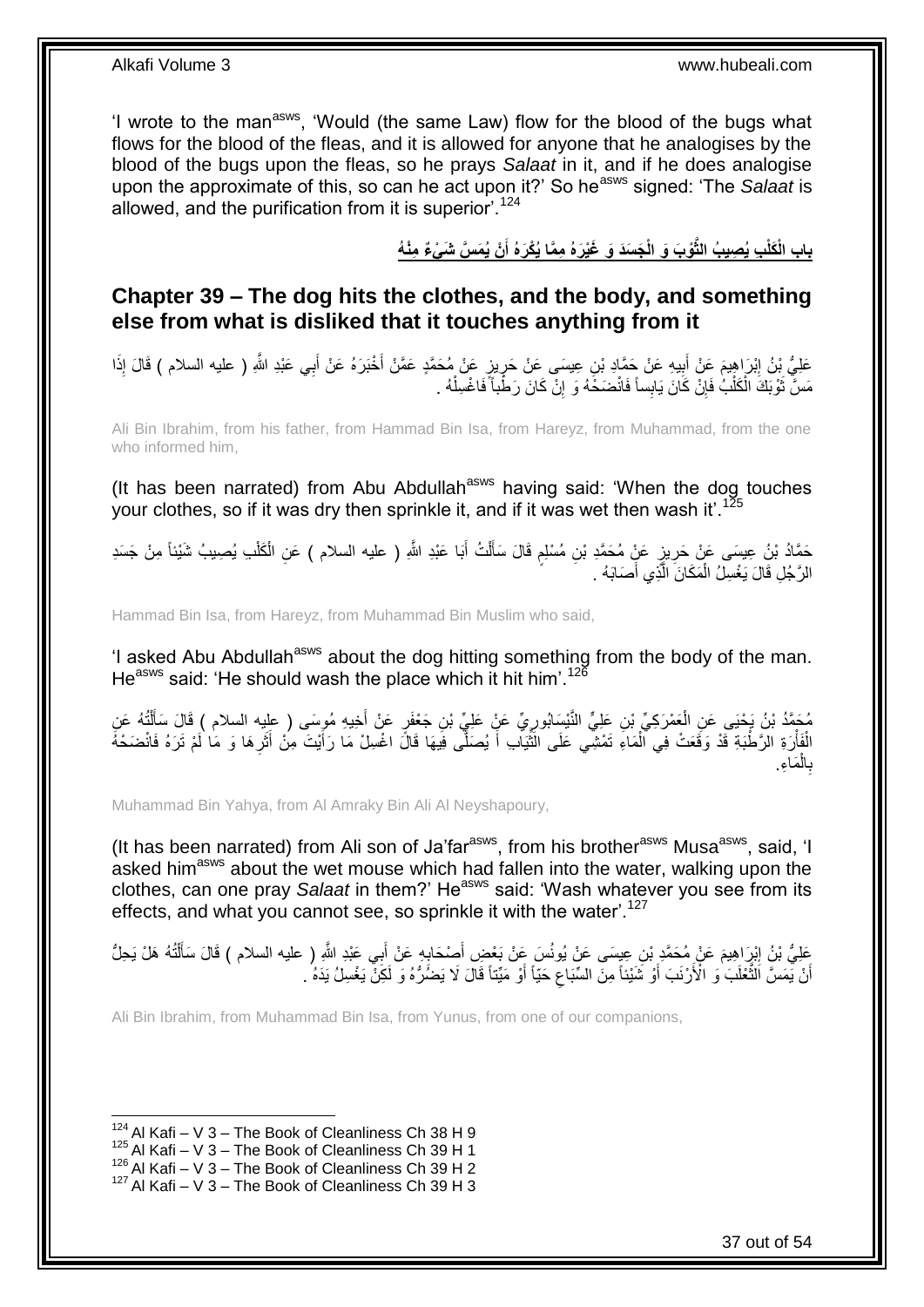(It has been narrated) from Abu Abdullah<sup>asws</sup>, said, 'I asked him<sup>asws</sup>, 'Is it Permissible if the fox, and the rabbit, or something from the predators touches, whether it is alive or dead?' He<sup>asws</sup> said: 'It would not harm him, but he should wash his hands', <sup>128</sup>

مُحَمَّدُ بْنُ يَحْيَى عَنْ أَحْمَدَ بْنِ مُحَمَّدٍ عَنِ ابْنِ مَحْبُوبٍ عَنِ ابْنِ رِئَابٍ عَنْ إِبْرَاهِيمَ بْنِ مَيْمُونٍ قَالَ سَأَلْتُ أَبَا عَبْدِ اللَّهِ ( عليه<br>مُحَمَّدُ بْنُ يَحْيَى عَنْ أَحْمَدَ بْنِ مُحَمَّدٍ عَ ِ َ ْ َ ِ السلام ) عَنْ رَجُلٍ يَقَعُ ثَوْبُهُ عَلَى جَسَدٍ الْمَيِّتِ قَالَ إِنْ كَانَ غُسِّلَ فَلَا تَغْسِلْ مَا أَصَابَ ثَوْبَكَ مِنْهُ وَ إِنْ كَانَ لَمْ يُغَسَّلْ فَاَغْسِلْ َ َ ِ ْ ة<br>أ ِ مَا أَصَابَ ثَوْبَكَ مِنَّهُ يَغْنِي إِذَا بَرَدَ الْمَيِّتُ . ٔ, ْ

Muhammad Bin Yahya, from Ahmad Bin Muhammad, from Ibn Mahboub, from Ibn Raib, from Ibrahim Bin Maymoun who said,

'I asked Abu Abdullah<sup>asws</sup> about a man whose clothes fall upon a body of the deceased. He<sup>asws</sup> said: 'If it (dead body) had been washed, so you would not wash whatever hits your clothes from it; and if it was so that it had not been washed, so wash whatever hits your clothes from it – meaning when the dead body is cold<sup>'.129</sup>

مُحَمَّدُ بْنُ يَحْيَى عَنِ الْعَمْرَكِيِّ بْنِ عَلِيٍّ عَنْ عَلِيٍّ بْنِ جَعْفَرٍ عَنْ مُوسَى بْنِ جَعْفَرٍ ( عليه السلام ) قَالَ سَأَلْتُهُ عَنِ الرَّجُلِ<br>. ْ َ ْ يُصِيبُ ثَوْبَهُ خِنْزِيرٌ ۖ فَلَمْ يَغْسِلْهُ فَذَكَرَ ذَلِّكَ وَ هُوَ فِي صَلَاتِهِ ۖ كَيْفٍ يَصْنَعُ قَالَ إِنْ كَأَنَ دَخَلَ فِي صَلَاتِهِ فَلْيَمْضِ وَ إِنَّ لَمْ يَكُنْ ِ ْ ِ ِ ْ َخَلَ فِي صَلَاتِهِ فَلْيَنْضَحْ مَا أَصَابَ مِنْ ثَوْبِهِ إِلَّا أَنْ يَكُونَ فِيهِ أَثَرٌ فَيَغْسِلُّهُ . .<br>ا ة<br>أ َ َ ِ **∶** ة<br>أ :<br>ا

Muhammad Bin yahya, from Al Amraky Bin Ali,

(It has been narrated) from Ali son of Ja'far $a<sup>asws</sup>$ , from Musa Bin Ja'far $a<sup>asws</sup>$ , said, 'I asked him<sup>asws</sup> about the man whose clothes were hit by a pig, but he did not wash it, and he remembered that while he was in his *Salaat*. How should he deal with it?' Heasws said: 'If he had already entered into his *Salaat*, so let him continue; and if he had not yet entered into his *Salaat*, so let him sprinkle upon his clothes whatever had been it (touched upon), except if there happen to be traces therein, so he should wash it'. $130$ 

> **ِ ِة الَّتَي ُّمم باب ِصفَ**

### <span id="page-37-0"></span>**Chapter 40 – Description of** *Tayammum* **(Performing Ablution**  *(Wudhu)* **with dust in lieu of water)**

عَلِيُّ بْنُ إِبْرَاهِيمَ عَنْ أَبِيهِ وَ عَلِيُّ بْنُ مُجَمَّدٍ عَنْ سَهْلٍ جَمِيعاً عَنْ أَحْمَدَ بْنِ مُحَمَّدِ بْنِ أَبِي نَصْرٍ عَنِ ابْنِ بُكَيْرٍ عَنْ زُرَارَةَ قَالَ َ َ ِ َ سَأَلَٰٓتُ أَبَا جَعْفَرٍ ۚ ( عليه السلام ) ۖ عَنِ الثَّيَمُّمِ فَضَرَبَ بِيَدِهِ الْأَرْضَ ثُمَّ رَفَعَهَا فَنَفَضَهَا ثُمَّ مَسَحَ بِهًا جَبِينَيْهِ ۖ وَ كَفَّيْهِ مَرَّةً وَاحِدَةً . ۔<br>ا ْ َ ِ ِ ا<br>المقام ان<br>المقامات ِ ِ

Ali Bin Ibrahim, from his father, and Ali Bin Muhammad, from Sahl, altogether from Ahmad Bin Muhammad Bin Abu Nasr, from Ibn Bukeyr, from Zurara who said,

'I asked Abu Ja'far<sup>asws</sup> about the *Tayammum*, so he<sup>asws</sup> struck the ground with his<sup>asws</sup> hand, then raised it and shook it (the dust). Then he<sup>asws</sup> wiped his<sup>asws</sup> forehead with it, and (the back of his) wrist, once'.<sup>131</sup>

 $128$  Al Kafi – V 3 – The Book of Cleanliness Ch 39 H 4

 $129$  Al Kafi – V 3 – The Book of Cleanliness Ch 39 H 5

 $^{130}$  Al Kafi – V 3 – The Book of Cleanliness Ch 39 H 6

 $131$  Al Kafi – V  $3$  – The Book of Cleanliness Ch 40 H 1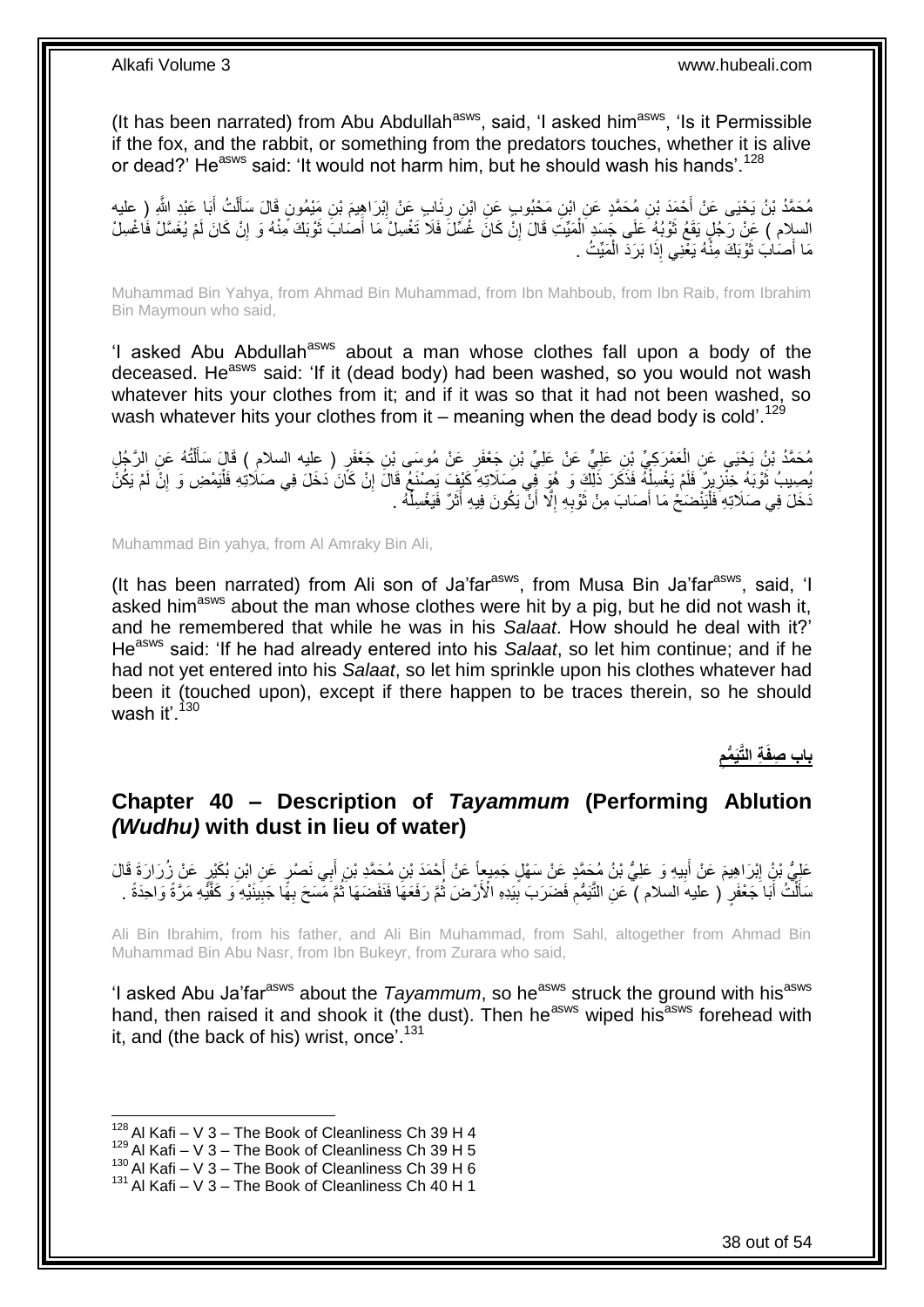عَلِيُّ بْنُ إِبْرَاهِيمَ عَنْ أَبِيهِ عَنْ جَمَّادٍ بْنِ عِيِسَى عَنْ بَعْضِ أَصْحَابِنَا عَنْ أَبِي عَيْدِ اللَّهِ ( عليه السلام ) أَنَّهُ سُئِلَ عَنِ التَّنِيُّمِ فَتَلَا َ َ **!** َ ِ ِ َ هَذِهِ ۗ الْآيَةَ وَ السَّارِقُ وَ السَّارِقَةُ فَاقْطَعُوا أَيْدِيَهُما وَ قَالَ فَاغْسِلُوا وُجُوهَكُمْ وَ أَيْدِيَكُمْ إِلَى الْمَرافِقِ قَالَ فَامْسَحْ عَلَى كَفَّيْكَ مِنْ َ ِ ِ ْ ِ َ حَيْثُ مَوْضِعِ الْقَطَّعِ وَ قَالَ وَ َما كانَ رَبُّكَ نَسِيًّا . ِ ْ  $\zeta$ 

Ali Bin Ibrahim, from his father, from Hammad Bin Isa, from one of our companions,

(It has been narrated) from Abu Abdullah<sup>asws</sup> having been asked about the *Tayammum*, so he<sup>asws</sup> recited this Verse [5:38] And (as for) the man who steals *and the woman who steals, cut off their hands*, and Said *[5:6] wash your faces*  and your hands as far as the elbows. He<sup>asws</sup> said: 'Therefore wipe upon (the back of your) wrists from where is the place of the cut. And He<sup>azwj</sup> Said **[19:64] and your** Lord was not forgetful<sup>132</sup>

مُحَمَّدُ بْنُ يَحْيَى عَنْ مُحَمَّدِ بْنِ الْحُسِّيْنِ عَنْ صَفْوَانَ عَنِ الْكَاهِلِيِّ قَالَ سَأَلْتُهُ عَنِ التَّبَمُّمِ قَالَ فَضَرَبَ بِيَدِهِ عَلَى الْبِسَاطِ فَمَسَحَ ْ ْ ِ ْ ِ ِ ْ َ بِهَا وَجْهَهُ ثُمَّ مَسَحَ كَفَّيْهِ إِخْذَاهُمَا عَلَى ظَهْرِ الْأُخْرَى . **∶** ·<br>∶ :<br>ا ِ

Muhammad Bin Yahya, from Muhammad Bin Al Husayn, from Safwan, from Al Kahily who said,

'I asked him<sup>asws</sup> about the *Tayammum*. So he<sup>asws</sup> struck with his<sup>asws</sup> hand upon the rug, and he<sup>asws</sup> wiped his<sup>asws</sup> face with it. Then he<sup>asws</sup> wiped his wrists, one of them upon the back of the other'.<sup>133</sup>

عَلِيُّ بْنُ إِبْرَاهِيمَ عَنْ مُحَمَّدِ بْنِ عِيسَى عَنْ يُونُسَ عَنْ أَبِي أَيُّوبَ الْخَزَّازِ عَنْ أَبِي عَبْدِ اللَّهِ ( عليه السلام ) قَالَ سَأَلْتُهُ عَنِ ِ ْ اً<br>أ َ ِ ْ َ َ لَّتَيَهِم فَقَالَ إِنَّ عُمَّارَ بْنَ يَاسِرٍ أَصَابَتْهُ جَنَابَةٌ فَتَمَعَّكَ كَمَا تَتَمَعَّكُ الدَّابَةُ فَقَالَ لَهُ رَسُولُ اللَّهِ ( صلى الله عليه وآله ) يَا عَمَّالُ<br>التَّنَهُّمِ فَقَالَ إِنَّ عَنه وَجَهَهُ مَنْه َ ِ ِ ّمَعَّكَٰتَ كَمَا نَّتَمَعَّكُ الدَّابَّةُ فَقُلْتُ لَهُ كَيْفَ النَّيَمُّمُ فَوَضَعَ يَدَهُ عَلَى الْمِسْحِ ثُمَّ رَفَعَهَا فَمَسَحَ وَجْهَهُ ثُمَّ مَسَحَ فَوْقَ الْكَفِّ قَلِيلًا . ُ ِ ْ ْ ْ ا پایا<br>ا

Ali Bin Ibrahim, from Muhammad Bin Isa, from Yunus, from Abu Ayoub Al Khazza,

(It has been narrated) from Abu Abdullah $^{asws}$ , said, 'I asked him $^{asws}$  about the *Tayammum*, so he<sup>asws</sup> said: 'Ammar Bin Yasser was hit by the sexual impurity, so he rolled upon the ground like the rolling of the animal. So Rasool-Allah<sup>saww</sup> said to him: 'O Ammar! You are rolling just as the animal does'. So I said to him<sup>asws</sup>, 'How is the *Tayammum*?' So he<sup>asws</sup> placed his<sup>asws</sup> hand upon the rough cloth, then raised it, so he<sup>asws</sup> wiped his<sup>asws</sup> face, then wiped above the wrist, a little'.

> يَ رَوَاهُ عَنْ أَبِيهِ عَنِ ابْنِ أَبِي عُمَيْرٍ عَنْ أَبِي أَيُّوبَ . َ َ َ **!** َ

And it is reported from his father, from Ibn Abu Umeyr, from Abu Ayoub.<sup>134</sup>

بُحَمَّدُ بْنُ يَحْيَى عَنِ الْحُسَيْنِ بْنِ عَلِيٍّ الْكُوفِيِّ عَنِ النَّوْفَلِيِّ عَنْ غِيَاتٍ بْنِ إِبْرَاهِيمَ عَنْ أَبِي عَبْدِ اللَّهِ ( عليه السلام ) قَالَ قَالَ ِ ْ َ ।<br>; أَمِيرُ الْمُؤْمِنِينَ ( صَلوات اللهَ علَيه ) لَا وُضُوءَ مِنً مُوطَإِ ْ َ

Muhammad Bin Yahya, from Al Husayn Bin Ali Al Kufy, from Al Nowfaly, from Giyas Bin Ibrahim,

(It has been narrated) from Abu Abdullah<sup>asws</sup> having said: 'Amir Al-Momineen<sup>asws</sup> said: 'Ablution *(Wudhu)* is invalid from the place you walk on'.

 $132$  Al Kafi – V 3 – The Book of Cleanliness Ch 40 H 2

 $133$  Al Kafi – V  $3$  – The Book of Cleanliness Ch 40 H 3

<sup>134</sup> Al Kafi – V 3 – The Book of Cleanliness Ch 40 H 4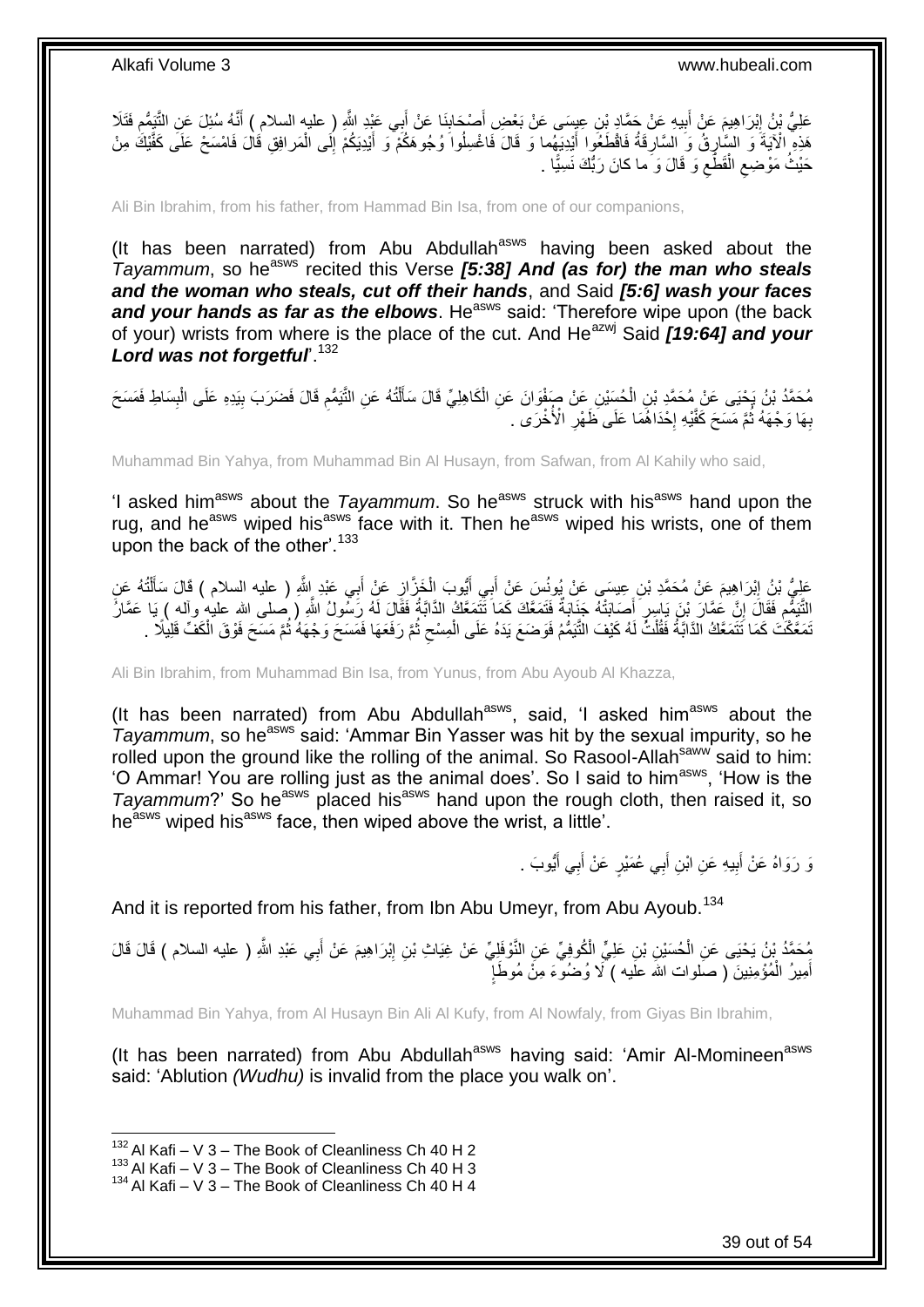قَالَ النَّوْفَلِيُّ يَعْنِي مَا تَطَأُ عَلَيْهِ بِرِجْلِكَ . ِ ُ

Al-Nowfaly (the narrator) said, 'It means the place on which one steps'.<sup>135</sup>

الْحَسَنُ بْنُ عَلِيٍّ الْعَلَوِيُّ عَنْ سَهْلِ بْنِ جُمْهُورٍ عَنْ عَبْدِ الْعَظِيمِ بْنِ عَبْدِ اللَّهِ الْحَسَنِيِّ عَنِ الْحَسَنِيِّ بْنِ الْحُسَنِيِّ الْحُسَنِيِّ الْحُسَنِيِّ الْحُسَنِيِّ الْحُسَنِيِّ بِالْحُسَنِيِّ ْ ْ ِ ْ **∶** ْ ْ بْنِ إِبْرَاهِيمَ عَنّْ أَبِيَ عَبْدِ اللَّهِ ( عليه السلامَ ) قَالَ نَهَى أَمِيَرُ اَلْمُؤْمِنِينَ ( عليه السلام ) أَنْ يَتَيَمَّمَ الرَّجُلُ بِتُرَآا مِنْ أَثَرِ ْ َ ِ ِ َ ِ َ ِق . ي ِ َّطر ال

Al Hassan Bin Ali Al Alawy, from Sahl Bin Jamhour, from Abdul Azeem Bin Abdullah Al Hasany, from Al Hassan Bin Al Husayn Al Urny, from Giyas Bin Ibrahim,

(It has been narrated) from Abu Abdullah<sup>asws</sup> having said: 'Amir Al-Momineen<sup>asws</sup> forbade that a man performs *Tayammum* with the dust of the road'.<sup>136</sup>

باب الْوَقْتِ الَّذِي يُوجِبُ التَّيَمُّمَ وَ مَنْ تَيَمَّمَ ثُمَّ وَجَدَ الْمَاعَ

<span id="page-39-0"></span>**Chapter 41 – The timing which Obligates the** *Tayammum***, and the one who performs** *Tayammum***, then finds the water**

مُحَمَّدُ بْنُ يَحْيَي عَنْ مُحَمَّدِ بْنِ الْحُسَيْنِ عَنْ صَفْوَانَ عَنِ الْعَلَاءِ عَنْ مُحَمَّدِ بْنِ مُسْلِمٍ قَالَ سَمِعْتُهُ يَقُولُ إِذَا لَمْ تَجِدْ مَاءً وَ أَرَدْتَ ֧֖֧֚֚֓֝֝֝ ْ ْ َ الثَّيَمُّمَ فَأَخِّرِ الثَّيَمُّمَ إِلَى آخِرِ الْمَوْقْتِ فَإِنَّ فَاتَكَ الْمَاءُ لَمْ تَفْثَّكَ الْأَرْضُ ۖ ْ ِ ْ **∶**  $\frac{1}{2}$ ِ ؚ<br>ا

Muhammad Bin Yahya, from Muhammad Bin Al Husayn, from Safwan, from Al A'ala, from Muhammad Bin Muslim, who said,

'I heard himasws saying: 'When you cannot find water and intend the *Tayammum*, so delay the *Tayammum* up to the end of the time (of *Salaat*). So if the water is missed, (but) the earth would not be missed'. $137$ 

عَلِيُّ بْنُ إِبْرَاهِيمَ عَنْ أَبِيهِ عَنِ ابْنٍ أَبِي عُمَيْرٍ عَنِ ابْنِ أَذَيْنَةَ عَنْ زُرَارَةَ عَنْ أَخدِهِمَا ( عليهما السلام ) قَالَ إِذَا لَمْ يَجِدِ<br>فَيَمْ بَنُّ إِبْرَاهِيمَ فِي اللّهِ عَنِ ابْنٍ أَبِي عُمَيْر ُ َ ِ َ ِ َ الْمُسَّافِرُ إِلَٰمَآءَ فَأَيَٰطُلُبۡ مَا دَامَ فِي الْوَقْتَ ۖ فَإِذَا خَاّفَ أَنْ يَفُوَّتَهُ الْوَقْتُ فَلْيَتَيَمَّمْ وَ لْيُصَلِّ فِي آخِرِ الْوَقْتِ فَإِذَا خَافَ مَنْكَمَ :<br>ا :<br>ا ْ اُ :<br>ا ُ :<br>ا ا<br>ا ْ ْ ِ عَلَيْهِ وَ لْيَتَوَضَّأْ لِمَا يَسْتَقْبِلُ ۚ ِ ال<br>أما السياسية<br>مستقبل :<br>ا

Ali Bin Ibrahim, from his father, from Ibn Abu Umeyr, from Ibn Azina, from Zurara,

(It has been narrated) from one of the two  $(5<sup>th</sup>$  or  $6<sup>th</sup>$  Imam<sup>asws</sup>) having said: 'When the traveller cannot find the water, so let him seek for as long as he is within the time (for the *Salaat*). But if he fears missing the time, so let him perform *Tayammum*, and let him pray *Salaat* during the end time. So when he does find the water, there would be no repayment (of the *Salaat*) upon him, and let him perform Ablution *(Wudhu)* for what is next (*Salaat*)'.<sup>138</sup>

عَلِيُّ بْنُ إِبْرَاهِيمَ عَنْ أَبِيهِ عَنِ ابْنِ أَبِي عُهَيْرٍ عَنْ حَمَّادٍ عَنِ الْحَلَبِيِّ قَالَ سَمِعْتُ أَبَا عَبْدِ اللَّهِ ( عليه السلام ) يَقُولُ إِذَا لَمْ يَجِدِ<br>دَيَّنَ مِنْ نَبِيْنَ مِنْ الْبَيْنَ مِنْ أَيْ َ **∶** ْ َ **!** َ ِ الرَّجُلُ طَهُوراً وَ كَانَ جُنُباً فَلْيَمْسَخَ مِنَّ الْأَرْضِ وَ يُصَلِّي فَإِذَا وَجَدَّ مَاءً فَلْيَغْتَسِلْ وَ قَدْ أَجْزَأَتْهُ صَلَاتُهُ الَّتِي صَلَّى . َ َ ْ ֧֞֝֟֩֟֘֩֟֘֩֟֓֟֓֡֟֓֟֓֟֓֟֓֡֟׆<br>֧֧ׅ֧֘ َّ

Ali Bin Ibrahim, from his father, from Ibn Abu Umeyr, from Hammad, from Al Halby who said,

 $135$  Al Kafi – V 3 – The Book of Cleanliness Ch 40 H 5

 $136$  Al Kafi – V 3 – The Book of Cleanliness Ch 40 H 6

 $137$  Al Kafi – V 3 – The Book of Cleanliness Ch 41 H 1

 $138$  Al Kafi – V 3 – The Book of Cleanliness Ch 41 H 2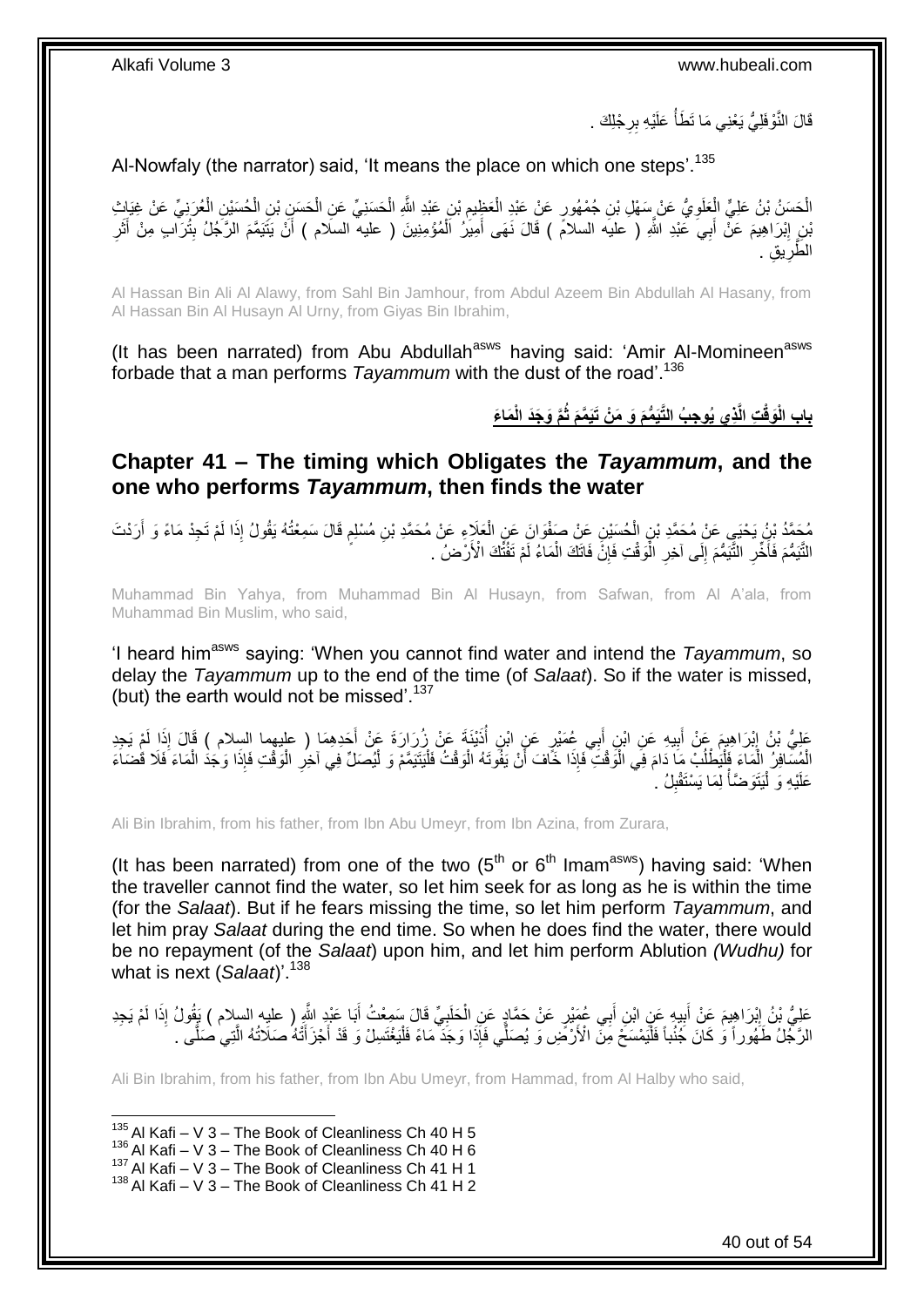'I heard Abu Abdullah<sup>asws</sup> saying: 'When the man does not find cleanliness and he was with sexual impurity, so let him wipe from the earth, and he should pray *Salaat*. So when he does find water, so let him wash, and his *Salaat* would suffice him, which he prayed'.<sup>139</sup>

ِن ُم َح ِع َع ْن َح َّماِد ْب ي ِه َج ِميعاً ب َم َع ْن أ ْب َرا ِهي ا َن َو َعلِ ُّي ْب ُن إ ِن َشاذَ َف ْض ِل ْب ْس َما ِعي َل َع ِن ال ٍز َع ْن ُز َرا َرَة َق َّمُد ْب ُن إ ا َل ِ ي ي َس َع ْن َحر ِ َ ِ ْ ¦ َفُلْتُ لِأَبِي َجَعْفَرٍ ( عِليه السلام ) بِمُصَلِّي الزَّجُلُ بِهُضَنُوءٍ وَإِحْدٍ صَلَاةَ اللَّيْلِ وَ النَّهَارِ كُلَّهَا قَالَ نَعَمْ مَا لَمْ يُخَّدِتْ قُلْتُ فَيُصَلِّي َّ ِ ْ ِّ ْ َّ ِ بِتَيَمُّعِ وَاحْدٍ صَلَاةَ اللَّيْلِ وَ النَّهَالِ كُلُّهَا قَالَ نَعَمْ مَا لَمْ يُحْدِثُ أَوْ يُصِبْ مَاءً َ َّ **∶** َّ ٍ **ِ** 

Muhammad Bin Ismail, from Al Fazl Bin Shazaan, and Ali Bin Ibrahim, from his father, Altogether from Hammad Bin Isa, from Hareyz, from Zurara who said,

'I said to Abu Ja'farasws, 'The man prays *Salaat* with one Ablution *(Wudhu)*, the night *Salaats* and the day *Salaats*, all of them'. He<sup>asws</sup> said: 'Yes, for as long as an event does not occur (breaking his Ablution *(Wudhu)*)'. I said, 'Supposing he prays *Salaat*s with one *Tayammum*, the night *Salaat*s and the day *Salaats*, all of them?' He<sup>asws</sup> said: 'Yes, for as long as an event does not occur (breaking his *Tayammum*), or he finds water'.

ُفْلَتُ فَإِنْ أَصَابَ الْمَاءَ وَ رَجَا أَنْ يَقْدِرَ عَلَى مَاءٍ آخَرَ وَ ظَنَّ أَنَّهُ يَقْدِرُ عَلَيْهِ كُلَّمَا أَرَادَ فَعَسُرَ ذَلِكَ عَلَيْهِ قَالَ يَنْقُضُ ذَلِكَ تَيَمُّمَهُ اُ َّ َ اً ْ َ ِ ْ َي ُّمَم ْن ُي ِعيَد التَّ ْي ِه أ َو َعلَ اً

I said, 'Supposing he does find the water and hopes that he would be able upon finding another water, and if he thinks that he would be able upon it every time, but that is difficult upon him?' He<sup>asws</sup> said: 'That would break his *Tayammum*, and upon him that he repeats the *Tayammum*'.

قُلْتُ فَإِنْ أَصَابٍ الْمَاءَ وَ قَدْ دَخَلَ فِي الصَّلَاةِ قَالَ فَلْيَنْصَرِفْ وَ لْيَتَوَضَّأْ مَا لَمْ يَرْكَعْ فَإِنْ كَانَ قَدْ رَكَعَ فَلْيَمْضِ فِي صَلَاتِهِ فَإِنَّ ∣ٍ إ **CONTRACTOR** ا<br>ا **∶** ْ ْ َ ِ ∣ٍ إ ْ النَّيَمُّمَ أَحَدُ الطَّهُورَيْنِ . َ

I said, 'Supposing if he finds the water and already entered into the *Salaat*?' He<sup>asws</sup> said: 'So let him leave it for as long as he has not performed a bowing. So if it was so that he had performed a bowing, so let him continue in his *Salaat*, for the Tayammum is one of the two purifiers'.<sup>140</sup>

الْحُسَيْنُ بْنُ مُحَمَّدٍ عَنْ مُعَلَّى بْنِ مُحَمَّدٍ عَنِ الْوَشَاءِ عَنْ أَبَانِ بْنِ عُثْمَانَ عَنْ عَبْدِ اللَّهِ بْنِ عَاصِمٍ قَالَ سَأَلْتُ أَبَا عَبْدِ اللَّهِ ( عليه ْ ֧֖֧֦֧֦֧֦֧֚֚֝֝֝֝֬֝֓֝֓֝֓**֓** ْ َ ْ َ ْ َ إِسِلامٍ ) عَنِ الرَّجُلِ لَا يَجِدُ الْمَاءَ فَيَتَيَمَّمُ وَ يُقِيمُ فِي الصَّلَاةِ فَجَاءَ الْغُلَامُ فَقَالَ هُوَ ذَا الْمَاءُ فَقَالَ ۚ إِنْ كَانَ لَمْ يَرْكَعْ فَلْيَنْصَرِفْ وَ ْ ِ ْ ِ ْ ْ لْيَتَوَضَّأَ وَ إِنَّ كَانَ قَدْ رَكَعَ فَلْيَمْضِ فِي صَلَاتِهِ ۚ. :<br>ا ِ ْ ْ

Al Husayn Bin Muhammad, from Moalla Bin Muhammad, from Al Washa, from Aban Bin Usman, from Abdullah Bin Aasim who said,

'I asked Abu Abdullah<sup>asws</sup> about the man not finding the water, so he performs *Tayammum* and stands regarding his *Salaat*. So the boy (servant) comes over and says, 'Here is the water". So he<sup>asws</sup> said: 'If he had not performed a bowing, so let

 $139$  Al Kafi – V 3 – The Book of Cleanliness Ch 41 H 3

<sup>140</sup> Al Kafi – V 3 – The Book of Cleanliness Ch 41 H 4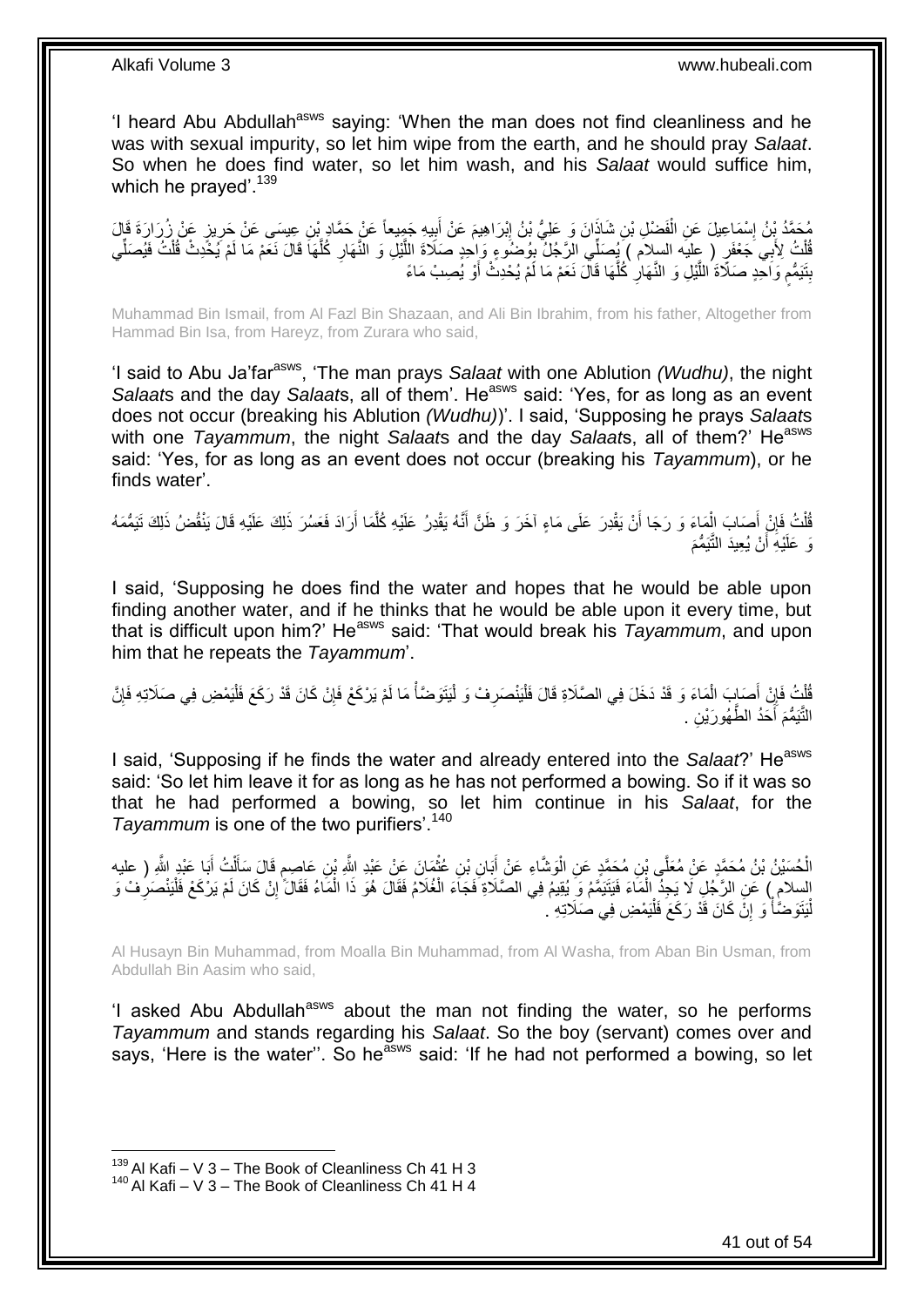him leave, and let him perform Ablution *(Wudhu)*; and if it was so that he had already performed a bowing, so let him continue in his *Salaat*'.<sup>141</sup>

عِدَّةٌ مِنْ أَصْحَابِنَا عَنْ أَحْمَدَ بْنِ مُحَمَّدٍ عَنِ ابْنِ مَحْبُوبٍ عَنْ دَاوُدَ الرَّقِّيِّ قَالَ قُلْتُ لِأَبِي عَبْدِ اللَّهِ ( عليه السلام ) أَكُونُ فِي **∣** َ َ ْ السَّفَرِ وَ تَحْضُرُ الصَّلَاةُ وَ لَيْسَ مَعِيَ مَاءٌ وَ يُُقَالُ إِنَّ الْمَاءَ قَرِيبٌ مِثًّا أَ فَأَطْلُبُ الْمَاءَ وَ أَنَا فِي وَقْتٍ يَمِيناً وَ تُثِمَالًا قَالَ لَأَ َ ْ ُ َ ِ ْ יֲ<br>י ِ تَطْلُبَ الْمَاءَ وَ لَكِنْ تَيَمَّمْ فَإِنِّي أَخَافُ عَلَيْكَ التَّخَلُّفَ عَنْ أَصْحَابِكَ فَتَضِلَّ فَيَأْكُلَكَ السَّبُعُ . ْ ٔ<br>ا ْ ِ َ ُّ َ ∣اٍ<br>∶

A number of our companions, from Ahmad Bin Muhammad, from Ibn Mahboub, from Dawood Al Raqqy who said,

'I said to Abu Abdullah<sup>asws</sup>, 'I happen to be in the journey and the *Salaat* becomes due, and there is no water with me, and it is said that the water is nearby from us, should I seek the water left and right and I am in the time (for *Salaat*)?' He<sup>asws</sup> said: 'Do not seek the water, but perform *Tayammum*, for Iasws fear upon you, being left behind from your companions, so would stray and the predators might devour you'.<sup>142</sup>

أَحْمَدُ بْنُ مُحَمَّدٍ عَنْ عَلِيِّ بْنِ الْحَكَمِ عَنِ الْحُسَيْنِ بْنِ أَبِيِ الْعَلَاءِ قَالَ سَأَلْتُ أَبَا عَبْدِ اللَّهِ ( عليه السلام ) عَنِ الرَّجُلِ يَمُرُّ<br>حَيَيَةَ الْمَرْضَمَةِ عَنْ عَلَيِّ بِهِ الْحَكَمِ عَن َ ْ َ ْ َ ْ ِ ْ بِالرَّكِيَّةِ وَ لَيْسَ مَعَهُ دَلْوٌ قَالَ لَّيْسَ عَلَيْهِ أَنْ يَنْزِلَ الرَّكِيَّةَ إِنَّ رَبَّ الْمَاءِ هُوَ رَبُّ الْأَرْضِ فَلْيَتَيَمَّمْ . ْ ِ ِ َ ْ **∶** ْ

Ahmad Bin Muhammad, from Ali Bin Al Hakam, from Al Husayn Bin Abu Al A'ala who said,

'I asked Abu Abdullah<sup>asws</sup> about the man who passes by the water well and there is no bucket with him (to draw the water with)'. He<sup>asws</sup> said: 'It is not upon him that he descends into the water well. The Lord<sup>azwj</sup> of the water, He<sup>azwj</sup> is (also) the Lord<sup>azwj</sup> of the earth. So let him perform *Tayammum*'.<sup>143</sup>

الْحُسَيْنُ بْنُ مُحَمَّدٍ عَنْ مُعَلَّى بْنِ مُحَمَّدٍ عَنِ الْوَشَّاءِ عَنْ حَمَّإِدِ بْنِ عُثْمَانَ عَنْ يَعْقُوبَ بْنِ سَالِمٍ قَالَ سَأَلْتُ أَبَا عَيْدِ اللَّهِ ( عِليه **ٔ** ْ َ ْ ĺ ٍ السلام ) عَنْ رَجُلٍ لَا يَكُونُ مَعَهُ مَاءٌ وَ الْمَاءُ عَنْ يَمِينِ الطَّرِيقِ وَ يَسَارِهِ غَلْوَتَيْنِ أَوْ نَخَوَ ذَلِّكَ قَالَ لَا آمُرُهُ أَنْ يُغَرِّرَ بِنَفْسِهِ َ َ ْ ِ **∶** فَيَعْرِ ضَ لَهُ لِصٌّ أَوْ سَبُعٌ . َ ِ

Al Husayn Bin Muhammad, from Moalla Bin Muhammad, from Al Washa, from Hammad Bin Usman, from Yaqoub Bin Salim who said,

'I asked Abu Abdullah<sup>asws</sup> about a man who does not happen to have water with him, and the water is on the right of the road and the left, a couple of stone's throw away or approximately that. He<sup>asws</sup> said: 'l<sup>asws</sup> do not order him that he should endanger himself, so a thief would present himself or a predator<sup>144</sup>

مُحَمَّدُ بْنُ إِسْمَاعِيلَ عَنِ الْفَضْلِ بْنِ شَاذَانَ عَنْ صَفْوَانَ عَنْ مَنْصُورِ بْنِ حَازِمٍ عَنِ ابْنِ أَبِي يَعْفُورِ وَ عَنْبَسَةَ بْنِ مُصْعَبِ عَنْ َ ٍ ِ ِ ْ أَبِي عَبْدِ اللَّهِ ( عِليه السَلام ) قَالَ إِذَا أَتَيْتَ الْبِئْرَ وَ أَنْتَ جُنُبٌ وَ لَمْ تَجِدْ دَلْوَاً وَ لَا شَيْئاً تَّغْرِفُ بَهِ فَتَيَمَّمْ بِالصَّعِيدِ فَإِنَّ رَبَّ َ ِ ْ َ ∣ٍ **∶** ِ **∶** الْمَاءِ وَ رَبَّ الْصَّعِيدِ وَاحِدٌ وَ لَا تَقَعْ فِي الْبِئْرِ وَ لَا تُفْسِدْ عَلَى الْقَوْمِ مَاءَهُمْ . ِ **∣** ْ ْ ِ ْ

Muhammad Bin Ismail, from Al Fazl Bin Shazaan, from Safwan, from Mansour Bin Hazim, from Ibn Abu Yafour and Anbasa Bin Mus'ab,

<sup>1</sup>  $141$  Al Kafi – V 3 – The Book of Cleanliness Ch 41 H 5

 $142$  Al Kafi – V 3 – The Book of Cleanliness Ch 41 H 6

 $143$  Al Kafi – V  $3$  – The Book of Cleanliness Ch 41 H 7

 $144$  Al Kafi – V 3 – The Book of Cleanliness Ch 41 H 8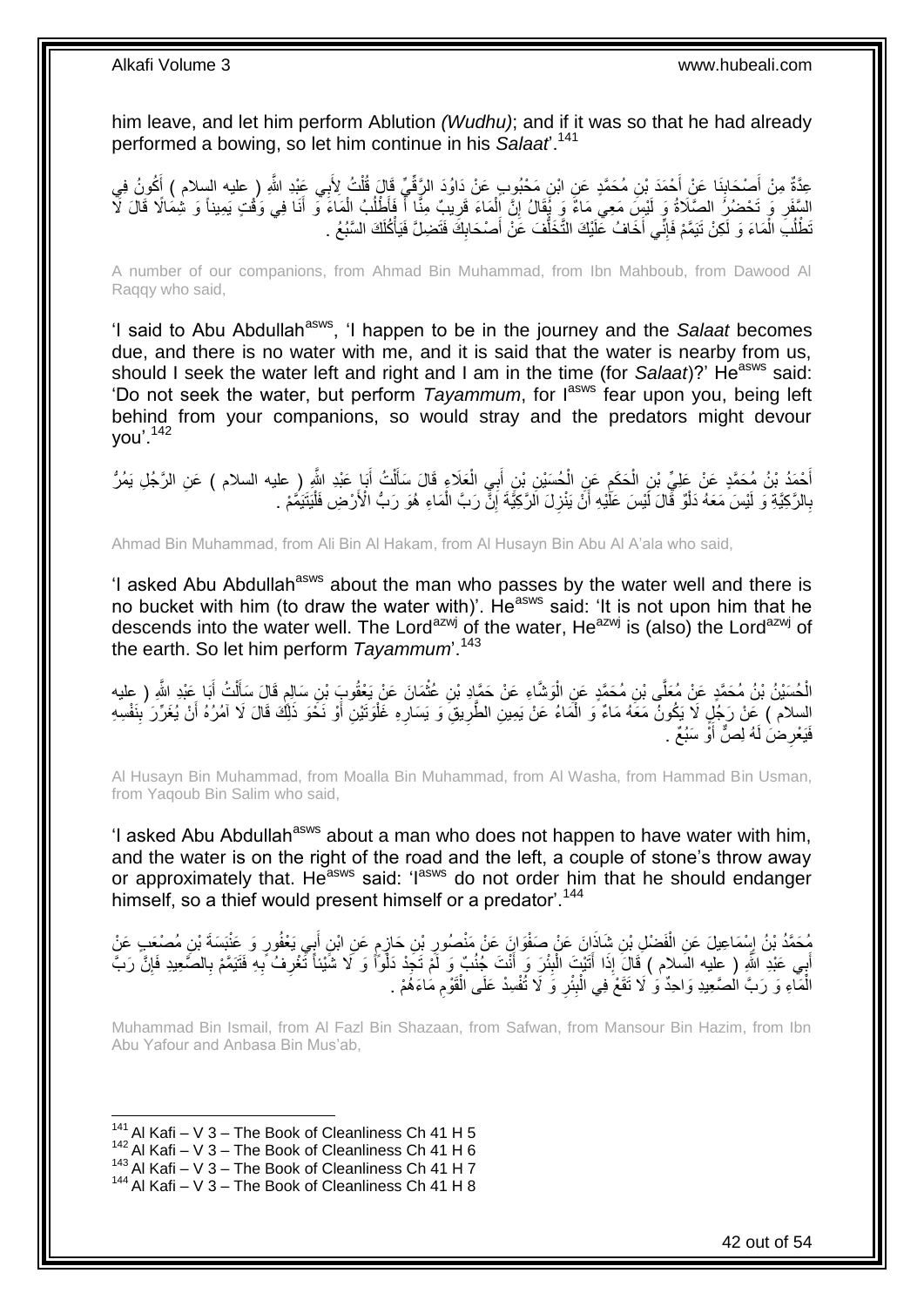(It has been narrated) from Abu Abdullah<sup>asws</sup> having said: 'When you come to the well and you are with sexual impurity and cannot find a bucket (to withdraw the water with) and there is nothing else to scoop it with, so perform *Tayammum* with the soil, for the Lord<sup>azwj</sup> of the water and the Lord<sup>azwj</sup> of the soil, is One; and neither fall into the well, nor spoil upon the people, their water'.<sup>145</sup>

مُحَمَّدُ بْنُ يَحْيَى عَنْ أَحْمَدَ بْنِ مُحَمَّدٍ عَنْ عُثْمَانَ بْنِ عِيسَى عَنِ إِبْنِ مُسْكَانَ عَنْ أَبِي بَصِيرٍ قَالَ سَأَلْتُهُ عَنْ رَجُلٍ كَانَ فِي سَفَرٍ َ ْ َ ْ َ رَ كَانَ مَعَهُ مَاءٌ فَنَسِيَهُ وَ نَيَمَّمَ وَ صَلَّى ثُمَّ ذَكَرَ أَنَّ مَعَهُ مَاءً قَبْلَ أَنْ يَخْرُجَ الْوَقْتُ قَالَ عَلَيْهِ أَنْ يَتَوَضَّأُ وَ يُعِيدَ الصَّلَاةَ َ َ ْ َ َ ُ

Muhammad Bin Yahya, from Ahmad Bin Muhammad, from Usman Bin Isa, from Ibn Muskan, from Abu Baseer who said,

'I asked him<sup>asws</sup> about a man who was in a journey and with his was some water, but he forgot it and performed *Tayammum* and prayed *Salaat*. Then he remember that with him was some water before the exit of the time (of the *Salaat*). He<sup>asws</sup> said: 'Upon him is that he should perform Ablution *(Wudhu)* and repeat the *Salaat*'.

> قَالَ وَ سَأَلْتُهُ عَنْ تَيَمُّعِ الْحَائِضِ وَ الْجُنُبِ سَوَاءٌ إِذَا لَمْ يَجِدَا مَاءً قَالَ نَعَمْ . ْ ْ ِ ֺ֦֧֦֦֧֦֦֦֦֦֪֦֦֦֦֦֦֦֦֦֦֧֦֦֧֦֧֝֟֟֓֕֓֕֓֕֓֕֓֕֓֓֡֟֓֡֟֓֡֟֓֓֞֓֞֓֞֓֞֓֞֓֡֓֓֡֓֓֡֟֓֡֟֟֓֡<br>֧֧֧֪֪֧֦֧֦֧֦֧֦֪֦֧֦֪֦֧֦֧֦֦֖֪֦֧֝֘֘֝֞֟֟֟֞֞֟֘ َ

He (the narrator) said, 'And I asked him<sup>asws</sup> about the *Tayammum* of the menstruating woman and the one with sexual impurity was the saw when they cannot find the water?' He<sup>asws</sup> said: 'Yes'.<sup>146</sup>

> باب الرَّجُلِ يَكُونُ مَعَهُ الْمَاءُ الْقَلِيلُ فِى السَّفَرِ وَ يَخَافُ الْعَطَشَ **ِ**

### <span id="page-42-0"></span>**Chapter 42 – The man happens to have very little water with him during the journey and he fears the thirst**

عَلِيُّ بْنُِ إِبْرَاهِيمَ عَنْ أَبِيهِ عَنٍْ عَبْدِ اللَّهِ بْنِ الْمُغِيرَةِ عَنِ ابْنِ سِنَانٍ عَنْ أَبِي عَبْدِ اللَّهِ ( عليهِ السلام ) فِي رَجُلٍ أَصَابَتْهُ جَذَابَةٌ َ ْ **!** َ ِ َ ِ فِي السَّفَرِ ۚ وَ لَيْسَ مَعَهُ مَاءٌ إِلَّا قَلِيلٌ وَ خَافَ إِنْ هُوَ اخْتَسَلَ أَنْ يَّعْطَشَ قَالَ إِنْ خَافُ عَطَشاً فَلا يُهَرِيقٌ مِنْهُ قَطْرَةً وَ لَيَتَيَمَّمْ  $\frac{1}{2}$ ِ ْ ِ ِ َ بِالصَّعِيدِ ۖ فَإِنَّ الصَّعِيدَ أَحَبُّ إِلَٰيَّ ۚ ـ لَ  $\frac{1}{2}$ َ ِ **∶** 

Ali Bin Ibrahim, from his father, from Abdullah Bin Al Mugheira, from Ibn Sinan,

(It has been narrated) from Abu Abdullah $a<sup>asws</sup>$  regard a man who is hit by sexual impurity during the journey and there is no water with him except for a little, and he fears if he were to wash, he would be thirsty. He<sup>asws</sup> said: 'If he fears thirst, so he should not spill a drop from it, and let him perform *Tayammum* with the soil, for the soil would be more beloved to measws, 147

الْحُسَيْنُ بْنُ مُحَمَّدٍ عَنْ مُعَلَّى بْنِ مُحَمَّدٍ عَنِ الْحَسَنِ بْنِ عَلِيٍّ الْوَشَّاءِ عَنْ حَمَّادٍ بْنِ عُثْمَانَ عَنِ ابْنِ أَبِي يَعْفُورٍ قَالَ سَأَلْتُ أَبَا ْ ْ ْ ْ َ َ ْ َ عَبْدِ اللَّهِ ( عليه السلام ) عَلِ الَرَّجُلِ يُجْنِبُ وَ مَعَهُ مِنَ الْمَاءِ قَدْرُ مَا يَكْفِيهِ لِشُرْبِهِ أَ يَتَيَمَّمُ أَوْ يَتَوَضَّأُ قَالَ التَّيَمُّمُ أَفْضَلُ أَ لَا َ ِ ْ َ َ ا<br>ا َ ِ َّنَّرَى أَنَّهُ إِنَّمَا جُعِلَ عَلَيْهِ نِصْفَ الطَّهُورِ . ِ َ

Al Husayn Bin Muhammad,f rom Moalla Bin Muhammad, from Al Hassan Bin Ali Al Washa, from hammad Bin Usman, from Ibn Abu Yafour who said,

<sup>1</sup>  $145$  Al Kafi – V 3 – The Book of Cleanliness Ch 41 H 9

 $146$  Al Kafi – V  $3$  – The Book of Cleanliness Ch 41 H 10

<sup>147</sup> Al Kafi – V 3 – The Book of Cleanliness Ch 42 H 1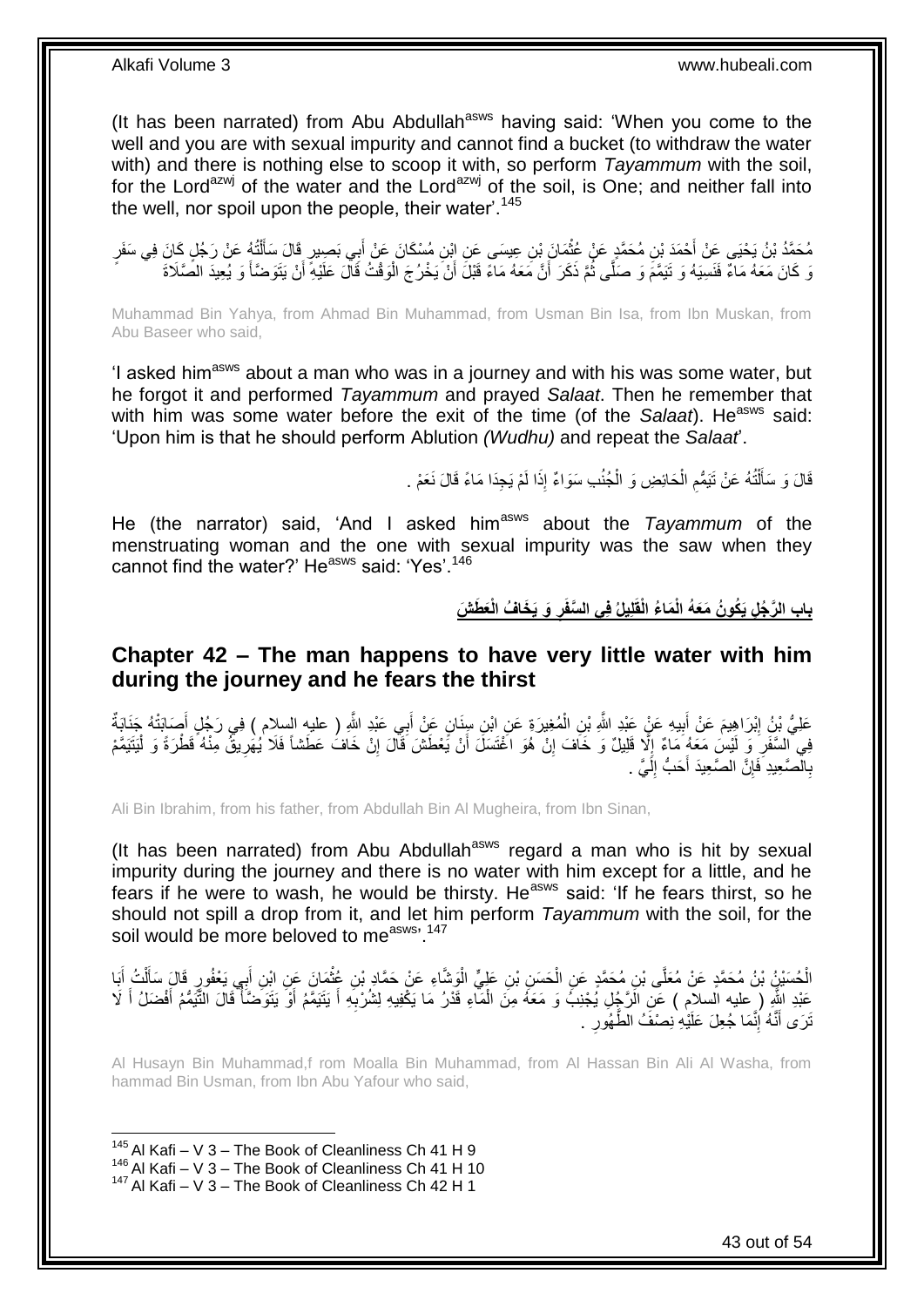'I asked Abu Abdullah<sup>asws</sup> about the man who comes to be with sexual impurity and with him is the water of a measurement of what would suffice him for his drinking. Should he perform *Tayammum* or an Ablution *(Wudhu)*?' He<sup>asws</sup> said: 'The *Tayammum* is superior. Do you not see that rather half the purification has been made to be upon him?'<sup>148</sup>

َ عَلِيُّ بْنُ إِبْرَاهِيمَ عَنْ أَبِيهِ عَنِ ابْنِ أَبِي عُمَيْرٍ عَنْ مُحَمَّدٍ بْنِ حُمْرَانَ وَ جَمِيلٍ قَالَا قُلْنَا لِأَبِي عَبْدِ اللَّهِ ( عِليه السلام ) إمَامُ قَوْمٍ ِ ْ َ **!** ֦֚֬֝֝֬֝֬֝֬֝֬֝֬֝ ِ أَصِلْبَتْهُ جَذَابَةٌ فِي السَّفَرِ وَ لَيْسَ مَعَهُ مِّماءٌ يَكْفِيهِ لِلْغُسْلِ أَ يَتَوَصْنَاْ بَعْضُهُمْ وَ يُصَلِّي بِهِمْ قَالَ لَا وَ لَكِنْ يَتَيَمَّمُ وَ يُصَلِّي بِهِمْ فَإِنَّ ا<br>ا َ ْ **∶** ِ ِ ِ اللَّهَ عَزَّ وَ جَلَّ قَذَّ جَعَلَ النُّرَابَ طَهُوراً <sub>.</sub>

Ali Bin Ibrahim, from his father, from Ibn Abu Umeyr, from Muhammad Bin Humran and Jameel who both said,

'We said to Abu Abdullah<sup>asws</sup>, 'A Prayer leader of a group of people gets him by the sexual impurity during the journey and there is no water with him which would suffice him for the washing. Should one of them perform Ablution *(Wudhu)* and he should pray Salaat with them?' He<sup>asws</sup> said: 'No, but let him perform *Tayammum*, and he should pray *Salaat* with them, for Allah<sup>azwj</sup> Mighty and Majestic has made the dust to be a purifier<sup>' 149</sup>

عَلِيُّ بْنُ إِبْرَاهِيمَ عَنْ أَبِيهِ عَنْ عَبْدِ اللَّهِ بْنِ الْمُغِيرَةِ قَالَ إِنْ كَانَتِ الْأَرْضِ مُبْتَلَةً وَ لَيْسٍ فِيهَا ثُرَابٌ وَ لَا مَاءٌ فَانْظُرْ أَجَفَّ ِ ْ ِ َ **ֽו** َ َّ مَوْضَعِ تَجِّدُهُ فَتَيَمَّمْ مِنْ غُبَارِهِ أَوْ شَيْءٍ مُغْبَرٍّ وَ إِنّْ كَانَ فِيَ حَالٍ لَا تَجِدُّ إِلَّا الطِّينَ فَلَا بَأْسَ أَنْ تَتَيَمَّمَ بِهِ ۖ. ِ ٍ ِ َ ْ ِ ِ

Ali Bin Ibrahim, from his father, from Abdullah Bin Al Mugheira,

'He<sup>asws</sup> said: 'If it was so that the earth was wet and there was not dust therein nor any water, so look around for the most dry of places you can find, then perform *Tayammum* from its dust or something covered in dust; and if it was is a situation where you cannot find except for the clay, then there is no problem if you were to perform *Tayammum* with it'.<sup>150</sup>

> باب الرَّجُل يُصِيبُهُ الْجَنَابَةُ فَلَا يَجِدُ إِلَّا الثَّلْجَ أَوِ الْمَاعَ الْجَامِدَ **َ ِ**

### <span id="page-43-0"></span>**Chapter 43 – The man is hit by the sexual impurity but he cannot find except for the snow or the frozen water**

عَلِيُّ بِنُ إِبْرَاهِيمَ عَنْ أَبِيهِ وَ مُحَمَّدُ بْنُ يَحْيَى عَنْ أَحْمَدَ بْنِ مُحَمَّدٍ جَمِيعاً عَنْ حَمَّادِ بْنِ عِيسَى عَنْ حَرِيزٍ عَنْ مُحَمَّدٍ بْنِ مُسْلِمٍ َ **!** َ ِ ِ ֦֦֧֦֧֦֧֦֝֝֝֝֝֟ عَنْ ۖ أَبِي َعَبْدِ اللَّهِ ( عِلِيه السِلام ) قَالَ سَأَأَنَّهُ عَنْ رَجُلٍ أَجْنَبَ فِي السَّفَرِ وَ لَمْ يَجِدْ إِلَّا الْثَلْجَ أَوْ مَاءً جَامِداً فَقَالَ هُوَ بِمَنْزِلَةً ْ َّ ِ **∶** َ ֧֦֦֦֖֧֦֪֪֦֪֪֦֪֪ׅ֦֧֦֪֪֦֪֪֦֧֦֧֦֧֦֪֪֪ׅ֦֧֪ׅ֦֧֪ׅ֧֘֟֟֓֕֟֓֕֓֡֟֓֟֓֡֟֓֡֟֟֘֩֓֡֟֟֓֡֟֓֞֟֟֓֡֟֟֩֞֓֞֞֟֓֞֟֞֟֟֩֓֞֟֟֓֞֞֞֟֟֓֞֟֟֞֟֟֟֞֟֓<br>֧֖֖֖֖֝֩֞֞֞֞֞֞֞֞֞֞ َ لَ **∶** ِ َ الضَّرْوَرَةِ يَتَيَمَّمُ وَ ۢلَا أَرَى أَنْ يَعُوٰدَ إِلَى هَذِهِ الْأَرْضِ الَّتِّي تُوبِقُ دِينَنْهُ . َّ ِ َ اُ ِ

Ali Bin Ibrahim, from his father and Muhammad Bin Yahya, from Ahmad Bin Muhammad, altogether from Hammad Bin Isa, from Hareyz, from Muhammad Bin Muslim,

(It has been narrated) from Abu Abdullah $a$ sws, said, 'I asked him $a$ sws about a man who comes to be with sexual impurity during the journey and cannot find except for the snow or frozen water. So he<sup>asws</sup> said: 'He would be at the status of the desperate

 $148$  Al Kafi – V 3 – The Book of Cleanliness Ch 42 H 2

 $^{149}$  Al Kafi – V 3 – The Book of Cleanliness Ch 42 H 3

 $150$  Al Kafi – V 3 – The Book of Cleanliness Ch 42 H 4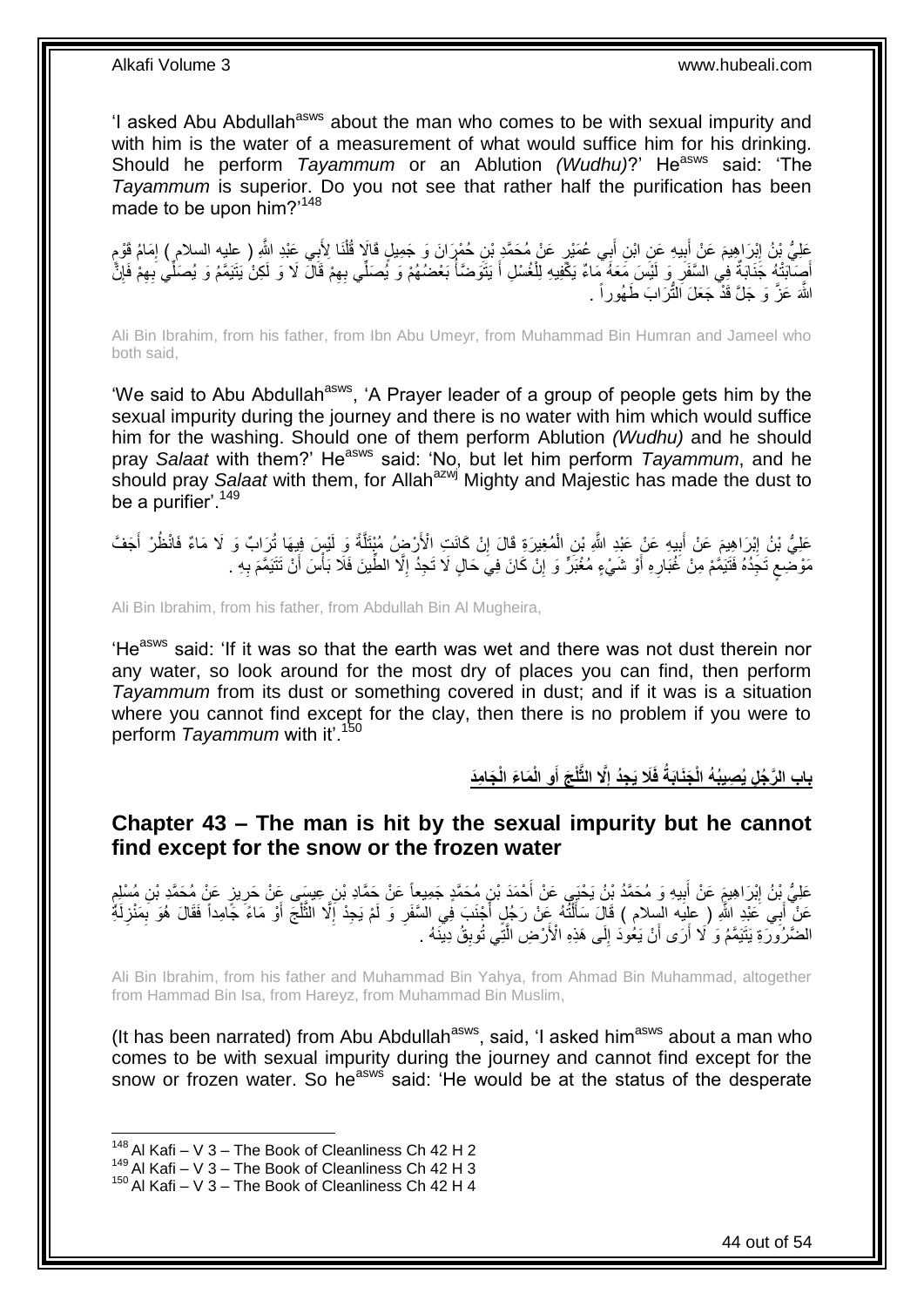one. He should perform *Tayammum*, and last do not view that he should return to such a land which ruins his Religion'.<sup>151</sup>

> عَلِيُّ بْنُ إِبْرَاهِيمَ عَنْ أَبِيهِ رَفَعَهُ قَالَ قَالَ إِنْ أَجْنَبَ فَعَلَيْهِ أَنْ يَغْتَسِلَ عَلَى مَا كَانَ عَلَيْهِ وَ إِنِ احْتَلَمَ تَيَمَّمَ . َ ِ **!** َ ِ

Ali Bin Ibrahim, from his father, raising it, said,

'He<sup>asws</sup> said: 'If one comes to be with sexual impurity, so upon him is that he should wash upon whatever was upon him, and if he were to bed-wet, he should perform *Tayammum*'.<sup>152</sup>

مُحَمَّدُ بْنُ يَحْيَى عَنْ مُحَمَّدِ بْنِ الْحُسَيْنِ عَنْ جَعْفَرِ بْنِ بَشِيرٍ عَمَّنْ رَوَاهُ عَنْ أَبِي عَبْدِ اللَّهِ ( عليه السلام ) قَالَ سَأَلْتُهُ عَنْ رَجُلٍ<br>يُحْمَدُ بْنُ يَحْيَى عَنْ مُحَمَّدِ بْنِ الْحُسَيْنِ ¦ ْ ْ َ َ أَصَابَتْهُ الْجَذَابَةُ فِي لَيْلَةٍ بَارِدَةٍ يَخَافُ عَلَى نَفْسِهِ التَّلْفَ إِنِ اَغْتَسَلَ قَالَ يَتَيَمَّمُ وَ يُصَلِّي فَإِذَا أَمِنَ الْبَرْدَ اغْتَسَلَ وَ اَعَادَ الصَّلَاةَ . لَ **∶** ْ َ َ ْ َ

Muhammad Bin Yahya, from Muhammad Bin Al Husayn, from Ja'far Bin basher, from the one who reported it,

(It has been narrated) from Abu Abdullah $a<sup>asws</sup>$ , said, 'I asked him $a<sup>asws</sup>$  about a man who is hit by the sexual impurity during a cold night, fearing upon himself of the damage if he were to wash'. He<sup>asws</sup> said: 'He should perform *Tayammum*, and he should pray *Salaat*. So when he is safe from the cold, he should wash and repeat the *Salaat*'.<sup>153</sup>

**ِن ِّطي ال ب باب الَّتَي ُّمم ِ ِ**

### <span id="page-44-0"></span>**Chapter 44 – The** *Tayammum* **with the clay**

مُحَمَّدُ بْنُ يَحْيَى عَنْ أَحْمَدَ بْنِ مُحَمَّدٍ عَنِ ابْنِ مَحْبُوبٍ عَنِ ابْنِ رِئَابٍ عَنْ أَبِي بَصِيرٍ عَنْ أَبِي عَبْدِ اللَّهِ ( عليه السلام ) قَالَ إِذَا<br>' َ َ **∶** َ يُّنْتَ فِي حَالٍ لَا نَقْدِرُ ۚ إِلَّا عَلَى الطِّينِ فَتَيَمَّمْ بِهِ فَإِنَّ اللَّهَ أَوْلَى بِالْعُذْرِ إِذَا لَمْ يَكُنْ مَعَكَ ثَوْبٌ جَافٌ أَوْ لِبْدٌ تَقْدِرُ أَنْ تُنْفُضَهُ وَ ِ ِ ِ َ َ َ **∶ ٔ**<br>: ْ **∶** ِه . **∶** تَتَيَمَّمَ بِ

Muhammad Bin Yahya, from Ahmad Bin Muhammad, from Ibn Mahboub, from Ibn Raib, from Abu Baseer,

(It has been narrated) from Abu Abdullah<sup>asws</sup> having said: 'When you were is a situation not being able upon except for the clay, so perform *Tayammum* with it, for Allah $a^{2}$ wj is the Highest for the Excusing, when there does not happen to be dry clothes with you, or a brick to be able to break it and perform *Tayammum* with it'.

> وَ فِي رِوَايَةٍ أُخْرَى صَعِيدٌ طَيِّبٌ وَ مَاءٌ طَهُورٌ . .<br>ا ِ

And in another report, 'Soil is good and water is a purifier'.<sup>154</sup>

<sup>1</sup>  $151$  Al Kafi – V 3 – The Book of Cleanliness Ch 43 H 1

 $152$  Al Kafi – V 3 – The Book of Cleanliness Ch 43 H 2

 $^{153}$  Al Kafi – V 3 – The Book of Cleanliness Ch 43 H 3

<sup>154</sup> Al Kafi – V 3 – The Book of Cleanliness Ch 44 H 1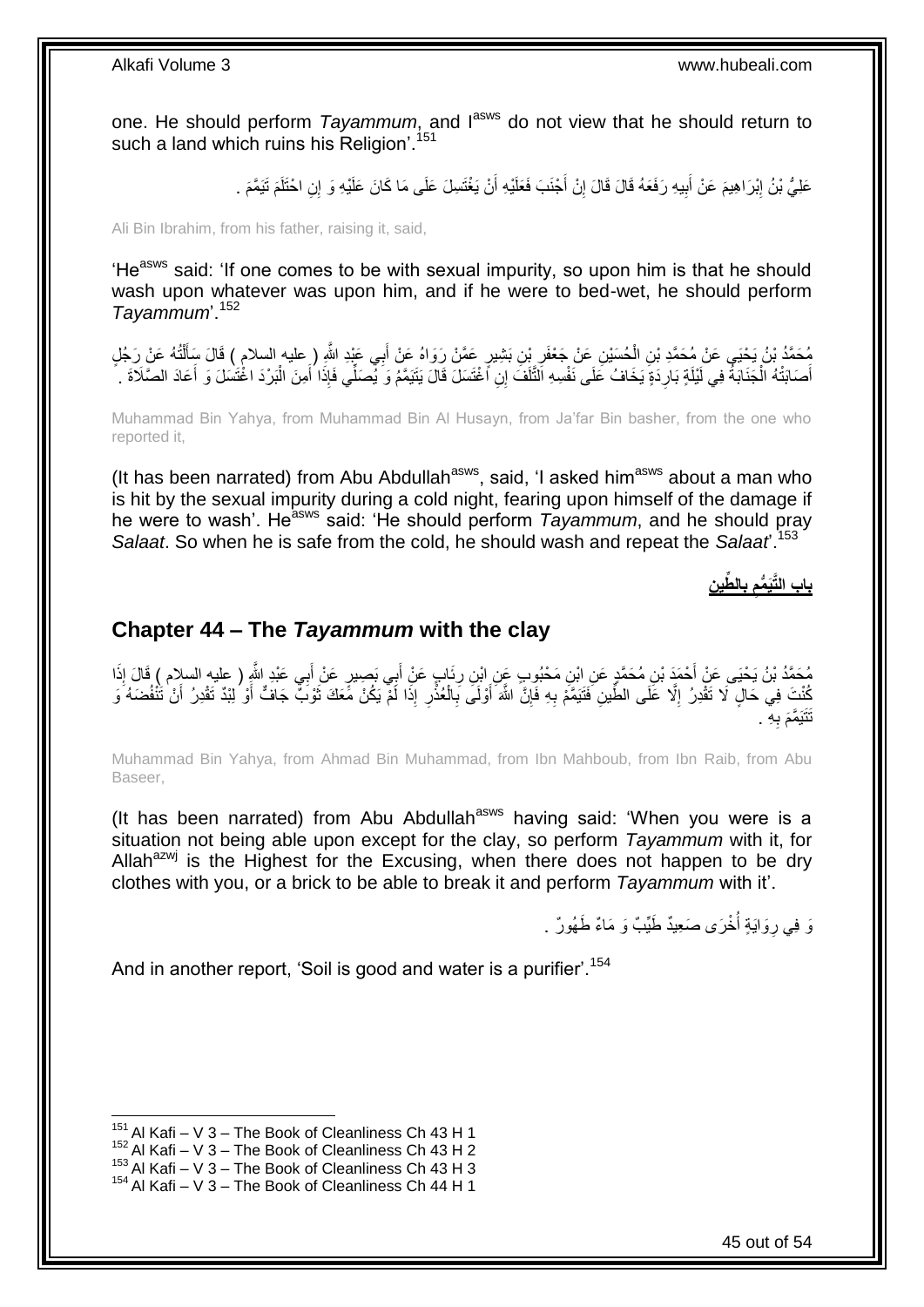باب الْكَسِيرِ وَ الْمَجْدُورِ وَ مَنْ بِهِ الْجِرَاحَاتُ وَ تُصِيبُهُمُ الْجَنَابَةُ **ِ ِ ِ**

<span id="page-45-0"></span>**Chapter 45 – The one with a broken (limb), and the one with pockmarks, and the one with the injuries, and they are hit by the sexual impurity**

مُحَمَّدُ بْنُ يَحْيَى عَنْ أَحْمَدَ بْنِ مُحَمَّدٍ عَنِ ابْنِ مَحْبُوبٍ عَنْ أَبِي أَيُّوبَ الْخَزَّانِ عَنْ مُحَمَّدِ بْنِ مُسْلِمٍ قَالَ سَأَلْتُ أَبَا جَعْفَرٍ ( عليه ِ ْ َ َ ٍ َ ْ َ السلام ) عَنِ الرَّجُلِ يَكُونُ بِهِ الْقَرْحُ وَ اَلْجِرَاحَةُ يُجْنِبُ قَالَ لَا بَأْسَ بِأَنْ لَا يَغْتَسِلَ وَ يَتَيَمَّمَ ـَ أ ِ :<br>أ ْ ْ ِ

Muhammad Bin Yahya, from Ahmad Bin Muhammad, from Ibn Mahboub, from Abu Ayoub Al Khazzaz, from Muhammad Bin Muslim who said,

'I asked Abu Ja'far<sup>asws</sup> about the man who happens to be with the sores and the injuries, experiences the sexual impurity. He<sup>asws</sup> said: 'There is no problem with it if he does not wash, and he performs *Tayammum*'.<sup>155</sup>

عَلِيُّ بْنُ إِيْرَاهِيمَ عِنْ أَبِيهِ عَنِ ابْنِ أَبِي عُمَيْرٍ عَنْ بَعْضِ أَصْحَابِهِ عَنْ أَبِي عَبْدِ اللَّهِ ( عليه السلام ) قَالَ قَالَ يَتَيَمَّمُ الْمَجْدُورُ وَ َ ِ َ َ **!** َ יִי<br>: ْ الْكَسِيرُ بِاَلَثَّرَابِ إِذَا أَصَلَبَتْهُ الْجَنَابَةُ ۚ ۚ ْ َ **∶** ْ

Ali Bin Ibrahim, from his father, from Ibn Abu Umeyr, from one of his companions,

(It has been narrated) from Abu Abdullah<sup>asws</sup> having said: 'The one with pockmarks and with the broken limb would perform *Tayammum* with the dust when the sexual impurity hits him'.<sup>156</sup>

عِدَّةٌ مِنْ أَصْحَابِذَا عَنْ أَحْمَدَ بْنِ مُحَمَّدٍ عَنْ عَلِيٍّ بْنِ أَحْمَدَ رَفَعَهُ عَنْ أَبِي عَبْدِ اللَّهِ ( عليه السلام ) قَالَ سَأَلْتُهُ عَنْ مَجْدُورٍ **∣** َ ْ َ َ َ أَصَابَتْهُ جَذَابَةٌ قَالَ إِنْ كَانَ أَجْنَبَ هُوَ فَلْيَغْتَسِلْ وَ آلِنْ كَانَ احْتَلَمَ فَلْيَتَيَمَّمْ . :<br>ا ِ :<br>ا َ ِ َ

A number of our companions, from Ahmad Bin Muhammad, from Ali Bin Ahmad, raising it,

(It has been narrated) from Abu Abdullah<sup>asws</sup>, said, 'I asked him<sup>asws</sup> about the one with pockmarks hit by the sexual impurity. He $^{asws}$  said: 'If he was with sexual impurity, so let him wash, and if he had bed-wet, so let him perform *Tayammum*'.<sup>157</sup>

أَحْمَدُ بِنُ مُحَمَّدٍ عَنْ بَكْرِ بْنِ صَالِحٍ وَ ابْنِ فَضَّالٍ عَنْ عَبْدِ اللَّهِ بْنِ إِبْرَاهِيِمَ الْغِفَارِيِّ عَنْ إَجْهَةً بِيِّ مِنْ إَبِي ِ ْ ِ ٍ ِ ِ َ ِ ْ ِ **∶** عَبْدِ اللَّهِ ( عليه السِّلام ) قَالَ إِنَّ النَّبِيَّ ( صلى الله عليه وآله ) ذُكِّرَ لَهُ أَنَّ رَجُلًا أَصَابَتْهُ جَنَابَةٌ عَلَى جُرْح كَانَ بِهِ فَأُمِرَ َ َ ِ ِ ُ **∶** ٍ بِالْخُسْلِ فَاُغْتَسَلَ فَكُنَّ فَمَاتَ فَقَالَ رَسُولٌ اللّهِ ( صلّمى الله عليه وآلم ) قَتَلُوهُ قَتَلَهُمُ اللّهُ إِنّمَا كَانَ دَوَاءُ الْعِيِّ السُّؤَالُ ۚ ـ ْ ِ ْ ِ

Ahmad Bin Muhammad, from Bakr Bin Salih and Ibn Fazzal, from Abdullah Bin Ibrahim Al Ghifary, from Ja'far Bin Ibrahim Al Ja'fary,

(It has been narrated) from Abu Abdullah<sup>asws</sup> having said that the Prophet<sup>saww</sup>, it was mentioned to him<sup>saww</sup> that a man was hit by the sexual impurity upon a wound which he was with, so he was instructed with the washing. So he washed, and it got

 $155$  Al Kafi – V 3 – The Book of Cleanliness Ch 45 H 1

 $^{156}$  Al Kafi – V 3 – The Book of Cleanliness Ch 45 H 2

<sup>157</sup> Al Kafi – V 3 – The Book of Cleanliness Ch 45 H 3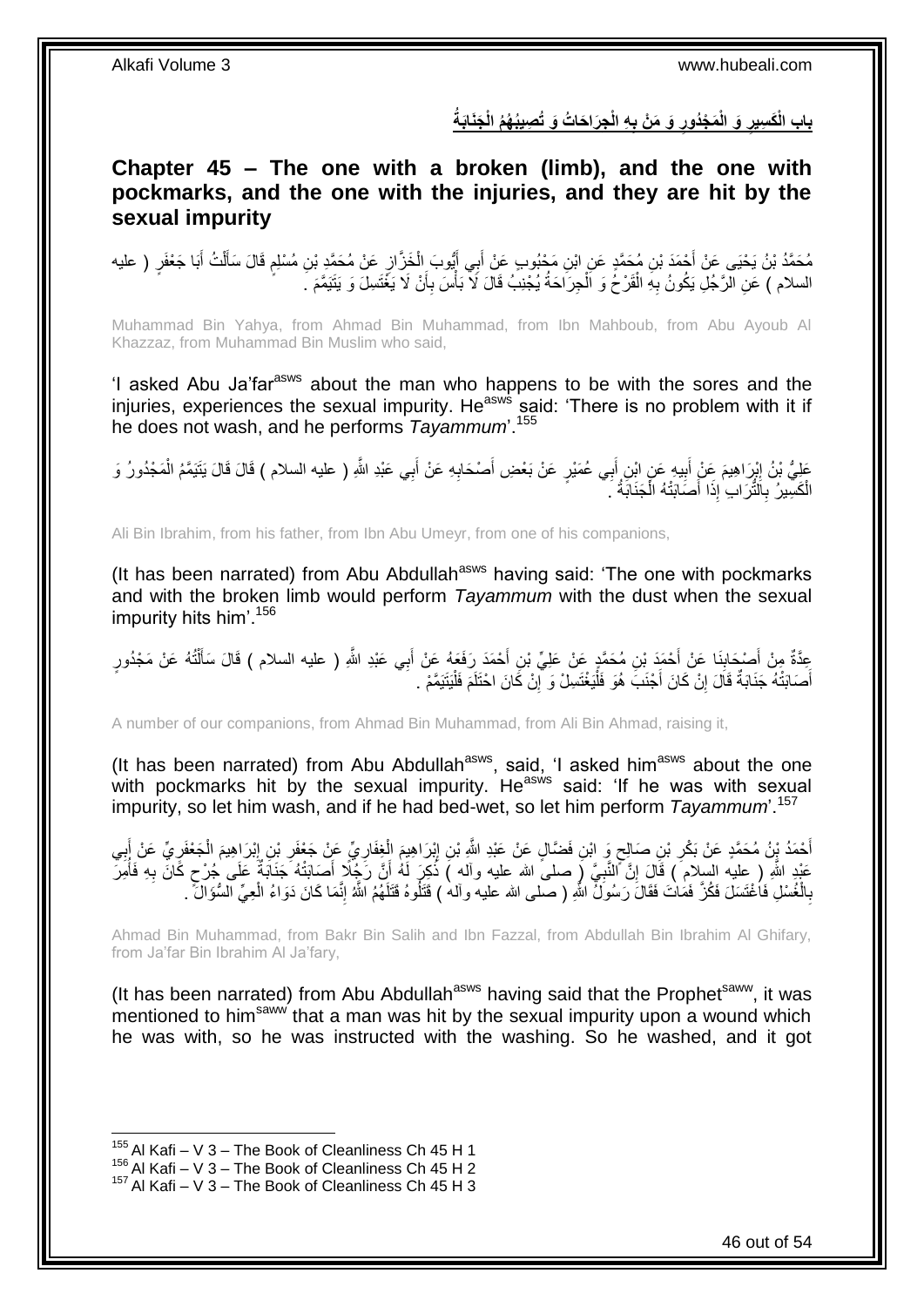infected, so he died. So Rasool-Allah<sup>saww</sup> said: 'They killed him, may Allah<sup>azwj</sup> Kill them. But rather the cure was prevented by the asking (for it)<sup>'.158</sup>

عَلِيُّ بِنُ اِبْرَاهِيمَ عَنْ أَبِيهِ عَنِ ابْنِ أَبِي عُمَيْرٍ عَنْ مُحَمَّدٍ بْنِ سُكَيْنٍ وَ عَنْدِرِهِ عَنْ أَبِي عَبْدِ اللَّهِ ( عليه السلام ) قَالَ قِيلَ لَمُهُ إِنَّ َ ِ َ  $\frac{1}{2}$  ِ ِ فُلَاناً أَصَّاَبَتْهُ جَنَابَةٌ وَ ۚ هُوَ مَجْدُونٌ فَغَسَّلُوهُ فَمَاّتَ فَقَالَ قَتَلُوهُ أَلَّا سَأَلُّوا أَلَّا يَمَّمُوهُ إِنَّ شِّفَاءَ الْعِيِّ الْسُؤَالُ َ ْ ِ اً<br>ا

Ali Bin Ibrahim, from his father, from Ibn Abu Umeyr, from Muhammad Bin Sukeyn, and someone else,

(It has been narrated) from Abu Abdullah<sup>asws</sup>, said, 'It was said to him<sup>asws</sup>, 'So and so was hit by the sexual impurity and he was with pockmarks. So he washed, and he died'. So he<sup>asws</sup> said: 'They killed him. Why did they not ask? He could have performed *Tayammum*. The healing is prevented by the asking (for it)'.

> قَالَ وَ رُوِيَ ذَلِكَ فِي الْكَسِيرِ وَ الْمَبْطُونِ يَتَيَمَّمُ وَ لَا يَغْتَسِلُ . ْ ِ ْ ِ

He (the narrator) said, 'And that is reported regarding the one with a broken limb, and the internal illness that they should be performing *Tayammum* and should not be washing'.<sup>159</sup>

> **ِ باب الَّنَواِدر**

### <span id="page-46-0"></span>**Chapter 46 – Miscellaneous**

عَلِيُّ بْنُ مُحَمَّدِ بْنِ عَبْدِ النَّهِ عَنْ إِبْرَاهِيمَ بْنِ إِسْحَاقَ الْأَحْمَرِ عَنِ الْحَسَنِ بْنِ عَلِيٍّ الْوَشَّاءِ قَالَ دَخَلْتُ عَلَى الرِّضَا ( عليه السلامِ ْ ْ ِ ِ ِ ْ ) وَ ۖبَيْنَ بِدَيْهِ إِبْرِيَةٍ ۗ يُرِيدُ إِنْ يَتَهَيَّأَ مِنْهُ لِلَصِّلَاةِ فَدَنَوْتُ مِنِّهُ لِأَصْبَّ عَلَيْهِ فَأَبَى ۖ ذَلِكَ وَ قَالَ مَهْ يَا حَسَنُ فَقُلْتُ لَهُ لِمَ تَتْهَانِي أَنْ َ َ ِ ِ ∣l<br>∶ َ ْ أَصُٰبَّ عَلَى يَدِكَ َتَكْرَهُ أَنْ أُوجَرَ قَالَ تُؤْجَرُ أَنْتَ وَ أُوزَرُ أَنَا ُ اً َ َ ِ<br>ا َ

Ali Bin Muhammad Bin Abdullah, from Ibrahim Bin Is'haq Al Ahmar, from Al Hassan Bin Ali Al Washa who said,

I went over to Al-Reza<sup>asws</sup> and in front of him<sup>asws</sup> was a jug intending to prepare from it for the *Salaat*. So I approached him<sup>asws</sup> to pour it upon him<sup>asws</sup>, but he<sup>asws</sup> refused that and said: 'No, O Hassan!' So I said to him<sup>asws</sup>, 'Why are you<sup>asws</sup> forbidding be to pour upon your<sup>asws</sup> hand? Do you<sup>asws</sup> dislike for me to be Recompensed (for it)?' He<sup>asws</sup> said: 'You will be Recompensed and l<sup>asws</sup> would be burdened'.

ْ فَقُلْتُ لَهُ وَ كَيْفَ ذَلِكَ فَقَالَ أَ مَا سَمِعْتَ اللَّهَ عَزَّ وَ جَلِّ يَقُولُ فَمَنْ كانَ يَرْجُواٍ لِقاءَ رَبِّهِ فَلْيَعْمَلْ عَمَلًا صالحاً وَ لا يُشْرِكْ بِعِبادَةِ َ .<br>ا **∶** ِ المُحَمَّد المُحَمَّد المُحَمَّد المُحَمَّد المُحَمَّد المُحَمَّد المُحَمَّد المُحَمَّد المُحَمَّد المُحَمَّد رَبِّهِ أَحَداً وَ هَا أَنَا ذَا أَتَوَضَّأَ لِلصَّلَاةِ وَ هِيَ الْعِبَادَةُ فَأَكْرَهُ أَنْ يَشْرَكَنِي فِيهَا أَحَدٌ . َ َ اُ َ ْ

So I said to him<sup>asws</sup>, 'And how can that be?' So he<sup>asws</sup> said: 'Have you not heard Allah<sup>azwj</sup> Mighty and Majestic Saying *[18:110] therefore whoever hopes to meet his Lord, so he should do righteous deeds, and not associate anyone in the worship of his Lord*, and here I<sup>asws</sup> am performing Ablution *(Wudhu)* for the *Salaat*, and it is the (act of) worship, therefore  $I^{absws}$  dislike for anyone to participate with me therein'.<sup>160</sup>

 $158$  Al Kafi – V 3 – The Book of Cleanliness Ch 45 H 4

 $^{159}$  Al Kafi – V 3 – The Book of Cleanliness Ch 45 H 5

<sup>160</sup> Al Kafi – V 3 – The Book of Cleanliness Ch 46 H 1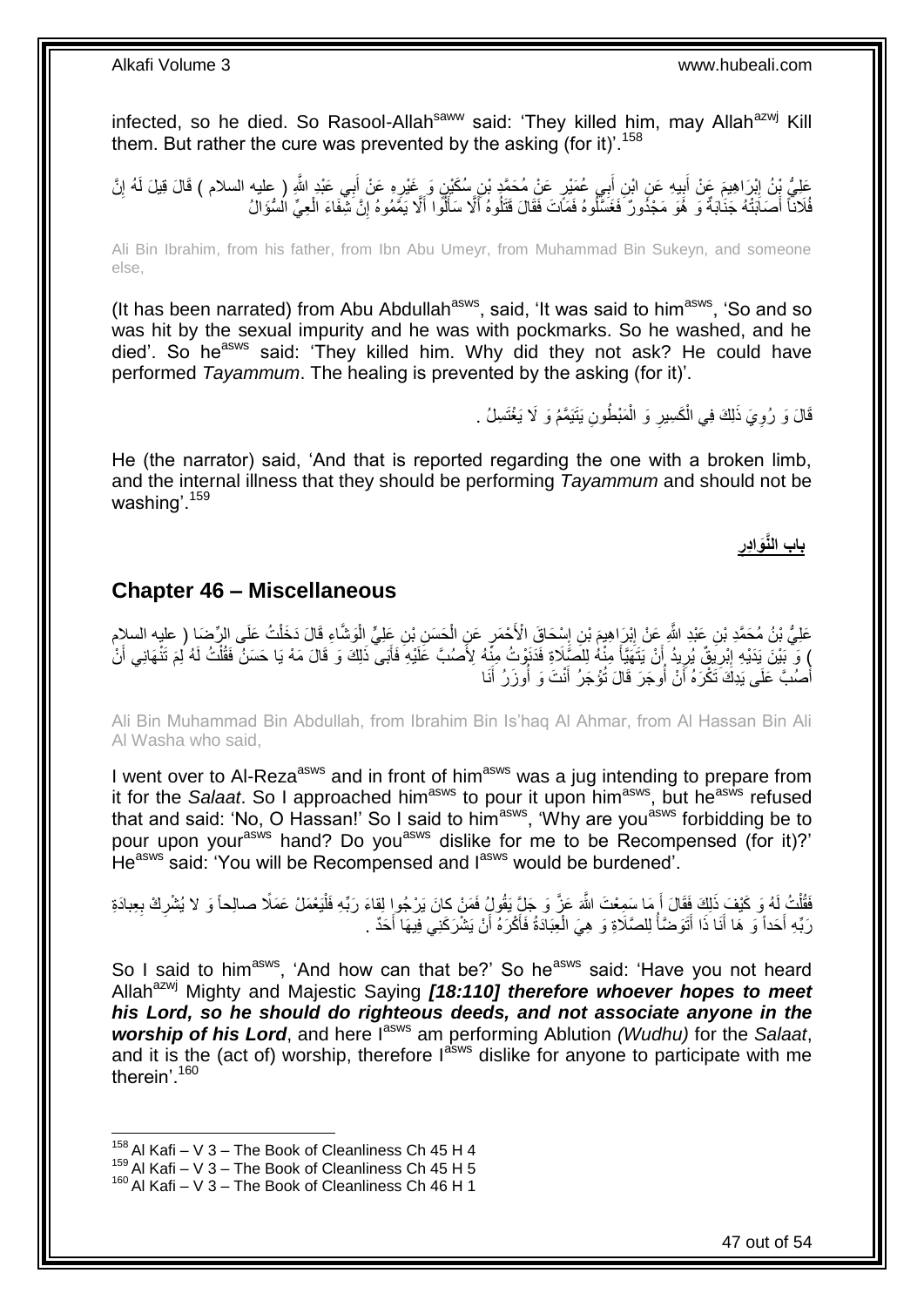عَلِيُّ بْنُ مُحَمَّدٍ عَنْ سَهْلِ بْنِ زِيَادٍ عَنْ جَعْفَرٍ بْنِ مُحَمَّدٍ الْأَشْعَرِيِّ عَنِ الْقَدَّاحِ عَنْ أَبِي عَبْدِ اللَّهِ ( عليه السلام ) قَالَ قَالَ َ ِ ْ **ٍ** ِ **∶** رَسُولُ اللَّهِ ( صَلَى الله علَيه وَالَهَ ) افْتِنَاحُ الصَّلَاةِ الْوُضُوءُ وَ تَحْرِيمُهَا النَّكْبِيرُ وَ تَحْلِيلُهَآ النَّسْلِيمُ . ِ **∶** ْ ُ

Ali Bin Muhammad, from Sahl Bin Ziyad, from Ja'far Bin Muhammad Al Ashary, from Al Qaddah,

(It has been narrated) from Abu Abdullah<sup>asws</sup> having said: 'Rasool-Allah<sup>saww</sup> said: 'Begin the *Salaat* is the Ablution *(Wudhu)* and its sanctity is the exclamation of the Takbeer, and its legalization is the greetings (ending the *Salaat*)'.<sup>161</sup>

عَلِيُّ بْنُ إِبْرَاهِيمَ عَنْ صَالِحٍ بْنِ السِّنْدِيِّ عَنْ جَعْفَرِ بْنِ بَشِيرٍ عَنْ صَبَّاحٍ الْحَذَّاءِ عَنْ أَبِي أُسَامَةَ قَالَ كُنْتُ عِنْدَ أَبِي عَبْدِ اللَّهِ (ِ ُ َ ْ ٍ ِ  $\zeta$ <u>֖֓</u> ِ َ عليه السلَام ) فَسَأَلَهُ رَجُلٌ مِنَ الْمُغِيرِيَّةِ عَنْ شَيْءٍ مِنَ السُّنَنِ فَقَالَ مَا مِّنْ شَيْءٍ يَحْتَاجُ إِلَيْهِ أَحَدٌ مِنْ وُلْدِ آدَمَ إِلَّا َوَ قَدْ جَرَتْ ِ ْ لَ َ ِ َ لَ ِ فِيهِ مِنَ اللَّهِ وَ ٰمِنْ رَسُولِهِ سُنَّةٌ عَرَفَهَا مَنْ عَرَفَهَا وَ ۗ أَنْكَرَ هَا مَنَّ أَنْكَرَ هَا َ َ

Ali Bin Ibrahim, from Salih Bin Al Sandy, from Ja'far Bin Bashir, from Sabbahh Al Haza'a, from Abu Asama who said,

'I was in the presence of Abu Abdullah<sup>asws</sup>, and a man from the Mugheira clan asked him<sup>asws</sup> about something from the Sunnah, so he<sup>asws</sup> said: 'There is nothing which anyone from the children of Adam<sup>as</sup> would be needy to except that there has flowed a Sunnah from Allah<sup>azwj</sup> and a Sunnah from His<sup>azwj</sup> Rasool<sup>saww</sup> with regards to it. The one who recognises it recognises it, and the one who denies it, denies it'.

َفَقَالَ رَجُلٌ فَمَا السُّنِّةُ فِي دُخُولِ الْخَلَاءِ قَالَ تَذْكُرُ اللَّهَ وَ تَتَعَوَّذُ بِاللَّهِ مِنَ الشَّيْطَانِ الرَّجِيمِ وَ إِذَا فَرَغْتَ قُلْتَ الْحَمْدُ لِلَّهِ عَلَى مَا ِ **ٔ** ْ ْ ْ ِ أَخْرَجَ مِنًّـي مِنَ الْأَذَى فِي يُسْرٍۗ وَ عَافِيَةٍ

So the man said, 'So what is the Sunnah regarding entering the toilet?' He<sup>asws</sup> said: 'Mentioning Allah<sup>azwj</sup> and seeking refuge with Allah<sup>azwj</sup> from the Satan<sup>la</sup>, the Pelted one. And when you are free, you should say, 'The Praise is for Allah<sup>azwj</sup> upon what exited from me from the harm, in ease and good health'.

قَالَ الرَّجُلُ فَالْإِنْسَانُ يَكُونُ عَلَى تِلْكَ الْحَالِ وَ لَا يَصْبِرُ حَتَّى يَنْظُرَ إِلَى مَا يَخْرُجُ مِنْهُ قَالَ إِنَّهُ لَيْسَ فِي الْأَرْضِ آدَمِيٌّ إِلَّا وَ ∣∣<br>∶ ِ ْ ْ ا<br>ا  $\frac{1}{3}$ مَعَهُ مَلَّكَانِ مُوَكَّلَانِ بِهِ فَإِذَا كَانَ ۖ عَلَى تِلْكَ الْحَالِ ثَنَيَا بِرَفَّبَتِهِ ثُمَّ قَالَا يَا ابْنَ آدَمَ انْظُرْ إِلَى مَا كُنُّتَ تَكْدَحُ لَّهُ فِي الدُّنْيَا إِلَى مَا هُوَ ار<br>سال ِ **ٔ** ْ ْ ِ لَ ِ  $\frac{1}{2}$ صَائِرٌ .

Then man said, 'So the human being who happens to be in that state (excreting) and he cannot be patient until he looks at what comes out from him'. He<sup>asws</sup> said: 'There is no person in the earth except with him are two Angels Allocated with him. So when he was upon that state, they bend his neck, then they say: 'O son of Adam<sup>as</sup>! Look at what you were toiling for in the world, to what it has become'.<sup>162</sup>

مُحَمَّدُ بْنُ يَحْيَيِ عَنْ سَلَمَةَ بْنِ الْخَطَّابِ عَنْ إِبْرَاهِيمَ بْنِ مُحَمَّدٍ الثَّقَفِيِّ عَنْ عَلِيِّ بْنِ الْمُعَلَّي عَنْ إِبْرَاهِيمَ بْنِ مُحَمَّدِ بْنِ حُمْرَانَ ْ َّ ِ ْ  $\frac{1}{2}$ ِ أَبِي عَبْدِ اللَّهِ ( عليه السلام ) قَالَ مَنْ تَوَضَّأَ فَتُمَنْدَلَ كَانَتْ لَهُ حَسَنَةٌ وَ إِنّْ تَوَضَّأَ وَ لَمْ يَتَمَنْدَلْ حَتَّىٰ يَجَفَّ وَضُوؤُهُ كَانَتْ َ ِ َ َ هُ ثَلَاثُونَ حَسَنَةً  $\,$ :<br>أ لَ

Muhammad Bin Yahya, from Salma Bin Al Khattab, from Ibrahim Bin Muhammad Al Saqafy, from Ali Bin Al Moalla, from Ibrahim Bin Muhammad Bin Humran,

 $161$  Al Kafi – V 3 – The Book of Cleanliness Ch 46 H 2  $162$  Al Kafi – V 3 – The Book of Cleanliness Ch 46 H 3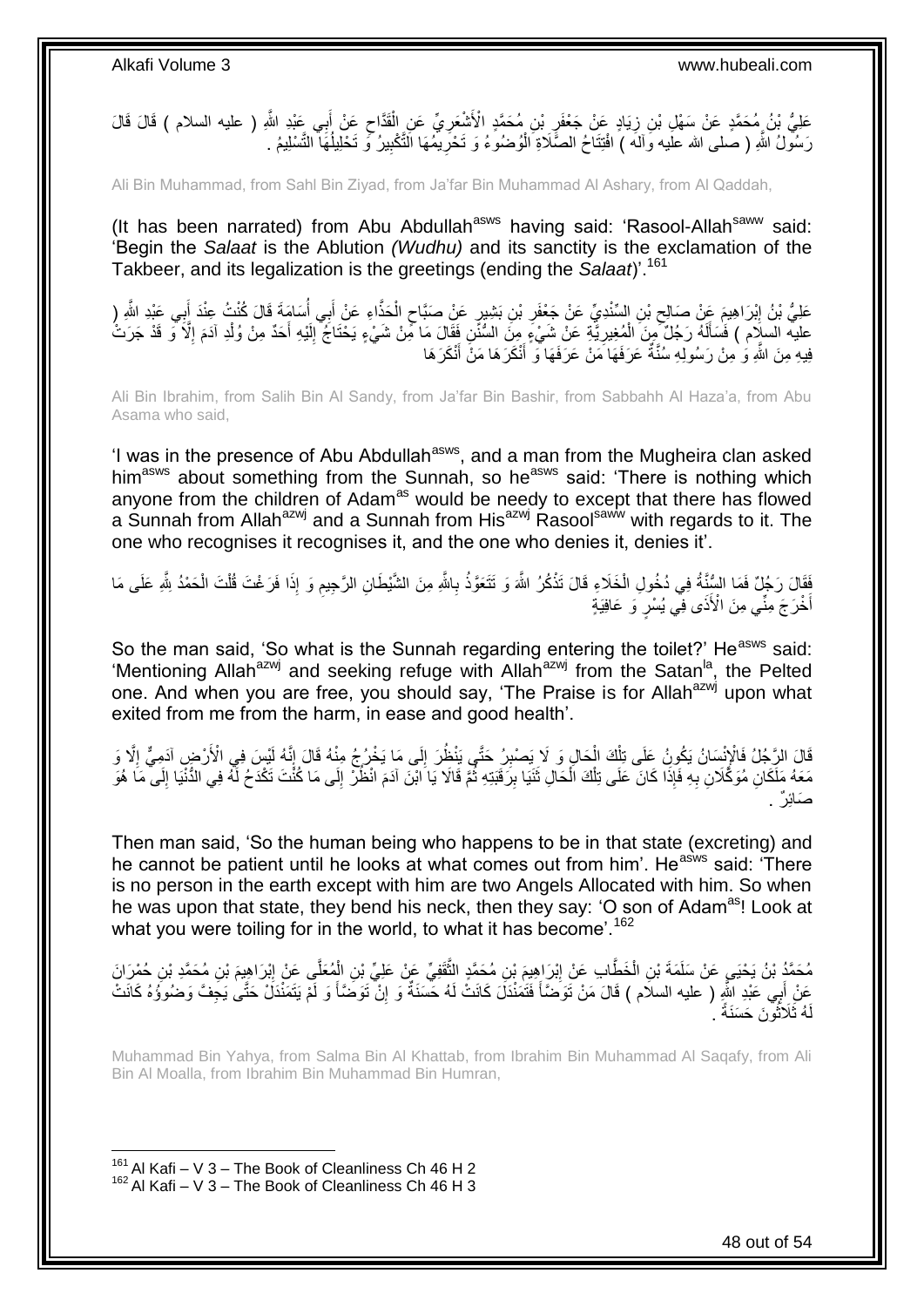(It has been narrated) from Abu Abdullah $a<sup>asws</sup>$  having said: 'The one who performs Ablution *(Wudhu)* and wipes with a towel, for him would be one Reward; but if he performs Ablution *(Wudhu)* and does not wipe with a towel, (letting it naturally) dry his Ablution *(Wudhu)* (upon himself), for him would be thirty Rewards<sup>', 163</sup>

ا َحذَّ ال َما َن َع ْن َج َّراح ِن ُعث ِ و ْب ي ِه َع ْن َع ْمر ب َم َع ْن أ ْب َرا ِهي َح َس ِن َعلِ ُّي ْب ُن إ ُمو َس ) عليه ُبو ال ِن ِمْه َرا َن َقا َل َقا َل أ ِء َع ْن َس َما َع َة ْب ْ ٍ **ٔ !** َ <u>֖֓</u> ْ َ ْ السلّام ) مَنْ تَوَصَّأَ لِلْمَغْرِبِ كَانَ َوُضُوَوُهُ ذَلِكَ كَفَّارَةً لِمَأْ مَضَى مِنْ ذُنُوبِهِ فِي نَهَارِهِ مَا خَلَا الْكَبَائِرَ وَ مَنْ تَوَضَّأَ لِصَلَاةِ **∶ ∶** ِ ْ َ َ الصُّبْحِ كَانَ وُضُوؤُهُ ذَلِكَ كَفَّارَةً لِمَا مَضَى مِنْ ذُنُوبِهِ فِي لَيْلَتِهِ إِلَّا الْكَبَائِرَ . ِ ْ ِ ِ

Ali Bin Ibrahim, from his father, from Amro Bin Usman, from Jarrah Al Haza'a, from Sama'at Bin Mihran who said,

'Abu Al-Hassan Musa<sup>asws</sup> said: 'The one who performs Ablution *(Wudhu)* for the Maghrib (evening *Salaat*), that Ablution *(Wudhu)* of his would be an expiation for what is past from his sins during his day, except the major sins; and the one who performs Ablution *(Wudhu)* for the morning *Salaat*, that Ablution *(Wudhu)* of his would be an expiation for what is past from his sins during his night, except the major  $\sin s$ <sup>164</sup>

عَلِيُّ بْنُ إِبْرَاهِيمَ عَنْ أَبِيهِ عَنْ قَاسِمِ الْخَزَّازِ عَنْ عَبْدِ الرَّحْمَنِ بْنِ كَثِيرٍ عَنْ أَبِي عَبْدِ الثَّو ( عليه السلام ) قَالَ بَيْنَا أَمِيرُ َ ِ ْ ֧֧֩֩֓׆֧ **!** َ ِ أَ َ الْمُؤْمِنِينَ ( عليه السلامِ ) قَاعِدٌ وَ مَّعَهُ ابْنُهُ مُحَمَّدٌ إِذْ قَالَ يَا مُحَمَّدٌ ائْتِنِيَّ بِإِنَاءِ مِنْ مَاءٍ فَأَتَاهُ بِهِ فَصَبَّهُ بِيَدِهِ الْيُمْنَى عَلَى يَدِهِ ׀ו<br>ְי ِ **ٔ** ْ ِ **∶** ْ الْيُسْرَى ثُمَّ قَالَ الْحَمْدُ لِثَّهِ الَّذِي جَعَلَ الْمَاءَ طَهُور اً وَ لَمْ يَجْعَلْهُ نَجِساً ر<br>إ ْ ا ماہ<br>سال ْ ْ

Ali Bin Ibrahim, from his father, from Qasim Al Khazzaz, from Abdul Rahman Bin Kaseer,

(It has been narrated) from Abu Abdullah<sup>asws</sup> having said: 'While Amir Al-Momineen<sup>asws</sup> was seated and with him<sup>asws</sup> was his<sup>asws</sup> son Muhammad, when he<sup>asws</sup> said: 'O Muhammad! Bring me a container of water'. So he gave it to him<sup>asws</sup>, and heasws poured by hisasws right hand upon hisasws hand, then said: 'The Praise is for Allah $a^{2xy}$  Who Made the water as a purifier and did not Make it unclean'.

> ِ نُّمَّ اسْتَنْجَى فَقَالَ اللَّهُمَّ حَصِّنْ فَرْجِي وَ أُعِفَّهُ وَ اسْتُرْ عَوْرَتِي وَ حَرِّمْهَا عَلَى النَّارِ َ َّ ُ

Then he<sup>asws</sup> cleaned his<sup>asws</sup> private part and he<sup>asws</sup> said: 'O Allah<sup>azwj</sup>! Fortify my<sup>asws</sup> private part and Keep it chaste, and conceal my<sup>asws</sup> nakedness and Prohibit it upon the Fire'.

> نُّمَّ اسْتَنْشَقَ فَقَالَ اللَّهُمَّ لَا تُحَرِّمْ عَلَيَّ رِيحَ الْجَنَّةِ وَ اجْعَلْنِي مِمَّنْ يَشَمُّ رِيحَهَا وَ طِيبَهَا وَ رَيْحَانَهَا **∶** ْ ْ ِ َّ ُ

Then he<sup>asws</sup> inhaled and he<sup>asws</sup> said: 'O Allah<sup>azwj</sup>! Do no Prohibit the aroma of the Paradise upon me<sup>asws</sup> and Make me<sup>asws</sup> to be from the one who smell its aroma, and its perfume, and its fragrances'.

> نُّمَّ تَمَضْمَضَ فَقَالَ اللَّهُمَّ أَنْطِقْ لِسَانِي بِذِكْرِكَ وَ اجْعَلْنِي مِمَّنْ تَرْضَى عَنْهُ ْ ِ **∣** َ َّ ُ

Then he rinsed his<sup>asws</sup> mouth and he<sup>asws</sup> said: 'O Allah<sup>azwj</sup>! Cause my<sup>asws</sup> tongue to speak with Your<sup>azwj</sup> Mention, and Make me to be from the ones You<sup>azwj</sup> are Pleased with'.

 $163$  Al Kafi – V 3 – The Book of Cleanliness Ch 46 H 4

 $164$  Al Kafi – V 3 – The Book of Cleanliness Ch 46 H 5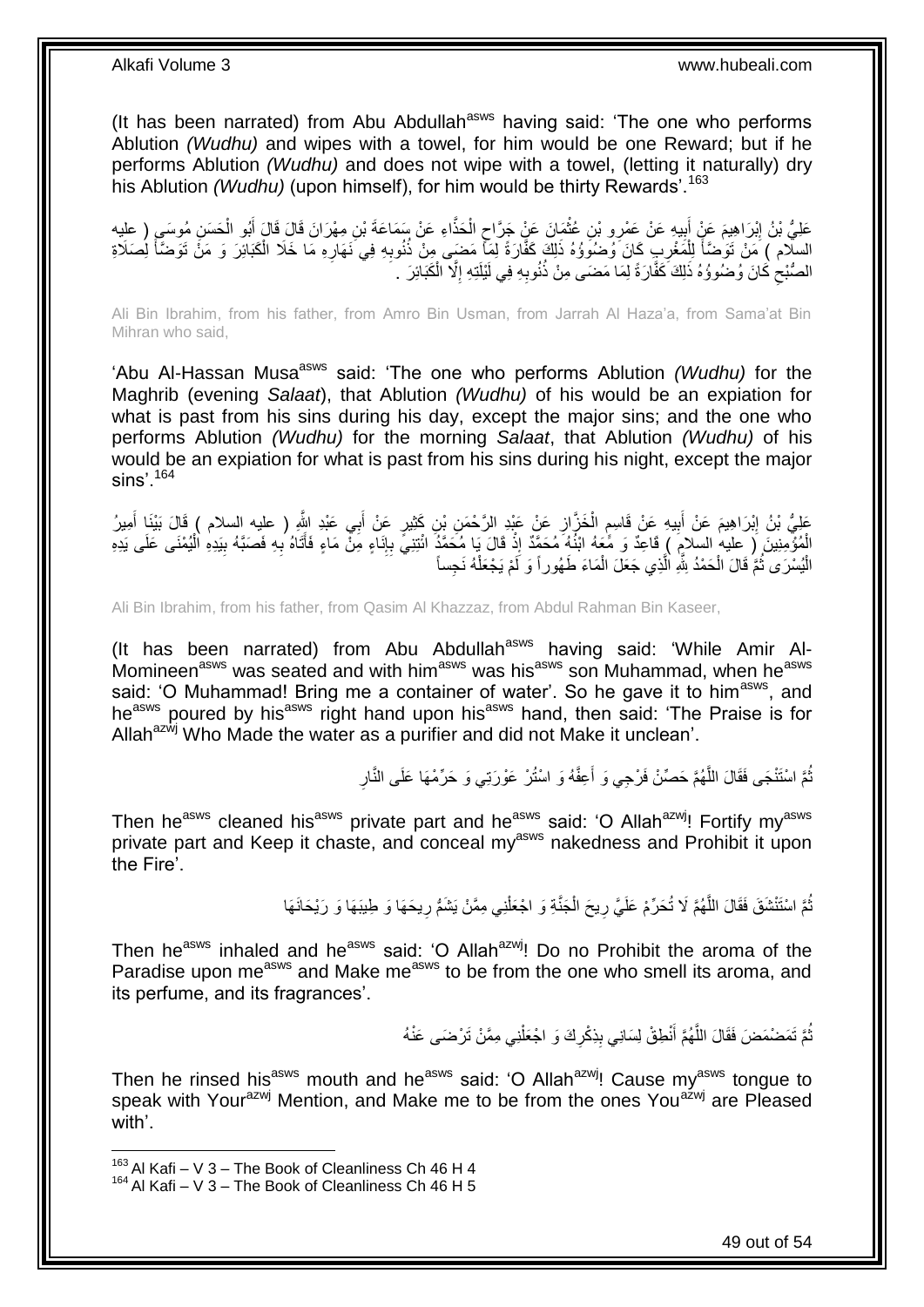ُّمَّ غَسَلَ وَجْهَهُ فَقَالَ اللَّهُمَّ بَيِّضْ وَجْهِي يَوْمَ تَسْوَدُّ فِيهِ الْوُجُوهُ وَ لَا تُسَوِّدْ وَجْهِي يَوْمَ تَبْيَضُّ فِيهِ الْوُجُوهُ ْ َّ ُ ْ

Then he<sup>asws</sup> washed his<sup>asws</sup> face and he<sup>asws</sup> said: 'O Allah<sup>azwj</sup>! Whiten my<sup>asws</sup> face on the Day in which the faces would be Blackened, and do not Blacken  $my<sup>asws</sup>$  face on the Day in which faces would be Whitened'.

> تُمَّ غَسَلَ يَمِينَهُ فَقَالَ اللَّهُمَّ أَعْطِنِي كِتَابِي بِيَمِينِي وَ الْخُلْدَ بِيَسَارِي **!** ْ ِ َ َّ ُ

Then he<sup>asws</sup> washed his<sup>asws</sup> right hand and he<sup>asws</sup> said: 'O Allah<sup>azwj</sup>! Give me<sup>asws</sup> my Book (Register of deeds) in my<sup>asws</sup> right hand and the eternity (the eternal life) to be in my<sup>asws</sup> left hand'.

َ نُمَّ غَسَلَ شِمَالَهُ فَقَالَ اللَّهُمَّ لَا تُعْطِنِي كِتَابِي بِشِمَالِي وَ لَا تَجْعَلْهَا مَغْلُولَةً إِلَى عُنُقِي وَ أَعُوذُ بِكَ مِنْ مُقَطَّعَاتِ النِّيرَانِ ِ ْ ِ َّ ُ ِ

Then he<sup>asws</sup> washed his<sup>asws</sup> left hand and he<sup>asws</sup> said: 'O Allah<sup>azwj</sup>! Do not Give me<sup>asws</sup> my<sup>asws</sup> Book (Register of deeds) in my<sup>asws</sup> left hand, nor Make it to be a tied to my<sup>asws</sup> neck, and lasws hereby seek Refuge with You<sup>azwj</sup> from the pieces of the Fires'.

> ُّمَّ مَسَحَ رَأْسَهُ فَقَالَ اللَّهُمَّ غَشَّنِي بِرَحْمَتِكَ وَ بَرَكَاتِكَ وَ عَفْوِكَ َّ **∶ ِ**

Then he<sup>asws</sup> wiped his<sup>asws</sup> head and said: 'O Allah<sup>azwj</sup>! Overwhelm me<sup>asws</sup> with Your<sup>azwj</sup> Mercy and Your<sup>azwj</sup> Forgiveness'.

> ُّمَّ مَسَحَ عَلَى رِجْلَيْهِ فَقَالَ اللَّهُمَّ ثَبِّتْ قَدَمَيَّ عَلَى الصِّرَاطِ يَوْمَ تَزِلُّ فِيهِ الْأَقْدَامُ وَ اجْعَلْ سَعْبِي فِيمَا يُرْضِيكَ عَنِّي َ َّ **∶ ٍ**

Then he<sup>asws</sup> wiped upon his<sup>asws</sup> feet and he<sup>asws</sup> said: 'O Allah<sup>azwj</sup>! Affirm my<sup>asws</sup> feet upon the Bridge on the Day on which the feet would waver upon it, and Make my<sup>asws</sup> striving to be in what Pleases You<sup>azwj</sup> about me<sup>asws</sup>.

ُمَّ الْتَفَتَ إِلَى مُحَمَّدٍ فَقَالَ يَا مُحَمَّدُ مَنْ تَوَضِّأَ بِمِثْلِ مَا تَوَضَّأْتُ وَ قَالَ مِثْلَ مَا قُلْتُ خَلَقَ اللَّهُ لَهُ مِنْ كُلِّ قَطْرَةٍ مَلَكاً يُقَدِّسُهُ وَ ْ **ٔ** ْ **ٔ** ِ **∫**  $\frac{1}{2}$ ْ يُسَبِّحُهُ وَ يُكَبِّرُهُ وَ يُهَلِّلُهُ وَ يَكْتُبُ لَهُ ثَوَابَ ذَلِكَ َ ة<br>أ ا<br>ا

Then he<sup>asws</sup> turned towards Muhammad, so he<sup>asws</sup> said: 'O Muhammad! The one who performs Ablution *(Wudhu)* with the likes of what I<sup>asws</sup> performed the Ablution *(Wudhu)* and says the like of what l<sup>asws</sup> said, Allah<sup>azwj</sup> would Create for him and Angel from every drop, Extolling Him<sup>azwj</sup>, and Glorifying Him<sup>azwj</sup>, and Exclaiming His<sup>azwj</sup> Greatness, and Extolling His<sup>azwj</sup> Holiness, and Write for him the Rewards of that'  $165$ 

عِدَّةٌ مِنْ أَصْحَابِذَا عَنْ أَحْمَدَ بْنِ مُحَمَّدٍ عَنِ إِبْنِ مَحْبُوبٍ عَنِ ابْنِ رِئَابٍ عَنْ مُحَمَّدٍ بْنِ قَبْسٍ قَالَ سَمِعْتُ أَبَا جَعْفَرٍ ( عِليه َ **∣** َ َ ِ السِلام ) يَقُولُ وَ هُوَ يُحَدِّثُ النَّاسَ بِمَكَّةَ صَلَّى رَسُولُ اللَّهِ ( صلى اللهِ عليه وآله ) الْفَجْرَ ثُمَّ جَلَسَ مَعَ أَصْحَابِهِ حَتَّى طَلَعَتِ ا<br>المقام ْ ِ ِ َ الشَّمْسُ فَجَعَلَ يَقُومُ الرَّجُلُ بَعْدَ الرَّجُلِ حَتَّـمٍ لَمْٓ يَبْقَ مَعَهُ إِلَّا رَجُلِنَ أَنْصَارِيٌّ وَ تَقْفِيُّ فَقَالَ لَهُمَا رَسُولُ اللَّهِ ( صلى الله عليه َ ِ َ ِ وآله ) قَدْ عَلِمْتُ أَنَّ لَكُمَا حَاجَةً وَ تُرِيدَانِ أَنْ تُسْأَلَا عَنْهَا فَإِنْ شِنْتُهَا أَخْبَرْتُكُمَا بِحَاجَتِكُمَا قَبْلَ أَنْ تَسْأَلَانِي وَ إِنْ شِئْتُمَا فَاسْأَلَا<br>وآله ) قَدْ عَلِمْتُ أَنَّ يَنِد أَمَرَ ِ اً<br>ا َ ِ َ ِ َ اُ ِ َ عَنْهَا فَالَا بَلْ تُخْبِرُنَا قَبْلَ أَنْ نَسْأَلَكَ عَنْهَا فَإِنَّ ذَلِكَ أَجْلَى لِلْعَمَى وَ أَبْعَدُ مِنَ الِارْتِيَابِ وَ أَثْبَتُ لِلْإِيمَانِ َ ْ ِ لَ َ اً **!** ْ َ

A number of our companions, from Ahmad Bin Muhammad, from Ibn Mahboub, from Ibn Raib, from Muhammad Bin Qays who said,

<sup>1</sup>  $165$  Al Kafi – V 3 – The Book of Cleanliness Ch 46 H 6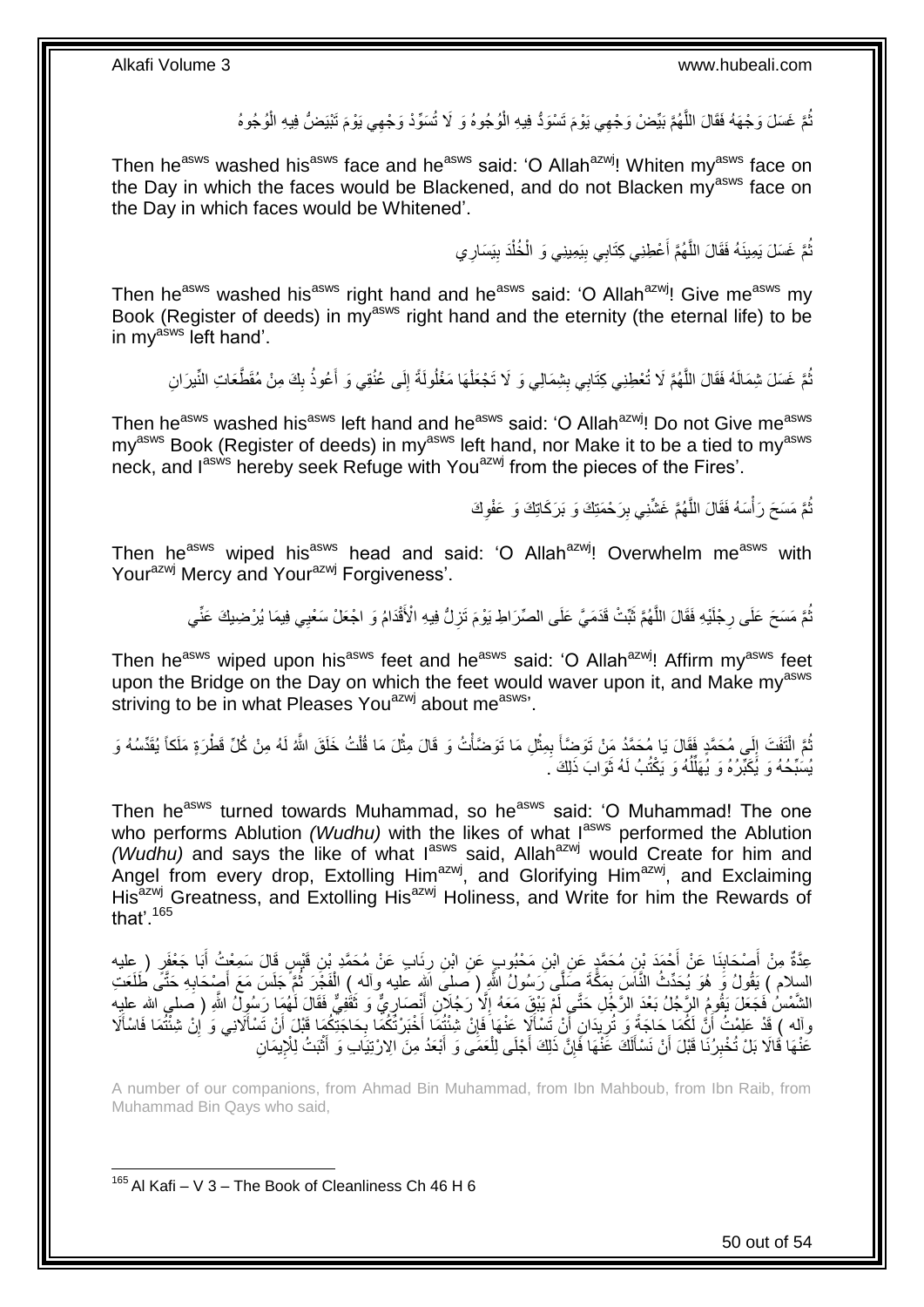'I heard Abu Ja'far<sup>asws</sup> saying, and he<sup>asws</sup> was narrating to the people in Makkah: 'Rasool-Allah<sup>saww</sup> prayed the Fajr *Salaat*, then sat along with his<sup>saww</sup> companions until the sun emerged. So the man after the man arose until there did not remain with him<sup>saww</sup> anyone except for two man, one from the 'Helpers' and one from 'Saqeef'. So Rasool-Allah<sup>saww</sup> said to them both: 'I<sup>saww</sup> know that there is a need for the two of you that you would like to ask about it. So if you two want  $I<sup>saww</sup>$  can inform both of you before you even ask me<sup>saww</sup>, and if you want you can both ask me yourselves about it'. They both said, 'But, inform us before we ask you about it, for that is more clarifying for the blindness, and more remote from the doubts, and more affirming for the faith'.

فَقَالَ رَسُولُ اللَّهِ ( صلى الله عليه وآله ) أَمَّا أَنْتَ يَا أَخَا ثَقِيفٍ فَإِنَّكَ جِئْتَ أَنْ تَسْأَلَنِي عَنْ وُضُوئِكَ وَ صَلَاتٍكَ فَي ذَلِكَ لَ ĺ َ ِ َ َ َ َ مِنَ الْخَيْرِ أَمَّا وُضُوؤُكَ فَإِنَّكَ إِذَا وَصَعْتَ يَدَكَ فِي إِنَائِكَ ثُمَّ قُلْتَ بِسْمِ اللَّهِ تَنَاثَرَتْ مِنْهَا مَا اكْتَسَبَتْ مِنَ الذُّنُوبِ فَإِذَا غَسَلْتَ َ ِ **!** ْ ُ ِ ِ َ ِ ْ وَجْهَكَ تَنَاثَوَتِ الذُّنُوبُ الَّذِي اكْتَسَنَتْهَا عَيْنَاكَ بِنَظَرِ هِمَا وَ فُوكٍ فَإِذَا خَسَلْتَ ذِرَاعَيْكَ تَنَاثَرَتِ الذُّنُوبُ عَنْ يَمِينِكَ وَ شَمَالِكَ فَإِذَا َّ ن<br>با َ ْ ِ **∣** مَسَحْتَ رَأْسَكَ وَ قَدَمَيْكَ تَنَاثُّرَتِ الذُّنُوبُ الَّتِي مَشَيْتَ إِلَيْهَا عَلَى قَدَمَيْكَ فَهَذَا لَكَ فِي وُضُوئِكَ . لَ ِ َّ َ ֡**֟** 

Rasool-Allah<sup>saww</sup> said: 'As for you, O brother of Saqeef, so you came over to ask mesaww about your Ablution *(Wudhu)* and your *Salaat*, what there is for you regarding that from the goodness. As for your Ablution *(Wudhu)*, so you, when you place your hand into your container, then you say, 'In the Name of Allah<sup>azwj</sup>', there scatter from it what you accumulated from the sins. So when you wash your face, the sins which your eyes had accumulated with their looks, scatter away from you and are lost. So when you wash your arms, the sins which your right hand and your left hand had accumulated, scatter away from you. So when you wipe your head and your feet, the sins which you walked towards upon your feet scatter away from you. So this is for you from your Ablution *(Wudhu)*'. 166

(Please note that the full Hadeeth is to be found in Al Kafi –  $V$  4 – The Book of Hajj Ch 28 H 37, for the answer to the second man)

عَلِيُّ بْنُ إِبْرَاهِيمَ عَنْ أَبِيهِ عَنِ النَّوْفَلِيِّ عَنِ السَّكُونِيِّ عَنْ أَبِي عَبْدِ اللَّهِ ( عليه السلام ) قَالَ الْوُضُوءُ شَطْرُ الْإِيمَانِ . َ ِ َ ِ ْ

Ali Bin Ibrahim, from his father, from Al Nowfaly, from Al Sakuny,

(It has been narrated) from Abu Abdullah<sup>asws</sup> having said: 'The Ablution *(Wudhu)* is part of the *Emaan* (faith)<sup>'.167</sup>

أَبُو عَلِيٍّ الْأَشْعَرِ يُّ عَنْ بَعْضِ أَصْحَابِنَا عَنْ إِسْمَاعِيلَ بْنِ مِهْرَانَ عَنْ صَبَّاحٍ الْحَذَّاءِ عَنْ سَمَاعَةَ قَالَ كُنْتُ عِنْدَ أَبِي الْجَسَنِ ( َ **∶** َ ْ َ ْ ٍ ِ ِ عليه السّلام ) فَصَلِّي الظُّهْرَ وَ الْعَصْرَ بَيْنَ يَدَيَّ وَ جَلَسْتُ عِنْدَهُ حَتَّى حَضَرَتْتِ الْمَغْرِبُ فَدَعَا بِوَضُوءٍ فَتَوَضّأَ لِلصَّّلِاةِ ثُمَّ قَالَ ِ ِ ْ ْ ُ َ لِي تَوَضَّأْ فَقُلْتُ جُعِلْتُ فِدَاكَ أَنَا عِلَى وُضُوئِي فَقَالَ وَ إِنْ كُنْتَ عَلَى وُضُوءٍ إِنَّ مَنْ تَوَضَّأَ لِلْمَغْرِبِ كَانَ وُضُوؤُهُ ذَلِكَ كَفَّارَةً ْ َ ِ ׀֧֧ َ ْ ْ ال<br>أما السياسية<br>مستقبل ِ لِمَّا مَضَى مِنْ ذُنُوبِهِ فِي يَوْمِهِ إِلَّا الْكَبَائِرَ ۚ وَ مَنْ تَوَضَّأَ لِلصُّبْحِ كَانَ وُضُووُهُ ذَلِكَ كَفَّارَةً لِمَا مَضَى مِنْ ذُنُوبِهِ فِي لَيْلَتِهِ إِلَّا ْ ِ ِ ِ ِ ِ **∫** الْكَبَائِرَ . ْ

Abu Ali Al Ashary, from one of our companions, from Ismail Bin Mihran, from Sabbah Al Haza'a, from Sama'at who said,

'I was in the presence of Abu Al-Hassan<sup>asws</sup>. So he<sup>asws</sup> prayed Al-Zohar and Al-Asr *Salaat*s in front of me, and I sat in his<sup>asws</sup> present until the Maghrib *Salaat* presented

 $166$  Al Kafi – V 3 – The Book of Cleanliness Ch 46 H 7

 $167$  Al Kafi – V 3 – The Book of Cleanliness Ch 46 H 8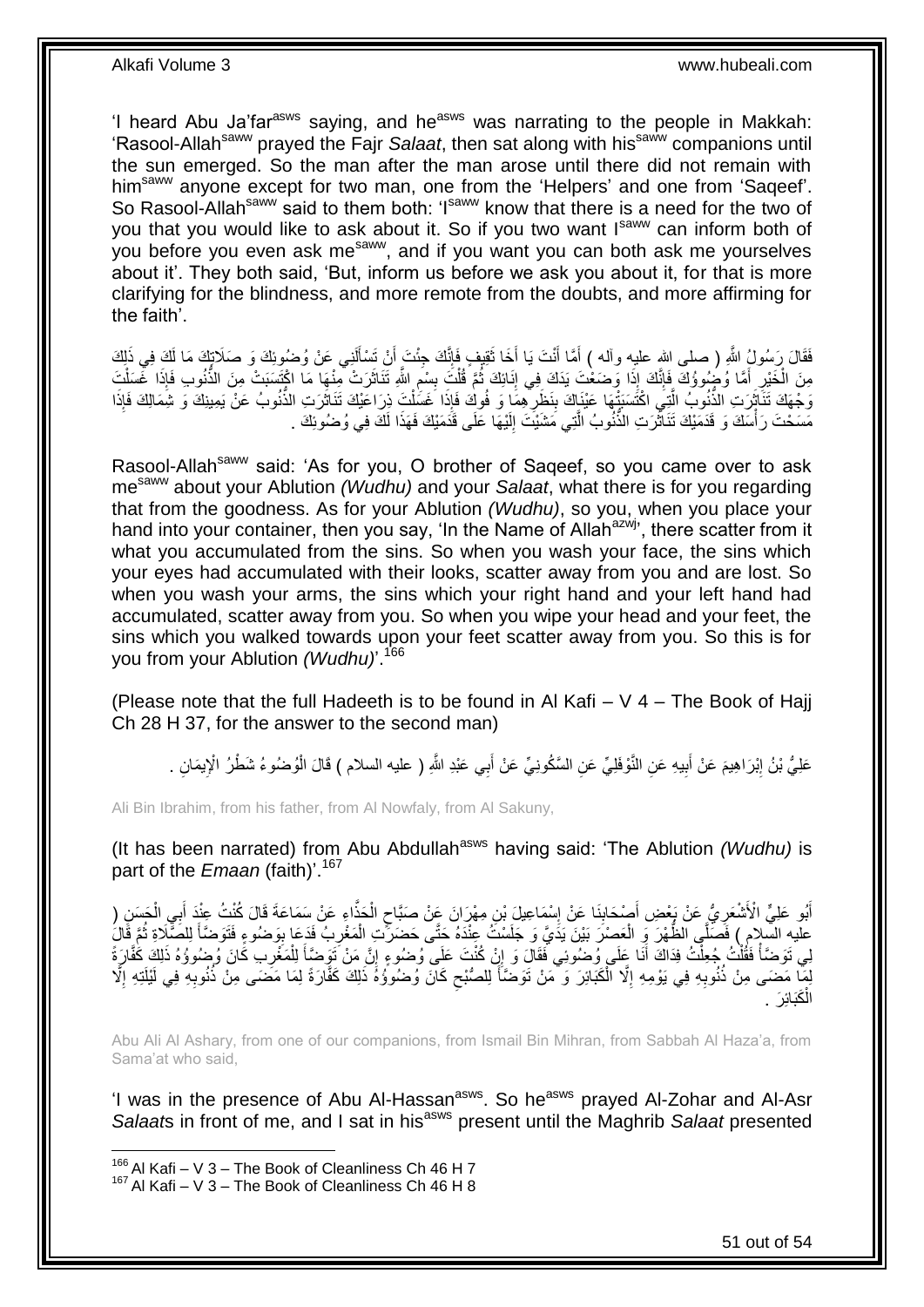itself. So he<sup>asws</sup> called for the Ablution *(Wudhu)* and he<sup>asws</sup> performed the Ablution *(Wudhu)* for the *Salaat*, then said to me: 'Perform Ablution *(Wudhu)*'. So I said, 'May I be sacrificed for you<sup>asws</sup>! I am already upon my Ablution *(Wudhu)*". So he<sup>asws</sup> said: 'And even if you were upon an Ablution *(Wudhu)*. It is from the reverence of the Maghrib (*Salaat*) is its Ablution *(Wudhu)*. That would be an expiation for whatever has passed from his sins during his day, except for the major sins. And the one who perform Ablution *(Wudhu)* for the morning (*Salaat*), that Ablution *(Wudhu)* of his would be an expiation for whatever had passed from his sins during his night except for the major sins'.<sup>168</sup>

َ مُحَمَّدُ بِنُ يَحْيَى وَ أَحْمَدُ بْنُ إِدْرِيسَ عَنْ أَحْمَدَ بْنِ إِسْحَاقَ عَنْ سَعْدَانَ عَنْ بَعْضِ أَصْحَابِهِ عَنْ أَبِي عَبْدِ اللَّهِ ( عليه السلام )<br>ـ ِ َ ِ **∶** ِ َ قَالَ الطَّهْرُ عَلَى الطَّهْرِ عَشْرُ خَسَنَاتٍ . **∶** 

Muhammad Bin Yahya and Ahmad bin Idrees, from Ahmad Bin Is'haq, from Sa'dan, from one of his companions,

(It has been narrated) from Abu Abdullah<sup>asws</sup> having said: 'The purification upon the purity has ten Rewards'.<sup>169</sup>

مُحَمَّدُ بْنُ الْحَسَنِ وَ غَيْرُهُ عَنْ سَهْلِ بْنِ زِيَادٍ بِإِسْنَادِهِ عَنْ إَبِي عَبْدِ اللَّهِ ( عليه السلام ) قَالَ إِذَا فَرَغَ أَحَدُكُمْ مِنْ وُضُوئِهِ فَلْيَأْخُذْ َ ِ ِ ِ ْ **ٔ** ْ ْ َ كَفَّأَ مِنْ مَاءٍ فَلْيَمْسَحْ بِهِ قَفَاهُ يَكُونُ ذَٰلِكَ فَكَّاكَ رَقَبَتِهِ مِنَ النَّارِ ۖ . ِ ْ **∶** 

Muhammad Bin Al Hassan, and someone else from Sahl Bin Ziyad, by his chain,

(It has been narrated) from Abu Abdullah<sup>asws</sup> having said: 'When one of you is free from his Ablution *(Wudhu)*, so let him take a handful of water, so let him wipe his wrist for that would happen to be the freedom of his neck from the Fire'.<sup>170</sup>

عَلِيُّ بْنُ مُحَمَّدٍ عَنْ سَهْلِ بْنِ زِيَادٍ عَنْ مُحَمَّدِ بْنِ عِيسَى عَنْ يُونُسَ عَنْ أَبِي الْحَسَنِ ( عليه السلام ) قَالَ قُلْتُ لَهُ الرَّجُلُ ْ َ **∶** ْ يَغْتَسِلُ بِمَاءِ الْوَرْدِ وَ يَتَوَصْنَأُ بِهِ لِلصَّلَاةِ قَالَ لَا بَأْسَ بِذَلِكَ . :<br>ا ِ .<br>ا ِ ا<br>ا

Ali Bin Muhammad, from Sahl Bin Ziyad, from Muhammad Bin Isa, from Yunus,

(It has been narrated) from Abu Al-Hassan<sup>asws</sup>, said, 'I said to him<sup>asws</sup>, 'The man washes with the rose water and performs Ablution *(Wudhu)* with it for the *Salaat*'. He<sup>asws</sup> said: 'There is no problem with that'.<sup>171</sup>

أَبُو عَلِيٍّ الْأَشْعَرِيُّ عَنْ مُحَمَّدٍ بْنِ عَبْدِ الْجَبَّارِ عَنْ صَفْوَانَ عَنْ عَبْدِ الْوَهَّابِ عَنْ ْ ِ ْ ِ َ ِ ٍ ِ إِسْمَاعِيلَ الْجُعْفِيِّ عَنْ أَبِي عَبْدِ اللَّهِ ( عليه السِّلام ) قَالَ سَأَلْتُهُ عَمَّنْ مَسَّ عَظْمَ الْمَيِّتِ قَالَ إِذَا كِّانَ سَنَةٌ فَلَيْسَ بِهِ بَأْسٌ . ْ ْ َ َ ْ ا<br>: ْ ِ

Abu Ali Al Ashary, from Muhammad Bin Abdul Jabbar, from Safwan, from Abdul Wahhab, from Muhammad Bin Abu Hamza, from Hisham Bin Salim, from Ismail Al Ju'fy,

(It has been narrated) from Abu Abdullah<sup>asws</sup>, said, 'I asked him<sup>asws</sup> about the one who touches a bone of a deceased. He<sup>asws</sup> said: 'When it was a year old, so there is no problem with it'. $172$ 

 $168$  Al Kafi – V 3 – The Book of Cleanliness Ch 46 H 9

<sup>169</sup> Al Kafi – V 3 – The Book of Cleanliness Ch 46 H 10

 $^{170}$  Al Kafi – V 3 – The Book of Cleanliness Ch 46 H 11

 $171$  Al Kafi – V 3 – The Book of Cleanliness Ch 46 H 12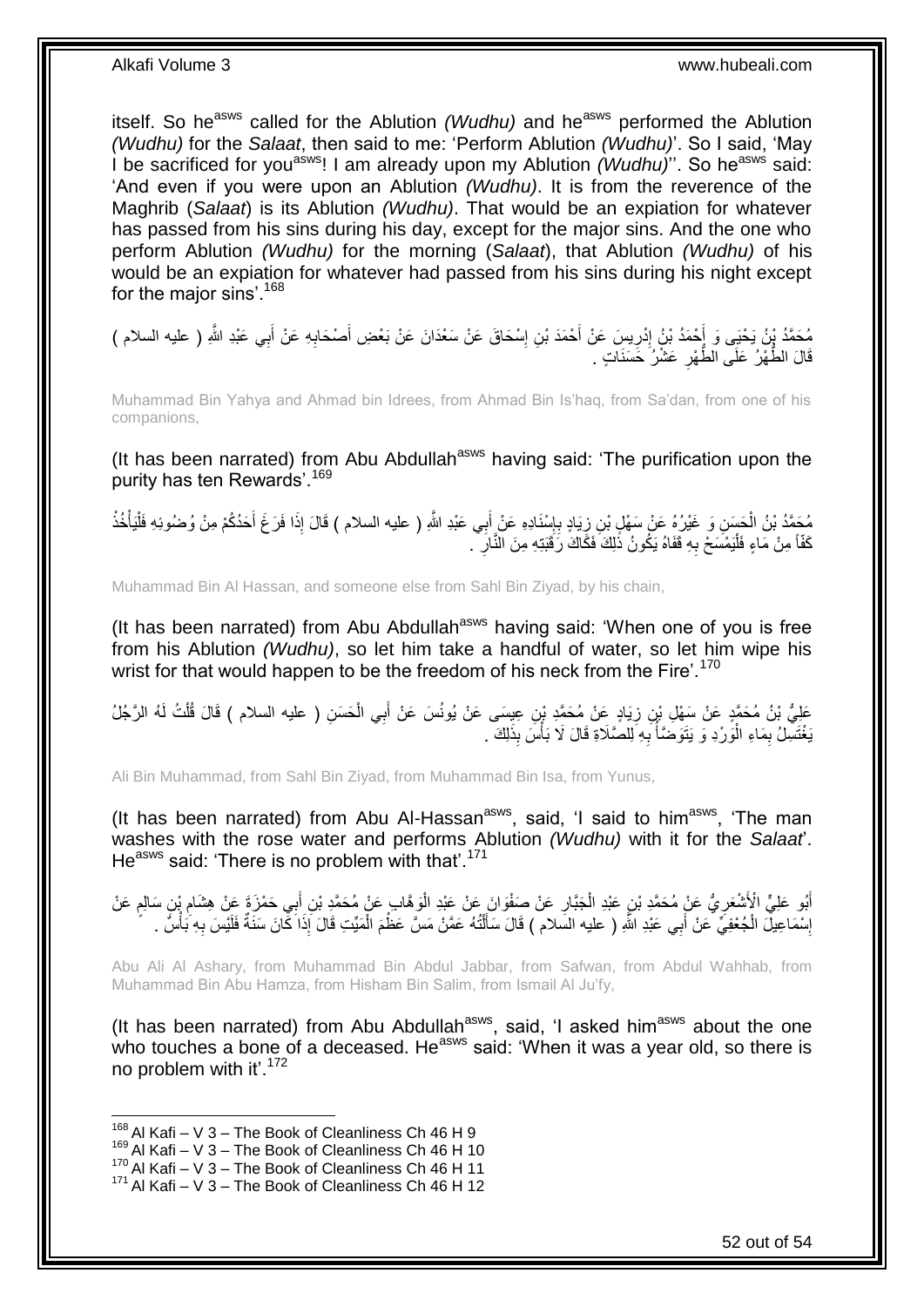مُحَمَّدُ بْنُ يَحْيَى رَفَعَهُ عَنْ أَبِي حَمْزَةَ قَالَ قَالَ أَبُو جَعْفَرٍ ( عِليه السلام ) إِذَا كَانَ الرَّجُلُ نَائِماً فِي الْمَسْجِدِ الْجَرَامِ أَوْ مَسْجِدِ َ َ َ ِ ْ ْ الرَّسُولِ ( صلَّى اللهِ عليه وأَله ) فَاحْتَلَمَ فَأَصَابَتْهُ جَنَايَةٌ فَلْيَنَيَمَّمْ وَ لَا يَمُرُّ فِيَ الْمَسْجِدِ إِلَّا مُتَيَمِّماً حَتَّى يَخْرُجَ مِنْهُ ثُمَّ يَغْتَسِلَ وَ ْ َ ُ ِ ْ كَذَلِكَ الْحَاْئِضُ إِذَا أَصَابَهَا الْحَيْضُ تَفْعَلُ كَذَلِكَ وَ لَا بَأْسَ أَنْ يَمُٰرًا فِي سَائِرِ الْمَسَاجِدِ وَ لَا يَجْلِسَانِ فِيهَا . ْ ِ َ ْ ْ ْ

Muhammad Bin Yahya, raising it, from Abu Hamza who said,

'Abu Ja'far<sup>asws</sup> said: 'When a man was asleep in the Sacred Masjid or Masjid of the Rasool<sup>saww</sup> and he bed-wets and is hit by the sexual impurity, so let him perform *Tayammum*, and he should not pass in the Masjid except while being in *Tayammum* until he exits from it, then he should wash. And similar to that is the menstruating woman when the menstruation hits her, she should do like that; and there is not problem if he were to pass by in the rest of the Masjids and does not sit in it'.<sup>173</sup>

مُحَمَّدُ بْنُ يَحْيَى عَنْ مُحَمَّدِ بْنِ الْحُسَيْنِ عَنْ وُهَيْبِ بْنِ حَفْصٍ عَنْ أَبِي بَصِيرٍ قَالَ سَأَلْتُهُ عَنْ حَيَّةٍ دَخَلَتْ حُبّاً فِيهِ مَاءٌ وَ ْ ĺ َ ْ خَرَجَتْ مِنْهُ قَالَ إِنْ وَجَدَ مَاءً غَيْرَهُ فَلْيُهَرِقْهُ . ِ ْ ِ

Muhammad Bin Yahya, from Muhammad Bin Al Husayn, from Wuheyb Bin Hafs, from Abu Baseer who said,

'I asked him<sup>asws</sup> about a snake which enters into a container of water and exits from it. He<sup>asws</sup> said: 'If you can find water other than it, so spill it'.<sup>174</sup>

مُحَمَّدُ بِْنُ يَحْيَى عَنِ الْعَمْرَكِيِّ بْنِ عَلِيٍّ عَنْ عَلِيٍّ بْنِ جَعْفَرٍ عَنْ أُخِيهِ أَبِي الْحَسَنِ ( عليه السلام ) قَالَ سَأَلْتُهُ عَنْ رَجُلٍ رَعَفَ<br>يَهْمَدُ بِّنُ يَحْيَى عَنِ الْعَمْرَكِيِّ بْنِ عَلِيٍّ ْ َ َ ْ ْ ĺ فَاهْتَخَطَ فَصَارَ بَعْضُ ذَلِكَ الْدَّم قِطَعاً صِغَارٍاً فَأَصَابَ إِنَّاءَهُ هَلْ يَصْلُحُ لَهُ الْوُصَوُرءُ مِنْهُ فَقَالَ إِنْ لَمْ يَكُنْ شَيْءٌ يَسْتَبِينُ فِي ا:<br>ا ِ َ ِ ِ ِ الْمَاءِ فَلَا بَأْسَ وَ إِنْ كَانَ شَيْئاً بَيِّناً فَلَا يَتَوَضَّأْ مِنْهُ ْ ِ **ٔ** ْ

Muhammad Bin Yahya, from Al Amraky Bin Ali,

(It has been narrated) from Ali son of Ja'far<sup>asws</sup>, from his brother<sup>asws</sup> Abu Al-Hassan<sup>asws</sup>, said, 'I asked him<sup>asws</sup> about a man with nose bleed, so he cleared it by blowing, so some of that blood came to be in small pieces and hit a water container. Is it correct for him to perform Ablution *(Wudhu)* from it?' So he<sup>asws</sup> said: 'If there does not happen to be anything which is apparent in the water, so there is no problem; but if there was something apparent, so he should not perform Ablution *(Wudhu)* from it'.

> قَالَ وَ سَأَلْتُهُ عَنْ رَجُلٍ رَعَفَ وَ هُوَ يَتَوَضَّأُ فَيَقْطُرُ قَطْرَةٌ فِي إِنَائِهِ هَلْ يَصْلُحُ الْوُضُوءُ مِنْهُ قَالَ لَا . المستقبل المستقبل المستقبل المستقبل المستقبل المستقبل المستقبل المستقبل المستقبل المستقبل المستقبل المستقبل ال<br>والمستقبل ֺ֧֦֧֦֧֦֦֦֦֖֦֪֦֪֦֧֦֪֦֪֦֪֪֦֪֪֦֪֪֦֪֦֪֪֦֝֟֟֟֟֟֟֟֟֟֟֟֟֟֟֟֟֟֟֟֟֟֟֓֕֟֓֟֓֟֓֟֓֟֓֟֓֟֓֟֓֟֓֟֓֟֟֟֝֟֟֟֟֟֟֟֝֟ َ ْ ُ ِ

He (the narrator) said, 'And I asked him<sup>asws</sup> about a man with nose bleed, and he is performing Ablution *(Wudhu)*, so a drop drops into his water container. Is it correct to do the Ablution *(Wudhu)* from it?' He<sup>asws</sup> said: 'No'.<sup>175</sup>

َ مُحَمَّدُ بْنُ يَحْيَى عَنْ أَحْمَدَ بْنِ مُحَمَّدٍ عَنِ الْبَرْقِيِّ عَنْ سَعْدِ بْنِ سَعْدٍ عَنْ صَفْوَانَ قَالَ سَأَلْتُ أَبَا الْجَسَنِ ( عليه السلام ) عَنْ ْ ĺ :<br>ا ْ رَجُلٍ اِحْتَاجَ إِلَى الْوُجِبُوءِ لِلصَّلَاةِ وَ هُوَ لَا يَقْدِلُ عَلَى الْمَاءِ فَوَجَدَ بِقَدْرٍ مَا يَتَوَضَّأَ بِهِ بِمِائَةِ دِرْهَمٍ أَوْ بِأَلْفَ دِرْهَمٍ وَ هُوَ وَاحِدٌ ْ  $\frac{1}{2}$ **ื** ْ ĺ ِ َ ֧֩֘׆֧ ِ **∶** ا<br>المسلمات<br>المسلمات ِ **∫** ْ لَهَا يَشْتَرِي ۖ وَ يَتَوَضَّأُ أَوْ يَتَيَمَّمُ قَالَ لَا بَلْ يَشْتَرِي قَدْ أَصَابَنِي مِثْلُ ذَلِكَ فَاشْتَرَيْتُ وَ تَوَضَّأْتُ وَ مَا يُشْتَرَى بِذَلِكَ مَأَلٌ كَثِيرٌ ۚ . ة<br>. َ َ ُ ْ

1  $172$  Al Kafi – V 3 – The Book of Cleanliness Ch 46 H 13 173 Al Kafi – V 3 – The Book of Cleanliness Ch 46 H 14  $^{174}$  Al Kafi – V 3 – The Book of Cleanliness Ch 46 H 15  $175$  Al Kafi – V 3 – The Book of Cleanliness Ch 46 H 16

53 out of 54